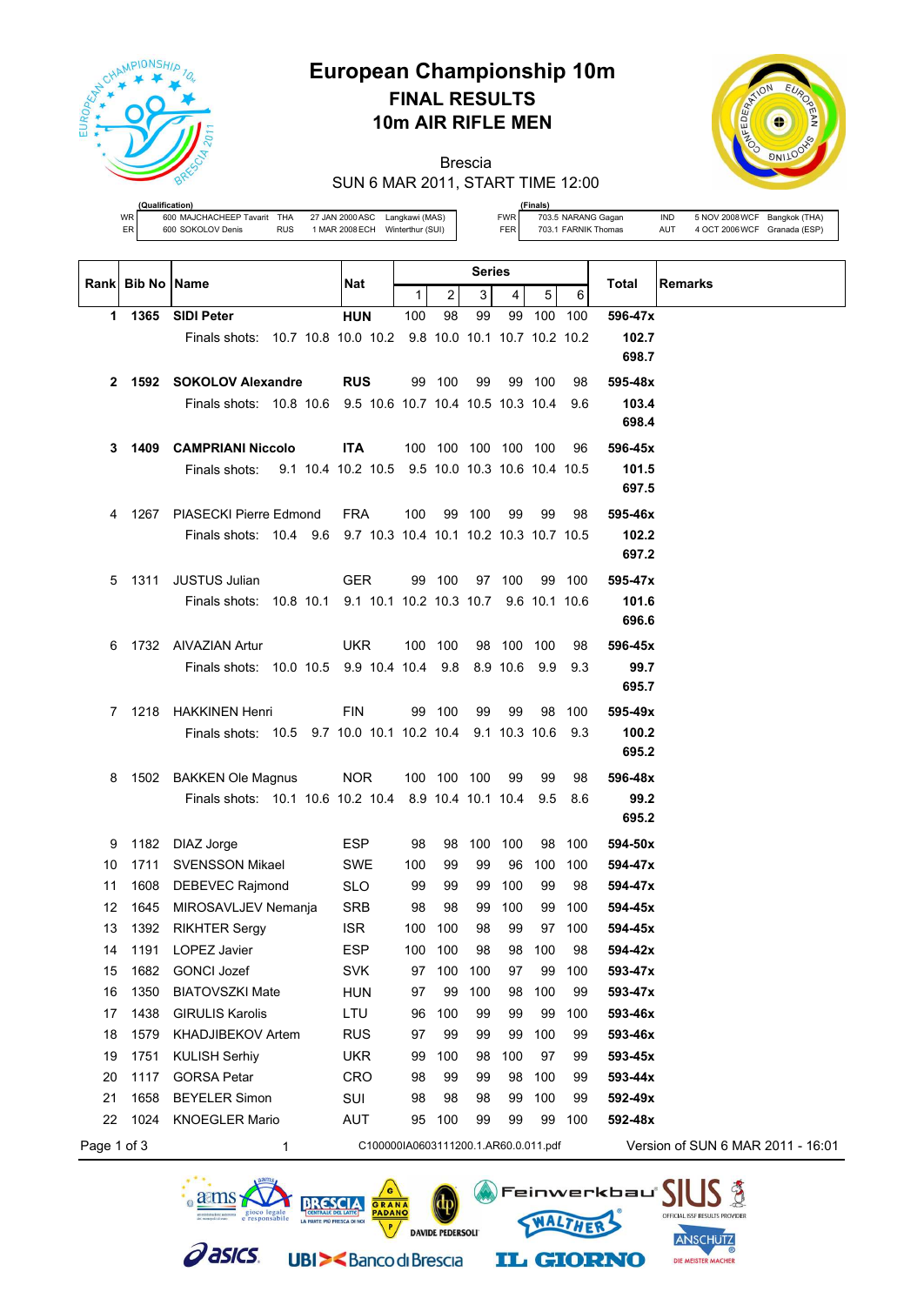|             |                    |                             |                                      |     |     | <b>Series</b> |     |     |     |         |                                   |
|-------------|--------------------|-----------------------------|--------------------------------------|-----|-----|---------------|-----|-----|-----|---------|-----------------------------------|
| Rankl       | <b>Bib No Name</b> |                             | Nat                                  | 1   | 2   | 3             | 4   | 5   | 6   | Total   | <b>Remarks</b>                    |
| 23          | 1494               | <b>HELLENBRAND Peter</b>    | <b>NED</b>                           | 97  | 98  | 99            | 99  | 99  | 100 | 592-48x |                                   |
| 24          | 1254               | <b>GERMOND Etienne</b>      | <b>FRA</b>                           | 100 | 97  | 99            | 99  | 100 | 97  | 592-47x |                                   |
| 25          | 1247               | D HALLUIN Mickael           | <b>FRA</b>                           | 97  | 98  | 98            | 99  | 100 | 100 | 592-46x |                                   |
| 26          | 1726               | <b>OZTURK Ibrahim</b>       | <b>TUR</b>                           | 98  | 98  | 98            | 100 | 99  | 99  | 592-46x |                                   |
| 27          | 1646               | PLETIKOSIC Stevan           | <b>SRB</b>                           | 99  | 99  | 99            | 98  | 99  | 98  | 592-46x |                                   |
| 28          | 1412               | DE NICOLO Marco             | <b>ITA</b>                           | 97  | 98  | 100           | 98  | 100 | 99  | 592-44x |                                   |
| 29          | 1641               | MARKOVIC Dragan             | <b>SRB</b>                           | 97  | 99  | 99            | 99  | 99  | 99  | 592-44x |                                   |
| 30          | 1708               | <b>SARTZ Patrik</b>         | <b>SWE</b>                           | 99  | 99  | 99            | 100 | 100 | 95  | 592-43x |                                   |
| 31          | 1319               | <b>MOHAUPT Tino</b>         | <b>GER</b>                           | 97  | 99  | 100           | 100 | 99  | 97  | 592-42x |                                   |
| 32          | 1390               | <b>MADLAL Leor Ovadia</b>   | <b>ISR</b>                           | 100 | 98  | 98            | 97  | 100 | 98  | 591-49x |                                   |
| 33          | 1330               | WALLOWSKY Juergen           | <b>GER</b>                           | 98  | 98  | 99            | 98  | 100 | 98  | 591-46x |                                   |
| 34          | 1744               | <b>KASPER Sergiy</b>        | <b>UKR</b>                           | 98  | 98  | 99            | 99  | 99  | 98  | 591-41x |                                   |
| 35          | 1066               | LAZIC Zarko                 | BIH                                  | 97  | 97  | 99            | 98  | 99  | 100 | 590-44x |                                   |
| 36          | 1512               | <b>HANSEN Are</b>           | <b>NOR</b>                           | 99  | 98  | 98            | 96  | 100 | 99  | 590-44x |                                   |
| 37          | 1673               | <b>ROUILLER Nicolas</b>     | SUI                                  | 99  | 98  | 98            | 97  | 98  | 100 | 590-43x |                                   |
| 38          | 1366               | <b>SOMOGYI Peter</b>        | <b>HUN</b>                           | 97  | 99  | 99            | 100 | 99  | 96  | 590-43x |                                   |
| 39          | 1105               | <b>RIZOV Anton</b>          | <b>BUL</b>                           | 99  | 100 | 98            | 99  | 97  | 97  | 590-42x |                                   |
| 40          | 1555               | MOLDOVEANU Alin George ROU  |                                      | 99  | 99  | 96            | 98  | 99  | 99  | 590-40x |                                   |
| 41          | 1612               | MOICEVIC Zeljko             | SLO                                  | 96  | 97  | 99            | 100 | 99  | 98  | 589-45x |                                   |
| 42          | 1504               | <b>BRYHN Ole Kristian</b>   | <b>NOR</b>                           | 97  | 97  | 100           | 97  | 100 | 98  | 589-41x |                                   |
| 43          | 1680               | <b>BALAZ Zoltan</b>         | <b>SVK</b>                           | 99  | 98  | 97            | 100 | 97  | 98  | 589-40x |                                   |
| 44          | 1611               | <b>MARKOJA Robert</b>       | <b>SLO</b>                           | 98  | 99  | 99            | 96  | 99  | 98  | 589-39x |                                   |
| 45          | 1033               | <b>STREMPFL Martin</b>      | <b>AUT</b>                           | 99  | 97  | 97            | 99  | 97  | 100 | 589-38x |                                   |
| 46          | 1064               | <b>FAZLIJA Nedzad</b>       | BIH                                  | 99  | 97  | 99            | 98  | 97  | 99  | 589-38x |                                   |
| 47          | 1718               | <b>AKCA Tarik</b>           | TUR                                  | 98  | 99  | 97            | 97  | 100 | 97  | 588-39x |                                   |
| 48          | 1442               | <b>STANKEVICIUS Mantas</b>  | LTU                                  | 99  | 98  | 99            | 96  | 96  | 100 | 588-37x |                                   |
| 49          | 1669               | <b>LORETAN Pascal</b>       | SUI                                  | 96  | 100 | 100           | 99  | 95  | 98  | 588-37x |                                   |
| 50          | 1280               | <b>PARR Kenneth</b>         | <b>GBR</b>                           | 98  | 98  | 99            | 98  | 98  | 97  | 588-36x |                                   |
| 51          | 1021               | <b>KAMMERLANDER Lukas</b>   | AUT                                  | 98  | 96  | 98            | 98  | 97  | 100 | 587-41x |                                   |
| 52          | 1387               | ABRAHAM Kobi                | <b>ISR</b>                           | 95  | 99  | 98            | 97  | 99  | 99  | 587-40x |                                   |
| 53          |                    | 1151 HAMAN Vaclav           | <b>CZE</b>                           | 98  | 96  | 97            | 99  | 98  | 99  | 587-32x |                                   |
| 54          | 1496               | <b>NIKKELEN Denny</b>       | <b>NED</b>                           | 99  | 97  | 95            | 99  | 98  | 98  | 586-42x |                                   |
| 55          | 1128               | <b>SEBALJ Marin</b>         | CRO                                  | 99  | 97  | 95            | 98  | 98  | 99  | 586-38x |                                   |
| 56          | 1683               | <b>HOMOLA Michal</b>        | <b>SVK</b>                           | 98  | 96  | 99            | 96  | 99  | 98  | 586-36x |                                   |
| 57          | 1193               | <b>MARTIN Roberto</b>       | <b>ESP</b>                           | 95  | 98  | 99            | 97  | 98  | 98  | 585-40x |                                   |
| 58          | 1441               | SIMOKAITIS Tomas            | LTU                                  | 95  | 99  | 99            | 98  | 96  | 98  | 585-39x |                                   |
| 59          | 1723               | <b>NALBANT Mert</b>         | <b>TUR</b>                           | 98  | 97  | 96            | 98  | 97  | 99  | 585-38x |                                   |
| 60          | 1421               | SOMMARUGA Giorgio           | <b>ITA</b>                           | 97  | 99  | 96            | 98  | 99  | 96  | 585-34x |                                   |
| 61          | 1277               | <b>HUCKLE James Charles</b> | <b>GBR</b>                           | 98  | 97  | 96            | 97  | 97  | 98  | 583-43x |                                   |
| 62          | 1119               | <b>HIZAK Ivan</b>           | CRO                                  | 97  | 95  | 98            | 98  | 99  | 96  | 583-40x |                                   |
| 63          | 1488               | TOMOVIC Zeljko              | <b>MNE</b>                           | 96  | 95  | 97            | 99  | 99  | 96  | 582-39x |                                   |
| 64          | 1495               | <b>KOOIMAN Berry</b>        | <b>NED</b>                           | 97  | 98  | 97            | 97  | 97  | 94  | 580-31x |                                   |
| 65          | 1484               | <b>KOSTIC Aleksandar</b>    | MNE                                  | 93  | 97  | 96            | 95  | 95  | 99  | 575-25x |                                   |
| 66          | 1482               | <b>DUKIC Dusan</b>          | <b>MNE</b>                           | 93  | 97  | 96            | 95  | 97  | 96  | 574-28x |                                   |
| 67          | 1430               | <b>DEKLAVS Raivo</b>        | LAT                                  | 94  | 92  | 95            | 97  | 93  | 94  | 565-22x |                                   |
| 68          | 1475               | <b>VELLA William</b>        | MLT                                  | 93  | 94  | 96            | 93  | 94  | 93  | 563-20x |                                   |
| 69          | 1543               | <b>NUNO SANTOS Primor</b>   | <b>POR</b>                           | 93  | 92  | 90            | 98  | 88  | 93  | 554-22x |                                   |
|             | 1593               | <b>SOKOLOV Denis</b>        | <b>RUS</b>                           |     |     |               |     |     |     |         | <b>DSQ</b>                        |
| Page 2 of 3 |                    | 86F7<br>1                   | C100000IA0603111200.1.AR60.0.011.pdf |     |     |               |     |     |     |         | Version of SUN 6 MAR 2011 - 16:01 |

adms since legale  $\frac{\sqrt{\frac{G}{G R A N}}}{\frac{P A D A N}{\sqrt{G R A N}}}$ BRESCIA WALTHER **DAVIDE PEDERSOLI Pasics UBI><BancodiBrescia IL GIORNO** 

Feinwerkbau SIUS ANSCHUTZ

DIE MEISTER MACHER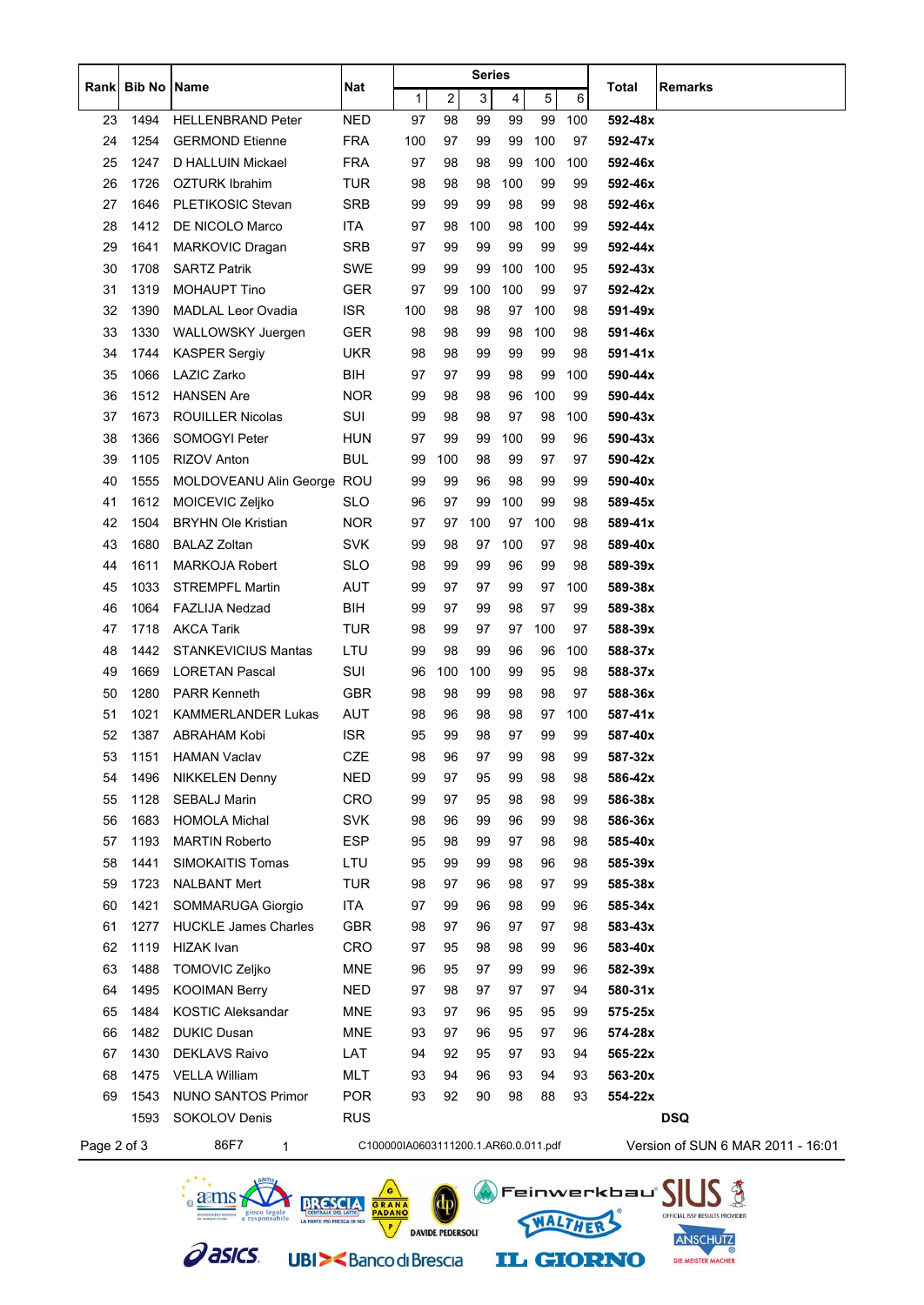|  | Rank Bib No Name |  | Nat      |        | <b>Series</b> |  |  | <b>Total</b> | <b>IRemarks</b> |
|--|------------------|--|----------|--------|---------------|--|--|--------------|-----------------|
|  |                  |  | <u>.</u> | -<br>ີ |               |  |  |              |                 |

# **Summary**

Number of shooters on this list: 70; Total number of shooters: 70

## **Note**

Please note that there are records equally achieved by several shooters and only the first to set the record is shown. Refer to the Records list on ISSF website: www.issf-sports.org

| <b>DSQ</b>                                    | Shooter 1593 SOKOLOV Denis (RUS) - ISSF Rule 7.4.7.10.1                          |                                                                                             |                                                                                             |                                       |                                                                                   |
|-----------------------------------------------|----------------------------------------------------------------------------------|---------------------------------------------------------------------------------------------|---------------------------------------------------------------------------------------------|---------------------------------------|-----------------------------------------------------------------------------------|
| Legend                                        |                                                                                  |                                                                                             |                                                                                             |                                       | 48276D4C                                                                          |
| <b>Bib No</b><br><b>ER</b><br><b>Nat</b><br>x | <b>Bib Number</b><br><b>European Record</b><br><b>Nation</b><br><b>Inner Ten</b> | <b>DSQ</b><br><b>FER</b><br><b>WCF</b>                                                      | <b>Disqualified</b><br><b>Final European Record</b><br><b>World Cup Final</b>               | <b>ECH</b><br><b>FWR</b><br><b>WR</b> | <b>European Championships</b><br><b>Final World Record</b><br><b>World Record</b> |
| Page 3 of 3                                   | 86F7                                                                             |                                                                                             | C100000IA0603111200.1.AR60.0.011.pdf                                                        |                                       | Version of SUN 6 MAR 2011 - 16:01                                                 |
|                                               | e responsabile                                                                   | <b>LA PARTE PIÙ FRESCA DI NOI</b><br><b>UBI&gt;<bancodibrescia< b=""></bancodibrescia<></b> | G<br>GRANA<br><b>PADANO</b><br>WALTHER<br>P.<br><b>DAVIDE PEDERSOLI</b><br><b>IL GIORNO</b> |                                       | OFFICIAL ISSE RESULTS PROVIDER<br><b>ANSCHUTZ</b><br>DIE MEISTER MACHER           |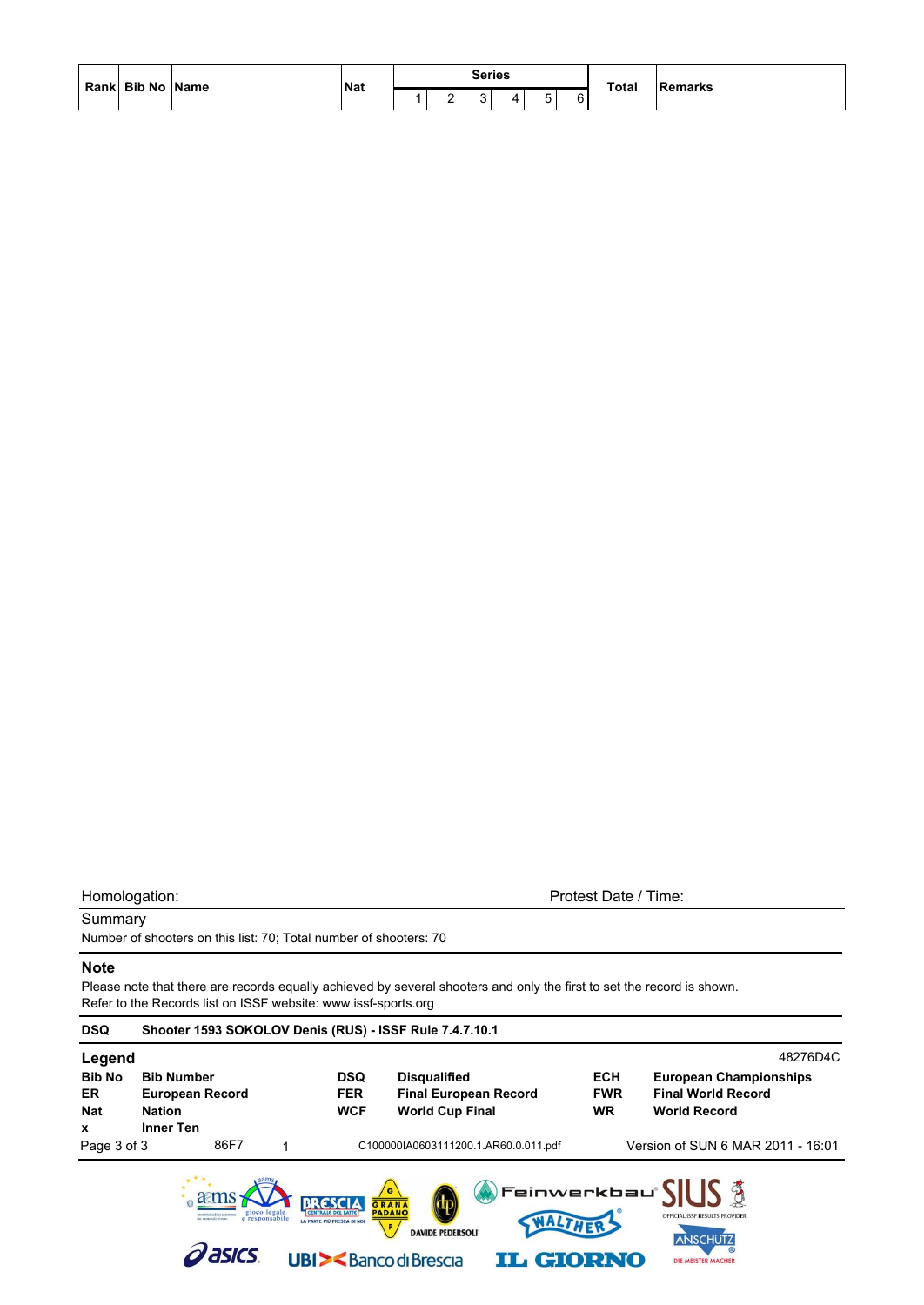**European Championship 10m**

**RESULTS 10m AIR RIFLE MEN**

**TEAM**

Brescia

**PERCIAL ISSE RESULTS PROVIDER** 

ANSCHUTZ

DIE MEISTER MACHER

SUN 6 MAR 2011, START TIME 12:00

|                | (Team)<br>WR<br>1792 SOKOLOV Denis; KRUGLOV Serguei; PRIKHODTCHENKO Konstantin;<br>ER<br>1792 SOKOLOV Denis; KRUGLOV Serguei; PRIKHODTCHENKO Konstantin; |                                            |              |           |              |           |                                      |          | 1 MAR 2008 ECH Winterthur (SUI)<br>1 MAR 2008 ECH Winterthur (SUI) |                                                                                     |
|----------------|----------------------------------------------------------------------------------------------------------------------------------------------------------|--------------------------------------------|--------------|-----------|--------------|-----------|--------------------------------------|----------|--------------------------------------------------------------------|-------------------------------------------------------------------------------------|
|                |                                                                                                                                                          |                                            |              |           | Series       |           |                                      |          |                                                                    |                                                                                     |
|                | Rank Bib No Name                                                                                                                                         |                                            | $\mathbf{1}$ | 2         | 3            | 4         | 5                                    | 6        | Total                                                              | <b>Remarks</b>                                                                      |
| 1              |                                                                                                                                                          | <b>UKR - Ukraine</b>                       |              |           |              |           |                                      |          | 297 298 295 299 296 295 1780-131x                                  |                                                                                     |
|                | 1732                                                                                                                                                     | <b>AIVAZIAN Artur</b>                      | 100          | 100       | 98           | 100       | 100                                  | 98       | 596-45x                                                            |                                                                                     |
|                | 1751                                                                                                                                                     | <b>KULISH Serhiy</b>                       | 99           | 100       | 98           | 100       | 97                                   | 99       | 593-45x                                                            |                                                                                     |
|                | 1744                                                                                                                                                     | <b>KASPER Sergiy</b>                       | 98           | 98        | 99           | 99        | 99                                   | 98       | $591 - 41x$                                                        |                                                                                     |
| $\mathbf{2}$   |                                                                                                                                                          | <b>FRA - France</b>                        |              |           |              |           | 297 294 297 297 299                  |          | 295 1779-139x                                                      |                                                                                     |
|                | 1267                                                                                                                                                     | PIASECKI Pierre Edmond                     | 100          | 99        | 100          | 99        | 99                                   | 98       | 595-46x                                                            |                                                                                     |
|                | 1254                                                                                                                                                     | <b>GERMOND Etienne</b>                     | 100          | 97        | 99           | 99        | 100                                  | 97       | 592-47x                                                            |                                                                                     |
|                | 1247                                                                                                                                                     | D HALLUIN Mickael                          | 97           | 98        | 98           | 99        | 100                                  | 100      | 592-46x                                                            |                                                                                     |
| 3              |                                                                                                                                                          | <b>HUN - Hungary</b>                       |              |           |              |           |                                      |          | 294 296 298 297 299 295 1779-137x                                  |                                                                                     |
|                | 1365                                                                                                                                                     | SIDI Peter                                 | 100          | 98        | 99           | 99        | 100                                  | 100      | 596-47x                                                            |                                                                                     |
|                | 1350<br>1366                                                                                                                                             | <b>BIATOVSZKI Mate</b>                     | 97           | 99        | 100          | 98        | 100                                  | 99       | 593-47x                                                            |                                                                                     |
|                |                                                                                                                                                          | SOMOGYI Peter                              | 97           | 99        | 99           | 100       | 99                                   | 96       | 590-43x                                                            |                                                                                     |
| 4              |                                                                                                                                                          | <b>SRB - Serbia</b>                        |              |           |              |           |                                      |          | 294 296 297 297 297 297 1778-135x                                  |                                                                                     |
|                | 1645                                                                                                                                                     | MIROSAVLJEV Nemanja                        | 98           | 98        | 99           | 100       | 99                                   | 100      | 594-45x                                                            |                                                                                     |
|                | 1646                                                                                                                                                     | <b>PLETIKOSIC Stevan</b>                   | 99           | 99        | 99<br>99     | 98<br>99  | 99<br>99                             | 98<br>99 | 592-46x<br>592-44x                                                 |                                                                                     |
|                | 1641                                                                                                                                                     | MARKOVIC Dragan                            | 97           | 99        |              |           |                                      |          |                                                                    |                                                                                     |
| 5              |                                                                                                                                                          | <b>GER</b> - Germany                       |              |           |              |           |                                      |          | 294 297 296 298 298 295 1778-135x                                  |                                                                                     |
|                | 1311                                                                                                                                                     | <b>JUSTUS Julian</b>                       | 99           | 100       | 97           | 100       | 99                                   | 100      | 595-47x                                                            |                                                                                     |
|                | 1319<br>1330                                                                                                                                             | <b>MOHAUPT Tino</b><br>WALLOWSKY Juergen   | 97<br>98     | 99<br>98  | 100<br>99    | 100<br>98 | 99<br>100                            | 97<br>98 | 592-42x<br>591-46x                                                 |                                                                                     |
|                |                                                                                                                                                          |                                            |              |           |              |           |                                      |          |                                                                    |                                                                                     |
| 6              |                                                                                                                                                          | <b>NOR - Norway</b>                        |              |           |              |           |                                      |          | 296 295 298 292 299 295 1775-133x                                  |                                                                                     |
|                | 1502                                                                                                                                                     | <b>BAKKEN Ole Magnus</b>                   | 100          | 100       | 100          | 99        | 99                                   | 98       | 596-48x                                                            |                                                                                     |
|                |                                                                                                                                                          | 1512 HANSEN Are<br>1504 BRYHN Ole Kristian | 99<br>97     | 98        | 98<br>97 100 | 96        | 100<br>97 100                        | 99       | 590-44x<br>$98$ 589-41x                                            |                                                                                     |
| $\overline{7}$ |                                                                                                                                                          |                                            |              |           |              |           |                                      |          |                                                                    |                                                                                     |
|                |                                                                                                                                                          | <b>ESP - Spain</b>                         |              |           |              |           |                                      |          | 293 296 297 295 296 296 1773-132x                                  |                                                                                     |
|                | 1182                                                                                                                                                     | DIAZ Jorge                                 | 98           | 98        | 100          | 100       | 98                                   | 100      | 594- 50x                                                           |                                                                                     |
|                | 1191<br>1193                                                                                                                                             | LOPEZ Javier<br><b>MARTIN Roberto</b>      | 100<br>95    | 100<br>98 | 98<br>99     | 98<br>97  | 100<br>98                            | 98<br>98 | 594-42x<br>585-40x                                                 |                                                                                     |
| 8              |                                                                                                                                                          | <b>ITA - Italy</b>                         |              |           |              |           |                                      |          | 294 297 296 296 299 291 1773-123x                                  |                                                                                     |
|                | 1409                                                                                                                                                     | <b>CAMPRIANI Niccolo</b>                   | 100          | 100       | 100          | 100       | 100                                  | 96       | 596-45x                                                            |                                                                                     |
|                |                                                                                                                                                          | 1412 DE NICOLO Marco                       | 97           | 98        | 100          | 98        | 100                                  | 99       | 592-44x                                                            |                                                                                     |
| Page 1 of 3    |                                                                                                                                                          | 1                                          |              |           |              |           | Q100000TA0603111200.1.AR60.0.001.pdf |          |                                                                    | Version of SUN 6 MAR 2011 - 13:58                                                   |
|                |                                                                                                                                                          | $a$ aams<br><b>RRESCIA</b>                 |              |           |              |           |                                      |          |                                                                    | $\clubsuit$ Feinwerkbau' $\,\mathsf{S}\mathsf{l}\mathsf{U}\mathsf{S}\ \mathfrak{F}$ |



**Pasics** 

**UBI><BancodiBrescia** 

**DAVIDE PEDERSOLI** 

**IL GIORNO**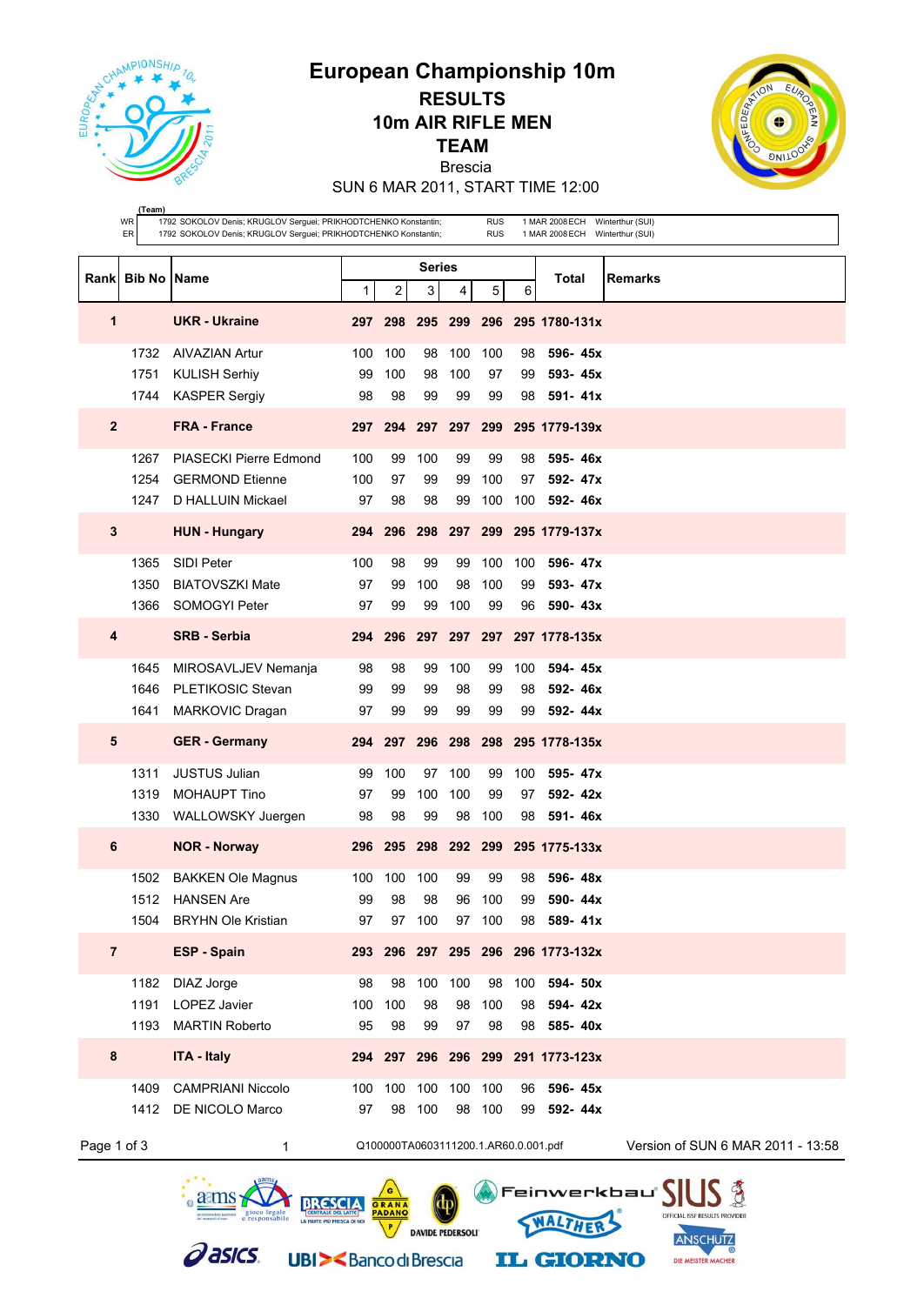|             | Rank   Bib No   Name |                            | <b>Series</b> |                                            | Total | <b>Remarks</b> |     |        |                                   |                                   |
|-------------|----------------------|----------------------------|---------------|--------------------------------------------|-------|----------------|-----|--------|-----------------------------------|-----------------------------------|
|             |                      |                            | $\mathbf{1}$  | 2                                          | 3     | 4              | 5   | 6      |                                   |                                   |
|             | 1421                 | SOMMARUGA Giorgio          | 97            | 99                                         | 96    | 98             | 99  | 96     | 585-34x                           |                                   |
| 9           |                      | <b>ISR</b> - Israel        |               | 295 297                                    |       |                |     |        | 294 293 296 297 1772-134x         |                                   |
|             | 1392                 | <b>RIKHTER Sergy</b>       | 100           | 100                                        | 98    | 99             | 97  | 100    | 594-45x                           |                                   |
|             | 1390                 | <b>MADLAL Leor Ovadia</b>  | 100           | 98                                         | 98    | 97             | 100 | 98     | 591-49x                           |                                   |
|             |                      | 1387 ABRAHAM Kobi          | 95            | 99                                         | 98    | 97             | 99  | 99     | 587-40x                           |                                   |
| 10          |                      | SLO - Slovenia             |               |                                            |       |                |     |        | 293 295 297 296 297 294 1772-131x |                                   |
|             | 1608                 | DEBEVEC Rajmond            | 99            | 99                                         | 99    | 100            | 99  | 98     | 594-47x                           |                                   |
|             |                      | 1612 MOICEVIC Zeljko       | 96            | 97                                         | 99    | 100            | 99  | 98     | 589-45x                           |                                   |
|             | 1611                 | <b>MARKOJA Robert</b>      | 98            | 99                                         | 99    | 96             | 99  | 98     | 589-39x                           |                                   |
| 11          |                      | <b>SUI - Switzerland</b>   |               |                                            |       |                |     |        | 293 296 296 295 293 297 1770-129x |                                   |
|             | 1658                 | <b>BEYELER Simon</b>       | 98            | 98                                         | 98    | 99             | 100 | 99     | 592-49x                           |                                   |
|             | 1673                 | <b>ROUILLER Nicolas</b>    | 99            | 98                                         | 98    | 97             | 98  | 100    | 590-43x                           |                                   |
|             | 1669                 | <b>LORETAN Pascal</b>      | 96            | 100                                        | 100   | 99             | 95  | 98     | 588-37x                           |                                   |
| $12 \,$     |                      | <b>AUT - Austria</b>       |               |                                            |       |                |     |        | 292 293 294 296 293 300 1768-127x |                                   |
|             | 1024                 | <b>KNOEGLER Mario</b>      | 95            | 100                                        | 99    | 99             | 99  | 100    | 592-48x                           |                                   |
|             | 1033                 | <b>STREMPFL Martin</b>     | 99            | 97                                         | 97    | 99             | 97  | 100    | 589-38x                           |                                   |
|             | 1021                 | <b>KAMMERLANDER Lukas</b>  | 98            | 96                                         | 98    | 98             |     | 97 100 | 587-41x                           |                                   |
| 13          |                      | SVK - Slovakia             |               |                                            |       |                |     |        | 294 294 296 293 295 296 1768-123x |                                   |
|             | 1682                 | <b>GONCI Jozef</b>         | 97            | 100                                        | 100   | 97             | 99  | 100    | 593-47x                           |                                   |
|             | 1680                 | <b>BALAZ Zoltan</b>        | 99            | 98                                         | 97    | 100            | 97  | 98     | 589-40x                           |                                   |
|             | 1683                 | <b>HOMOLA Michal</b>       | 98            | 96                                         | 99    | 96             | 99  | 98     | 586-36x                           |                                   |
| 14          |                      | LTU - Lithuania            |               |                                            |       |                |     |        | 290 297 297 293 291 298 1766-122x |                                   |
|             | 1438                 | <b>GIRULIS Karolis</b>     | 96            | 100                                        | 99    | 99             | 99  | 100    | 593-46x                           |                                   |
|             |                      | 1442 STANKEVICIUS Mantas   | 99            | 98                                         | 99    | 96             | 96  | 100    | 588-37x                           |                                   |
|             | 1441                 | SIMOKAITIS Tomas           | 95            | 99                                         | 99    | 98             | 96  | 98     | 585-39x                           |                                   |
| 15          |                      | <b>TUR - Turkey</b>        |               |                                            |       |                |     |        | 294 294 291 295 296 295 1765-123x |                                   |
|             | 1726                 | OZTURK Ibrahim             | 98            | 98                                         | 98    | 100            | 99  | 99     | 592-46x                           |                                   |
|             | 1718                 | <b>AKCA Tarik</b>          | 98            | 99                                         | 97    | 97             | 100 | 97     | 588-39x                           |                                   |
|             | 1723                 | <b>NALBANT Mert</b>        | 98            | 97                                         | 96    | 98             | 97  | 99     | 585-38x                           |                                   |
| 16          |                      | <b>CRO - Croatia</b>       |               |                                            |       |                |     |        | 294 291 292 294 297 294 1762-122x |                                   |
|             | 1117                 | <b>GORSA Petar</b>         | 98            | 99                                         | 99    | 98             | 100 | 99     | 593-44x                           |                                   |
|             | 1128                 | <b>SEBALJ Marin</b>        | 99            | 97                                         | 95    | 98             | 98  | 99     | 586-38x                           |                                   |
|             | 1119                 | <b>HIZAK Ivan</b>          | 97            | 95                                         | 98    | 98             | 99  | 96     | 583-40x                           |                                   |
| 17          |                      | <b>NED - Netherlands</b>   |               |                                            |       |                |     |        | 293 293 291 295 294 292 1758-121x |                                   |
|             | 1494                 | <b>HELLENBRAND Peter</b>   | 97            | 98                                         | 99    | 99             | 99  | 100    | 592-48x                           |                                   |
|             | 1496                 | NIKKELEN Denny             | 99            | 97                                         | 95    | 99             | 98  | 98     | 586-42x                           |                                   |
|             | 1495                 | <b>KOOIMAN Berry</b>       | 97            | 98                                         | 97    | 97             | 97  | 94     | 580-31x                           |                                   |
| 18          |                      | <b>MNE - Montenegro</b>    |               | 282 289                                    |       |                |     |        | 289 289 291 291 1731- 92x         |                                   |
| Page 2 of 3 | 1488                 | <b>TOMOVIC Zeljko</b><br>1 | 96            | 95<br>Q100000TA0603111200.1.AR60.0.001.pdf | 97    | 99             | 99  | 96     | 582-39x                           | Version of SUN 6 MAR 2011 - 13:58 |

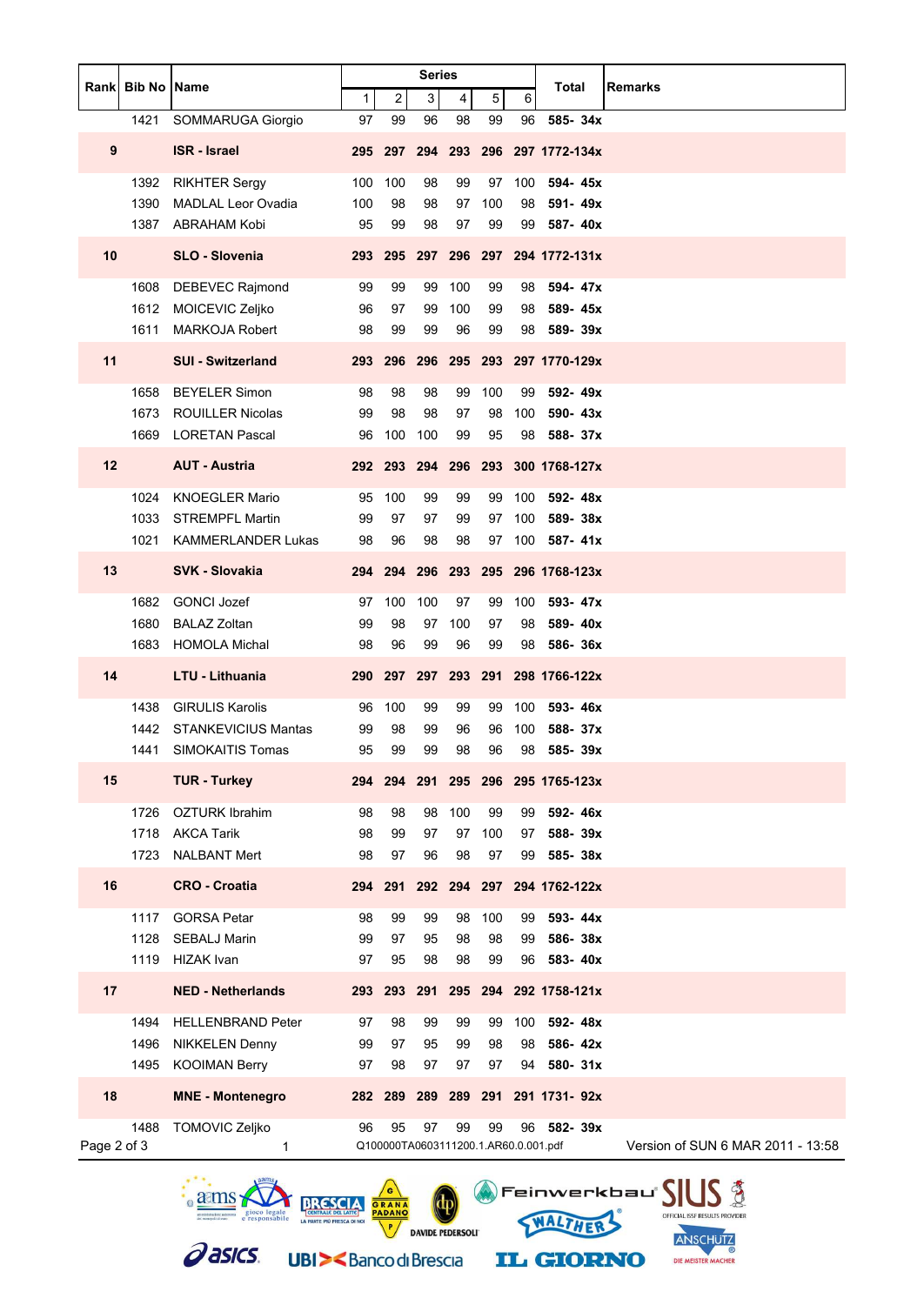|      | <b>Rankl Bib No IName</b>       |    |     | <b>Series</b> |    |     |    |         | Remarks        |
|------|---------------------------------|----|-----|---------------|----|-----|----|---------|----------------|
|      |                                 |    |     | 3             | 4  | 5   | 6  | Total   |                |
| 1484 | <b>KOSTIC Aleksandar</b>        | 93 | 97  | 96            | 95 | 95  | 99 | 575-25x |                |
| 1482 | DUKIC Dusan                     | 93 | 97  | 96            | 95 | 97  | 96 | 574-28x |                |
|      | <b>RUS - Russian Federation</b> |    |     |               |    |     |    |         | <b>DSQ</b>     |
| 1592 | SOKOLOV Alexandre               | 99 | 100 | 99            | 99 | 100 | 98 | 595-48x |                |
| 1579 | KHADJIBEKOV Artem               | 97 | 99  | 99            | 99 | 100 | 99 | 593-46x |                |
| 1593 | SOKOLOV Denis                   |    |     |               |    |     |    |         | DSQ 7.4.7.10.1 |

**Summary** 

Homologation: Protest Date / Time:

**Legend** 6FBA2AE0 **Bib No Bib Number DSQ Disqualified ECH European Championships ER European Record WR World Record x Inner Ten** Page 3 of 3 86F7 1 Q100000TA0603111200.1.AR60.0.001.pdf Version of SUN 6 MAR 2011 - 13:58 kbau einwer  $a$ ams **RESCIA DEFICIAL ISSE RESULTS PROVIDER DAVIDE PEDERSOLI ANSCHUTZ** *Pasics* **UBI><BancodiBrescia IL GIORNO** DIE MEISTER MACHER

Number of shooters on this list: 57; Total number of shooters: 70; Total number of teams: 19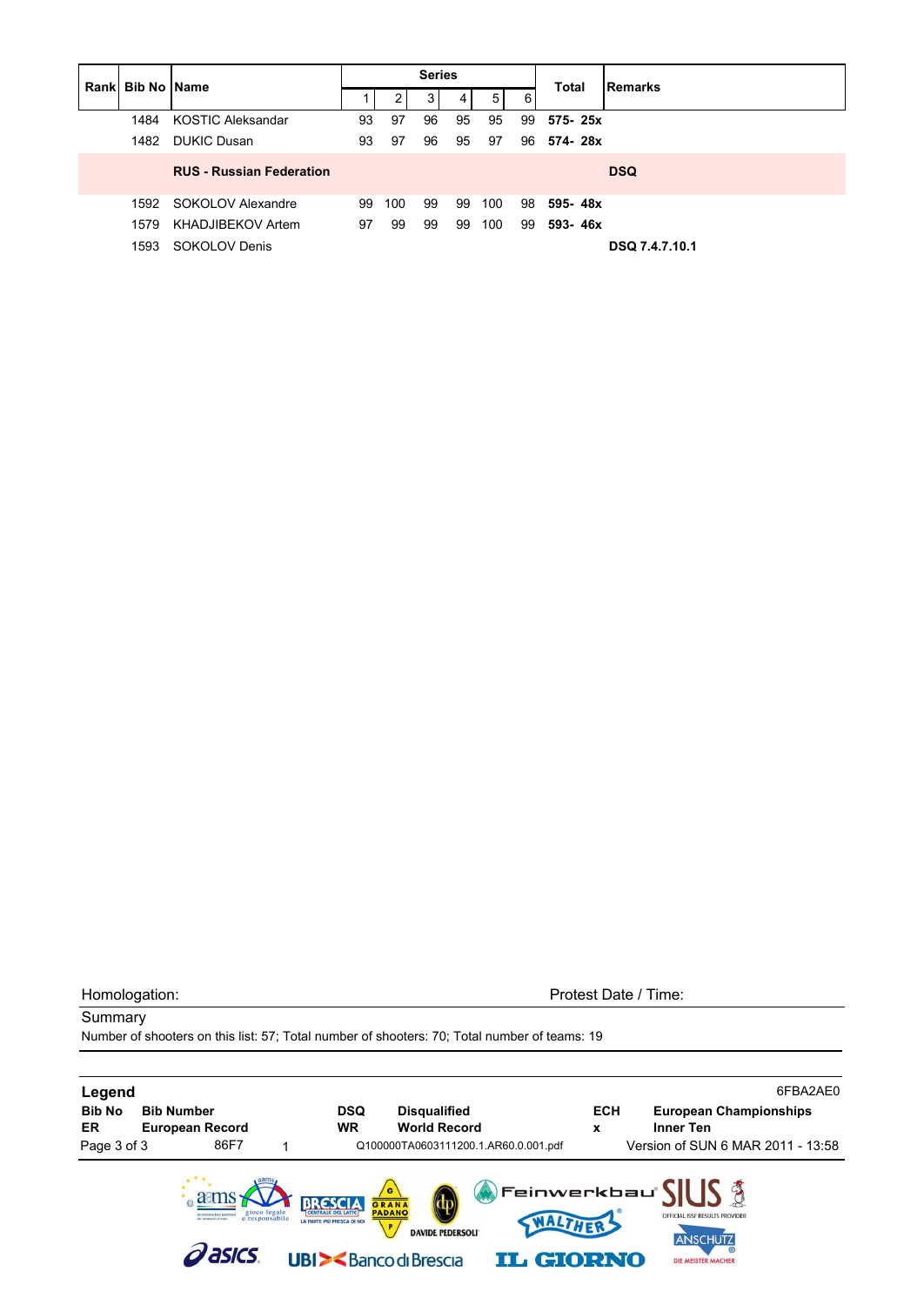

# **European Championship 10m FINAL RESULTS 10m AIR PISTOL MEN**

Brescia



SAT 5 MAR 2011, START TIME 09:00

|    | (Qualification)      |            |                              |                |
|----|----------------------|------------|------------------------------|----------------|
| WR | 594 JIN Jong Oh      | KOR        | 12 APR 2009 WC               | Changwon (KOR) |
| ER | 593 PYZHIANOV Sergei | <b>URS</b> | 13 OCT 1989 WCF Munich (FRG) |                |

**(Finals)** FWR 695.1 PYZHIANOV Sergei URS 13 OCT 1989WCF Munich (FRG) FER 695.1 PYZHIANOV Sergei URS 13 OCT 1989 WCF Munich (FRG)

| Rank Bib No Name<br><b>Remarks</b><br>$\overline{a}$<br>3<br>6<br>5<br>1<br>4<br><b>DUMOULIN Franck</b><br><b>FRA</b><br>99 100<br>98<br>99<br>99<br>94<br>1 1249<br>589-17x<br>Finals shots: 10.4 10.4 10.9 9.9 10.4 10.4 10.8<br>100.8<br>8.5<br>9.4<br>9.7<br>689.8<br>2 1651 ZLATIC Andrija<br><b>SRB</b><br>98<br>97<br>99<br>98<br>98<br>98<br>588-27x<br>101.1<br>Finals shots: 10.4 10.2 10.4 10.1 10.8 9.3 10.6 10.3<br>9.9<br>9.1<br>689.1<br>99<br>586-22x<br>1757 OMELCHUK Oleg<br><b>UKR</b><br>96<br>97<br>97<br>98<br>99<br>3<br>100.4<br>Finals shots: 10.6 9.7 9.5 10.3 10.1 9.8 10.1 10.0 10.2 10.1<br>686.4<br>4 1077 DAUHAPOLAU Yury<br>BLR<br>98<br>97<br>98<br>99<br>99<br>93<br>584-25x<br>Finals shots: 10.3 10.5 10.0 10.0 9.9 10.6 10.4 10.6 10.0<br>102.1<br>9.8<br>686.1<br><b>RUS</b><br>588-24x<br>1573 EKIMOV Leonid<br>99<br>97<br>99<br>99<br>96<br>98<br>5<br>$9.2$ 10.1<br>9.8<br>98.0<br>Finals shots: 9.9 10.1 10.5 10.0<br>9.8<br>9.7<br>8.9<br>686.0<br><b>RUS</b><br>1577 ISAKOV Vladimir<br>98<br>- 99<br>98<br>97<br>95<br>96<br>583-19x<br>6<br>101.5<br>Finals shots: 10.8 10.4 10.5 10.0 10.2 10.2 10.4 9.8 9.1 10.1<br>684.5<br>1009 BAKHTAMYAN Norayr<br>ARM<br>98<br>99<br>98<br>98<br>95<br>95<br>583-22x<br>7<br>Finals shots: 9.9 8.4 9.8 10.3 9.1 10.7 10.5 10.2 9.7 10.6<br>99.2<br>682.2<br><b>SVK</b><br>1693 TUZINSKY Juraj<br>97<br>98<br>98<br>95<br>98<br>96<br>$582 - 21x$<br>8<br>Finals shots: 9.5 10.5 10.0 10.4<br>9.8 10.0 10.3<br>9.5<br>99.7<br>9.9<br>9.8<br>681.7<br>1080<br><b>KAZAK Andrei</b><br><b>BLR</b><br>98<br>95<br>581-19x<br>98<br>97<br>95<br>98<br>9<br>1686<br><b>KOPP Pavol</b><br><b>SVK</b><br>95<br>97<br>97<br>99<br>96<br>581-16x<br>10<br>97<br><b>TUR</b><br>1720<br><b>DIKEC Yusuf</b><br>96<br>96<br>580-23x<br>11<br>96<br>96<br>97<br>99<br>1664<br><b>GRUNDER Lukas</b><br>SUI<br>97<br>98<br>96<br>98<br>95<br>96<br>580-18x<br>12<br>1098<br>DONKOV Samuil<br>BUL.<br>98<br>97<br>100<br>96<br>95<br>93<br>13<br>579-26x<br>1262 LAPEYRE Walter<br>97<br>96<br>94<br>95<br>FRA<br>98<br>99<br>579-22x<br>14<br><b>CARRERA Pablo</b><br>579-18x<br>1181<br><b>ESP</b><br>96<br>97<br>98<br>94<br>97<br>97<br>15<br>1224<br>JAHNSSON Kai<br><b>FIN</b><br>579-16x<br>16<br>97<br>95<br>95<br>98<br>96<br>98<br>1327<br>USTAOGLU Abdullah<br><b>GER</b><br>95<br>97<br>98<br>97<br>96<br>95<br>578-23x<br>17<br>1353<br>18<br><b>CSIZMADIA Andras</b><br><b>HUN</b><br>93<br>96<br>98<br>100<br>578-21x<br>96<br>95<br>1644<br>19<br><b>MIKEC Damir</b><br>SRB<br>96<br>93<br>98<br>578-18x<br>99<br>97<br>95<br>1081<br>KOCARENKO Vladislav<br><b>BLR</b><br>96<br>578-17x<br>20<br>96<br>96<br>96<br>97<br>97<br>1540<br>COSTA Joao<br><b>POR</b><br>21<br>98<br>94<br>95<br>97<br>95<br>98<br>$577 - 21x$<br>22<br>1403<br><b>BADARACCHI Mauro</b><br><b>ITA</b><br>96<br>99<br>98<br>96<br>97<br>91<br>577-20x<br>Page 1 of 2<br>C100000IA0503110900.1.AP60.0.011.pdf<br>Version of SAT 5 MAR 2011 - 12:29<br>3 |  |     |  | <b>Series</b> |  |       |  |
|---------------------------------------------------------------------------------------------------------------------------------------------------------------------------------------------------------------------------------------------------------------------------------------------------------------------------------------------------------------------------------------------------------------------------------------------------------------------------------------------------------------------------------------------------------------------------------------------------------------------------------------------------------------------------------------------------------------------------------------------------------------------------------------------------------------------------------------------------------------------------------------------------------------------------------------------------------------------------------------------------------------------------------------------------------------------------------------------------------------------------------------------------------------------------------------------------------------------------------------------------------------------------------------------------------------------------------------------------------------------------------------------------------------------------------------------------------------------------------------------------------------------------------------------------------------------------------------------------------------------------------------------------------------------------------------------------------------------------------------------------------------------------------------------------------------------------------------------------------------------------------------------------------------------------------------------------------------------------------------------------------------------------------------------------------------------------------------------------------------------------------------------------------------------------------------------------------------------------------------------------------------------------------------------------------------------------------------------------------------------------------------------------------------------------------------------------------------------------------------------------------------------------------------------------------------------------------------------------------------------------------------------------------------------------------------------------------------------------------------------------------------------------------------------------------------------------------------------------------------------------------------------------------------------------------------------------------------------------------------------------------------------|--|-----|--|---------------|--|-------|--|
|                                                                                                                                                                                                                                                                                                                                                                                                                                                                                                                                                                                                                                                                                                                                                                                                                                                                                                                                                                                                                                                                                                                                                                                                                                                                                                                                                                                                                                                                                                                                                                                                                                                                                                                                                                                                                                                                                                                                                                                                                                                                                                                                                                                                                                                                                                                                                                                                                                                                                                                                                                                                                                                                                                                                                                                                                                                                                                                                                                                                                     |  | Nat |  |               |  | Total |  |
|                                                                                                                                                                                                                                                                                                                                                                                                                                                                                                                                                                                                                                                                                                                                                                                                                                                                                                                                                                                                                                                                                                                                                                                                                                                                                                                                                                                                                                                                                                                                                                                                                                                                                                                                                                                                                                                                                                                                                                                                                                                                                                                                                                                                                                                                                                                                                                                                                                                                                                                                                                                                                                                                                                                                                                                                                                                                                                                                                                                                                     |  |     |  |               |  |       |  |
|                                                                                                                                                                                                                                                                                                                                                                                                                                                                                                                                                                                                                                                                                                                                                                                                                                                                                                                                                                                                                                                                                                                                                                                                                                                                                                                                                                                                                                                                                                                                                                                                                                                                                                                                                                                                                                                                                                                                                                                                                                                                                                                                                                                                                                                                                                                                                                                                                                                                                                                                                                                                                                                                                                                                                                                                                                                                                                                                                                                                                     |  |     |  |               |  |       |  |
|                                                                                                                                                                                                                                                                                                                                                                                                                                                                                                                                                                                                                                                                                                                                                                                                                                                                                                                                                                                                                                                                                                                                                                                                                                                                                                                                                                                                                                                                                                                                                                                                                                                                                                                                                                                                                                                                                                                                                                                                                                                                                                                                                                                                                                                                                                                                                                                                                                                                                                                                                                                                                                                                                                                                                                                                                                                                                                                                                                                                                     |  |     |  |               |  |       |  |
|                                                                                                                                                                                                                                                                                                                                                                                                                                                                                                                                                                                                                                                                                                                                                                                                                                                                                                                                                                                                                                                                                                                                                                                                                                                                                                                                                                                                                                                                                                                                                                                                                                                                                                                                                                                                                                                                                                                                                                                                                                                                                                                                                                                                                                                                                                                                                                                                                                                                                                                                                                                                                                                                                                                                                                                                                                                                                                                                                                                                                     |  |     |  |               |  |       |  |
|                                                                                                                                                                                                                                                                                                                                                                                                                                                                                                                                                                                                                                                                                                                                                                                                                                                                                                                                                                                                                                                                                                                                                                                                                                                                                                                                                                                                                                                                                                                                                                                                                                                                                                                                                                                                                                                                                                                                                                                                                                                                                                                                                                                                                                                                                                                                                                                                                                                                                                                                                                                                                                                                                                                                                                                                                                                                                                                                                                                                                     |  |     |  |               |  |       |  |
|                                                                                                                                                                                                                                                                                                                                                                                                                                                                                                                                                                                                                                                                                                                                                                                                                                                                                                                                                                                                                                                                                                                                                                                                                                                                                                                                                                                                                                                                                                                                                                                                                                                                                                                                                                                                                                                                                                                                                                                                                                                                                                                                                                                                                                                                                                                                                                                                                                                                                                                                                                                                                                                                                                                                                                                                                                                                                                                                                                                                                     |  |     |  |               |  |       |  |
|                                                                                                                                                                                                                                                                                                                                                                                                                                                                                                                                                                                                                                                                                                                                                                                                                                                                                                                                                                                                                                                                                                                                                                                                                                                                                                                                                                                                                                                                                                                                                                                                                                                                                                                                                                                                                                                                                                                                                                                                                                                                                                                                                                                                                                                                                                                                                                                                                                                                                                                                                                                                                                                                                                                                                                                                                                                                                                                                                                                                                     |  |     |  |               |  |       |  |
|                                                                                                                                                                                                                                                                                                                                                                                                                                                                                                                                                                                                                                                                                                                                                                                                                                                                                                                                                                                                                                                                                                                                                                                                                                                                                                                                                                                                                                                                                                                                                                                                                                                                                                                                                                                                                                                                                                                                                                                                                                                                                                                                                                                                                                                                                                                                                                                                                                                                                                                                                                                                                                                                                                                                                                                                                                                                                                                                                                                                                     |  |     |  |               |  |       |  |
|                                                                                                                                                                                                                                                                                                                                                                                                                                                                                                                                                                                                                                                                                                                                                                                                                                                                                                                                                                                                                                                                                                                                                                                                                                                                                                                                                                                                                                                                                                                                                                                                                                                                                                                                                                                                                                                                                                                                                                                                                                                                                                                                                                                                                                                                                                                                                                                                                                                                                                                                                                                                                                                                                                                                                                                                                                                                                                                                                                                                                     |  |     |  |               |  |       |  |
|                                                                                                                                                                                                                                                                                                                                                                                                                                                                                                                                                                                                                                                                                                                                                                                                                                                                                                                                                                                                                                                                                                                                                                                                                                                                                                                                                                                                                                                                                                                                                                                                                                                                                                                                                                                                                                                                                                                                                                                                                                                                                                                                                                                                                                                                                                                                                                                                                                                                                                                                                                                                                                                                                                                                                                                                                                                                                                                                                                                                                     |  |     |  |               |  |       |  |
|                                                                                                                                                                                                                                                                                                                                                                                                                                                                                                                                                                                                                                                                                                                                                                                                                                                                                                                                                                                                                                                                                                                                                                                                                                                                                                                                                                                                                                                                                                                                                                                                                                                                                                                                                                                                                                                                                                                                                                                                                                                                                                                                                                                                                                                                                                                                                                                                                                                                                                                                                                                                                                                                                                                                                                                                                                                                                                                                                                                                                     |  |     |  |               |  |       |  |
|                                                                                                                                                                                                                                                                                                                                                                                                                                                                                                                                                                                                                                                                                                                                                                                                                                                                                                                                                                                                                                                                                                                                                                                                                                                                                                                                                                                                                                                                                                                                                                                                                                                                                                                                                                                                                                                                                                                                                                                                                                                                                                                                                                                                                                                                                                                                                                                                                                                                                                                                                                                                                                                                                                                                                                                                                                                                                                                                                                                                                     |  |     |  |               |  |       |  |
|                                                                                                                                                                                                                                                                                                                                                                                                                                                                                                                                                                                                                                                                                                                                                                                                                                                                                                                                                                                                                                                                                                                                                                                                                                                                                                                                                                                                                                                                                                                                                                                                                                                                                                                                                                                                                                                                                                                                                                                                                                                                                                                                                                                                                                                                                                                                                                                                                                                                                                                                                                                                                                                                                                                                                                                                                                                                                                                                                                                                                     |  |     |  |               |  |       |  |
|                                                                                                                                                                                                                                                                                                                                                                                                                                                                                                                                                                                                                                                                                                                                                                                                                                                                                                                                                                                                                                                                                                                                                                                                                                                                                                                                                                                                                                                                                                                                                                                                                                                                                                                                                                                                                                                                                                                                                                                                                                                                                                                                                                                                                                                                                                                                                                                                                                                                                                                                                                                                                                                                                                                                                                                                                                                                                                                                                                                                                     |  |     |  |               |  |       |  |
|                                                                                                                                                                                                                                                                                                                                                                                                                                                                                                                                                                                                                                                                                                                                                                                                                                                                                                                                                                                                                                                                                                                                                                                                                                                                                                                                                                                                                                                                                                                                                                                                                                                                                                                                                                                                                                                                                                                                                                                                                                                                                                                                                                                                                                                                                                                                                                                                                                                                                                                                                                                                                                                                                                                                                                                                                                                                                                                                                                                                                     |  |     |  |               |  |       |  |
|                                                                                                                                                                                                                                                                                                                                                                                                                                                                                                                                                                                                                                                                                                                                                                                                                                                                                                                                                                                                                                                                                                                                                                                                                                                                                                                                                                                                                                                                                                                                                                                                                                                                                                                                                                                                                                                                                                                                                                                                                                                                                                                                                                                                                                                                                                                                                                                                                                                                                                                                                                                                                                                                                                                                                                                                                                                                                                                                                                                                                     |  |     |  |               |  |       |  |
|                                                                                                                                                                                                                                                                                                                                                                                                                                                                                                                                                                                                                                                                                                                                                                                                                                                                                                                                                                                                                                                                                                                                                                                                                                                                                                                                                                                                                                                                                                                                                                                                                                                                                                                                                                                                                                                                                                                                                                                                                                                                                                                                                                                                                                                                                                                                                                                                                                                                                                                                                                                                                                                                                                                                                                                                                                                                                                                                                                                                                     |  |     |  |               |  |       |  |
|                                                                                                                                                                                                                                                                                                                                                                                                                                                                                                                                                                                                                                                                                                                                                                                                                                                                                                                                                                                                                                                                                                                                                                                                                                                                                                                                                                                                                                                                                                                                                                                                                                                                                                                                                                                                                                                                                                                                                                                                                                                                                                                                                                                                                                                                                                                                                                                                                                                                                                                                                                                                                                                                                                                                                                                                                                                                                                                                                                                                                     |  |     |  |               |  |       |  |
|                                                                                                                                                                                                                                                                                                                                                                                                                                                                                                                                                                                                                                                                                                                                                                                                                                                                                                                                                                                                                                                                                                                                                                                                                                                                                                                                                                                                                                                                                                                                                                                                                                                                                                                                                                                                                                                                                                                                                                                                                                                                                                                                                                                                                                                                                                                                                                                                                                                                                                                                                                                                                                                                                                                                                                                                                                                                                                                                                                                                                     |  |     |  |               |  |       |  |
|                                                                                                                                                                                                                                                                                                                                                                                                                                                                                                                                                                                                                                                                                                                                                                                                                                                                                                                                                                                                                                                                                                                                                                                                                                                                                                                                                                                                                                                                                                                                                                                                                                                                                                                                                                                                                                                                                                                                                                                                                                                                                                                                                                                                                                                                                                                                                                                                                                                                                                                                                                                                                                                                                                                                                                                                                                                                                                                                                                                                                     |  |     |  |               |  |       |  |
|                                                                                                                                                                                                                                                                                                                                                                                                                                                                                                                                                                                                                                                                                                                                                                                                                                                                                                                                                                                                                                                                                                                                                                                                                                                                                                                                                                                                                                                                                                                                                                                                                                                                                                                                                                                                                                                                                                                                                                                                                                                                                                                                                                                                                                                                                                                                                                                                                                                                                                                                                                                                                                                                                                                                                                                                                                                                                                                                                                                                                     |  |     |  |               |  |       |  |
|                                                                                                                                                                                                                                                                                                                                                                                                                                                                                                                                                                                                                                                                                                                                                                                                                                                                                                                                                                                                                                                                                                                                                                                                                                                                                                                                                                                                                                                                                                                                                                                                                                                                                                                                                                                                                                                                                                                                                                                                                                                                                                                                                                                                                                                                                                                                                                                                                                                                                                                                                                                                                                                                                                                                                                                                                                                                                                                                                                                                                     |  |     |  |               |  |       |  |
|                                                                                                                                                                                                                                                                                                                                                                                                                                                                                                                                                                                                                                                                                                                                                                                                                                                                                                                                                                                                                                                                                                                                                                                                                                                                                                                                                                                                                                                                                                                                                                                                                                                                                                                                                                                                                                                                                                                                                                                                                                                                                                                                                                                                                                                                                                                                                                                                                                                                                                                                                                                                                                                                                                                                                                                                                                                                                                                                                                                                                     |  |     |  |               |  |       |  |
|                                                                                                                                                                                                                                                                                                                                                                                                                                                                                                                                                                                                                                                                                                                                                                                                                                                                                                                                                                                                                                                                                                                                                                                                                                                                                                                                                                                                                                                                                                                                                                                                                                                                                                                                                                                                                                                                                                                                                                                                                                                                                                                                                                                                                                                                                                                                                                                                                                                                                                                                                                                                                                                                                                                                                                                                                                                                                                                                                                                                                     |  |     |  |               |  |       |  |
|                                                                                                                                                                                                                                                                                                                                                                                                                                                                                                                                                                                                                                                                                                                                                                                                                                                                                                                                                                                                                                                                                                                                                                                                                                                                                                                                                                                                                                                                                                                                                                                                                                                                                                                                                                                                                                                                                                                                                                                                                                                                                                                                                                                                                                                                                                                                                                                                                                                                                                                                                                                                                                                                                                                                                                                                                                                                                                                                                                                                                     |  |     |  |               |  |       |  |
|                                                                                                                                                                                                                                                                                                                                                                                                                                                                                                                                                                                                                                                                                                                                                                                                                                                                                                                                                                                                                                                                                                                                                                                                                                                                                                                                                                                                                                                                                                                                                                                                                                                                                                                                                                                                                                                                                                                                                                                                                                                                                                                                                                                                                                                                                                                                                                                                                                                                                                                                                                                                                                                                                                                                                                                                                                                                                                                                                                                                                     |  |     |  |               |  |       |  |
|                                                                                                                                                                                                                                                                                                                                                                                                                                                                                                                                                                                                                                                                                                                                                                                                                                                                                                                                                                                                                                                                                                                                                                                                                                                                                                                                                                                                                                                                                                                                                                                                                                                                                                                                                                                                                                                                                                                                                                                                                                                                                                                                                                                                                                                                                                                                                                                                                                                                                                                                                                                                                                                                                                                                                                                                                                                                                                                                                                                                                     |  |     |  |               |  |       |  |
|                                                                                                                                                                                                                                                                                                                                                                                                                                                                                                                                                                                                                                                                                                                                                                                                                                                                                                                                                                                                                                                                                                                                                                                                                                                                                                                                                                                                                                                                                                                                                                                                                                                                                                                                                                                                                                                                                                                                                                                                                                                                                                                                                                                                                                                                                                                                                                                                                                                                                                                                                                                                                                                                                                                                                                                                                                                                                                                                                                                                                     |  |     |  |               |  |       |  |
|                                                                                                                                                                                                                                                                                                                                                                                                                                                                                                                                                                                                                                                                                                                                                                                                                                                                                                                                                                                                                                                                                                                                                                                                                                                                                                                                                                                                                                                                                                                                                                                                                                                                                                                                                                                                                                                                                                                                                                                                                                                                                                                                                                                                                                                                                                                                                                                                                                                                                                                                                                                                                                                                                                                                                                                                                                                                                                                                                                                                                     |  |     |  |               |  |       |  |
|                                                                                                                                                                                                                                                                                                                                                                                                                                                                                                                                                                                                                                                                                                                                                                                                                                                                                                                                                                                                                                                                                                                                                                                                                                                                                                                                                                                                                                                                                                                                                                                                                                                                                                                                                                                                                                                                                                                                                                                                                                                                                                                                                                                                                                                                                                                                                                                                                                                                                                                                                                                                                                                                                                                                                                                                                                                                                                                                                                                                                     |  |     |  |               |  |       |  |
|                                                                                                                                                                                                                                                                                                                                                                                                                                                                                                                                                                                                                                                                                                                                                                                                                                                                                                                                                                                                                                                                                                                                                                                                                                                                                                                                                                                                                                                                                                                                                                                                                                                                                                                                                                                                                                                                                                                                                                                                                                                                                                                                                                                                                                                                                                                                                                                                                                                                                                                                                                                                                                                                                                                                                                                                                                                                                                                                                                                                                     |  |     |  |               |  |       |  |
|                                                                                                                                                                                                                                                                                                                                                                                                                                                                                                                                                                                                                                                                                                                                                                                                                                                                                                                                                                                                                                                                                                                                                                                                                                                                                                                                                                                                                                                                                                                                                                                                                                                                                                                                                                                                                                                                                                                                                                                                                                                                                                                                                                                                                                                                                                                                                                                                                                                                                                                                                                                                                                                                                                                                                                                                                                                                                                                                                                                                                     |  |     |  |               |  |       |  |
|                                                                                                                                                                                                                                                                                                                                                                                                                                                                                                                                                                                                                                                                                                                                                                                                                                                                                                                                                                                                                                                                                                                                                                                                                                                                                                                                                                                                                                                                                                                                                                                                                                                                                                                                                                                                                                                                                                                                                                                                                                                                                                                                                                                                                                                                                                                                                                                                                                                                                                                                                                                                                                                                                                                                                                                                                                                                                                                                                                                                                     |  |     |  |               |  |       |  |
|                                                                                                                                                                                                                                                                                                                                                                                                                                                                                                                                                                                                                                                                                                                                                                                                                                                                                                                                                                                                                                                                                                                                                                                                                                                                                                                                                                                                                                                                                                                                                                                                                                                                                                                                                                                                                                                                                                                                                                                                                                                                                                                                                                                                                                                                                                                                                                                                                                                                                                                                                                                                                                                                                                                                                                                                                                                                                                                                                                                                                     |  |     |  |               |  |       |  |
|                                                                                                                                                                                                                                                                                                                                                                                                                                                                                                                                                                                                                                                                                                                                                                                                                                                                                                                                                                                                                                                                                                                                                                                                                                                                                                                                                                                                                                                                                                                                                                                                                                                                                                                                                                                                                                                                                                                                                                                                                                                                                                                                                                                                                                                                                                                                                                                                                                                                                                                                                                                                                                                                                                                                                                                                                                                                                                                                                                                                                     |  |     |  |               |  |       |  |
|                                                                                                                                                                                                                                                                                                                                                                                                                                                                                                                                                                                                                                                                                                                                                                                                                                                                                                                                                                                                                                                                                                                                                                                                                                                                                                                                                                                                                                                                                                                                                                                                                                                                                                                                                                                                                                                                                                                                                                                                                                                                                                                                                                                                                                                                                                                                                                                                                                                                                                                                                                                                                                                                                                                                                                                                                                                                                                                                                                                                                     |  |     |  |               |  |       |  |
|                                                                                                                                                                                                                                                                                                                                                                                                                                                                                                                                                                                                                                                                                                                                                                                                                                                                                                                                                                                                                                                                                                                                                                                                                                                                                                                                                                                                                                                                                                                                                                                                                                                                                                                                                                                                                                                                                                                                                                                                                                                                                                                                                                                                                                                                                                                                                                                                                                                                                                                                                                                                                                                                                                                                                                                                                                                                                                                                                                                                                     |  |     |  |               |  |       |  |
|                                                                                                                                                                                                                                                                                                                                                                                                                                                                                                                                                                                                                                                                                                                                                                                                                                                                                                                                                                                                                                                                                                                                                                                                                                                                                                                                                                                                                                                                                                                                                                                                                                                                                                                                                                                                                                                                                                                                                                                                                                                                                                                                                                                                                                                                                                                                                                                                                                                                                                                                                                                                                                                                                                                                                                                                                                                                                                                                                                                                                     |  |     |  |               |  |       |  |

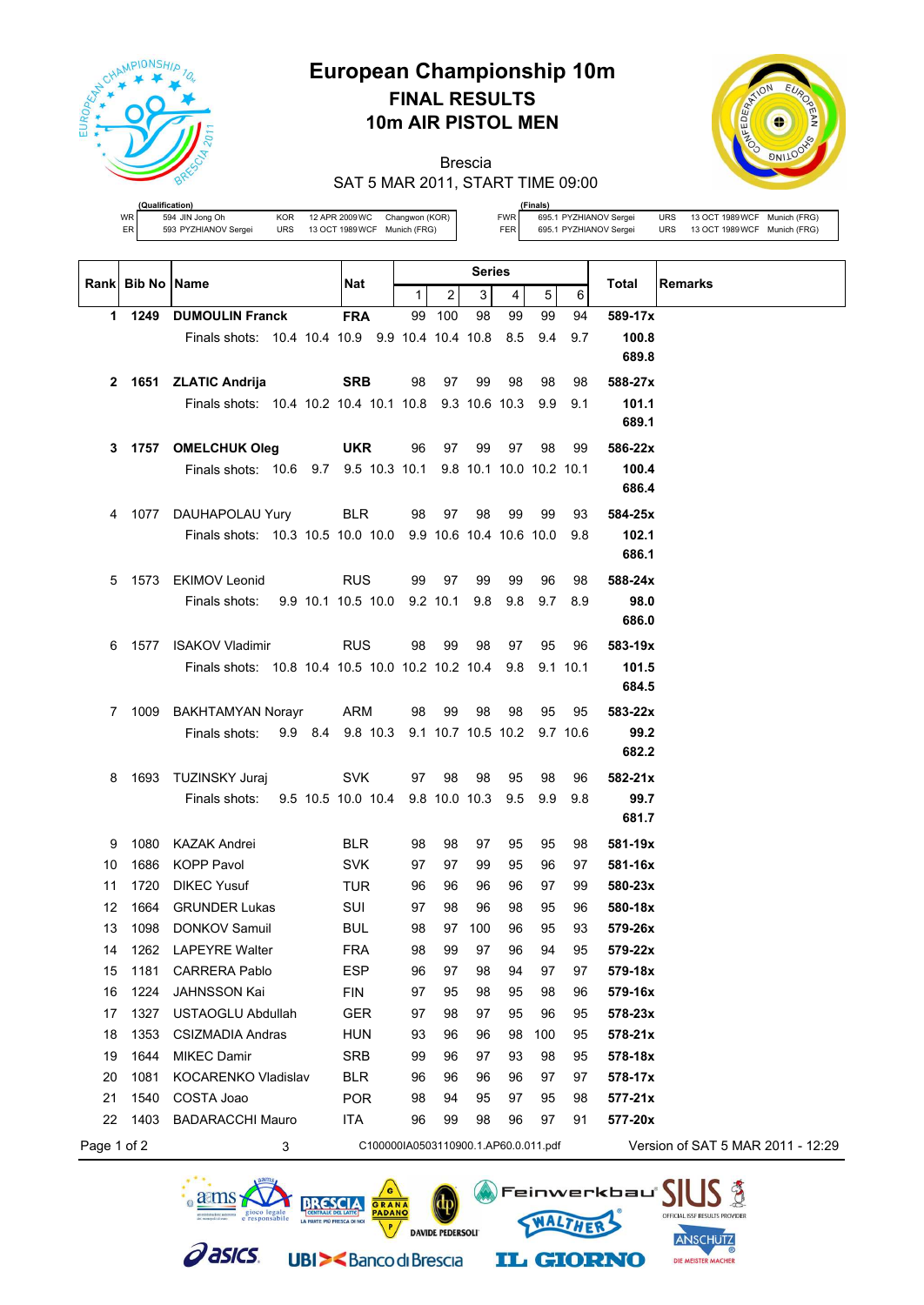|      |                    |                                     |            | <b>Series</b> |    |    |    |    |    |                                |
|------|--------------------|-------------------------------------|------------|---------------|----|----|----|----|----|--------------------------------|
| Rank | <b>Bib No Name</b> |                                     | Nat        | 1             | 2  | 3  | 4  | 5  | 6  | <b>Total</b><br><b>Remarks</b> |
| 23   | 1681               | FABO Jan                            | <b>SVK</b> | 99            | 97 | 94 | 96 | 95 | 96 | 577-17x                        |
| 24   | 1318               | <b>MEYER Hans Joerg</b>             | <b>GER</b> | 97            | 95 | 96 | 97 | 97 | 95 | 577-17x                        |
| 25   | 1401               | <b>AMORE Andrea</b>                 | <b>ITA</b> | 95            | 97 | 98 | 97 | 96 | 94 | 577-17x                        |
| 26   | 1415               | <b>GIORDANO Giuseppe</b>            | <b>ITA</b> | 97            | 97 | 96 | 95 | 96 | 95 | 576-21x                        |
| 27   | 1487               | SARANOVIC Nikola                    | <b>MNE</b> | 95            | 94 | 96 | 96 | 98 | 95 | 574-17x                        |
| 28   | 1575               | <b>GOURIANOV Anton</b>              | <b>RUS</b> | 97            | 95 | 96 | 97 | 97 | 92 | 574-16x                        |
| 29   | 1324               | <b>SCHMIDT Florian</b>              | <b>GER</b> | 96            | 96 | 97 | 96 | 93 | 96 | 574-14x                        |
| 30   | 1639               | <b>GRGIC Dimitrije</b>              | <b>SRB</b> | 98            | 95 | 96 | 93 | 96 | 96 | 574-11x                        |
| 31   | 1042               | <b>LUNEV Ruslan</b>                 | <b>AZE</b> | 97            | 97 | 96 | 96 | 95 | 92 | 573-30x                        |
| 32   | 1525               | <b>KNAPIK Wojciech</b>              | POL        | 94            | 96 | 96 | 94 | 97 | 96 | 573-21x                        |
| 33   | 1750               | <b>KUDRIYA Serhiy</b>               | <b>UKR</b> | 97            | 96 | 95 | 94 | 96 | 94 | 572-18x                        |
| 34   | 1722               | <b>KELES Ismail</b>                 | <b>TUR</b> | 93            | 96 | 96 | 97 | 95 | 95 | 572-15x                        |
| 35   | 1558               | SACALEANU Vlad                      | <b>ROU</b> | 95            | 96 | 96 | 94 | 94 | 97 | $572 - 13x$                    |
| 36   | 1235               | <b>TIAINEN Teemu</b>                | <b>FIN</b> | 91            | 96 | 96 | 97 | 96 | 96 | $572 - 11x$                    |
| 37   | 1186               | <b>GARCIA Pablo</b>                 | <b>ESP</b> | 97            | 94 | 97 | 96 | 97 | 90 | 571-21x                        |
| 38   | 1002               | <b>KUCANA Arben</b>                 | <b>ALB</b> | 95            | 98 | 94 | 97 | 95 | 92 | 571-17x                        |
| 39   | 1243               | <b>BLANCHOUIN Sebastien</b>         | <b>FRA</b> | 98            | 97 | 94 | 92 | 94 | 96 | 571-16x                        |
| 40   | 1674               | <b>SCHEUBER Patrick</b>             | SUI        | 94            | 93 | 96 | 95 | 95 | 98 | 571-15x                        |
| 41   | 1381               | SIGURGEIRSSON Asgeir                | <b>ISL</b> | 97            | 96 | 94 | 95 | 92 | 97 | 571-14x                        |
| 42   | 1044               | <b>MAMMADOV Rasul</b>               | <b>AZE</b> | 94            | 97 | 96 | 95 | 94 | 95 | $571 - 11x$                    |
| 43   | 1457               | <b>COROVAI Anatolie</b>             | <b>MDA</b> | 95            | 94 | 95 | 95 | 95 | 96 | 570-21x                        |
| 44   | 1662               | <b>GLOOR Paddy</b>                  | <b>SUI</b> | 94            | 94 | 94 | 99 | 91 | 98 | 570-16x                        |
| 45   | 1544               | <b>SANTOS Antonio Manuel</b>        | <b>POR</b> | 95            | 93 | 95 | 95 | 96 | 94 | 568-14x                        |
| 46   | 1188               | GIMENEZ Miguel Salvador             | ESP        | 95            | 96 | 95 | 94 | 91 | 97 | 568-13x                        |
| 47   | 1541               | <b>MARRACHO Jose</b>                | <b>POR</b> | 88            | 95 | 97 | 94 | 98 | 96 | 568-12x                        |
| 48   | 1011               | PILOSYAN Andranik                   | <b>ARM</b> | 94            | 93 | 96 | 97 | 92 | 95 | 567-20x                        |
| 49   | 1735               | <b>BIDNYAK</b> Ivan                 | <b>UKR</b> | 95            | 90 | 94 | 96 | 96 | 96 | 567-12x                        |
| 50   | 1232               | <b>RUTANEN Henri</b>                | <b>FIN</b> | 95            | 97 | 93 | 94 | 93 | 94 | 566-17x                        |
| 51   | 1008               | <b>ARAKELYAN Noryar</b>             | ARM        | 93            | 95 | 96 | 93 | 96 | 93 | 566-15x                        |
| 52   |                    | 1724 OZER Tugrul                    | <b>TUR</b> | 93            | 95 | 95 | 94 | 95 | 93 | $565 - 13x$                    |
| 53   |                    | 1616 VIDMAR Srecko                  | <b>SLO</b> | 95            | 94 | 93 | 94 | 96 | 93 | 565-12x                        |
| 54   | 1289               | KADAGIDZE Levan                     | GEO        | 95            | 93 | 91 | 96 | 95 | 94 | 564-18x                        |
| 55   | 1624               | <b>BUGLI Mirko</b>                  | <b>SMR</b> | 95            | 98 | 93 | 91 | 94 | 93 | 564-12x                        |
| 56   | 1460               | <b>NEGREBA Valeriu</b>              | <b>MDA</b> | 90            | 97 | 95 | 96 | 95 | 90 | 563-14x                        |
| 57   | 1339               | <b>GEORGAKOPOULOS</b><br>Dionissios | GRE        | 92            | 95 | 95 | 97 | 93 | 91 | 563-13x                        |
| 58   | 1483               | <b>KNEZEVIC Cedomir</b>             | <b>MNE</b> | 92            | 93 | 94 | 95 | 94 | 95 | 563-12x                        |
| 59   | 1485               | <b>PERIC Nenad</b>                  | <b>MNE</b> | 95            | 95 | 91 | 92 | 96 | 92 | $561 - 13x$                    |
| 60   | 1375               | <b>FRIEND Peter</b>                 | <b>IRL</b> | 91            | 92 | 92 | 94 | 96 | 96 | 561-11x                        |
|      | 1451               | <b>DECKER Patrick</b>               | <b>LUX</b> |               |    |    |    |    |    | <b>DNS</b>                     |
|      | Homologation:      |                                     |            |               |    |    |    |    |    | Protest Date / Time:           |

**Summary** 

Number of shooters on this list: 61; Total number of shooters: 61

| Legend<br><b>Bib No</b><br><b>FER</b><br><b>WC</b><br>x | <b>Bib Number</b><br><b>Final European Record</b><br><b>World Cup</b><br><b>Inner Ten</b> | <b>DNS</b><br><b>FWR</b><br><b>WCF</b>                                                    | <b>Did Not Start</b><br><b>Final World Record</b><br><b>World Cup Final</b>                                                                     | ER<br><b>Nat</b><br><b>WR</b> | <b>European Record</b><br><b>Nation</b><br><b>World Record</b>          | 434E5969 |
|---------------------------------------------------------|-------------------------------------------------------------------------------------------|-------------------------------------------------------------------------------------------|-------------------------------------------------------------------------------------------------------------------------------------------------|-------------------------------|-------------------------------------------------------------------------|----------|
| Page 2 of 2                                             | 86F7                                                                                      | 3                                                                                         | C100000IA0503110900.1.AP60.0.011.pdf                                                                                                            |                               | Version of SAT 5 MAR 2011 - 12:29                                       |          |
|                                                         | gioco legale<br>e responsabile<br>asks                                                    | <b>LA PARTE PIÙ FRESCA DI NOI</b><br><b>UBI&gt;<banco b="" brescia<="" di=""></banco></b> | $\langle$ Feinwerkbau $\langle$ $ \hspace{-.02in} \hspace{-.02in} $<br>G<br>GRANA<br><b>PADANO</b><br>P<br><b>DAVIDE PEDERSOLI</b><br>IIL HORNO | WALTHER -                     | OFFICIAL ISSF RESULTS PROVIDER<br><b>ANSCHUTZ</b><br>DIE MEISTER MACHER |          |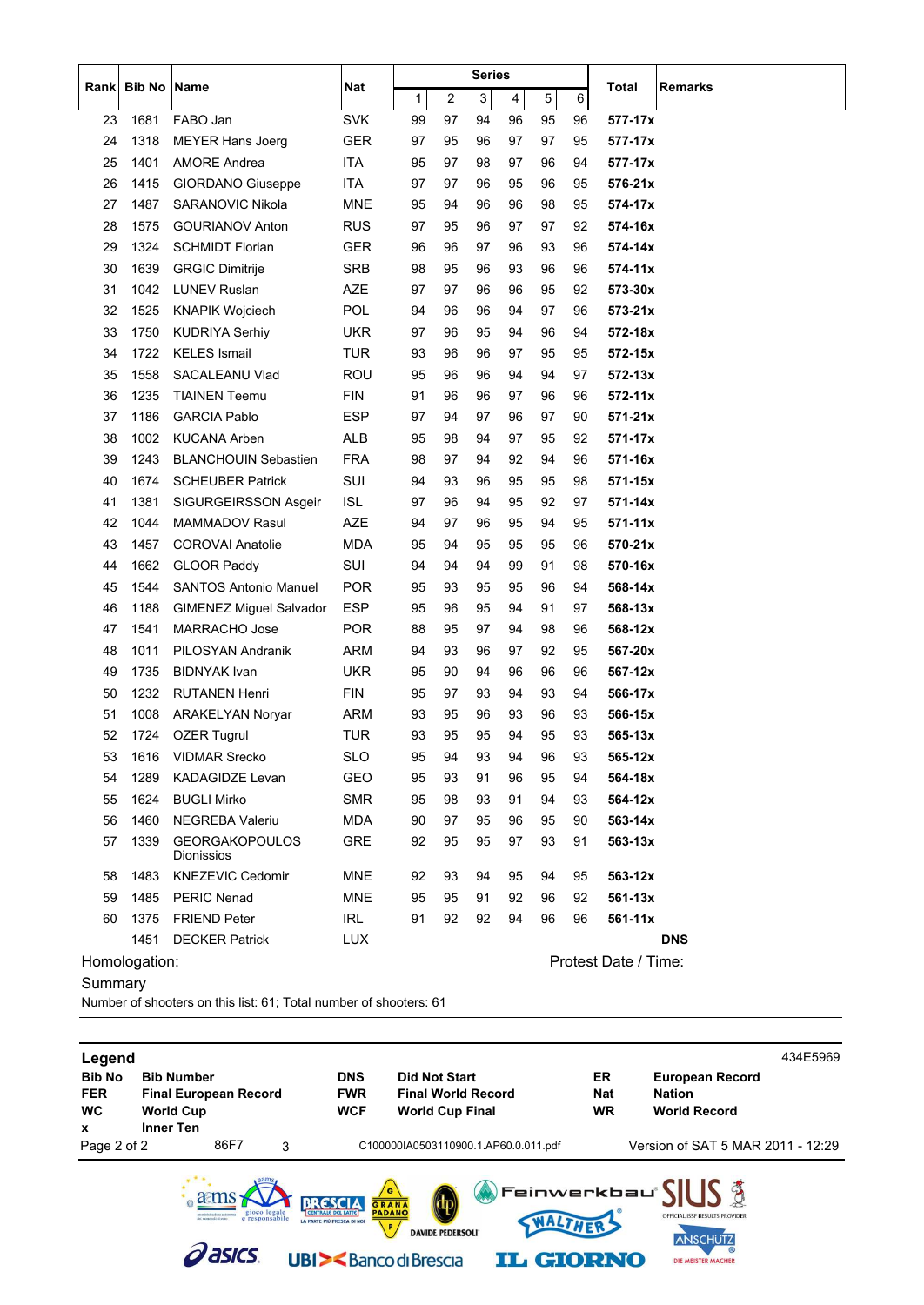

**RESULTS 10m AIR PISTOL MEN**

**TEAM**

Brescia

SAT 5 MAR 2011, START TIME 09:00

|                | (Team)<br>WR<br>1759 EKIMOV Leonid; ISAKOV Vladimir; NESTRUEV Mikhail;<br><b>RUS</b><br>ER<br>1759 EKIMOV Leonid; ISAKOV Vladimir; NESTRUEV Mikhail;<br><b>RUS</b> |                                 |    |       |               | 16 MAR 2007 ECH Deauville (FRA)<br>16 MAR 2007 ECH Deauville (FRA) |                                      |     |             |                                               |
|----------------|--------------------------------------------------------------------------------------------------------------------------------------------------------------------|---------------------------------|----|-------|---------------|--------------------------------------------------------------------|--------------------------------------|-----|-------------|-----------------------------------------------|
|                | Rank Bib No Name                                                                                                                                                   |                                 |    |       | <b>Series</b> |                                                                    |                                      |     | Total       | <b>Remarks</b>                                |
|                |                                                                                                                                                                    |                                 | 1  | 2     | 3             | 4                                                                  | 5                                    | 6   |             |                                               |
| 1              |                                                                                                                                                                    | <b>RUS - Russian Federation</b> |    |       |               |                                                                    | 294 291 293 293 288 286              |     | 1745-59x    |                                               |
|                | 1573                                                                                                                                                               | <b>EKIMOV Leonid</b>            | 99 | 97    | 99            | 99                                                                 | 96                                   | 98  | 588-24x     |                                               |
|                | 1577                                                                                                                                                               | <b>ISAKOV Vladimir</b>          | 98 | 99    | 98            | 97                                                                 | 95                                   | 96  | 583-19x     |                                               |
|                | 1575                                                                                                                                                               | <b>GOURIANOV Anton</b>          | 97 | 95    | 96            | 97                                                                 | 97                                   | 92  | 574-16x     |                                               |
| $\overline{2}$ |                                                                                                                                                                    | <b>BLR - Belarus</b>            |    |       | 292 291 291   |                                                                    | 290 291                              | 288 | 1743-61x    |                                               |
|                | 1077                                                                                                                                                               | DAUHAPOLAU Yury                 | 98 | 97    | 98            | 99                                                                 | 99                                   | 93  | 584-25x     |                                               |
|                | 1080                                                                                                                                                               | <b>KAZAK Andrei</b>             | 98 | 98    | 97            | 95                                                                 | 95                                   | 98  | 581-19x     |                                               |
|                | 1081                                                                                                                                                               | KOCARENKO Vladislav             | 96 | 96    | 96            | 96                                                                 | 97                                   | 97  | 578-17x     |                                               |
| $\mathbf{3}$   |                                                                                                                                                                    | <b>SRB - Serbia</b>             |    |       |               |                                                                    | 295 288 292 284 292 289              |     | 1740-56x    |                                               |
|                | 1651                                                                                                                                                               | <b>ZLATIC Andrija</b>           | 98 | 97    | 99            | 98                                                                 | 98                                   | 98  | 588-27x     |                                               |
|                | 1644                                                                                                                                                               | <b>MIKEC Damir</b>              | 99 | 96    | 97            | 93                                                                 | 98                                   | 95  | 578-18x     |                                               |
|                |                                                                                                                                                                    | 1639 GRGIC Dimitrije            | 98 | 95    | 96            | 93                                                                 | 96                                   | 96  | $574 - 11x$ |                                               |
| 4              |                                                                                                                                                                    | <b>SVK - Slovakia</b>           |    |       | 293 292 291   |                                                                    | 286 289                              | 289 | 1740-54x    |                                               |
|                | 1693                                                                                                                                                               | <b>TUZINSKY Juraj</b>           | 97 | 98    | 98            | 95                                                                 | 98                                   | 96  | 582-21x     |                                               |
|                | 1686                                                                                                                                                               | <b>KOPP Pavol</b>               | 97 | 97    | 99            | 95                                                                 | 96                                   | 97  | 581-16x     |                                               |
|                | 1681                                                                                                                                                               | FABO Jan                        | 99 | 97    | 94            | 96                                                                 | 95                                   | 96  | $577 - 17x$ |                                               |
| $5\phantom{1}$ |                                                                                                                                                                    | <b>FRA - France</b>             |    |       |               |                                                                    | 295 296 289 287 287                  | 285 | 1739-55x    |                                               |
|                | 1249                                                                                                                                                               | <b>DUMOULIN Franck</b>          | 99 | 100   | 98            | 99                                                                 | 99                                   | 94  | 589-17x     |                                               |
|                | 1262                                                                                                                                                               | <b>LAPEYRE Walter</b>           | 98 | 99    | 97            | 96                                                                 | 94                                   | 95  | 579-22x     |                                               |
|                | 1243                                                                                                                                                               | <b>BLANCHOUIN Sebastien</b>     | 98 | 97    | 94            | 92                                                                 | 94                                   | 96  | 571-16x     |                                               |
| 6              |                                                                                                                                                                    | <b>ITA - Italy</b>              |    |       |               |                                                                    | 288 293 292 288 289                  | 280 | 1730-58x    |                                               |
|                | 1403                                                                                                                                                               | <b>BADARACCHI Mauro</b>         | 96 | 99    | 98            | 96                                                                 | 97                                   | 91  | 577-20x     |                                               |
|                |                                                                                                                                                                    | 1401 AMORE Andrea               | 95 | 97    | 98            | 97                                                                 | 96                                   | 94  | 577-17x     |                                               |
|                |                                                                                                                                                                    | 1415 GIORDANO Giuseppe          | 97 | 97    | 96            | 95                                                                 | 96                                   | 95  | 576-21x     |                                               |
| $\overline{7}$ |                                                                                                                                                                    | <b>GER</b> - Germany            |    |       |               |                                                                    | 290 289 290 288 286 286              |     | 1729-54x    |                                               |
|                | 1327                                                                                                                                                               | <b>USTAOGLU Abdullah</b>        | 97 | 98    | 97            | 95                                                                 | 96                                   | 95  | 578-23x     |                                               |
|                | 1318                                                                                                                                                               | <b>MEYER Hans Joerg</b>         | 97 | 95    | 96            | 97                                                                 | 97                                   | 95  | 577-17x     |                                               |
|                | 1324                                                                                                                                                               | <b>SCHMIDT Florian</b>          | 96 | 96    | 97            | 96                                                                 | 93                                   | 96  | 574-14x     |                                               |
| 8              |                                                                                                                                                                    | <b>UKR - Ukraine</b>            |    |       |               |                                                                    | 288 283 288 287 290 289              |     | 1725-52x    |                                               |
|                | 1757                                                                                                                                                               | <b>OMELCHUK Oleg</b>            | 96 | 97    | 99            | 97                                                                 | 98                                   | 99  | 586-22x     |                                               |
|                | 1750                                                                                                                                                               | <b>KUDRIYA Serhiy</b>           | 97 | 96    | 95            | 94                                                                 | 96                                   | 94  | 572-18x     |                                               |
| Page 1 of 2    |                                                                                                                                                                    | 3                               |    |       |               |                                                                    | Q100000TA0503110900.1.AP60.0.001.pdf |     |             | Version of SAT 5 MAR 2011 - 10:45             |
|                |                                                                                                                                                                    |                                 |    | GRANA |               |                                                                    |                                      |     |             | Feinwerkbau<br>OFFICIAL ISSF RESULTS PROVIDER |

**DAVIDE PEDERSOLI** 

NALTHER

**IL GIORNO** 

ANSCHUTZ

DIE MEISTER MACHER

P

**UBI><BancodiBrescia** 

**Pasics** 

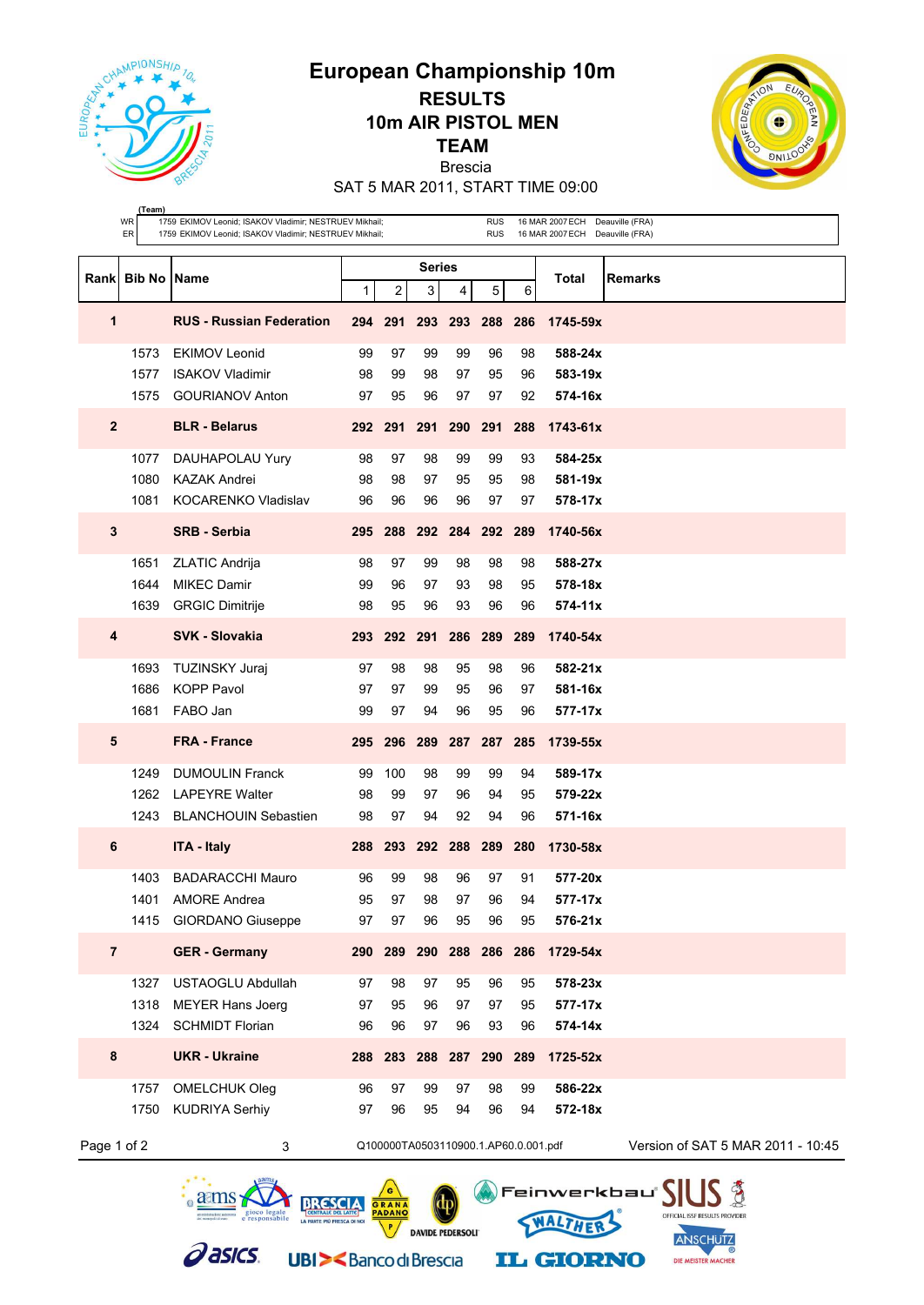|      |               |                                |              |                | <b>Series</b>             |     |             |     |              |                |
|------|---------------|--------------------------------|--------------|----------------|---------------------------|-----|-------------|-----|--------------|----------------|
| Rank | <b>Bib No</b> | <b>Name</b>                    | $\mathbf{1}$ | $\overline{c}$ | $\ensuremath{\mathsf{3}}$ | 4   | 5           | 6   | Total        | <b>Remarks</b> |
|      | 1735          | <b>BIDNYAK</b> Ivan            | 95           | 90             | 94                        | 96  | 96          | 96  | 567-12x      |                |
| 9    |               | <b>SUI - Switzerland</b>       |              | 285 285        |                           |     | 286 292 281 | 292 | 1721-49x     |                |
|      | 1664          | <b>GRUNDER Lukas</b>           | 97           | 98             | 96                        | 98  | 95          | 96  | 580-18x      |                |
|      | 1674          | <b>SCHEUBER Patrick</b>        | 94           | 93             | 96                        | 95  | 95          | 98  | 571-15x      |                |
|      | 1662          | <b>GLOOR Paddy</b>             | 94           | 94             | 94                        | 99  | 91          | 98  | 570-16x      |                |
| 10   |               | <b>ESP - Spain</b>             | 288          | 287            | 290                       | 284 | 285         | 284 | 1718-52x     |                |
|      | 1181          | <b>CARRERA Pablo</b>           | 96           | 97             | 98                        | 94  | 97          | 97  | 579-18x      |                |
|      | 1186          | <b>GARCIA Pablo</b>            | 97           | 94             | 97                        | 96  | 97          | 90  | $571 - 21x$  |                |
|      | 1188          | <b>GIMENEZ Miguel Salvador</b> | 95           | 96             | 95                        | 94  | 91          | 97  | 568-13x      |                |
| 11   |               | <b>TUR - Turkey</b>            | 282          | 287            | 287                       | 287 | 287         | 287 | $1717 - 51x$ |                |
|      | 1720          | <b>DIKEC Yusuf</b>             | 96           | 96             | 96                        | 96  | 97          | 99  | 580-23x      |                |
|      | 1722          | <b>KELES</b> Ismail            | 93           | 96             | 96                        | 97  | 95          | 95  | 572-15x      |                |
|      | 1724          | <b>OZER Tugrul</b>             | 93           | 95             | 95                        | 94  | 95          | 93  | $565 - 13x$  |                |
| 12   |               | <b>FIN - Finland</b>           | 283          | 288            | 287                       | 286 | 287         | 286 | 1717-44x     |                |
|      | 1224          | <b>JAHNSSON Kai</b>            | 97           | 95             | 98                        | 95  | 98          | 96  | 579-16x      |                |
|      | 1235          | <b>TIAINEN Teemu</b>           | 91           | 96             | 96                        | 97  | 96          | 96  | $572 - 11x$  |                |
|      |               | 1232 RUTANEN Henri             | 95           | 97             | 93                        | 94  | 93          | 94  | 566-17x      |                |
| 13   |               | <b>ARM - Armenia</b>           | 285          | 287            | 290                       | 288 | 283         | 283 | 1716-57x     |                |
|      | 1009          | <b>BAKHTAMYAN Norayr</b>       | 98           | 99             | 98                        | 98  | 95          | 95  | 583-22x      |                |
|      | 1011          | PILOSYAN Andranik              | 94           | 93             | 96                        | 97  | 92          | 95  | 567-20x      |                |
|      | 1008          | ARAKELYAN Noryar               | 93           | 95             | 96                        | 93  | 96          | 93  | 566-15x      |                |
| 14   |               | <b>POR - Portugal</b>          | 281          | 282            | 287                       | 286 | 289         | 288 | 1713-47x     |                |
|      | 1540          | COSTA Joao                     | 98           | 94             | 95                        | 97  | 95          | 98  | $577 - 21x$  |                |
|      | 1544          | <b>SANTOS Antonio Manuel</b>   | 95           | 93             | 95                        | 95  | 96          | 94  | 568-14x      |                |
|      | 1541          | <b>MARRACHO Jose</b>           | 88           | 95             | 97                        | 94  | 98          | 96  | 568-12x      |                |
| 15   |               | <b>MNE</b> - Montenegro        |              | 282 282        | 281                       | 283 | 288         | 282 | 1698-42x     |                |
|      | 1487          | SARANOVIC Nikola               | 95           | 94             | 96                        | 96  | 98          | 95  | 574-17x      |                |
|      | 1483          | <b>KNEZEVIC Cedomir</b>        | 92           | 93             | 94                        | 95  | 94          | 95  | 563-12x      |                |
|      | 1485          | <b>PERIC Nenad</b>             | 95           | 95             | 91                        | 92  | 96          | 92  | $561 - 13x$  |                |

**Summary** 

Number of shooters on this list: 45; Total number of shooters: 61; Total number of teams: 15

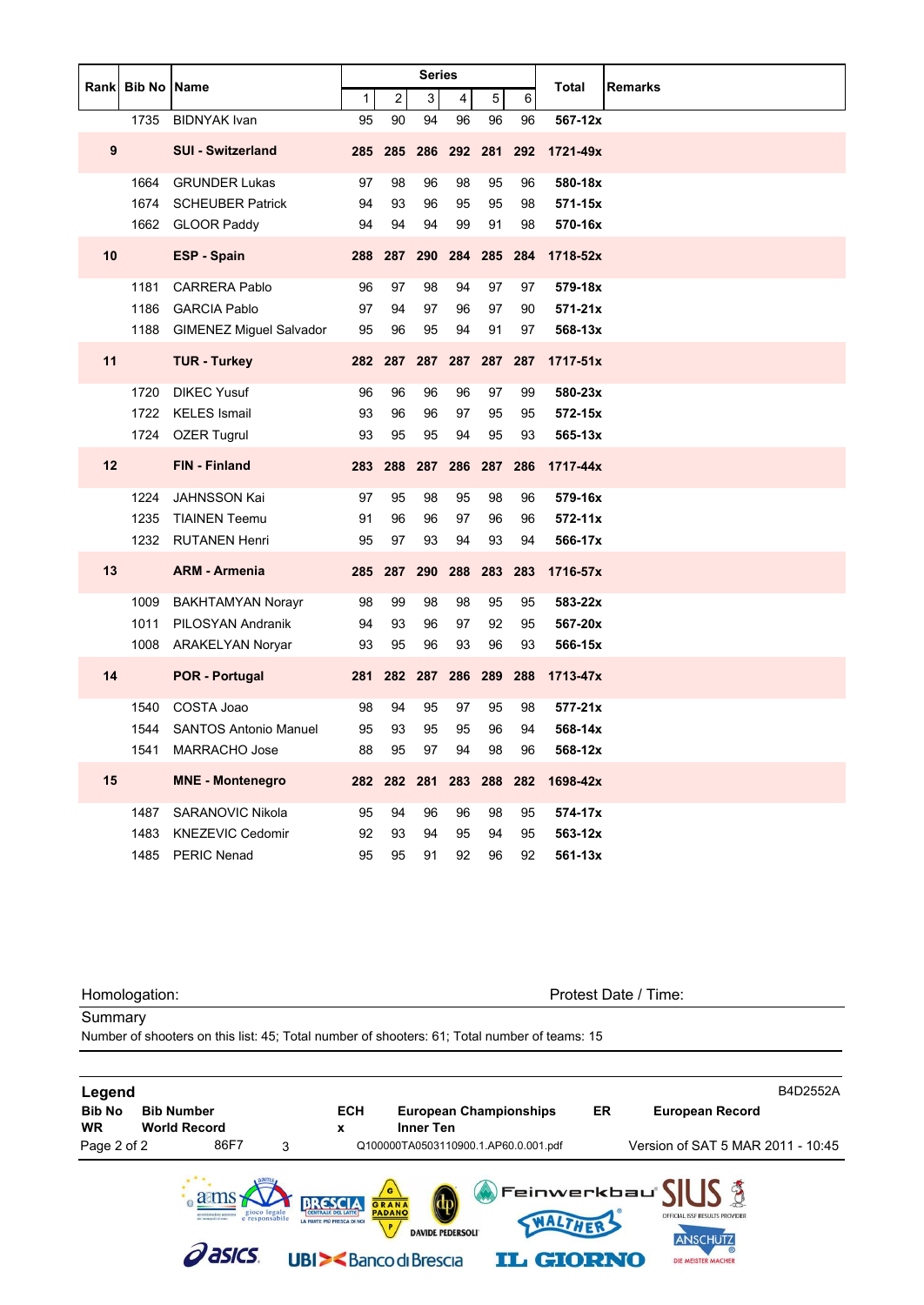

# **European Championship 10m RESULTS 10m RUNNING TARGET MEN**



Brescia THU 3 MAR 2011, START TIME 17:30

|                     | (Qualification)                     |               |      |                |             |      |                             |      |                    |      |                 |      |                       |
|---------------------|-------------------------------------|---------------|------|----------------|-------------|------|-----------------------------|------|--------------------|------|-----------------|------|-----------------------|
| <b>WR</b>           | 590 KURZER Manfred                  |               |      |                |             |      | GER                         |      | 18 AUG 2004 OG     |      | Athens (GRE)    |      |                       |
| ER                  | 590 KURZER Manfred                  |               |      |                |             |      | GER                         |      | 18 AUG 2004 OG     |      | Athens (GRE)    |      |                       |
|                     | <b>Name</b>                         | <b>Nation</b> | 1    | $\overline{2}$ | 3           | 4    | 5                           | 6    | 7                  | 8    | 9               | 10   | <b>Points Remarks</b> |
| <b>Gold Match</b>   |                                     |               |      |                |             |      |                             |      |                    |      |                 |      |                       |
|                     | <b>1 PRIANISHNIKOV</b><br>Vladyslav | <b>UKR</b>    | 9.3  | 10.6 10.4      |             |      | $8.5$ 10.6                  |      | 9.8 10.7 10.2 10.3 |      |                 |      | 6                     |
|                     | 2 JANUS Miroslav                    | <b>CZE</b>    |      |                |             |      | 10.7 10.5 9.2 10.4 10.3 9.8 |      | 10.4               |      | 9.8 9.2         |      | 2                     |
| <b>Bronze Match</b> |                                     |               |      |                |             |      |                             |      |                    |      |                 |      |                       |
|                     | <b>3 JONAS Bedrich</b>              | <b>CZE</b>    | 10.3 |                | $10.3$ 10.3 | 8.8  | 9.9                         | 10.0 | 104                | 10.1 | 8.6             | 10.3 | 6                     |
|                     | 4 HOLMBERG Krister                  | <b>FIN</b>    | 10.4 | 10.2 10.2      |             | 10.7 | 9.4                         | 9.2  | 9.5                |      | 10.7 10.4       | 10.1 | 4                     |
|                     | <b>PRIANISHNIKOV</b><br>Vladyslav   | <b>UKR</b>    | 10.5 |                |             |      | $9.0$ 10.3 10.5 10.0 9.9    |      | 8.8                |      | $9.5$ 10.4      | 8.9  | 6                     |
|                     | <b>JONAS Bedrich</b>                | <b>CZE</b>    | 9.8  | 9.6            | 9.5         |      | $8.9$ 10.0                  | 9.2  |                    |      | $9.1$ 10.7 10.0 | 8.6  | 3                     |
|                     | <b>JANUS Miroslav</b>               | <b>CZE</b>    | 9.2  | 8.5            | 10.8        | 9.8  | 10.3                        | 10.4 | 10.8               | 10.1 | 10.0            |      | 6                     |
|                     | <b>HOLMBERG Krister</b>             | <b>FIN</b>    | 10.1 | 10.8           | 7.9         | 8.1  | 9.0                         | 10.8 | 10.3               | 8.6  | 9.9             |      | 3                     |
|                     |                                     |               |      |                |             |      | $0$ awiaa                   |      |                    |      |                 |      |                       |

| Rank           | <b>Bib No Name</b> |                                  | <b>Nat</b> |                                      |             | <b>Series</b>  |   | Sub          | <b>Total</b> | <b>Remarks</b>                    |
|----------------|--------------------|----------------------------------|------------|--------------------------------------|-------------|----------------|---|--------------|--------------|-----------------------------------|
|                |                    |                                  |            | <b>Stage</b>                         | $\mathbf 1$ | $\overline{2}$ | 3 | <b>Total</b> |              |                                   |
|                | 2 1152             | <b>JANUS Miroslav</b>            | <b>CZE</b> | Slow                                 | 99          | 100            |   | 97 296       |              |                                   |
|                |                    |                                  |            | Fast                                 | 89          | 94             |   | 96 279       |              | 575-18x S-OFF 20 Q-Rank: 3        |
| 1.             |                    | 1760 PRIANISHNIKOV Vladyslav UKR |            | Slow                                 | 95          | 94             |   | 98 287       |              |                                   |
|                |                    |                                  |            | Fast                                 | 96          | 98             |   | 94 288       |              | 575-14x S-OFF 19 Q-Rank: 4        |
| 4              | 1223               | <b>HOLMBERG Krister</b>          | <b>FIN</b> | Slow                                 | 98          | 97             |   | 97 292       |              |                                   |
|                |                    |                                  |            | Fast                                 | 92          | 95             |   | 99 286       |              | 578-13x Q-Rank: 2                 |
| 3              |                    | 1154 JONAS Bedrich               | <b>CZE</b> | Slow                                 | 96          | 98             |   | 97 291       |              |                                   |
|                |                    |                                  |            | Fast                                 | 95          | 95             |   | 98 288       |              | 579-15x Q-Rank: 1                 |
| 5              | 1705               | <b>MARTINSSON Emil</b>           | <b>SWE</b> | Slow                                 | 97          | 96             |   | 95 288       |              |                                   |
|                |                    |                                  |            | Fast                                 | 96          | 95             |   | 95 286       | 574-8x       |                                   |
| 6              |                    | 1602 BLINOV Alexander            | <b>RUS</b> | Slow                                 | 99          | 97             |   | 96 292       |              |                                   |
|                |                    |                                  |            | Fast                                 | 91          | 94             |   | 96 281       | $573 - 15x$  |                                   |
| $\overline{7}$ |                    | 1688 PELACH Peter                | <b>SVK</b> | Slow                                 | 99          | 93             |   | 97 289       |              |                                   |
|                |                    |                                  |            | Fast                                 | 94          | 95             |   | 92 281       | 570-9x       |                                   |
| 8              |                    | 1740 CHYRVA Yehor                | <b>UKR</b> | Slow                                 | 96          | 97             |   | 97 290       |              |                                   |
|                |                    |                                  |            | Fast                                 | 91          | 92             |   | 96 279       | $569 - 13x$  |                                   |
| 9              | 1700               | <b>BERGSTROEM Niklas</b>         | <b>SWE</b> | Slow                                 | 97          | 93             |   | 96 286       |              |                                   |
|                |                    |                                  |            | Fast                                 | 95          | 93             |   | 95 283       | 569-11x      |                                   |
| 10             |                    | 1685 JURCO Miroslav              | <b>SVK</b> | Slow                                 | 95          | 95             |   | 97 287       |              |                                   |
|                |                    |                                  |            | Fast                                 | 92          | 90             |   | 95 277       | 564-16x      |                                   |
| 11             |                    | 1567 AZARENKO Mikhail            | <b>RUS</b> | Slow                                 | 96          | 99             |   | 93 288       |              |                                   |
|                |                    |                                  |            | Fast                                 | 96          | 93             |   | 86 275       | $563 - 13x$  |                                   |
| 12             |                    | 1596 STEPANOV Maxim              | <b>RUS</b> | Slow                                 | 93          | 95             |   | 97 285       |              |                                   |
|                |                    |                                  |            | Fast                                 | 90          | 92             |   | 96 278       | 563-9x       |                                   |
| 13             | 1221               | <b>HEIKKILA Tomi-Pekka</b>       | <b>FIN</b> | Slow                                 | 95          | 93             |   | 95 283       |              |                                   |
|                |                    |                                  |            | Fast                                 | 92          | 95             |   | 92 279       | 562-8x       |                                   |
|                |                    |                                  |            |                                      |             |                |   |              |              |                                   |
| Page 1 of 2    |                    | 12                               |            | K100000IA0303111730.1.10RT.0.025.pdf |             |                |   |              |              | Version of THU 3 MAR 2011 - 18:14 |

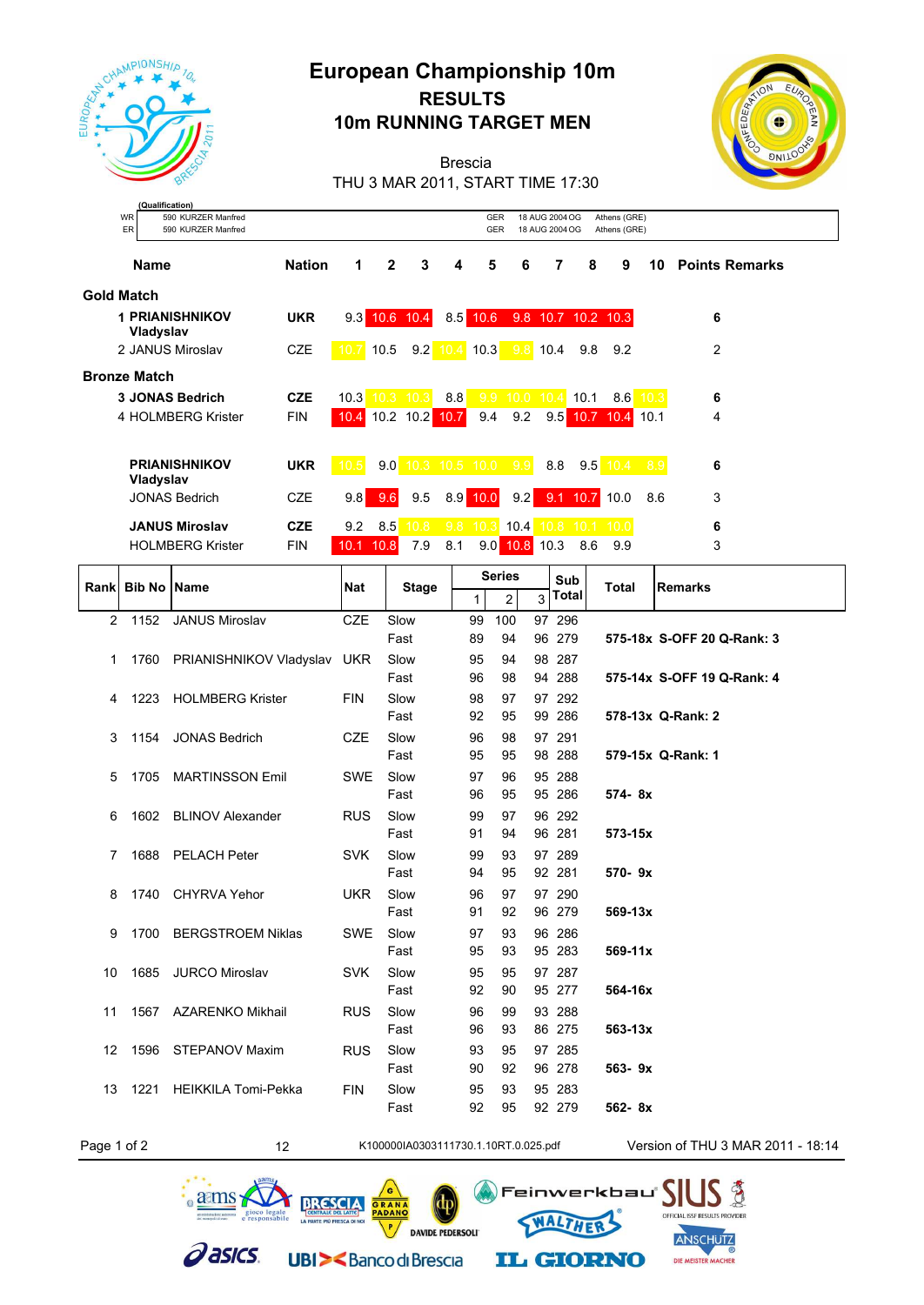|    |                  |                           |            |              |    | <b>Series</b>  |                | Sub          |             |                |
|----|------------------|---------------------------|------------|--------------|----|----------------|----------------|--------------|-------------|----------------|
|    | Rank Bib No Name |                           | Nat        | <b>Stage</b> | 1  | $\overline{2}$ | $\overline{3}$ | <b>Total</b> | Total       | <b>Remarks</b> |
| 14 | 1699             | <b>BERGMAN Mattias</b>    | <b>SWE</b> | Slow         | 94 | 92             |                | 94 280       |             |                |
|    |                  |                           |            | Fast         | 96 | 94             |                | 91 281       | 561-12x     |                |
| 15 | 1691             | <b>PLANOVSKY Peter</b>    | <b>SVK</b> | Slow         | 96 | 92             |                | 97 285       |             |                |
|    |                  |                           |            | Fast         | 92 | 92             |                | 91 275       | 560-14x     |                |
| 16 |                  | 1352 BOROS Laszlo         | <b>HUN</b> | Slow         | 96 | 97             |                | 97 290       |             |                |
|    |                  |                           |            | Fast         | 83 | 92             |                | 95 270       | 560-13x     |                |
| 17 |                  | 1313 KRAUSSE Carsten      | <b>GER</b> | Slow         | 97 | 95             |                | 91 283       |             |                |
|    |                  |                           |            | Fast         | 89 | 89             |                | 97 275       | 558-11x     |                |
| 18 | 1767             | ZINENKO Alexander         | <b>UKR</b> | Slow         | 91 | 98             |                | 95 284       |             |                |
|    |                  |                           |            | Fast         | 89 | 88             |                | 94 271       | 555-14x     |                |
| 19 |                  | 1325 SCHOENSTEINER Tobias | <b>GER</b> | Slow         | 91 | 93             |                | 91 275       |             |                |
|    |                  |                           |            | Fast         | 90 | 98             |                | 89 277       | $552 - 6x$  |                |
| 20 | 1160             | NIKL Josef                | <b>CZE</b> | Slow         | 96 | 96             |                | 96 288       |             |                |
|    |                  |                           |            | Fast         | 88 | 82             |                | 92 262       | 550-8x      |                |
| 21 | 1355             | <b>HARMATH Andras</b>     | <b>HUN</b> | Slow         | 90 | 96             |                | 88 274       |             |                |
|    |                  |                           |            | Fast         | 86 | 91             |                | 91 268       | $542 - 13x$ |                |
| 22 |                  | 1265 OUHAYOUN Alexandre   | <b>FRA</b> | Slow         | 90 | 91             |                | 98 279       |             |                |
|    |                  |                           |            | Fast         | 87 | 85             |                | 91 263       | 542-10x     |                |
| 23 |                  | 1018 EXL Alexander        | <b>AUT</b> | Slow         | 93 | 94             |                | 89 276       |             |                |
|    |                  |                           |            | Fast         | 92 | 85             |                | 87 264       | 540-9x      |                |
| 24 | 1362             | PENI Istvan               | <b>HUN</b> | Slow         | 91 | 87             |                | 90 268       |             |                |
|    |                  |                           |            | Fast         | 76 | 88             |                | 88 252       | $520 - 6x$  |                |

## **Summary**

Number of shooters on this list: 24; Total number of shooters: 4

### **Note**

Please note that there are records equally achieved by several shooters and only the first to set the record is shown. Refer to the Records list on ISSF website: www.issf-sports.org

| Legend<br><b>Bib No</b><br><b>OG</b><br>x | <b>Bib Number</b><br><b>Olympic Games</b><br><b>Inner Ten</b> | ER<br>Q-Rank                                                                                                           | <b>European Record</b><br><b>Qualification Rank</b> | <b>Nat</b><br><b>WR</b>     | 4023784A<br><b>Nation</b><br><b>World Record</b>                                                                                  |
|-------------------------------------------|---------------------------------------------------------------|------------------------------------------------------------------------------------------------------------------------|-----------------------------------------------------|-----------------------------|-----------------------------------------------------------------------------------------------------------------------------------|
| Page 2 of 2                               | 86F7                                                          | 12                                                                                                                     | K100000IA0303111730.1.10RT.0.025.pdf                |                             | Version of THU 3 MAR 2011 - 18:14                                                                                                 |
|                                           | gioco legale<br>e responsabile<br>asics                       | G<br><b>PADANO</b><br><b>LA PARTE PIÙ FRESCA DI NOI</b><br>P<br><b>UBI&gt;<bancodibrescia< b=""></bancodibrescia<></b> | GRANA<br><b>DAVIDE PEDERSOLI</b>                    | WALTHER<br><b>IL GIORNO</b> | Feinwerkbau $\left \left \right \right $<br>OFFICIAL ISSF RESULTS PROVIDER<br><b>ANSCHUTZ</b><br>$^{\circ}$<br>DIE MEISTER MACHER |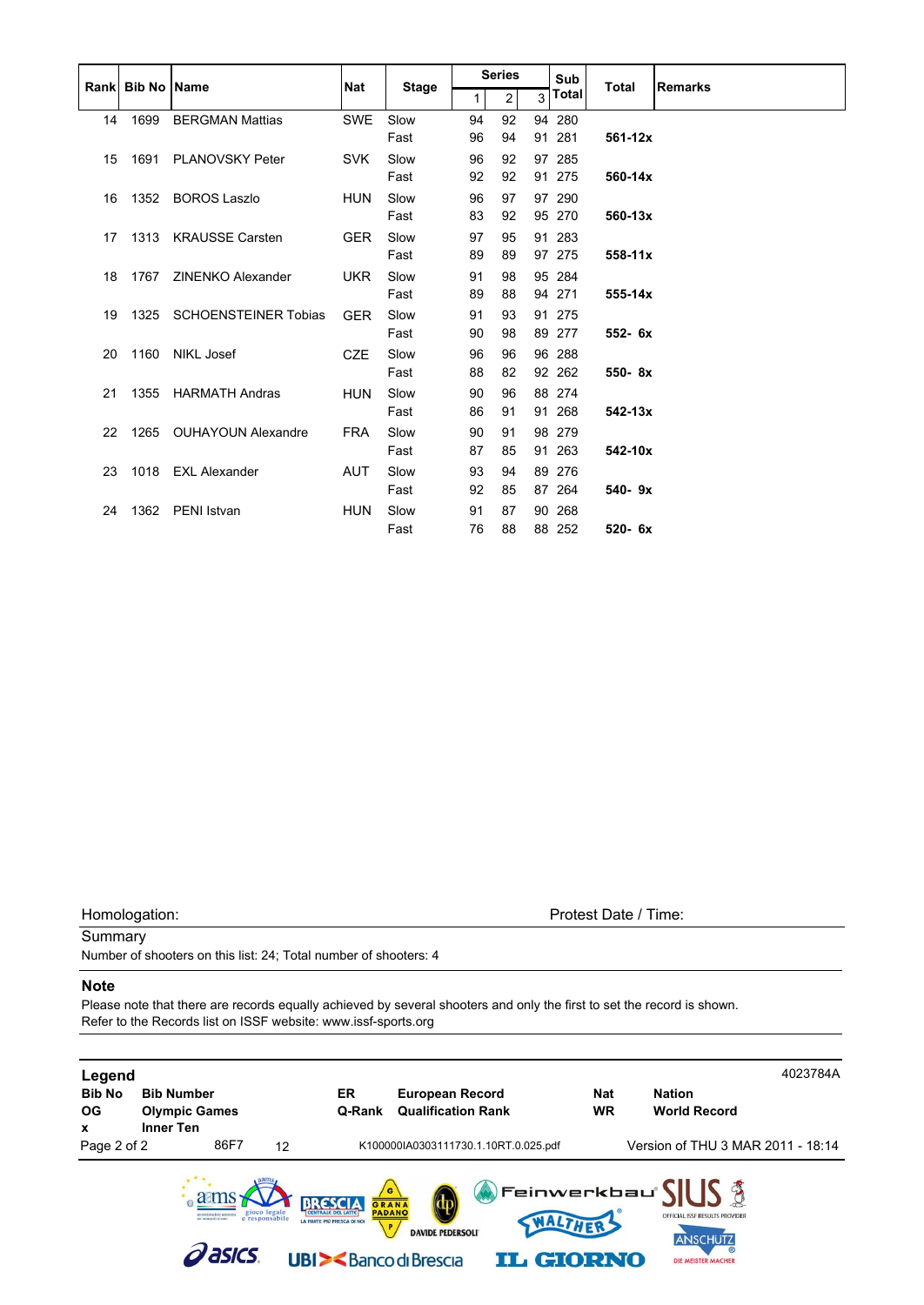



## **RESULTS 10m RUNNING TARGET MEN TEAM**



Brescia THU 3 MAR 2011, START TIME 08:30

|              | (Team)<br>WR<br>ER  | 1733 JAKOSITS Michael; KURZER Manfred; SCHULZE Marko;<br>1733 JAKOSITS Michael; KURZER Manfred; SCHULZE Marko; |                                                                                       |                         |                                 | GER<br>GER |                  | 5 JUL 2002 WCH Lahti (FIN)<br>5 JUL 2002 WCH Lahti (FIN) |                                                                         |
|--------------|---------------------|----------------------------------------------------------------------------------------------------------------|---------------------------------------------------------------------------------------|-------------------------|---------------------------------|------------|------------------|----------------------------------------------------------|-------------------------------------------------------------------------|
| <b>Rank</b>  | <b>Bib No IName</b> |                                                                                                                | Stage                                                                                 | 1                       | <b>Series</b><br>$\overline{2}$ | 3          | Sub<br>Total     | Total                                                    | Remarks                                                                 |
| 1            |                     | <b>CZE - Czech Republic</b>                                                                                    |                                                                                       | 291                     | 294 290                         |            |                  |                                                          |                                                                         |
|              |                     |                                                                                                                |                                                                                       | 272                     | 271                             | 286        |                  | 1704-41x                                                 |                                                                         |
|              | 1154                | <b>JONAS Bedrich</b>                                                                                           | Slow<br>Fast                                                                          | 96<br>95                | 98<br>95                        |            | 97 291<br>98 288 | 579-15x                                                  |                                                                         |
|              | 1152                | <b>JANUS Miroslav</b>                                                                                          | Slow                                                                                  | 99                      | 100                             |            | 97 296           |                                                          |                                                                         |
|              |                     |                                                                                                                | Fast                                                                                  | 89                      | 94                              |            | 96 279           | 575-18x                                                  |                                                                         |
|              | 1160                | <b>NIKL Josef</b>                                                                                              | Slow                                                                                  | 96                      | 96                              |            | 96 288           |                                                          |                                                                         |
|              |                     |                                                                                                                | Fast                                                                                  | 88                      | 82                              |            | 92 262           | 550-8x                                                   |                                                                         |
| $\mathbf{2}$ |                     | <b>SWE - Sweden</b>                                                                                            |                                                                                       | 288                     | 281                             | 285        |                  |                                                          |                                                                         |
|              | 1705                | <b>MARTINSSON Emil</b>                                                                                         | Slow                                                                                  | 287<br>97               | 282<br>96                       | 281        | 95 288           | 1704-31x                                                 |                                                                         |
|              |                     |                                                                                                                | Fast                                                                                  | 96                      | 95                              |            | 95 286           | 574-8x                                                   |                                                                         |
|              | 1700                | <b>BERGSTROEM Niklas</b>                                                                                       | Slow                                                                                  | 97                      | 93                              |            | 96 286           |                                                          |                                                                         |
|              |                     |                                                                                                                | Fast                                                                                  | 95                      | 93                              |            | 95 283           | $569-11x$                                                |                                                                         |
|              | 1699                | <b>BERGMAN Mattias</b>                                                                                         | Slow                                                                                  | 94                      | 92                              |            | 94 280           |                                                          |                                                                         |
|              |                     |                                                                                                                | Fast                                                                                  | 96                      | 94                              |            | 91 281           | 561-12x                                                  |                                                                         |
| 3            |                     | <b>UKR</b> - Ukraine                                                                                           |                                                                                       |                         | 282 289                         | 290        |                  |                                                          |                                                                         |
|              | 1760                | PRIANISHNIKOV Vladyslav                                                                                        | Slow                                                                                  | 95                      | 276 278<br>94                   | 284        | 98 287           | 1699-41x                                                 |                                                                         |
|              |                     |                                                                                                                | Fast                                                                                  | 96                      | 98                              |            | 94 288           | 575-14x                                                  |                                                                         |
|              | 1740                | <b>CHYRVA Yehor</b>                                                                                            | Slow                                                                                  | 96                      | 97                              |            | 97 290           |                                                          |                                                                         |
|              |                     |                                                                                                                | Fast                                                                                  | 91                      | 92                              |            | 96 279           | 569-13x                                                  |                                                                         |
|              |                     | 1767 ZINENKO Alexander                                                                                         | Slow                                                                                  | 91                      | 98                              |            | 95 284           |                                                          |                                                                         |
|              |                     |                                                                                                                | Fast                                                                                  | 89                      | 88                              |            | 94 271           | 555-14x                                                  |                                                                         |
| 4            |                     | <b>RUS - Russian Federation</b>                                                                                |                                                                                       | 288<br>277              | 291<br>279 278                  | 286        |                  | 1699-37x                                                 |                                                                         |
|              | 1602                | <b>BLINOV Alexander</b>                                                                                        | Slow                                                                                  | 99                      | 97                              |            | 96 292           |                                                          |                                                                         |
|              |                     |                                                                                                                | Fast                                                                                  | 91                      | 94                              |            | 96 281           | 573-15x                                                  |                                                                         |
|              |                     | 1567 AZARENKO Mikhail                                                                                          | Slow                                                                                  | 96                      | 99                              |            | 93 288           |                                                          |                                                                         |
|              |                     |                                                                                                                | Fast                                                                                  | 96                      | 93                              |            | 86 275           | 563-13x                                                  |                                                                         |
|              |                     | 1596 STEPANOV Maxim                                                                                            | Slow<br>Fast                                                                          | 93<br>90                | 95<br>92                        |            | 97 285<br>96 278 | 563-9x                                                   |                                                                         |
|              |                     |                                                                                                                |                                                                                       | 290                     | 280                             | 291        |                  |                                                          |                                                                         |
| 5            |                     | <b>SVK - Slovakia</b>                                                                                          |                                                                                       | 278                     | 277                             | 278        |                  | 1694-39x                                                 |                                                                         |
|              | 1688                | <b>PELACH Peter</b>                                                                                            | Slow                                                                                  | 99                      | 93                              |            | 97 289           |                                                          |                                                                         |
|              |                     |                                                                                                                | Fast                                                                                  | 94                      | 95                              |            | 92 281           | 570-9x                                                   |                                                                         |
|              | 1685                | <b>JURCO Miroslav</b>                                                                                          | Slow                                                                                  | 95                      | 95                              |            | 97 287           |                                                          |                                                                         |
|              |                     |                                                                                                                | Fast                                                                                  | 92                      | 90                              |            | 95 277           | 564-16x                                                  |                                                                         |
|              | 1691                | PLANOVSKY Peter                                                                                                | Slow<br>Fast                                                                          | 96<br>92                | 92<br>92                        |            | 97 285<br>91 275 | 560-14x                                                  |                                                                         |
|              |                     |                                                                                                                |                                                                                       |                         |                                 |            |                  |                                                          |                                                                         |
| Page 1 of 2  |                     | 12                                                                                                             | Q100000TA0303110830.1.10RT.0.001.pdf                                                  |                         |                                 |            |                  |                                                          | Version of THU 3 MAR 2011 - 15:45                                       |
|              |                     | gioco legale<br>e responsabile<br>LA PARTE PIÙ FRESCA DI NOI<br><b><i>asics</i></b>                            | GRANA<br><b>PADANO</b><br>P<br><b>UBI&gt;<bancodibrescia< b=""></bancodibrescia<></b> | <b>DAVIDE PEDERSOLI</b> |                                 |            |                  | Feinwerkbau<br><b>IL GIORNO</b>                          | OFFICIAL ISSF RESULTS PROVIDER<br><b>ANSCHUTZ</b><br>DIE MEISTER MACHER |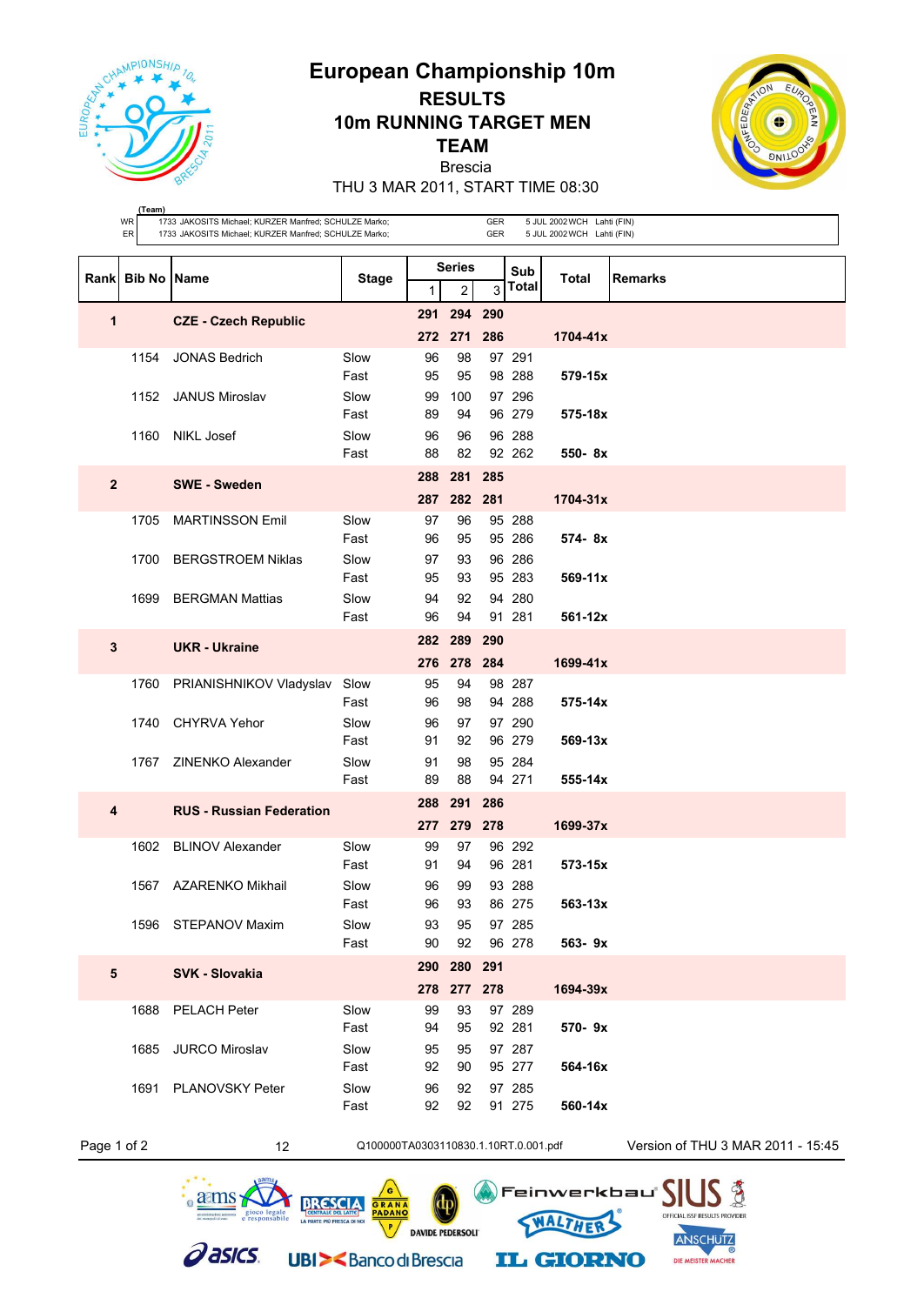|   | Rank Bib No Name |                       |              |    | <b>Series</b> |    | Sub          |              | Remarks |
|---|------------------|-----------------------|--------------|----|---------------|----|--------------|--------------|---------|
|   |                  |                       | <b>Stage</b> |    |               |    | <b>Total</b> | <b>Total</b> |         |
| 6 |                  | <b>HUN - Hungary</b>  |              |    | 277 280 275   |    |              |              |         |
|   |                  |                       |              |    | 245 271 274   |    |              | 1622-32x     |         |
|   | 1352             | <b>BOROS Laszlo</b>   | Slow         | 96 | 97            |    | 97 290       |              |         |
|   |                  |                       | Fast         | 83 | 92            |    | 95 270       | 560-13x      |         |
|   | 1355             | <b>HARMATH Andras</b> | Slow         | 90 | 96            |    | 88 274       |              |         |
|   |                  |                       | Fast         | 86 | 91            | 91 | 268          | $542 - 13x$  |         |
|   | 1362             | PENI Istvan           | Slow         | 91 | 87            |    | 90 268       |              |         |
|   |                  |                       | Fast         | 76 | 88            |    | 88 252       | $520 - 6x$   |         |

**Summary** 

Homologation: Protest Date / Time:

**Legend** 47C53ED5 **Bib No Bib Number ER European Record WCH World Championships WR World Record x Inner Ten** Page 2 of 2 86F7 12 Q100000TA0303110830.1.10RT.0.001.pdf Version of THU 3 MAR 2011 - 15:45 kbau A <u>einwer</u>  $a$ ams **RESCIA RESULTS PROVIDER DAVIDE PEDERSOLI ANSCHUTZ** *Pasics* **UBI><BancodiBrescia IL GIORNO** DIE MEISTER MACHER

Number of shooters on this list: 18; Total number of shooters: 24; Total number of teams: 6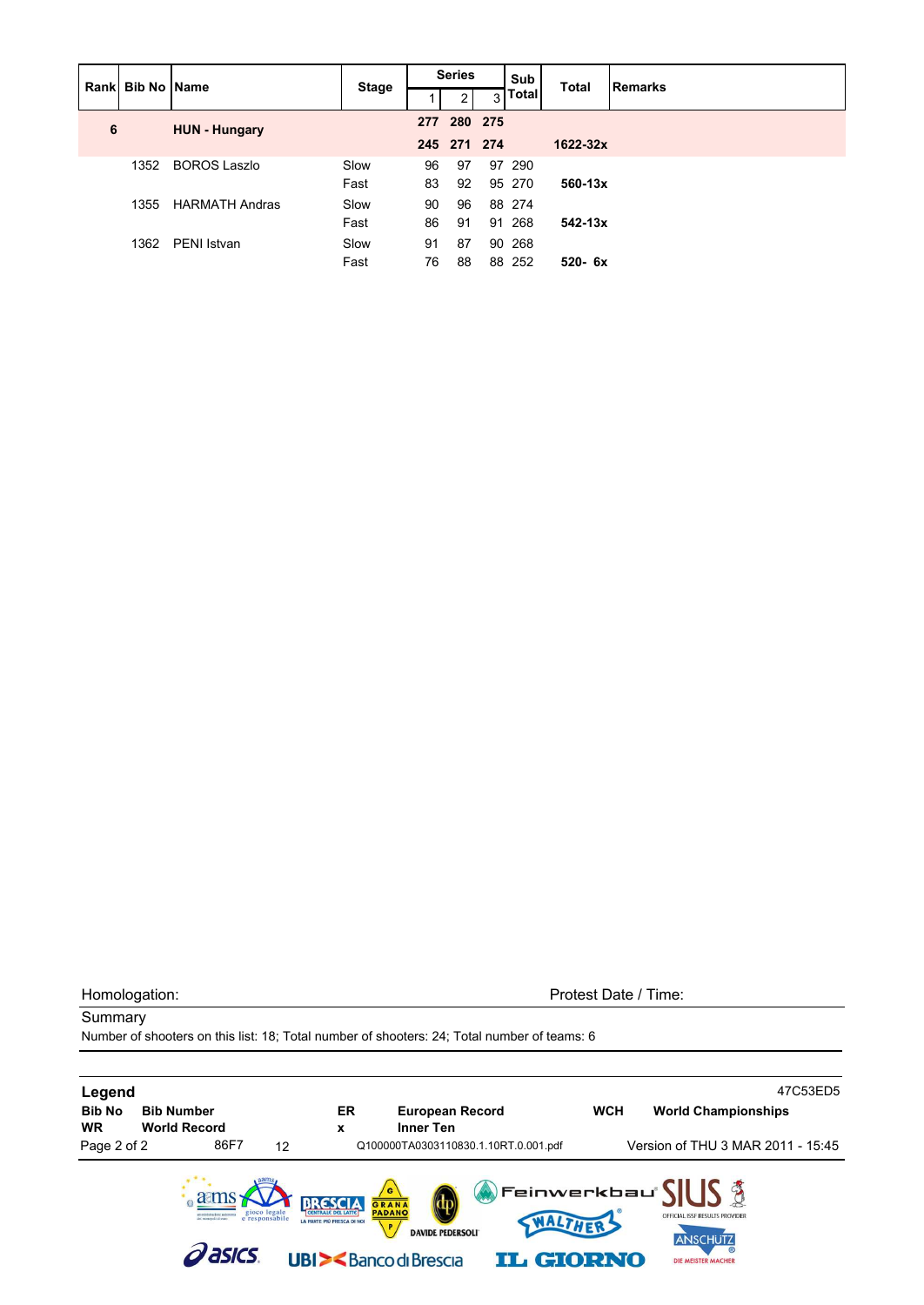

# **European Championship 10m RESULTS 10m RUNNING TARGET MIXED MEN Individual** Brescia



SAT 5 MAR 2011, START TIME 08:30

| WR | 393<br><b>PRIANISHNIKOV Vladyslav</b> | JKP | 26 FEB 2008 ECH | Winterthur (SUI) |
|----|---------------------------------------|-----|-----------------|------------------|
| гn | PRIANISHNIKOV Vladyslav<br>393        | JKF | 26 FEB 2006 FCH | Winterthur (SUI) |
|    |                                       |     |                 |                  |

| <b>Rank</b>    | FP             | <b>Bib No Name</b> |                                    | Nat        | <b>Stage</b>                            | Series |                | Sub    | Total      | <b>Remarks</b>                    |
|----------------|----------------|--------------------|------------------------------------|------------|-----------------------------------------|--------|----------------|--------|------------|-----------------------------------|
|                |                |                    |                                    |            |                                         | 1      | $\overline{2}$ | Total  |            |                                   |
| 1              | 3              | 1688               | <b>PELACH Peter</b>                | <b>SVK</b> | Stage 1                                 | 98     |                | 93 191 |            |                                   |
|                |                |                    |                                    |            | Stage 2                                 | 99     |                | 97 196 | 387-11x    |                                   |
| $\mathbf{2}$   | $\overline{1}$ |                    | 1567 AZARENKO Mikhail              | <b>RUS</b> | Stage 1                                 | 95     |                | 96 191 |            |                                   |
|                |                |                    |                                    |            | Stage 2                                 | 97     |                | 98 195 | 386-8x     |                                   |
| 3              | 4              | 1760               | <b>PRIANISHNIKOV Vladyslav UKR</b> |            | Stage 1                                 | 93     |                | 99 192 |            |                                   |
|                |                |                    |                                    |            | Stage 2                                 | 96     |                | 95 191 | 383-10x    |                                   |
| 4              | $\sqrt{2}$     | 1705               | <b>MARTINSSON Emil</b>             | SWE        | Stage 1                                 | 96     |                | 96 192 |            |                                   |
|                |                |                    |                                    |            | Stage 2                                 | 94     |                | 96 190 | 382-8x     |                                   |
| 5              | 3              | 1154               | <b>JONAS Bedrich</b>               | <b>CZE</b> | Stage 1                                 | 98     |                | 94 192 |            |                                   |
|                |                |                    |                                    |            | Stage 2                                 | 91     |                | 96 187 | 379-9x     |                                   |
| 6              | 4              | 1740               | <b>CHYRVA Yehor</b>                | <b>UKR</b> | Stage 1                                 | 95     |                | 94 189 |            |                                   |
|                |                |                    |                                    |            | Stage 2                                 | 89     |                | 99 188 | 377-9x     |                                   |
| $\overline{7}$ | 4              | 1700               | <b>BERGSTROEM Niklas</b>           | <b>SWE</b> | Stage 1                                 | 95     |                | 95 190 |            |                                   |
|                |                |                    |                                    |            | Stage 2                                 | 95     |                | 92 187 | 377- 5x    |                                   |
| 8              | 4              | 1152               | <b>JANUS Miroslav</b>              | <b>CZE</b> | Stage 1                                 | 96     |                | 93 189 |            |                                   |
|                |                |                    |                                    |            | Stage 2                                 | 99     |                | 88 187 | 376-12x    |                                   |
| 9              | 3              | 1596               | STEPANOV Maxim                     | <b>RUS</b> | Stage 1                                 | 95     |                | 98 193 |            |                                   |
|                |                |                    |                                    |            | Stage 2                                 | 93     |                | 90 183 | 376-9x     |                                   |
| 10             | 2              | 1685               | <b>JURCO Miroslav</b>              | <b>SVK</b> | Stage 1                                 | 98     |                | 94 192 |            |                                   |
|                |                |                    |                                    |            | Stage 2                                 | 97     |                | 87 184 | 376-7x     |                                   |
| 11             | $\overline{2}$ | 1160               | NIKL Josef                         | <b>CZE</b> | Stage 1                                 | 95     |                | 95 190 |            |                                   |
|                |                |                    |                                    |            | Stage 2                                 | 99     |                | 86 185 | 375-9x     |                                   |
| 12             | 3              | 1352               | <b>BOROS Laszlo</b>                | <b>HUN</b> | Stage 1                                 | 97     |                | 95 192 |            |                                   |
|                |                |                    |                                    |            | Stage 2                                 | 92     |                | 91 183 | 375-8x     |                                   |
| 13             | $\overline{c}$ | 1699               | <b>BERGMAN Mattias</b>             | <b>SWE</b> | Stage 1                                 | 94     |                | 88 182 |            |                                   |
|                |                |                    |                                    |            | Stage 2                                 | 98     |                | 95 193 | 375-6x     |                                   |
| 14             | $\mathbf{1}$   | 1223               | <b>HOLMBERG Krister</b>            | <b>FIN</b> | Stage 1                                 | 97     |                | 94 191 |            |                                   |
|                |                |                    |                                    |            | Stage 2                                 | 92     |                | 90 182 | 373-8x     |                                   |
| 15             | $\overline{2}$ | 1602               | <b>BLINOV Alexander</b>            | <b>RUS</b> | Stage 1                                 | 93     |                | 91 184 |            |                                   |
|                |                |                    |                                    |            | Stage 2                                 | 94     |                | 92 186 | 370-8x     |                                   |
| 16             | 4              | 1221               | HEIKKILA Tomi-Pekka                | <b>FIN</b> | Stage 1                                 | 93     |                | 93 186 |            |                                   |
|                |                |                    |                                    |            | Stage 2                                 | 91     |                | 92 183 | 369-7x     |                                   |
| 17             | $\overline{2}$ | 1767               | ZINENKO Alexander                  | <u>UKR</u> | Stage 1                                 | 93     |                | 88 181 |            |                                   |
|                |                |                    |                                    |            | Stage 2                                 | 93     |                | 93 186 | 367- 6x    |                                   |
| 18             | 3              |                    | 1018 EXL Alexander                 | AUT        | Stage 1                                 | 89     |                | 93 182 |            |                                   |
|                |                |                    |                                    |            | Stage 2                                 | 90     |                | 93 183 | $365 - 9x$ |                                   |
| 19             | $\mathbf{1}$   | 1691               | PLANOVSKY Peter                    | <u>SVK</u> | Stage 1                                 | 92     |                | 90 182 |            |                                   |
|                |                |                    |                                    |            | Stage 2                                 | 89     |                | 93 182 | 364-6x     |                                   |
| 20             | $\mathbf{1}$   | 1325               | <b>SCHOENSTEINER Tobias</b>        | <b>GER</b> | Stage 1                                 | 84     |                | 92 176 |            |                                   |
|                |                |                    |                                    |            | Stage 2                                 | 92     |                | 92 184 | 360- 5x    |                                   |
| 21             | 4              | 1265               | <b>OUHAYOUN Alexandre</b>          | <b>FRA</b> | Stage 1                                 | 86     |                | 87 173 |            |                                   |
|                |                |                    |                                    |            | Stage 2                                 | 96     |                | 91 187 | 360- 5x    |                                   |
| Page 1 of 2    |                |                    | 4                                  |            | I100000IA0503110830.1.10RTMIX.0.038.pdf |        |                |        |            | Version of SAT 5 MAR 2011 - 13:40 |

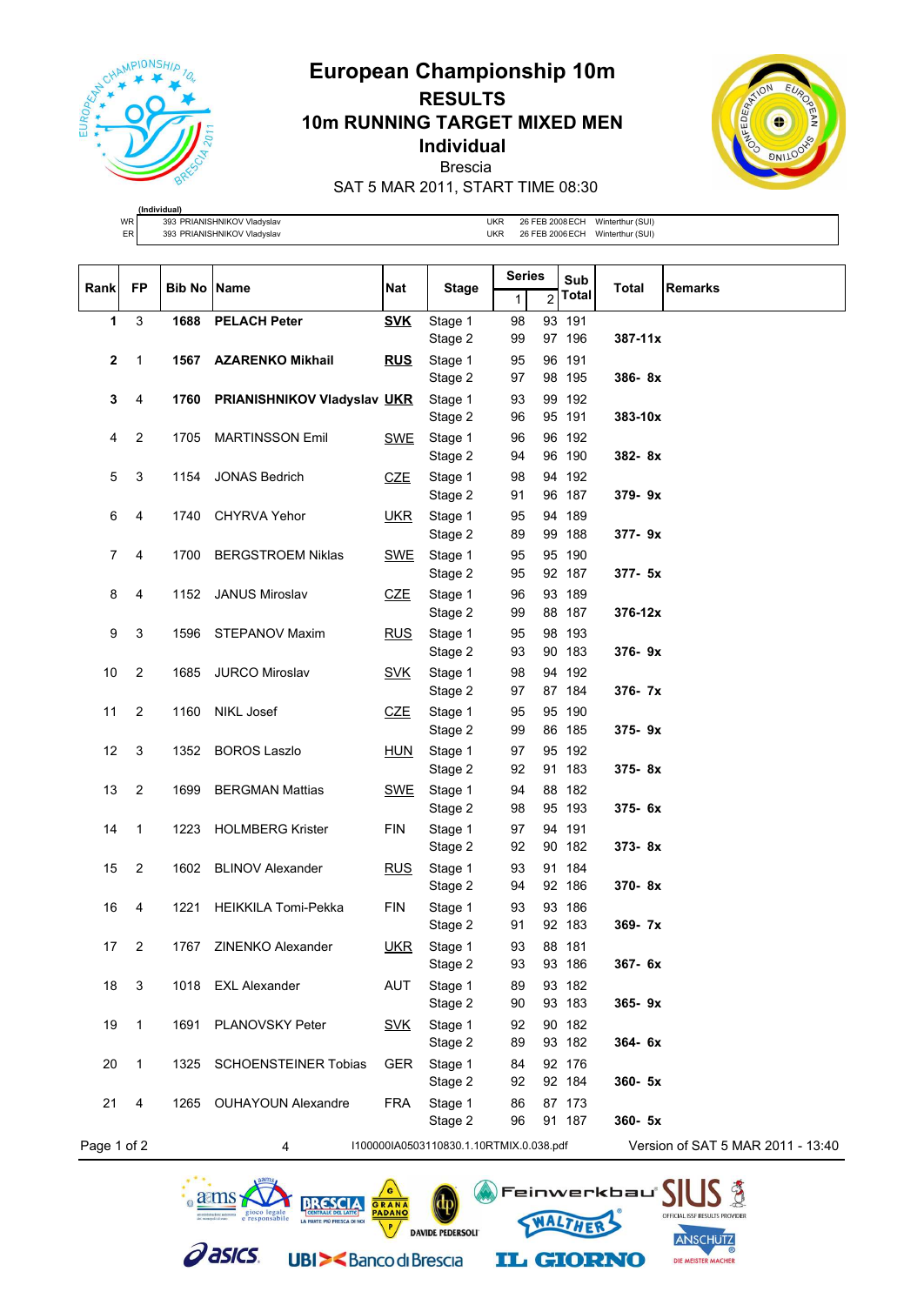| Rank | FP  | <b>Bib No IName</b> |                        | <b>Nat</b><br><b>Stage</b> |         | <b>Series</b> |    | Sub        | <b>Total</b> | Remarks |
|------|-----|---------------------|------------------------|----------------------------|---------|---------------|----|------------|--------------|---------|
|      |     |                     |                        |                            |         |               |    | न्ना Total |              |         |
| 22   |     | 1313                | <b>KRAUSSE Carsten</b> | <b>GER</b>                 | Stage 1 | 85            |    | 93 178     |              |         |
|      |     |                     |                        |                            | Stage 2 | 85            | 95 | 180        | $358 - 3x$   |         |
| 23   |     | 1355                | <b>HARMATH Andras</b>  | <b>HUN</b>                 | Stage 1 | 89            |    | 84 173     |              |         |
|      |     |                     |                        |                            | Stage 2 | 86            | 93 | 179        | $352 - 4x$   |         |
| 24   | - 3 | 1362                | PENI Istvan            | <b>HUN</b>                 | Stage 1 | 90            |    | 85 175     |              |         |
|      |     |                     |                        |                            | Stage 2 | 87            | 89 | 176        | $351 - 6x$   |         |

**Summary** 

Homologation: Protest Date / Time:

Number of shooters on this list: 24; Total number of shooters: 24; Total number of teams: 6

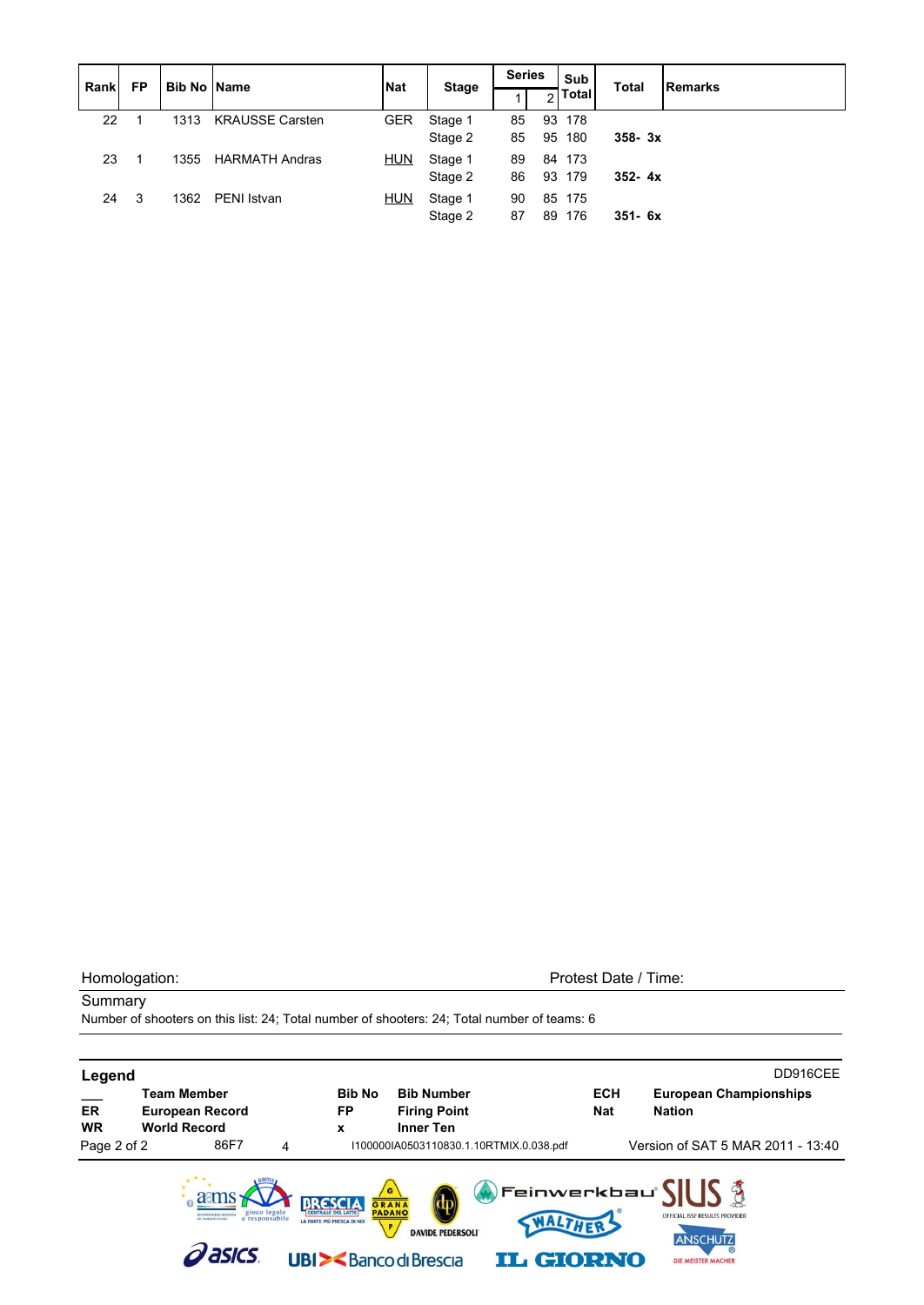

## **European Championship 10m RESULTS 10m RUNNING TARGET MIXED MEN TEAM** Brescia



SAT 5 MAR 2011, START TIME 08:30

| (Team)<br>WR<br>1158 BLINOV Alexander; LYKIN Dimitri; ERMOLENKO Juri;<br><b>RUS</b><br>22 MAR 2002 ECH Thessaloniki (GRE)<br>ER<br>1158 BLINOV Alexander; LYKIN Dimitri; ERMOLENKO Juri;<br><b>RUS</b><br>22 MAR 2002 ECH Thessaloniki (GRE) |                  |                                                           |                                                                                       |                         |                |                     |                                         |                                                                                                             |  |  |  |
|----------------------------------------------------------------------------------------------------------------------------------------------------------------------------------------------------------------------------------------------|------------------|-----------------------------------------------------------|---------------------------------------------------------------------------------------|-------------------------|----------------|---------------------|-----------------------------------------|-------------------------------------------------------------------------------------------------------------|--|--|--|
|                                                                                                                                                                                                                                              | Rank Bib No Name |                                                           | <b>Stage</b>                                                                          | <b>Series</b><br>1      | $\overline{2}$ | Sub<br><b>Total</b> | Total                                   | <b>Remarks</b>                                                                                              |  |  |  |
| 1                                                                                                                                                                                                                                            |                  | <b>SWE</b> - Sweden                                       |                                                                                       | 285 279<br>287 283      |                |                     | 1134-19x                                |                                                                                                             |  |  |  |
|                                                                                                                                                                                                                                              | 1705             | <b>MARTINSSON Emil</b>                                    | Stage 1<br>Stage 2                                                                    | 96<br>94                |                | 96 192<br>96 190    | $382 - 8x$                              |                                                                                                             |  |  |  |
|                                                                                                                                                                                                                                              | 1700             | <b>BERGSTROEM Niklas</b>                                  | Stage 1<br>Stage 2                                                                    | 95<br>95                |                | 95 190<br>92 187    | $377 - 5x$                              |                                                                                                             |  |  |  |
|                                                                                                                                                                                                                                              | 1699             | <b>BERGMAN Mattias</b>                                    | Stage 1<br>Stage 2                                                                    | 94<br>98                |                | 88 182<br>95 193    | $375 - 6x$                              |                                                                                                             |  |  |  |
| $\overline{2}$                                                                                                                                                                                                                               |                  | <b>RUS - Russian Federation</b>                           |                                                                                       | 283<br>284 280          | 285            |                     | 1132-25x                                |                                                                                                             |  |  |  |
|                                                                                                                                                                                                                                              | 1567             | <b>AZARENKO Mikhail</b>                                   | Stage 1<br>Stage 2                                                                    | 95<br>97                |                | 96 191<br>98 195    | $386 - 8x$                              |                                                                                                             |  |  |  |
|                                                                                                                                                                                                                                              |                  | 1596 STEPANOV Maxim                                       | Stage 1<br>Stage 2                                                                    | 95<br>93                |                | 98 193<br>90 183    | $376 - 9x$                              |                                                                                                             |  |  |  |
|                                                                                                                                                                                                                                              | 1602             | <b>BLINOV Alexander</b>                                   | Stage 1<br>Stage 2                                                                    | 93<br>94                |                | 91 184<br>92 186    | 370-8x                                  |                                                                                                             |  |  |  |
| 3                                                                                                                                                                                                                                            |                  | <b>CZE - Czech Republic</b>                               |                                                                                       | 289                     | 282            |                     |                                         |                                                                                                             |  |  |  |
|                                                                                                                                                                                                                                              | 1154             | <b>JONAS Bedrich</b>                                      | Stage 1<br>Stage 2                                                                    | 289 270<br>98<br>91     |                | 94 192<br>96 187    | 1130-30x<br>$379 - 9x$                  |                                                                                                             |  |  |  |
|                                                                                                                                                                                                                                              | 1152             | <b>JANUS Miroslav</b>                                     | Stage 1<br>Stage 2                                                                    | 96<br>99                |                | 93 189<br>88 187    | $376 - 12x$                             |                                                                                                             |  |  |  |
|                                                                                                                                                                                                                                              | 1160             | <b>NIKL Josef</b>                                         | Stage 1<br>Stage 2                                                                    | 95<br>99                |                | 95 190<br>86 185    | $375 - 9x$                              |                                                                                                             |  |  |  |
| $\overline{\mathbf{4}}$                                                                                                                                                                                                                      |                  | <b>UKR - Ukraine</b>                                      |                                                                                       | 281<br>278 287          | 281            |                     | 1127-25x                                |                                                                                                             |  |  |  |
|                                                                                                                                                                                                                                              | 1760             | PRIANISHNIKOV Vladyslav Stage 1                           | Stage 2                                                                               | 93<br>96                |                | 99 192<br>95 191    | 383-10x                                 |                                                                                                             |  |  |  |
|                                                                                                                                                                                                                                              |                  | 1740 CHYRVA Yehor                                         | Stage 1<br>Stage 2                                                                    | 95<br>89                |                | 94 189<br>99 188    | 377-9x                                  |                                                                                                             |  |  |  |
|                                                                                                                                                                                                                                              | 1767             | ZINENKO Alexander                                         | Stage 1<br>Stage 2                                                                    | 93<br>93                |                | 88 181<br>93 186    | 367-6x                                  |                                                                                                             |  |  |  |
| 5                                                                                                                                                                                                                                            |                  | SVK - Slovakia                                            |                                                                                       | 288<br>285 277          | 277            |                     | 1127-24x                                |                                                                                                             |  |  |  |
|                                                                                                                                                                                                                                              | 1688             | <b>PELACH Peter</b>                                       | Stage 1<br>Stage 2                                                                    | 98<br>99                |                | 93 191<br>97 196    | $387 - 11x$                             |                                                                                                             |  |  |  |
|                                                                                                                                                                                                                                              | 1685             | <b>JURCO Miroslav</b>                                     | Stage 1<br>Stage 2                                                                    | 98<br>97                |                | 94 192<br>87 184    | 376-7x                                  |                                                                                                             |  |  |  |
|                                                                                                                                                                                                                                              | 1691             | <b>PLANOVSKY Peter</b>                                    | Stage 1<br>Stage 2                                                                    | 92<br>89                |                | 90 182<br>93 182    | 364-6x                                  |                                                                                                             |  |  |  |
| Page 1 of 2                                                                                                                                                                                                                                  |                  | 4                                                         |                                                                                       |                         |                |                     | I100000TA0503110830.1.10RTMIX.0.001.pdf | Version of SAT 5 MAR 2011 - 13:40                                                                           |  |  |  |
|                                                                                                                                                                                                                                              |                  | gioco legale<br>LA PARTE PIÙ FRESCA DI NO<br><b>asics</b> | GRANA<br><b>PADANO</b><br>P<br><b>UBI&gt;<bancodibrescia< b=""></bancodibrescia<></b> | <b>DAVIDE PEDERSOLI</b> |                |                     |                                         | Feinwerkbau°<br>OFFICIAL ISSE RESULTS PROVIDER<br><b>ANSCHUTZ</b><br><b>IL GIORNO</b><br>DIE MEISTER MACHER |  |  |  |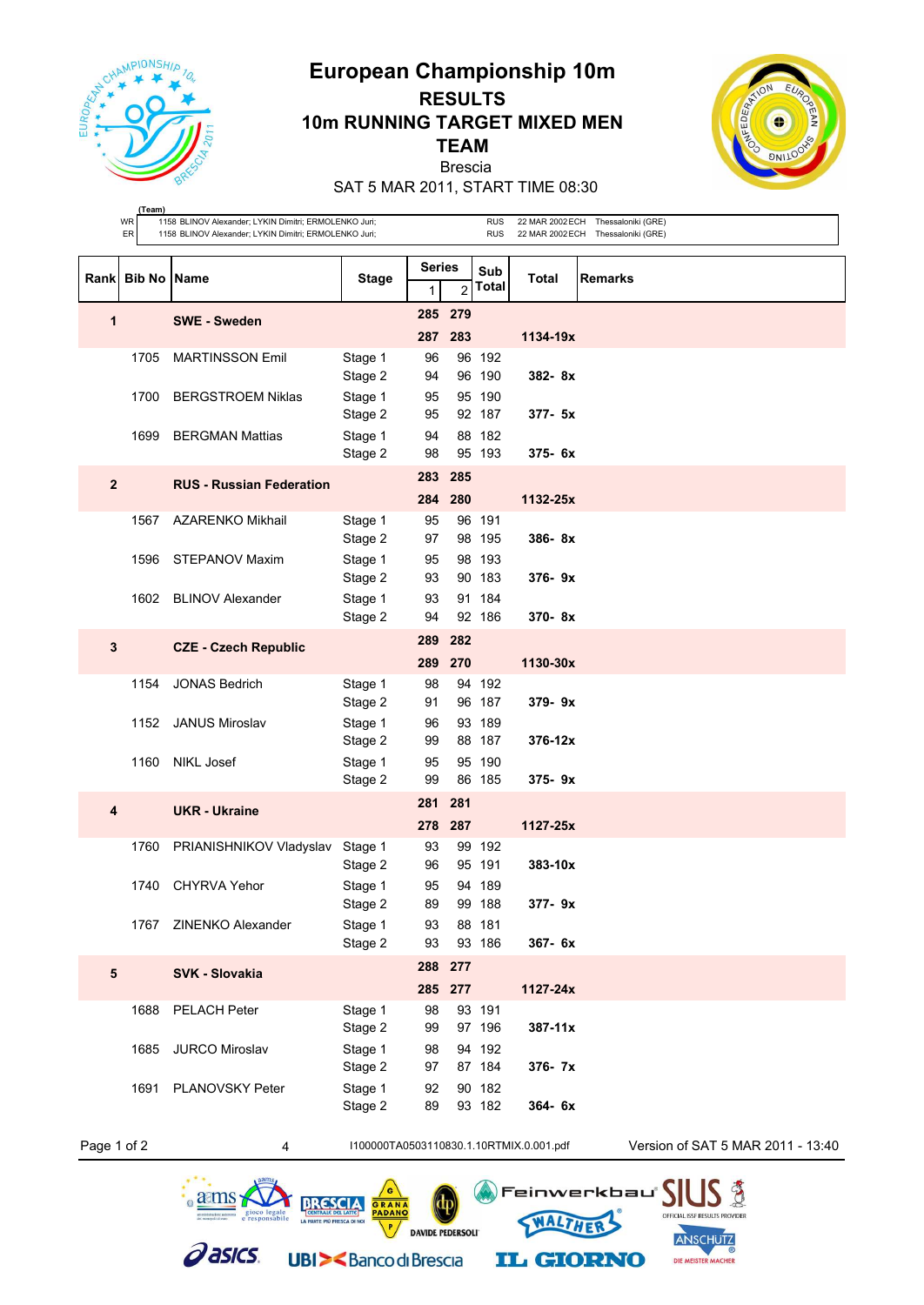|   |                  |                       |                                   | <b>Series</b> |         | Sub    |            |  |
|---|------------------|-----------------------|-----------------------------------|---------------|---------|--------|------------|--|
|   | Rank Bib No Name |                       | <b>Stage</b><br><b>Total</b><br>າ | <b>Total</b>  | Remarks |        |            |  |
| 6 |                  | <b>HUN - Hungary</b>  |                                   |               | 276 264 |        |            |  |
|   |                  |                       |                                   |               | 265 273 |        | 1078-18x   |  |
|   | 1352             | <b>BOROS Laszlo</b>   | Stage 1                           | 97            |         | 95 192 |            |  |
|   |                  |                       | Stage 2                           | 92            |         | 91 183 | $375 - 8x$ |  |
|   | 1355             | <b>HARMATH Andras</b> | Stage 1                           | 89            |         | 84 173 |            |  |
|   |                  |                       | Stage 2                           | 86            |         | 93 179 | $352 - 4x$ |  |
|   | 1362             | PENI Istvan           | Stage 1                           | 90            |         | 85 175 |            |  |
|   |                  |                       | Stage 2                           | 87            |         | 89 176 | $351 - 6x$ |  |

### Summary

Number of shooters on this list: 18; Total number of shooters: 24; Total number of teams: 6

### **Note**

Please note that there are records equally achieved by several shooters and only the first to set the record is shown. Refer to the Records list on ISSF website: www.issf-sports.org

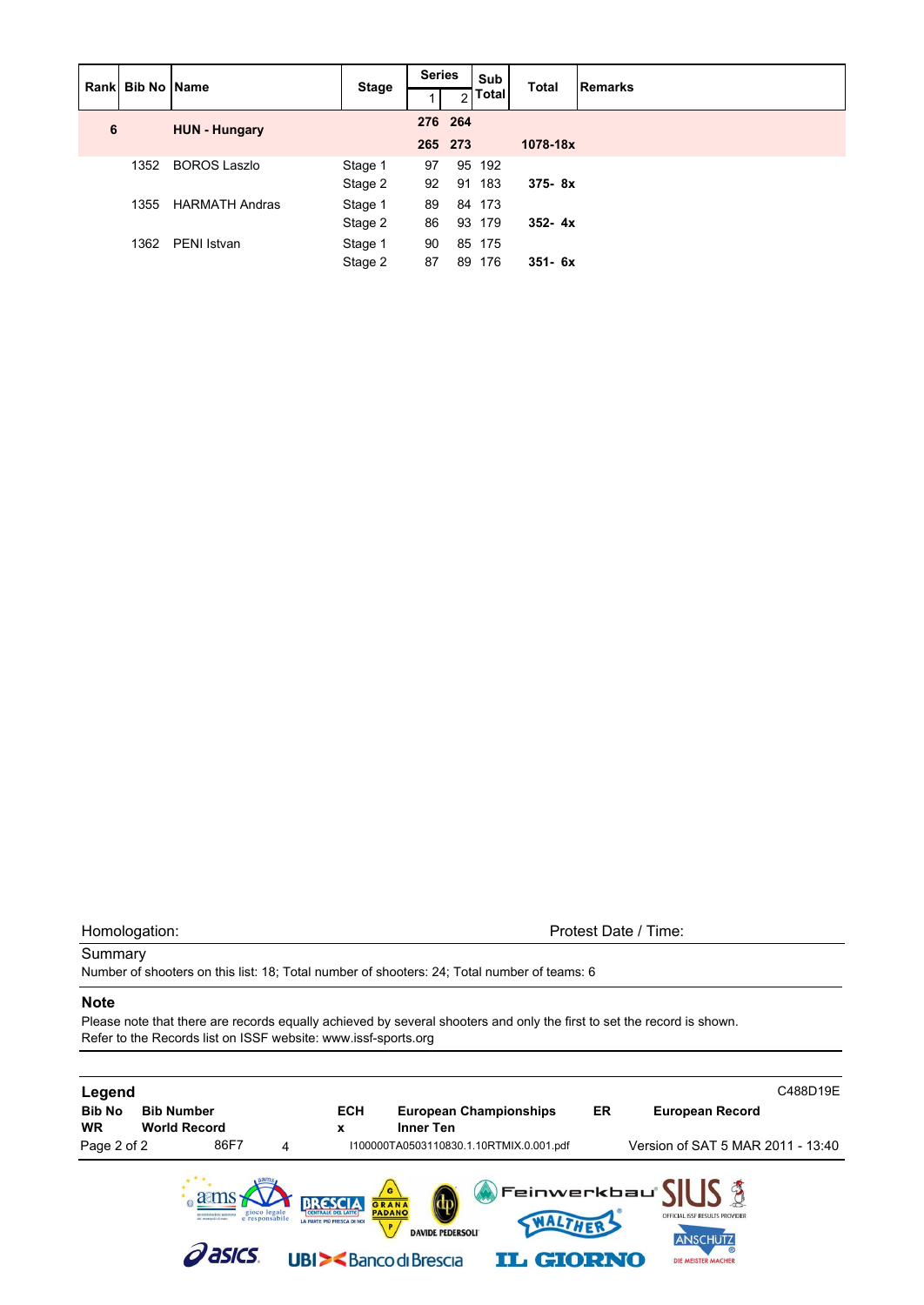

# **European Championship 10m FINAL RESULTS 10m AIR RIFLE WOMEN**

Brescia



SAT 5 MAR 2011, START TIME 12:30

|    | (Qualification)     |            |                              |              |
|----|---------------------|------------|------------------------------|--------------|
| WR | 400 SEO Sun Hwa     | KOR        | 12 APR 2002 WC               | Sydney (AUS) |
| ER | 400 GALKINA Lioubov | <b>RUS</b> | 24 AUG 2002 WCF Munich (GER) |              |

 $a$  aams

**asics** 

**(Finals)** FWR 505.6 YI Siling CHN 1 AUG 2010WCH Munich (GER) FER 505.0 PFEILSCHIFTER Sonja GER 24 MAY 2008WC Milano (ITA)

S 3

**JLTS PROVIDER** 

|             | Rank Bib No Name |                                                                | Nat                                            |           | <b>Series</b>          |              | <b>Remarks</b>                               |
|-------------|------------------|----------------------------------------------------------------|------------------------------------------------|-----------|------------------------|--------------|----------------------------------------------|
|             |                  |                                                                |                                                | 1         | 2 <sup>1</sup><br>3    | 4            | Total                                        |
|             |                  | 1 1322 PFEILSCHIFTER Sonja                                     | <b>GER</b>                                     |           | 100 100 100            | 99           | 399-34x                                      |
|             |                  | Finals shots: 9.3 10.6 10.3 10.5 9.6 10.2 10.4 10.2 10.7 10.5  |                                                |           |                        |              | 102.3<br>501.3                               |
|             |                  |                                                                |                                                |           |                        |              |                                              |
|             |                  | 2 1236 YLI-KIIKKA Marjo                                        | <b>FIN</b>                                     |           | 100 100 100            | 99           | 399-33x                                      |
|             |                  | Finals shots: 9.5 10.1 9.8 10.1 10.2 10.7 10.1 10.4 10.6 10.7  |                                                |           |                        |              | 102.2<br>501.2                               |
| 3           |                  | 1765 TYKHOVA Darya                                             | <b>UKR</b>                                     | 98        | 99 100 100             |              | $397 - 33x$                                  |
|             |                  | Finals shots: 10.5 10.4 10.5 10.4 10.5 10.7 10.6 9.9 10.4 10.1 |                                                |           |                        |              | 104.0                                        |
|             |                  |                                                                |                                                |           |                        |              | 501.0                                        |
| 4           |                  | 1026 OBERMOSER Stephanie                                       | AUT                                            | 98 100    |                        | 99 100       | $397 - 32x$                                  |
|             |                  | Finals shots: 10.4 9.8 10.6 10.5 10.5 10.4 9.8 10.6 9.8 10.5   |                                                |           |                        |              | 102.9                                        |
|             |                  |                                                                |                                                |           |                        |              | 499.9                                        |
| 5           |                  | 1150 EMMONS Katerina                                           | <b>CZE</b>                                     | 100       | 98 100                 | 99           | $397 - 31x$                                  |
|             |                  | Finals shots: 10.0 10.3 10.1 10.5 10.5 10.4 9.6 10.2 10.7 10.5 |                                                |           |                        |              | 102.8                                        |
|             |                  |                                                                |                                                |           |                        |              | 499.8                                        |
| 6           |                  | 1315 LECHNER Barbara                                           | <b>GER</b>                                     | 100       | 99                     | 98 100       | $397 - 33x$                                  |
|             |                  | Finals shots:                                                  | 9.9 10.0 10.8 10.6 10.9 10.3 9.7 10.1 10.0 9.8 |           |                        |              | 102.1                                        |
|             |                  |                                                                |                                                |           |                        |              | 499.1                                        |
| 7           |                  | 1640 MAKSIMOVIC Ivana                                          | <b>SRB</b>                                     | 100       | 99<br>99               | 98           | 396-31x QS-off: 52.2                         |
|             |                  | Finals shots: 10.8 10.2 9.9 10.1 9.9 10.7 10.4                 |                                                |           | 9.5 10.6 10.6          |              | 102.7                                        |
|             |                  |                                                                |                                                |           |                        |              | 498.7                                        |
| 8           |                  | 1124 PEJCIC Snjezana                                           | CRO                                            | 100       | 99<br>99               | 99           | $397 - 31x$                                  |
|             |                  | Finals shots:                                                  | 9.8 10.3 9.8 9.3 9.9 10.7 10.2 10.3 10.5 10.6  |           |                        |              | 101.4<br>498.4                               |
|             |                  |                                                                |                                                |           |                        |              |                                              |
| 9<br>10     | 1305<br>1250     | <b>GAUSS Beate</b><br><b>EVESQUE Emilie</b>                    | GER<br><b>FRA</b>                              | 100<br>99 | 99<br>99<br>99         | 97 100<br>99 | 396-31x QS-off: 51.6<br>396-33x QS-off: 51.4 |
| 11          |                  | 1073 BUBNOVICH Katsiaryna                                      | <b>BLR</b>                                     | 98        | 98<br>100              | 100          | 396-27x QS-off: 50.3                         |
| 12          | 1571             | DESYATSKAYA Olga                                               | <b>RUS</b>                                     | 98        | 99<br>100              | 99           | 396-31x QS-off: 49.4                         |
| 13          | 1568             | BOBKOVA Marina                                                 | <b>RUS</b>                                     | 97        | 100<br>98              | 100          | 395-33x                                      |
| 14          |                  | 1116 CIMBAL SPIRELJA Suzana                                    | <b>CRO</b>                                     | 99        | 97 100                 | 99           | $395 - 31x$                                  |
| 15          | 1530             | REDZIA Julita                                                  | POL                                            | 98        | 100<br>99              | 98           | 395-29x                                      |
| 16          | 1665             | <b>GUIGNARD SCHNYDER</b>                                       | SUI                                            | 99        | 98<br>98               | 100          | 395-28x                                      |
|             |                  | Silvia                                                         |                                                |           |                        |              |                                              |
| 17          | 1104             | LUKANOVA Petya                                                 | <b>BUL</b>                                     | 99        | 98<br>99               | 99           | 395-27x                                      |
| 18          | 1394             | <b>STERNBERG Ella</b>                                          | <b>ISR</b>                                     | 99        | 100<br>97              | 99           | 395-27x                                      |
| 19<br>20    | 1419<br>1358     | <b>NARDELLI Elania</b><br><b>KARMACSI Ildiko</b>               | <b>ITA</b>                                     | 99<br>98  | 98<br>100<br>98<br>100 | 97           | 394-30x<br>394-29x                           |
| 21          | 1216             | ETULA Hanna                                                    | <b>HUN</b><br><b>FIN</b>                       | 98        | 99<br>99               | 98<br>98     | 394-29x                                      |
|             |                  |                                                                |                                                |           |                        |              |                                              |
| Page 1 of 3 |                  | 7                                                              | C000000IA0503111230.1.AR40.0.011.pdf           |           |                        |              | Version of SAT 5 MAR 2011 - 15:30            |

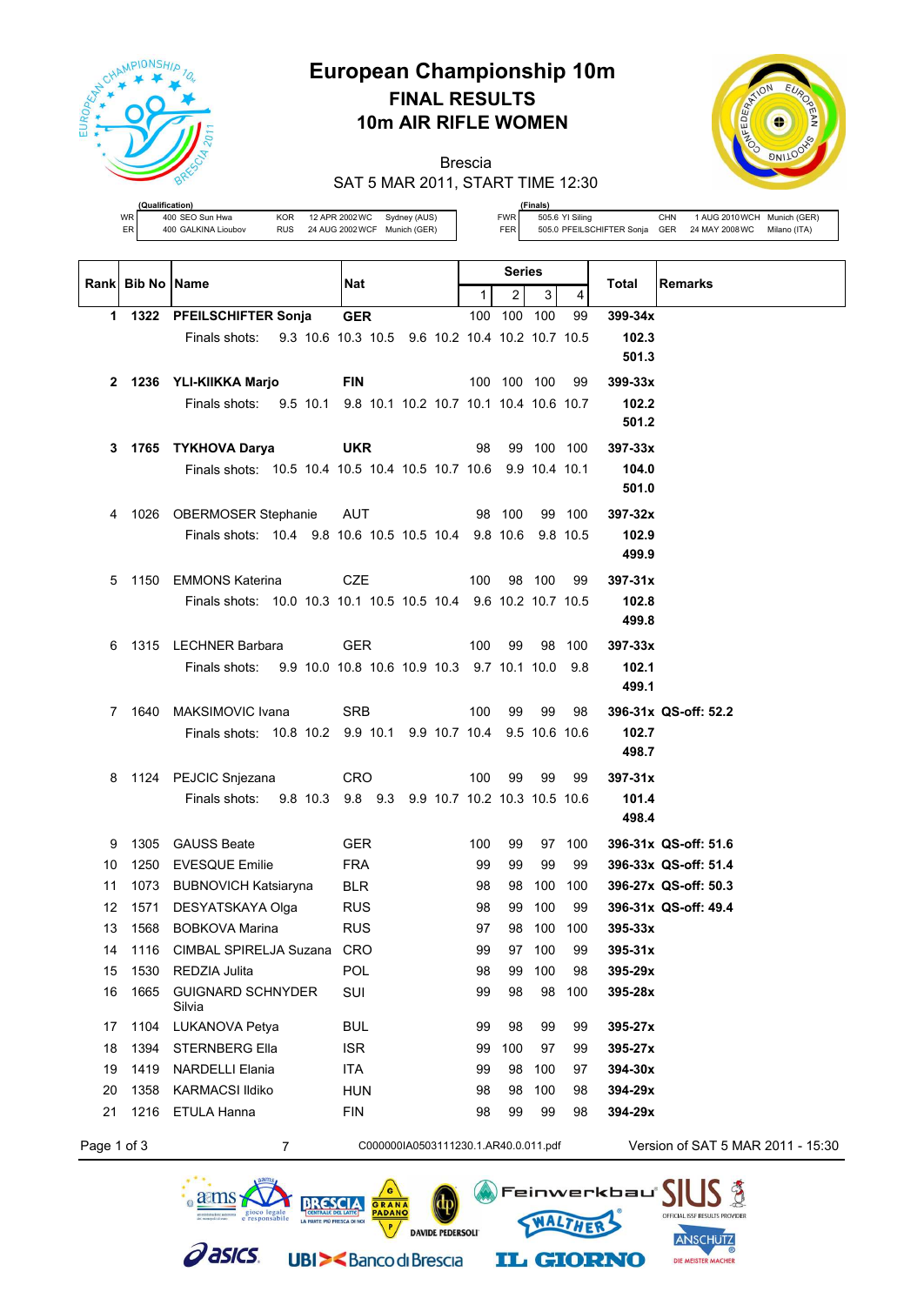|             |                      |                             |                                      |     | <b>Series</b>           |     |     |             |                                   |
|-------------|----------------------|-----------------------------|--------------------------------------|-----|-------------------------|-----|-----|-------------|-----------------------------------|
| Rank        | <b>Bib No   Name</b> |                             | Nat                                  | 1   | $\overline{\mathbf{c}}$ | 3   | 4   | Total       | Remarks                           |
| 22          | 1689                 | PESKOVA Daniela             | <b>SVK</b>                           | 99  | 99                      | 98  | 98  | 394-29x     |                                   |
| 23          | 1753                 | <b>LESKIV Lessia</b>        | <b>UKR</b>                           | 98  | 99                      | 100 | 97  | 394-28x     |                                   |
| 24          | 1155                 | <b>KALNA Pavla</b>          | CZE                                  | 96  | 100                     | 100 | 98  | 394-27x     |                                   |
| 25          | 1670                 | <b>MARGUET Annik</b>        | SUI                                  | 98  | 100                     | 99  | 97  | 394-27x     |                                   |
| 26          | 1672                 | PFIFFNER Sibylle            | SUI                                  | 97  | 100                     | 99  | 98  | 394-25x     |                                   |
| 27          | 1132                 | VITEZ Sandra                | <b>CRO</b>                           | 98  | 99                      | 99  | 98  | 394-20x     |                                   |
| 28          | 1170                 | <b>ANDERSEN Stine</b>       | <b>DEN</b>                           | 99  | 97                      | 97  | 100 | $393 - 31x$ |                                   |
| 29          | 1162                 | SYKOROVA Adela              | CZE                                  | 98  | 99                      | 97  | 99  | 393-29x     |                                   |
| 30          | 1251                 | <b>FAYOLLE Marie</b>        | <b>FRA</b>                           | 98  | 96                      | 99  | 100 | 393-28x     |                                   |
| 31          | 1424                 | <b>ZUBLASING Petra</b>      | <b>ITA</b>                           | 98  | 98                      | 98  | 99  | 393-28x     |                                   |
| 32          | 1102                 | <b>IVANCHEVA Viktoria</b>   | <b>BUL</b>                           | 99  | 98                      | 98  | 98  | 393-28x     |                                   |
| 33          | 1395                 | <b>TAL Chen</b>             | <b>ISR</b>                           | 99  | 99                      | 99  | 96  | 393-27x     |                                   |
| 34          | 1056                 | <b>VERCRUSSE Stephanie</b>  | <b>BEL</b>                           | 99  | 98                      | 96  | 100 | 393-26x     |                                   |
| 35          | 1527                 | MAUER-ROZANSKA Renata POL   |                                      | 100 | 97                      | 98  | 98  | 393-26x     |                                   |
| 36          | 1503                 | <b>BERGER Marianne</b>      | <b>NOR</b>                           | 95  | 98                      | 100 | 100 | 393-24x     |                                   |
| 37          | 1256                 | <b>GIGON Marie Laure</b>    | <b>FRA</b>                           | 97  | 96                      | 99  | 100 | 392-29x     |                                   |
| 38          | 1197                 | <b>VEGA Nuria</b>           | <b>ESP</b>                           | 96  | 99                      | 98  | 99  | 392-27x     |                                   |
| 39          | 1417                 | <b>MASINA Marica</b>        | ITA                                  | 99  | 98                      | 98  | 97  | 392-27x     |                                   |
| 40          | 1709                 | <b>SKENNING Emma</b>        | SWE                                  | 98  | 98                      | 99  | 97  | 392-26x     |                                   |
| 41          | 1341                 | <b>VASILOUDA Eleni</b>      | GRE                                  | 97  | 98                      | 99  | 98  | 392-25x     |                                   |
| 42          | 1275                 | <b>CORISH Jennifer</b>      | <b>GBR</b>                           | 98  | 99                      | 96  | 98  | 391-29x     |                                   |
| 43          | 1017                 | <b>EMBACHER Sonja</b>       | AUT                                  | 96  | 98                      | 99  | 98  | 391-26x     |                                   |
| 44          | 1450                 | <b>CALMES Carole</b>        | <b>LUX</b>                           | 97  | 98                      | 99  | 97  | 391-26x     |                                   |
| 45          | 1019                 | <b>HAFNER Viktoria</b>      | <b>AUT</b>                           | 99  | 98                      | 97  | 97  | 391-26x     |                                   |
| 46          | 1389                 | <b>KAN-DAGAN Yael</b>       | <b>ISR</b>                           | 97  | 99                      | 98  | 97  | 391-25x     |                                   |
| 47          | 1172                 | <b>JENSEN Anette</b>        | <b>DEN</b>                           | 98  | 97                      | 100 | 96  | 391-25x     |                                   |
| 48          | 1093                 | <b>BALABANOVA Desislava</b> | <b>BUL</b>                           | 99  | 100                     | 96  | 96  | 391-25x     |                                   |
| 49          | 1743                 | KALNYSH Natallia            | <b>UKR</b>                           | 99  | 94                      | 99  | 99  | 391-22x     |                                   |
| 50          | 1208                 | VORONOVA Anzela             | EST                                  | 96  | 98                      | 98  | 99  | $391 - 21x$ |                                   |
| 51          | 1721                 | <b>EREN Elif Duygu</b>      | TUR                                  | 96  | 99                      | 97  | 98  | 390-26x     |                                   |
| 52          |                      | 1360 MISKOLCZI Julianna     | <b>HUN</b>                           | 97  | 98                      | 96  | 99  | 390-24x     |                                   |
| 53          | 1704                 | <b>KARLSSON Elin</b>        | SWE                                  | 97  | 99                      | 99  | 95  | $390-23x$   |                                   |
| 54          | 1043                 | MAJIDOVA Mehriban           | AZE                                  | 96  | 98                      | 98  | 98  | 390-20x     |                                   |
| 55          | 1643                 | MIHAJLOVIC Lidija           | SRB                                  | 98  | 98                      | 96  | 97  | 389-26x     |                                   |
| 56          | 1276                 | <b>COX Sheree</b>           | <b>GBR</b>                           | 97  | 99                      | 98  | 95  | 389-25x     |                                   |
| 57          | 1634                 | <b>ARSOVIC Andrea</b>       | SRB                                  | 97  | 96                      | 99  | 96  | 388-25x     |                                   |
| 58          | 1528                 | NAGAY Agnieszka             | <b>POL</b>                           | 96  | 97                      | 98  | 97  | 388-22x     |                                   |
| 59          | 1439                 | <b>PALIOKAITE Kristina</b>  | LTU                                  | 94  | 96                      | 98  | 99  | $387 - 21x$ |                                   |
| 60          | 1458                 | <b>GOLUBEVA Svetlana</b>    | <b>MDA</b>                           | 98  | 99                      | 96  | 94  | 387-18x     |                                   |
| 61          | 1139                 | CONSTANTINOU Marilena       | <b>CYP</b>                           | 96  | 96                      | 97  | 96  | $385 - 23x$ |                                   |
| 62          | 1437                 | <b>AJUTYTE Vida</b>         | LTU                                  | 96  | 96                      | 96  | 97  | 385-20x     |                                   |
| 62          | 1074                 | <b>BUDZKO Sviatlana</b>     | <b>BLR</b>                           | 96  | 96                      | 96  | 97  | 385-20x     |                                   |
| 64          | 1217                 | <b>FRILANDER Pauliina</b>   | <b>FIN</b>                           | 92  | 97                      | 98  | 97  | 384-23x     |                                   |
| 65          | 1569                 | <b>BUDAEVA Inna</b>         | <b>RUS</b>                           | 95  | 96                      | 97  | 96  | 384-21x     |                                   |
| 66          | 1467                 | APOSTOLOVSKA Nadica         | MKD                                  | 94  | 99                      | 95  | 96  | 384-21x     |                                   |
| 67          | 1205                 | KORTSHAGINA Liudmila        | EST                                  | 97  | 94                      | 95  | 97  | 383-20x     |                                   |
| 68          | 1206                 | <b>KOTKAS Karina</b>        | <b>EST</b>                           | 98  | 93                      | 95  | 97  | 383-20x     |                                   |
| 69          | 1171                 | <b>HOEGSBERG Sidsel</b>     | <b>DEN</b>                           | 96  | 95                      | 96  | 96  | 383-20x     |                                   |
|             |                      |                             |                                      |     |                         |     |     |             |                                   |
| Page 2 of 3 |                      | 7                           | C000000IA0503111230.1.AR40.0.011.pdf |     |                         |     |     |             | Version of SAT 5 MAR 2011 - 15:30 |



adms since legale

**Pasics**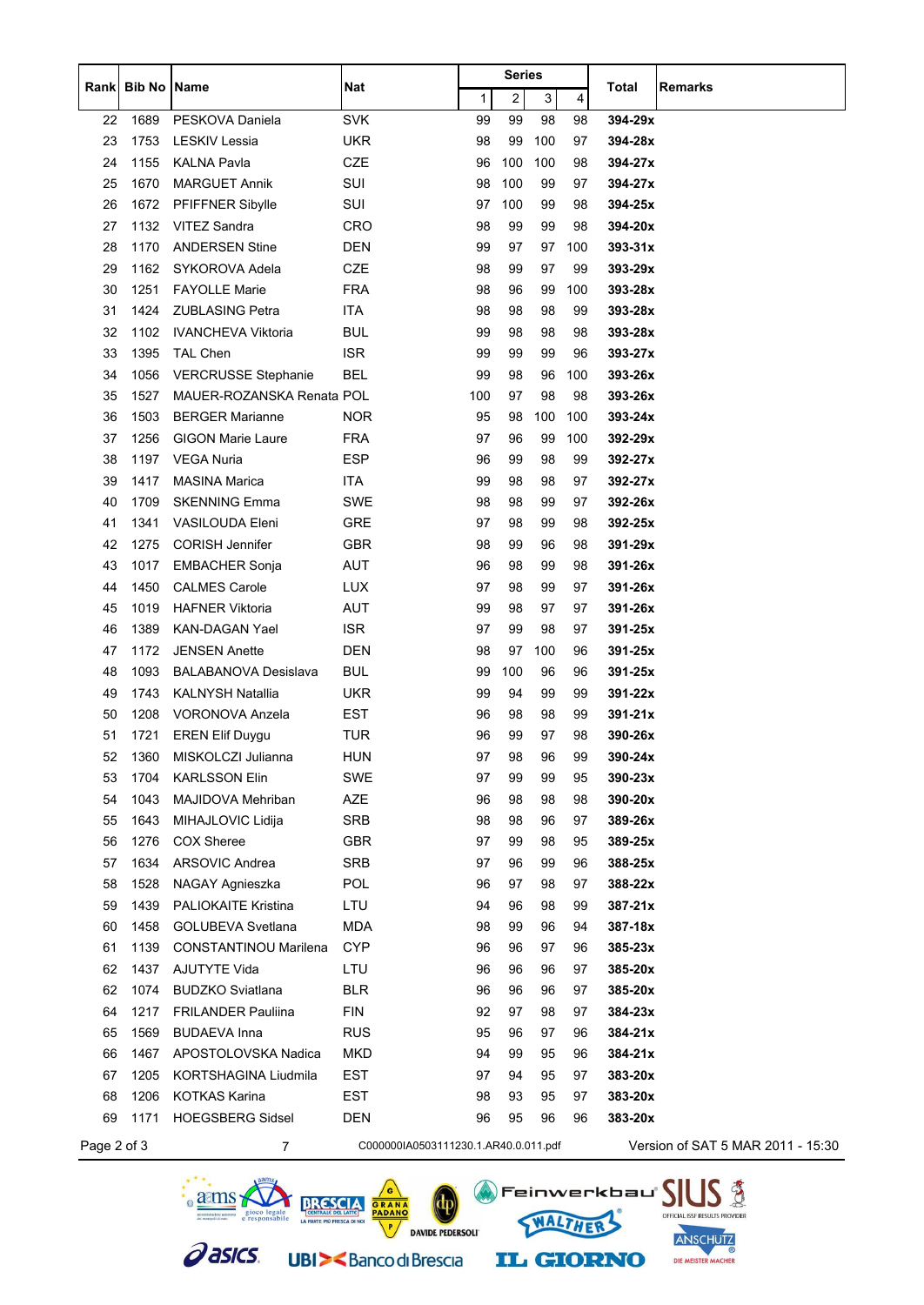|    |      | l Rankl Bib No IName | <b>Nat</b> |    | <b>Series</b>  |    |    | <b>Total</b> | <b>IRemarks</b> |
|----|------|----------------------|------------|----|----------------|----|----|--------------|-----------------|
|    |      |                      |            |    | 2 <sub>1</sub> | 3  | 4  |              |                 |
| 70 | 1067 | SKALJO Ema           | <b>BIH</b> | 96 | 94             | 95 | 97 | 382-21x      |                 |
|    | 1625 | GHIOTTI Erika        | <b>SMR</b> | 94 | 94             | 98 | 95 | 381-18x      |                 |
| 72 | 1474 | KISVARDAI Marianna   | MLT        | 93 | 94             | 94 | 98 | $379 - 14x$  |                 |

## **Summary**

Number of shooters on this list: 72; Total number of shooters: 72

## **Note**

Please note that there are records equally achieved by several shooters and only the first to set the record is shown. Refer to the Records list on ISSF website: www.issf-sports.org

| Legend                                                |                                                                                           |                                     |                                                                                                                       |                                                           | 43CFB8A9                                                                                     |
|-------------------------------------------------------|-------------------------------------------------------------------------------------------|-------------------------------------|-----------------------------------------------------------------------------------------------------------------------|-----------------------------------------------------------|----------------------------------------------------------------------------------------------|
| <b>Bib No</b><br><b>FWR</b><br><b>WC</b><br><b>WR</b> | <b>Bib Number</b><br><b>Final World Record</b><br><b>World Cup</b><br><b>World Record</b> | ER<br><b>Nat</b><br><b>WCF</b><br>X | <b>European Record</b><br><b>Nation</b><br><b>World Cup Final</b><br><b>Inner Ten</b>                                 | <b>FER</b><br>QS-off<br><b>WCH</b>                        | <b>Final European Record</b><br><b>Qualification Shoot off</b><br><b>World Championships</b> |
| Page 3 of 3                                           | 86F7                                                                                      |                                     | C000000IA0503111230.1.AR40.0.011.pdf                                                                                  |                                                           | Version of SAT 5 MAR 2011 - 15:30                                                            |
|                                                       | e responsabile<br><b>ASICS</b>                                                            | LA PARTE PIÙ FRESCA DI NOI          | G<br>GRANA<br><b>PADANO</b><br>P<br><b>DAVIDE PEDERSOLI</b><br><b>UBI&gt;<bancodibrescia< b=""></bancodibrescia<></b> | Feinwerkbau <sup>.1</sup><br>WALTHER'<br><b>IL GIORNO</b> | OFFICIAL ISSF RESULTS PROVIDER<br><b>ANSCHUTZ</b><br>DIE MEISTER MACHER                      |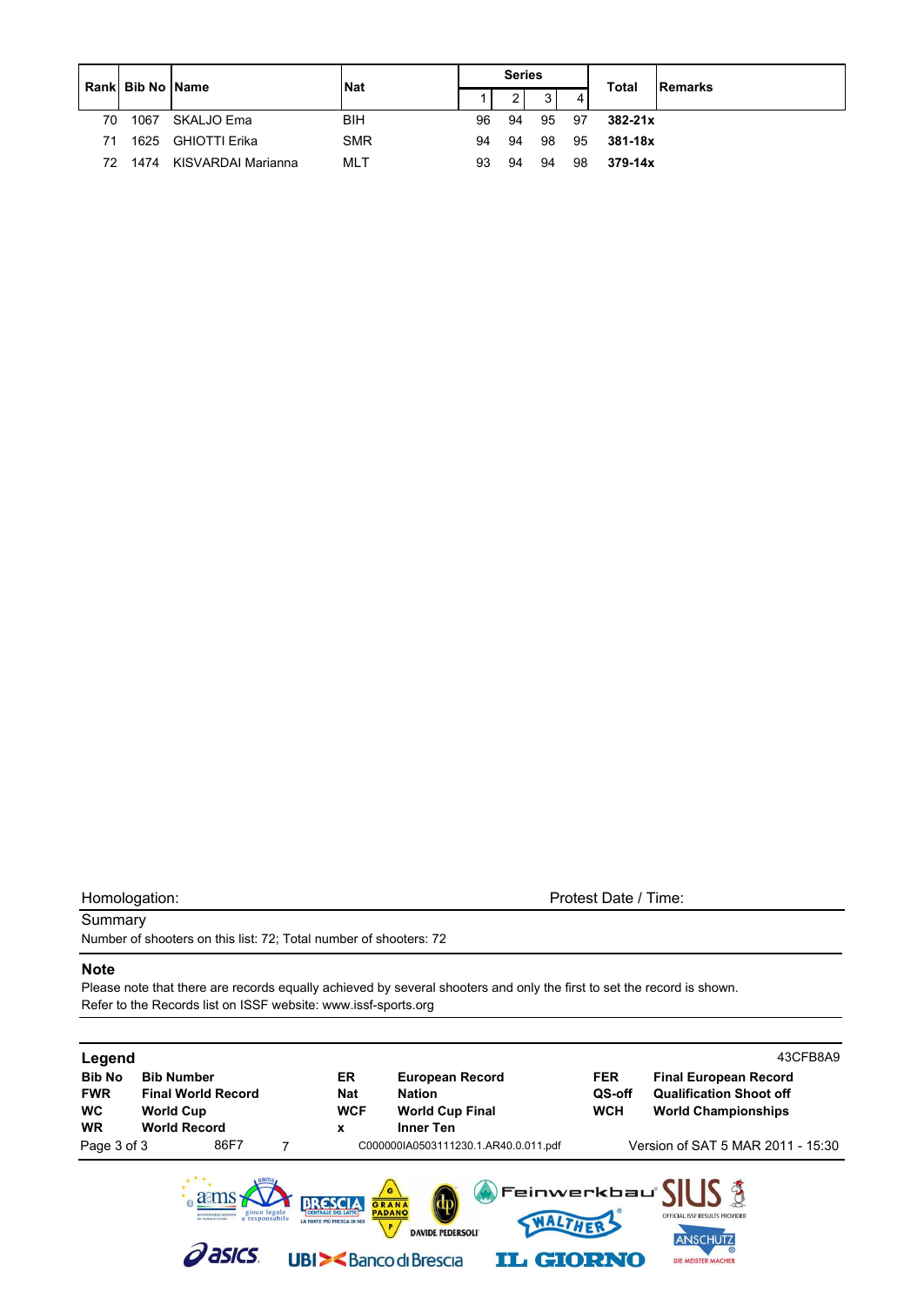

**RESULTS 10m AIR RIFLE WOMEN**

REAL PROPERTY

**TEAM**

Brescia

ROVIDER

SAT 5 MAR 2011, START TIME 12:30

|                | (Team)<br>WR<br>ER   | 1196 ZHAO Yinghui; DU Li; WU Liuxi;<br>1192 PFEILSCHIFTER Sonja; LECHNER Barbara; AUMANN Sylvia |                   |                 | <b>CHN</b><br>GER | 6 DEC 2007 ASC Kuwait City (KUW)<br>24 JUL 2006 WCH Zagreb (CRO) |                                                            |                                   |  |
|----------------|----------------------|-------------------------------------------------------------------------------------------------|-------------------|-----------------|-------------------|------------------------------------------------------------------|------------------------------------------------------------|-----------------------------------|--|
| Rank           | <b>Bib No Name</b>   |                                                                                                 | 1                 | Series<br>2     | 3                 | 4                                                                | <b>Remarks</b><br>Total                                    |                                   |  |
| 1              |                      | <b>GER</b> - Germany                                                                            |                   |                 | 300 298 295 299   |                                                                  | 1192-98x EER                                               |                                   |  |
|                | 1322<br>1315         | PFEILSCHIFTER Sonja<br><b>LECHNER Barbara</b><br>1305 GAUSS Beate                               | 100<br>100<br>100 | 100<br>99<br>99 | 100<br>98<br>97   | 99<br>100<br>100                                                 | 399-34x<br>$397 - 33x$<br>396-31x                          |                                   |  |
| $\overline{2}$ |                      | <b>CRO - Croatia</b>                                                                            |                   |                 | 297 295 298 296   |                                                                  | 1186-82x                                                   |                                   |  |
|                | 1124<br>1116         | PEJCIC Snjezana<br>CIMBAL SPIRELJA Suzana<br>1132 VITEZ Sandra                                  | 100<br>99<br>98   | 99<br>97<br>99  | 99<br>100<br>99   | 99<br>99<br>98                                                   | $397 - 31x$<br>$395 - 31x$<br>394-20x                      |                                   |  |
| $\mathbf 3$    |                      | <b>CZE - Czech Republic</b>                                                                     |                   |                 | 294 297 297 296   |                                                                  | 1184-87x                                                   |                                   |  |
|                | 1150<br>1155         | <b>EMMONS Katerina</b><br><b>KALNA Pavla</b><br>1162 SYKOROVA Adela                             | 100<br>96<br>98   | 98<br>100<br>99 | 100<br>100<br>97  | 99<br>98<br>99                                                   | 397-31x<br>394-27x<br>393-29x                              |                                   |  |
| 4              |                      | <b>SUI - Switzerland</b>                                                                        |                   |                 | 294 298 296 295   |                                                                  | 1183-80x                                                   |                                   |  |
|                | 1665                 | <b>GUIGNARD SCHNYDER</b><br>Silvia                                                              | 99                | 98              | 98                | 100                                                              | 395-28x                                                    |                                   |  |
|                | 1670                 | <b>MARGUET Annik</b><br>1672 PFIFFNER Sibylle                                                   | 98<br>97          | 100<br>100      | 99<br>99          | 97<br>98                                                         | 394-27x<br>394-25x                                         |                                   |  |
| 5              |                      | <b>UKR - Ukraine</b>                                                                            |                   |                 | 295 292 299 296   |                                                                  | 1182-83x                                                   |                                   |  |
|                | 1765<br>1753<br>1743 | <b>TYKHOVA Darya</b><br><b>LESKIV Lessia</b><br><b>KALNYSH Natallia</b>                         | 98<br>98<br>99    | 99<br>99<br>94  | 100<br>100<br>99  | 100<br>97<br>99                                                  | 397-33x<br>394-28x<br>391-22x                              |                                   |  |
| 6              |                      | <b>FRA - France</b>                                                                             |                   | 294 291         | 297 299           |                                                                  | 1181-90x                                                   |                                   |  |
|                | 1250<br>1251<br>1256 | <b>EVESQUE Emilie</b><br><b>FAYOLLE Marie</b><br><b>GIGON Marie Laure</b>                       | 99<br>98<br>97    | 99<br>96<br>96  | 99<br>99<br>99    | 99<br>100<br>100                                                 | 396-33x<br>393-28x<br>392-29x                              |                                   |  |
| $\overline{7}$ |                      | <b>ITA - Italy</b>                                                                              |                   |                 | 296 294 296 293   |                                                                  | 1179-85x                                                   |                                   |  |
|                | 1419<br>1424<br>1417 | <b>NARDELLI Elania</b><br><b>ZUBLASING Petra</b><br><b>MASINA Marica</b>                        | 99<br>98<br>99    | 98<br>98<br>98  | 100<br>98<br>98   | 97<br>99<br>97                                                   | 394-30x<br>393-28x<br>392-27x                              |                                   |  |
| 8              |                      | <b>AUT - Austria</b>                                                                            |                   |                 | 293 296 295 295   |                                                                  | 1179-84x                                                   |                                   |  |
| Page 1 of 2    | 1026<br>1017         | OBERMOSER Stephanie<br><b>EMBACHER Sonja</b><br>7                                               | 98<br>96          | 100<br>98       | 99<br>99          | 100<br>98                                                        | 397-32x<br>391-26x<br>Q000000TA0503111230.1.AR40.0.001.pdf | Version of SUN 6 MAR 2011 - 08:02 |  |

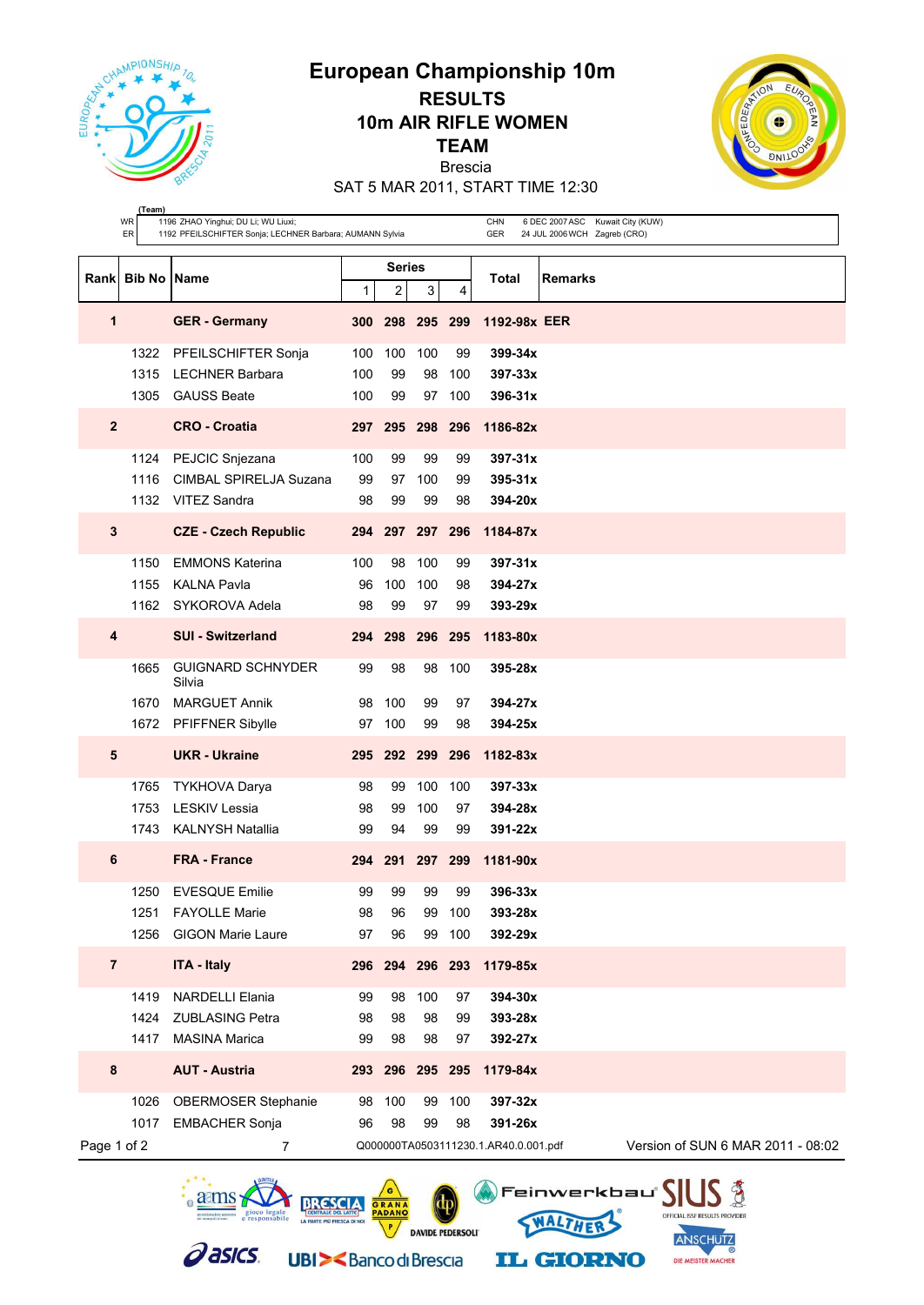|    | Rank Bib No Name |                                 |     | <b>Series</b>   |     |     | Total                    | <b>Remarks</b> |
|----|------------------|---------------------------------|-----|-----------------|-----|-----|--------------------------|----------------|
|    |                  |                                 | 1   | $\overline{c}$  | 3   | 4   |                          |                |
|    | 1019             | <b>HAFNER Viktoria</b>          | 99  | 98              | 97  | 97  | 391-26x                  |                |
| 9  |                  | <b>BUL - Bulgaria</b>           |     | 297 296 293 293 |     |     | 1179-80x                 |                |
|    | 1104             | LUKANOVA Petya                  | 99  | 98              | 99  | 99  | 395-27x                  |                |
|    |                  | 1102 IVANCHEVA Viktoria         | 99  | 98              | 98  | 98  | 393-28x                  |                |
|    | 1093             | <b>BALABANOVA Desislava</b>     | 99  | 100             | 96  | 96  | 391-25x                  |                |
| 10 |                  | <b>ISR - Israel</b>             |     | 295 298 294 292 |     |     | 1179-79x                 |                |
|    | 1394             | <b>STERNBERG Ella</b>           | 99  | 100             | 97  | 99  | 395-27x                  |                |
|    | 1395             | <b>TAL Chen</b>                 | 99  | 99              | 99  | 96  | 393-27x                  |                |
|    | 1389             | KAN-DAGAN Yael                  | 97  | 99              | 98  | 97  | $391 - 25x$              |                |
| 11 |                  | <b>FIN - Finland</b>            |     | 290 296 297 294 |     |     | 1177-85x                 |                |
|    | 1236             | YLI-KIIKKA Marjo                | 100 | 100             | 100 | 99  | $399-33x$                |                |
|    | 1216             | ETULA Hanna                     | 98  | 99              | 99  | 98  | 394-29x                  |                |
|    |                  | 1217 FRILANDER Pauliina         | 92  | 97              | 98  | 97  | 384-23x                  |                |
| 12 |                  | <b>POL - Poland</b>             |     | 294 293 296 293 |     |     | 1176-77x                 |                |
|    | 1530             | REDZIA Julita                   | 98  | 99              | 100 | 98  | 395-29x                  |                |
|    | 1527             | MAUER-ROZANSKA Renata           | 100 | 97              | 98  | 98  | 393-26x                  |                |
|    | 1528             | NAGAY Agnieszka                 | 96  | 97              | 98  | 97  | 388-22x                  |                |
| 13 |                  | <b>RUS - Russian Federation</b> |     | 290 293 297 295 |     |     | 1175-85x                 |                |
|    | 1571             | DESYATSKAYA Olga                | 98  | 99              | 100 | 99  | 396-31x                  |                |
|    | 1568             | <b>BOBKOVA Marina</b>           | 97  | 98              | 100 | 100 | $395-33x$                |                |
|    | 1569             | <b>BUDAEVA Inna</b>             | 95  | 96              | 97  | 96  | $384 - 21x$              |                |
| 14 |                  | <b>SRB - Serbia</b>             |     | 295 293 294 291 |     |     | $1173 - 82x$             |                |
|    | 1640             | <b>MAKSIMOVIC Ivana</b>         | 100 | 99              | 99  | 98  | 396-31x                  |                |
|    | 1643             | MIHAJLOVIC Lidija               | 98  | 98              | 96  | 97  | 389-26x                  |                |
|    |                  | 1634 ARSOVIC Andrea             | 97  | 96              | 99  | 96  | 388-25x                  |                |
| 15 |                  | <b>DEN - Denmark</b>            |     |                 |     |     | 293 289 293 292 1167-76x |                |
|    |                  | 1170 ANDERSEN Stine             | 99  | 97              | 97  | 100 | $393 - 31x$              |                |
|    |                  | 1172 JENSEN Anette              | 98  | 97              | 100 | 96  | 391-25x                  |                |
|    | 1171             | <b>HOEGSBERG Sidsel</b>         | 96  | 95              | 96  | 96  | 383-20x                  |                |
| 16 |                  | <b>EST - Estonia</b>            |     | 291 285 288 293 |     |     | $1157 - 61x$             |                |
|    | 1208             | VORONOVA Anzela                 | 96  | 98              | 98  | 99  | $391 - 21x$              |                |
|    | 1205             | KORTSHAGINA Liudmila            | 97  | 94              | 95  | 97  | 383-20x                  |                |
|    | 1206             | <b>KOTKAS Karina</b>            | 98  | 93              | 95  | 97  | 383-20x                  |                |
|    |                  |                                 |     |                 |     |     |                          |                |

**Summary** 

Number of shooters on this list: 48; Total number of shooters: 72; Total number of teams: 16

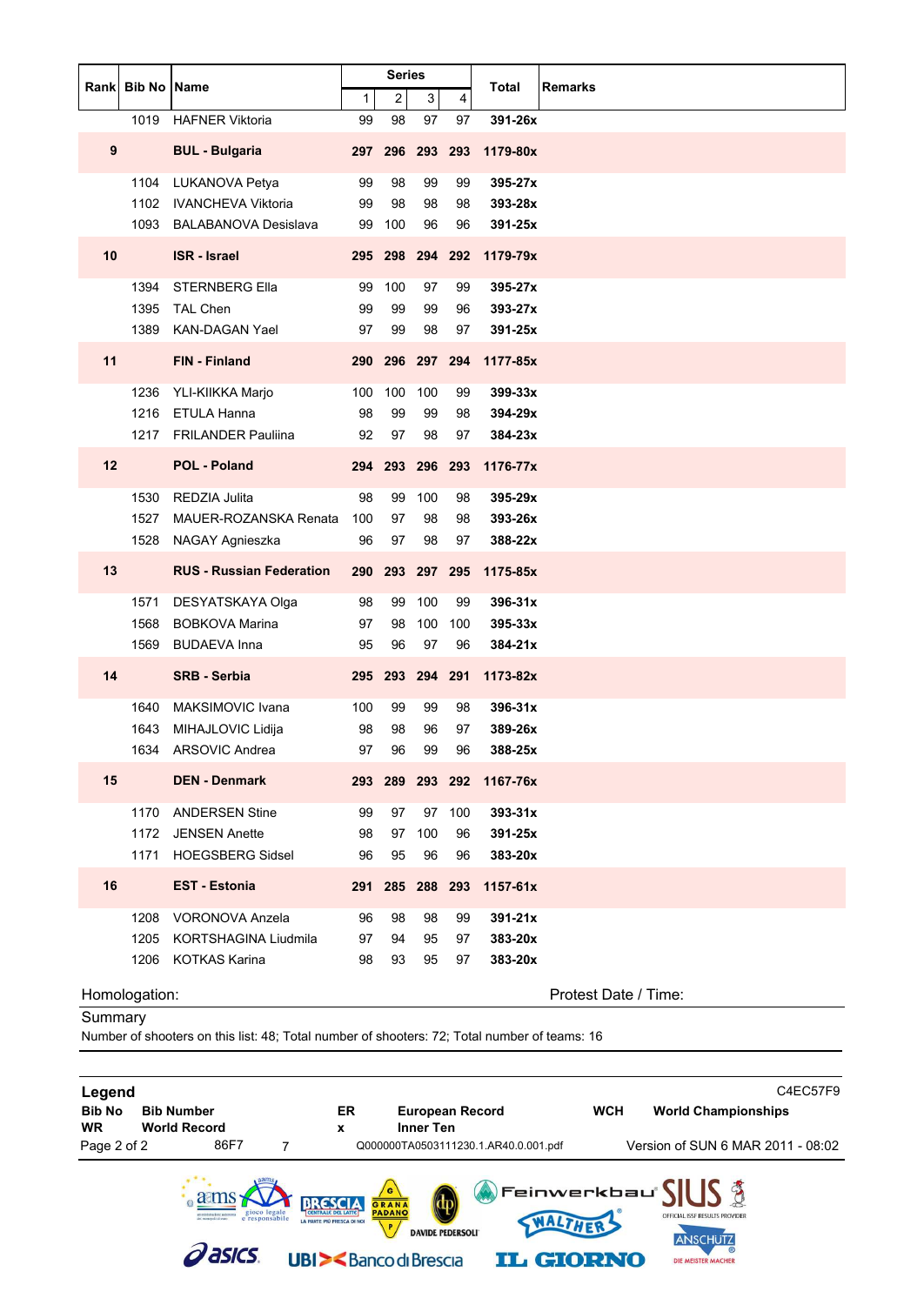

## **European Championship 10m FINAL RESULTS 10m AIR PISTOL WOMEN**

Brescia



SUN 6 MAR 2011, START TIME 09:00

|                 | (Qualification)       |            |                |              |
|-----------------|-----------------------|------------|----------------|--------------|
| WR I            | 393 SMIRNOVA Svetlana | <b>RUS</b> | 23 MAY 1998 WC | Munich (GER) |
| ER <sup>1</sup> | 393 SMIRNOVA Svetlana | <b>RUS</b> | 23 MAY 1998 WC | Munich (GER) |

 $a$  aams

**(Finals)** FWR 493.5 REN Jie CHN 22 MAY 1999 WC Munich (GER)<br>FER 493.0 SMIRNOVA Svetlana RUS 23 MAY 1998 WC Munich (GER)

FER 493.0 SMIRNOVA Svetlana RUS 23 MAY 1998WC Munich (GER)

| Rank        | <b>Bib No   Name</b> |                                                            | Nat                                  |          | <b>Series</b>  |            |                | Remarks<br>Total                  |
|-------------|----------------------|------------------------------------------------------------|--------------------------------------|----------|----------------|------------|----------------|-----------------------------------|
|             |                      |                                                            |                                      | 1        | $\overline{2}$ | 3          | $\overline{4}$ |                                   |
| 1           |                      | 1257 GOBERVILLE Celine                                     | <b>FRA</b>                           | 98       | 96             | 98         | 97             | 389-11x                           |
|             |                      | Finals shots:                                              | 9.3 10.6 10.6 9.1 10.2 8.3 9.2 10.2  |          |                |            | 9.2 10.1       | 96.8                              |
|             |                      |                                                            |                                      |          |                |            |                | 485.8                             |
|             |                      | 2 1075 CHAIKA Viktoria                                     | <b>BLR</b>                           | 95       | 96             | 99         | 98             | 388-18x                           |
|             |                      | Finals shots: 10.4 10.2 9.1 9.5 9.6 8.5 10.5               |                                      |          | 9.4            |            | 9.4 10.4       | 97.0                              |
|             |                      |                                                            |                                      |          |                |            |                | 485.0                             |
|             |                      | 3 1747 KOSTEVYCH Olena                                     | <b>UKR</b>                           | 95       | 98             | 97         | 96             | 386-14x                           |
|             |                      | Finals shots:                                              | 9.7 9.8 9.6 10.0 8.9 9.8 10.7        |          |                | $9.1$ 10.3 | 9.7            | 97.6                              |
|             |                      |                                                            |                                      |          |                |            |                | 483.6                             |
| 4           | 1647                 | <b>SEKARIC Jasna</b>                                       | <b>SRB</b>                           | 96       | 96             | 96         | 96             | 384-10x                           |
|             |                      | Finals shots: 10.0 9.8 10.4 10.9 9.1 8.8 8.8 10.2          |                                      |          |                |            | 99 10.8        | 98.7                              |
|             |                      |                                                            |                                      |          |                |            |                | 482.7                             |
| 5           | 1328                 | <b>VERDICCHIO KRAUSE</b><br>Claudia                        | <b>GER</b>                           | 95       | 96             | 96         | 96             | $383 - 10x$                       |
|             |                      | Finals shots: 10.1 9.7 8.9 9.1 10.4 9.6 10.7 9.7 10.7 10.7 |                                      |          |                |            |                | 99.6                              |
|             |                      |                                                            |                                      |          |                |            |                | 482.6                             |
| 6           |                      | 1635 ARUNOVIC Zorana                                       | <b>SRB</b>                           | 97       | 92             | 97         | 97             | $383 - 11x$                       |
|             |                      | Finals shots: 10.1 8.9 10.2 10.4 9.4 7.8                   |                                      |          | 9.9 10.6       |            | 9.8 10.7       | 97.8                              |
|             |                      |                                                            |                                      |          |                |            |                | 480.8                             |
| 7           |                      | 1650 VELICKOVIC Bobana                                     | SRB                                  | 93       | 97             | 99         | 94             | $383 - 14x$                       |
|             |                      | Finals shots:                                              | 9.7 10.0 9.8 10.0 10.4 9.4           | 9.6      | 9.8            | 8.8        | 9.0            | 96.5                              |
|             |                      |                                                            |                                      |          |                |            |                | 479.5                             |
| 8           |                      | 1083 KRUCHANOK Katsiaryna                                  | <b>BLR</b>                           | 95       | 96             | 95         | 97             | $383 - 12x$                       |
|             |                      | Finals shots: 9.1 9.2 9.2 10.8 9.5 9.8                     |                                      | 9.1      |                | 9.3 10.3   | 9.6            | 95.9                              |
|             |                      |                                                            |                                      |          |                |            |                | 478.9                             |
| 9           | 1659                 | DIETHELM Heidi                                             | SUI                                  | 95       | 97             | 96         | 94             | 382-17x                           |
| 10          | 1444                 | ZAJANCKAUSKIENE Lina                                       | LTU                                  | 94       | 96             | 97         | 95             | $382 - 11x$                       |
| 11          | 1354                 | CSONKA Zsofia                                              | HUN                                  | 95       | 95             | 96         | 96             | 382-10x                           |
| 12          | 1600                 | YASKEVICH Liubov                                           | <b>RUS</b>                           | 96       | 99             | 93         | 94             | $382 - 9x$                        |
| 13          | 1157                 | MARUSKOVA Lenka                                            | <b>CZE</b>                           | 96       | 95             | 95         | 95             | $381 - 11x$                       |
| 14          | 1101                 | GROZDEVA Maria                                             | <b>BUL</b>                           | 96       | 98             | 94         | 93             | 381-8x                            |
| 15          | 1510                 | <b>FLORLI Aina</b>                                         | <b>NOR</b>                           | 96       | 97             | 96         | 92             | 381- 6x                           |
| 16          | 1173                 | <b>MEYERHOFF Susanne</b>                                   | <b>DEN</b>                           | 95       | 94             | 96         | 95             | 380-14x                           |
| 17          | 1184                 | <b>FRANQUET Sonia</b>                                      | <b>ESP</b>                           | 93       | 97             | 95         | 95             | 380-10x                           |
| 18          | 1614<br>1411         | RAUSL Majda                                                | <b>SLO</b>                           | 95       | 97             | 93         | 95             | 380-8x<br>379-10x                 |
| 19<br>20    | 1258                 | COMI Arianna<br><b>GUILIANO Cyrielle</b>                   | ITA<br><b>FRA</b>                    | 94<br>93 | 94<br>97       | 96<br>97   | 95<br>92       | 379-10x                           |
| 21          | 1291                 | SALUKVADZE Nino                                            | GEO                                  | 94       | 95             | 96         | 94             | 379-9x                            |
|             |                      |                                                            |                                      |          |                |            |                |                                   |
| Page 1 of 3 |                      | 5                                                          | C000000IA0603110900.1.AP40.0.011.pdf |          |                |            |                | Version of SUN 6 MAR 2011 - 11:58 |

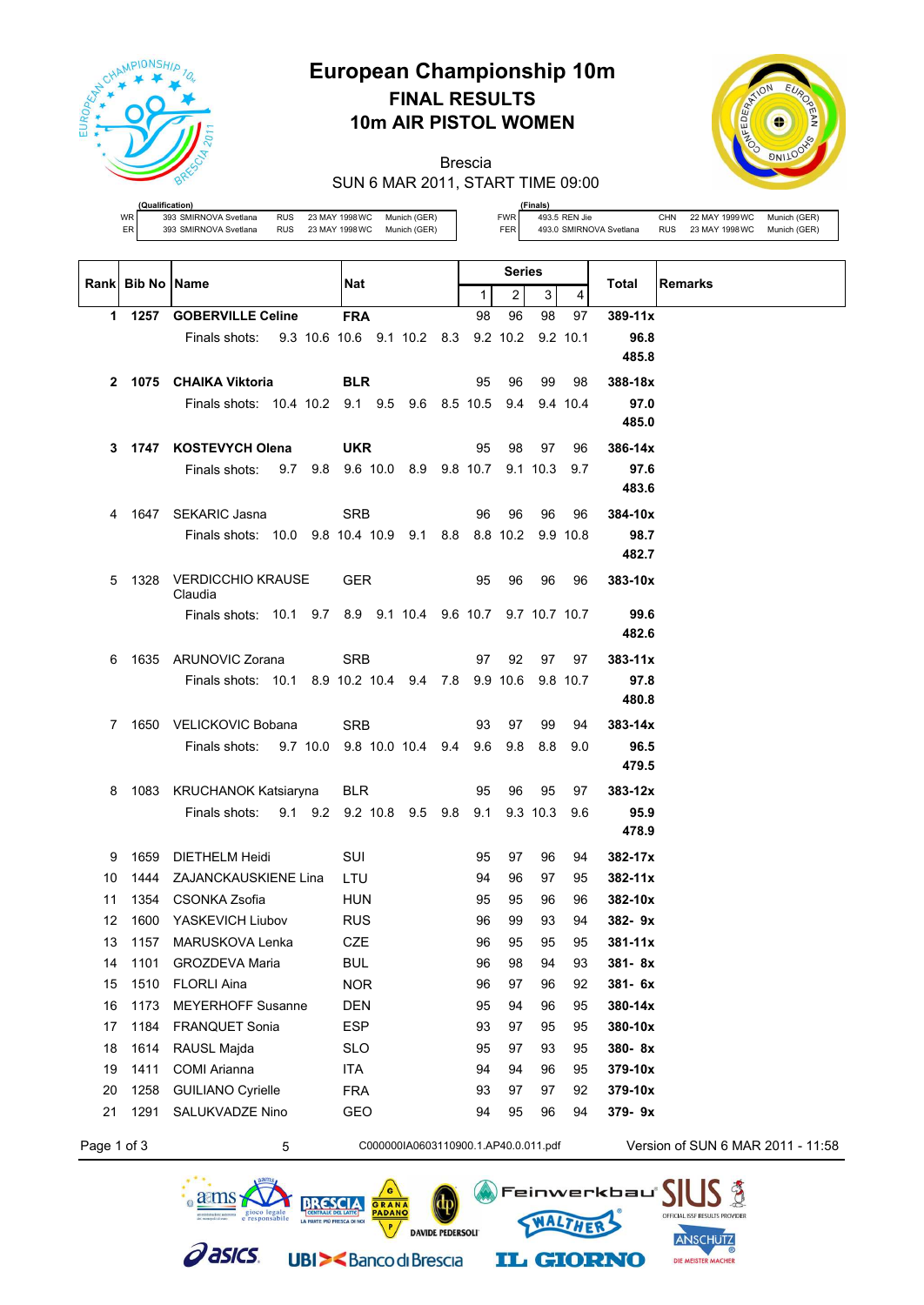|      |                    |                                  |            | <b>Series</b> |                         |    |    |             |         |
|------|--------------------|----------------------------------|------------|---------------|-------------------------|----|----|-------------|---------|
| Rank | <b>Bib No Name</b> |                                  | Nat        | $\mathbf{1}$  | $\overline{\mathbf{c}}$ | 3  | 4  | Total       | Remarks |
| 22   | 1349               | <b>BABICZ Sara</b>               | <b>HUN</b> | 96            | 94                      | 95 | 94 | 379-9x      |         |
| 23   | 1233               | <b>SUHONEN Mira</b>              | <b>FIN</b> | 96            | 97                      | 96 | 90 | 379-9x      |         |
| 24   | 1660               | <b>FROELICH Cornelia</b>         | SUI        | 96            | 95                      | 94 | 94 | 379-8x      |         |
| 25   | 1094               | <b>BONEVA Antoaneta</b>          | <b>BUL</b> | 95            | 94                      | 94 | 96 | 379-7x      |         |
| 26   | 1582               | <b>KLIMOVA Kira</b>              | <b>RUS</b> | 95            | 95                      | 94 | 94 | $378 - 12x$ |         |
| 27   | 1183               | FERNANDEZ Maria Pilar            | <b>ESP</b> | 93            | 97                      | 93 | 95 | 378-10x     |         |
| 28   | 1522               | BARTKOW KWIATKOWSKA POL<br>Beata |            | 96            | 93                      | 92 | 97 | 378-9x      |         |
| 29   | 1032               | <b>STEINER Sylvia</b>            | AUT        | 95            | 97                      | 93 | 93 | $378 - 9x$  |         |
| 30   | 1222               | <b>HELLE Karoliina</b>           | <b>FIN</b> | 93            | 93                      | 98 | 94 | 378- 6x     |         |
| 31   | 1078               | HALUZA Yauheniya                 | <b>BLR</b> | 93            | 96                      | 93 | 95 | 377-10x     |         |
| 32   | 1041               | <b>BAGHIROVA Nigar</b>           | AZE        | 96            | 93                      | 93 | 95 | 377-8x      |         |
| 33   | 1584               | KOUSNETSOVA Olga                 | <b>RUS</b> | 93            | 96                      | 93 | 94 | 376-10x     |         |
| 34   | 1040               | ASHUMOVA Irada                   | AZE        | 94            | 92                      | 96 | 94 | 376-7x      |         |
| 35   | 1320               | <b>NOESKE Antie</b>              | <b>GER</b> | 92            | 96                      | 95 | 93 | 376-6x      |         |
| 36   | 1508               | <b>FLAATE Linn Iren</b>          | <b>NOR</b> | 96            | 96                      | 93 | 91 | $376 - 5x$  |         |
| 37   | 1746               | <b>KOROSTYLOVA Yulia</b>         | <b>UKR</b> | 95            | 95                      | 90 | 95 | 375-10x     |         |
| 38   | 1302               | DORJSUREN Munkhbayar             | <b>GER</b> | 96            | 93                      | 90 | 96 | $375 - 9x$  |         |
| 39   | 1422               | SUPPO Michela                    | <b>ITA</b> | 93            | 94                      | 94 | 94 | 375-8x      |         |
| 40   | 1368               | <b>TOBAI SIKE Renata</b>         | <b>HUN</b> | 92            | 94                      | 96 | 93 | 375-8x      |         |
| 41   | 1552               | DUDEANU Magdalena                | <b>ROU</b> | 94            | 94                      | 94 | 93 | $375 - 5x$  |         |
| 42   | 1539               | CASTELAO Joana                   | <b>POR</b> | 93            | 92                      | 95 | 94 | 374-6x      |         |
| 43   | 1545               | <b>TREPADO Ligia</b>             | <b>POR</b> | 95            | 95                      | 94 | 90 | 374- 6x     |         |
| 44   | 1159               | <b>MUSILOVA Michaela</b>         | CZE        | 89            | 96                      | 96 | 92 | $373 - 9x$  |         |
| 45   | 1268               | <b>TIRODE Stephanie</b>          | <b>FRA</b> | 94            | 96                      | 92 | 91 | $373 - 8x$  |         |
| 46   | 1127               | PERVAN Vlatka                    | <b>CRO</b> | 95            | 94                      | 88 | 96 | 373-6x      |         |
| 47   | 1338               | <b>DOUKA Athina</b>              | <b>GRE</b> | 93            | 94                      | 94 | 92 | 373-6x      |         |
| 48   | 1123               | MAROVIC Marija                   | <b>CRO</b> | 91            | 91                      | 93 | 96 | 371-8x      |         |
| 49   | 1107               | <b>TANOVA</b> Irena              | <b>BUL</b> | 93            | 91                      | 95 | 92 | 371- 7x     |         |
| 50   | 1161               | <b>RIHOVA Lucie</b>              | CZE        | 92            | 93                      | 96 | 90 | $371 - 5x$  |         |
| 51   | 1053               | <b>HAMBLENNE Manon</b>           | <b>BEL</b> | 92            | 91                      | 94 | 93 | 370-8x      |         |
| 52   | 1459               | NEGREBA Diana                    | <b>MDA</b> | 97            | 92                      | 90 | 91 | 370- 7x     |         |
| 53   | 1511               | <b>GRAN</b> Ingeborg             | <b>NOR</b> | 91            | 93                      | 94 | 92 | 370- 5x     |         |
| 54   | 1279               | <b>MULLIN Victoria Elizabeth</b> | <b>GBR</b> | 94            | 93                      | 93 | 89 | 369-10x     |         |
| 55   | 1410               | CHIABERTO Giustina               | ITA        | 96            | 95                      | 91 | 87 | 369-10x     |         |
| 56   | 1531               | SAGUN LEWANDOWSKA<br>Miroslawa   | POL        | 93            | 95                      | 91 | 90 | 369-8x      |         |
| 57   | 1736               | <b>BILETSKA Lilija</b>           | <b>UKR</b> | 90            | 92                      | 92 | 95 | 369- 7x     |         |
| 58   | 1526               | KOREJWO Agnieszka                | POL        | 91            | 94                      | 93 | 91 | 369-7x      |         |
| 59   | 1045               | SULEYMANOVA Jamala               | AZE        | 91            | 94                      | 91 | 92 | $368 - 5x$  |         |
| 60   | 1701               | <b>BONANDER Anna-Karin</b>       | <b>SWE</b> | 90            | 92                      | 95 | 90 | 367- 6x     |         |
| 61   | 1118               | <b>GROZDEK Daria</b>             | CRO        | 91            | 94                      | 87 | 94 | $366 - 4x$  |         |
| 62   | 1140               | <b>PANTELI</b> Irene             | <b>CYP</b> | 86            | 93                      | 94 | 92 | $365 - 3x$  |         |
| 63   | 1226               | <b>KALLI Anette</b>              | FIN        | 86            | 94                      | 90 | 91 | $361 - 5x$  |         |
| 64   | 1473               | <b>BEZZINA Eleanor</b>           | MLT        | 90            | 91                      | 92 | 88 | $361 - 5x$  |         |
| 65   | 1001               | <b>KONINI Manjola</b>            | ALB        | 92            | 90                      | 87 | 89 | 358- 5x     |         |
| 66   | 1195               | PEREZ Lucia                      | <b>ESP</b> | 89            | 87                      | 90 | 90 | 356-2x      |         |
| 67   | 1626               | <b>MAROCCHI Silvia</b>           | <b>SMR</b> | 87            | 88                      | 85 | 88 | $348 - 3x$  |         |



**BRESCIA** 

RANA<br>ADANO

**UBI><BancodiBrescia** 

 $\frac{2\text{ams}}{2}$ 

**Pasics** 

**DAVIDE PEDERSOLI** 

Feinwerkbau')

NALTHER

**IL GIORNO** 

Page 2 of 3 86F7 5 C000000IA0603110900.1.AP40.0.011.pdf Version of SUN 6 MAR 2011 - 11:58

SIUS<sup>3</sup>

ANSCHUTZ

DIE MEISTER MACHER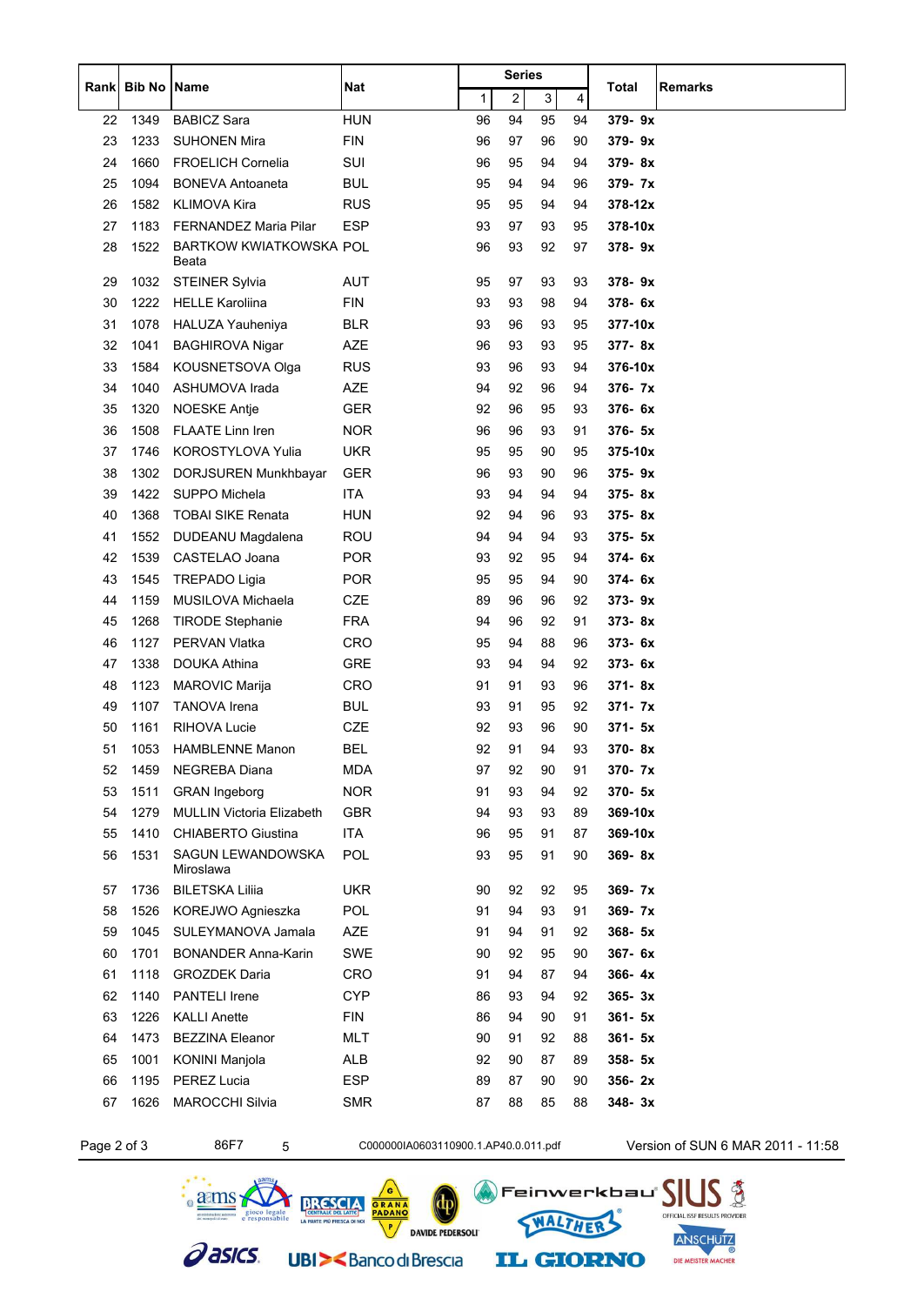| Rank Bib No Name | <b>Nat</b> | <b>Series</b> | <b>Total</b> |                 |
|------------------|------------|---------------|--------------|-----------------|
|                  |            | ∽<br>-        |              | <b>IRemarks</b> |

**Summary** Number of shooters on this list: 67; Total number of shooters: 67

| Legend<br><b>Bib No</b><br><b>FWR</b><br><b>WR</b> | <b>Bib Number</b><br><b>Final World Record</b><br><b>World Record</b> |   | ER<br><b>Nat</b><br>X             | <b>European Record</b><br><b>Nation</b><br><b>Inner Ten</b>                 | <b>FER</b><br><b>WC</b> | E95789D4<br><b>Final European Record</b><br><b>World Cup</b> |
|----------------------------------------------------|-----------------------------------------------------------------------|---|-----------------------------------|-----------------------------------------------------------------------------|-------------------------|--------------------------------------------------------------|
| Page 3 of 3                                        | 86F7                                                                  | 5 |                                   | C000000IA0603110900.1.AP40.0.011.pdf                                        |                         | Version of SUN 6 MAR 2011 - 11:58                            |
|                                                    | gioco legale<br>e responsabile                                        |   | <b>LA PARTE PIÙ FRESCA DI NOI</b> | G<br><b>GRANA</b><br>PADANO<br>P.<br><b>DAVIDE PEDERSOLI</b>                | WALTHER                 | OFFICIAL ISSF RESULTS PROVIDER                               |
|                                                    | <b>Pasics</b>                                                         |   |                                   | <b>UBI&gt;<bancodibrescia< b=""><br/><b>IL GIORNO</b></bancodibrescia<></b> |                         | <b>ANSCHUTZ</b><br>DIE MEISTER MACHER                        |

Homologation: Protest Date / Time: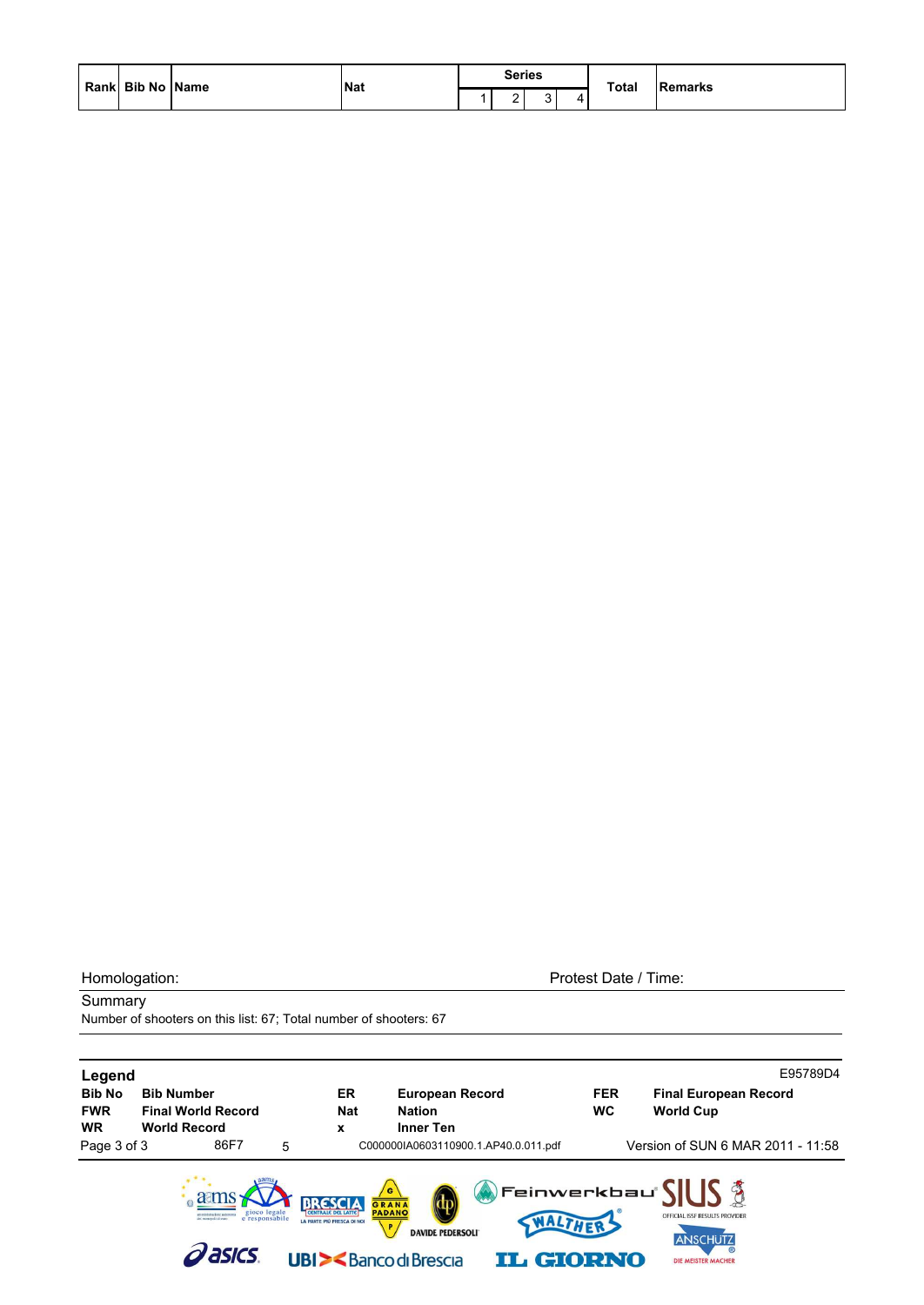

**RESULTS 10m AIR PISTOL WOMEN**

**TEAM**

Brescia

SUN 6 MAR 2011, START TIME 09:00

|                         | WR<br>ER           | 1161 KHOMILEVA Ludmila; LOGVINENKO Marina; SMIRNOVA Svetlana;<br>1161 KHOMILEVA Ludmila; LOGVINENKO Marina; SMIRNOVA Svetlana; |     |             |                 |     | <b>RUS</b><br><b>RUS</b>             | 5 AUG 1993 ECH Brno (CZE)<br>5 AUG 1993 ECH Brno (CZE) |
|-------------------------|--------------------|--------------------------------------------------------------------------------------------------------------------------------|-----|-------------|-----------------|-----|--------------------------------------|--------------------------------------------------------|
|                         |                    |                                                                                                                                |     | Series      |                 |     |                                      |                                                        |
| Rankl                   | <b>Bib No Name</b> |                                                                                                                                | 1   | 2           | 3               | 4   | Total                                | <b>Remarks</b>                                         |
| 1                       |                    | <b>SRB - Serbia</b>                                                                                                            | 286 |             | 285 292 287     |     | 1150-35x                             |                                                        |
|                         | 1647               | <b>SEKARIC Jasna</b>                                                                                                           | 96  | 96          | 96              | 96  | 384-10x                              |                                                        |
|                         | 1650               | <b>VELICKOVIC Bobana</b>                                                                                                       | 93  | 97          | 99              | 94  | 383-14x                              |                                                        |
|                         |                    | 1635 ARUNOVIC Zorana                                                                                                           | 97  | 92          | 97              | 97  | 383-11x                              |                                                        |
| $\overline{\mathbf{2}}$ |                    | <b>BLR - Belarus</b>                                                                                                           |     |             | 283 288 287 290 |     | 1148-40x                             |                                                        |
|                         | 1075               | <b>CHAIKA Viktoria</b>                                                                                                         | 95  | 96          | 99              | 98  | 388-18x                              |                                                        |
|                         | 1083               | <b>KRUCHANOK Katsiaryna</b>                                                                                                    | 95  | 96          | 95              | 97  | 383-12x                              |                                                        |
|                         |                    | 1078 HALUZA Yauheniya                                                                                                          | 93  | 96          | 93              | 95  | 377-10x                              |                                                        |
| $\mathbf{3}$            |                    | <b>FRA - France</b>                                                                                                            |     |             | 285 289 287     | 280 | 1141-29x                             |                                                        |
|                         | 1257               | <b>GOBERVILLE Celine</b>                                                                                                       | 98  | 96          | 98              | 97  | 389-11x                              |                                                        |
|                         | 1258               | <b>GUILIANO Cyrielle</b>                                                                                                       | 93  | 97          | 97              | 92  | 379-10x                              |                                                        |
|                         | 1268               | <b>TIRODE Stephanie</b>                                                                                                        | 94  | 96          | 92              | 91  | $373 - 8x$                           |                                                        |
| 4                       |                    | <b>RUS - Russian Federation</b>                                                                                                | 284 |             | 290 280         | 282 | $1136 - 31x$                         |                                                        |
|                         | 1600               | YASKEVICH Liubov                                                                                                               | 96  | 99          | 93              | 94  | 382-9x                               |                                                        |
|                         | 1582               | <b>KLIMOVA Kira</b>                                                                                                            | 95  | 95          | 94              | 94  | 378-12x                              |                                                        |
|                         | 1584               | KOUSNETSOVA Olga                                                                                                               | 93  | 96          | 93              | 94  | 376-10x                              |                                                        |
| 5                       |                    | <b>HUN - Hungary</b>                                                                                                           |     | 283 283     | 287             | 283 | 1136-27x                             |                                                        |
|                         | 1354               | <b>CSONKA Zsofia</b>                                                                                                           | 95  | 95          | 96              | 96  | 382-10x                              |                                                        |
|                         | 1349               | <b>BABICZ Sara</b>                                                                                                             | 96  | 94          | 95              | 94  | $379 - 9x$                           |                                                        |
|                         | 1368               | <b>TOBAI SIKE Renata</b>                                                                                                       | 92  | 94          | 96              | 93  | $375 - 8x$                           |                                                        |
| 6                       |                    | <b>GER</b> - Germany                                                                                                           |     | 283 285 281 |                 | 285 | 1134-25x                             |                                                        |
|                         | 1328               | <b>VERDICCHIO KRAUSE</b><br>Claudia                                                                                            | 95  | 96          | 96              | 96  | 383-10x                              |                                                        |
|                         | 1320               | <b>NOESKE Antje</b>                                                                                                            | 92  | 96          | 95              | 93  | 376- 6x                              |                                                        |
|                         | 1302               | DORJSUREN Munkhbayar                                                                                                           | 96  | 93          | 90              | 96  | 375-9x                               |                                                        |
| $\overline{7}$          |                    | <b>BUL - Bulgaria</b>                                                                                                          |     | 284 283     | 283             | 281 | 1131-22x                             |                                                        |
|                         | 1101               | <b>GROZDEVA Maria</b>                                                                                                          | 96  | 98          | 94              | 93  | 381-8x                               |                                                        |
|                         | 1094               | <b>BONEVA Antoaneta</b>                                                                                                        | 95  | 94          | 94              | 96  | 379-7x                               |                                                        |
|                         | 1107               | TANOVA Irena                                                                                                                   | 93  | 91          | 95              | 92  | 371-7x                               |                                                        |
| $\bf 8$                 |                    | <b>UKR - Ukraine</b>                                                                                                           |     |             | 280 285 279 286 |     | 1130-31x                             |                                                        |
|                         | 1747               | <b>KOSTEVYCH Olena</b>                                                                                                         | 95  | 98          | 97              | 96  | 386-14x                              |                                                        |
|                         | 1746               | KOROSTYLOVA Yulia                                                                                                              | 95  | 95          | 90              | 95  | 375-10x                              |                                                        |
| Page 1 of 3             |                    | 5                                                                                                                              |     |             |                 |     | Q000000TA0603110900.1.AP40.0.001.pdf | Version of SUN 6 MAR 2011 - 10:43                      |



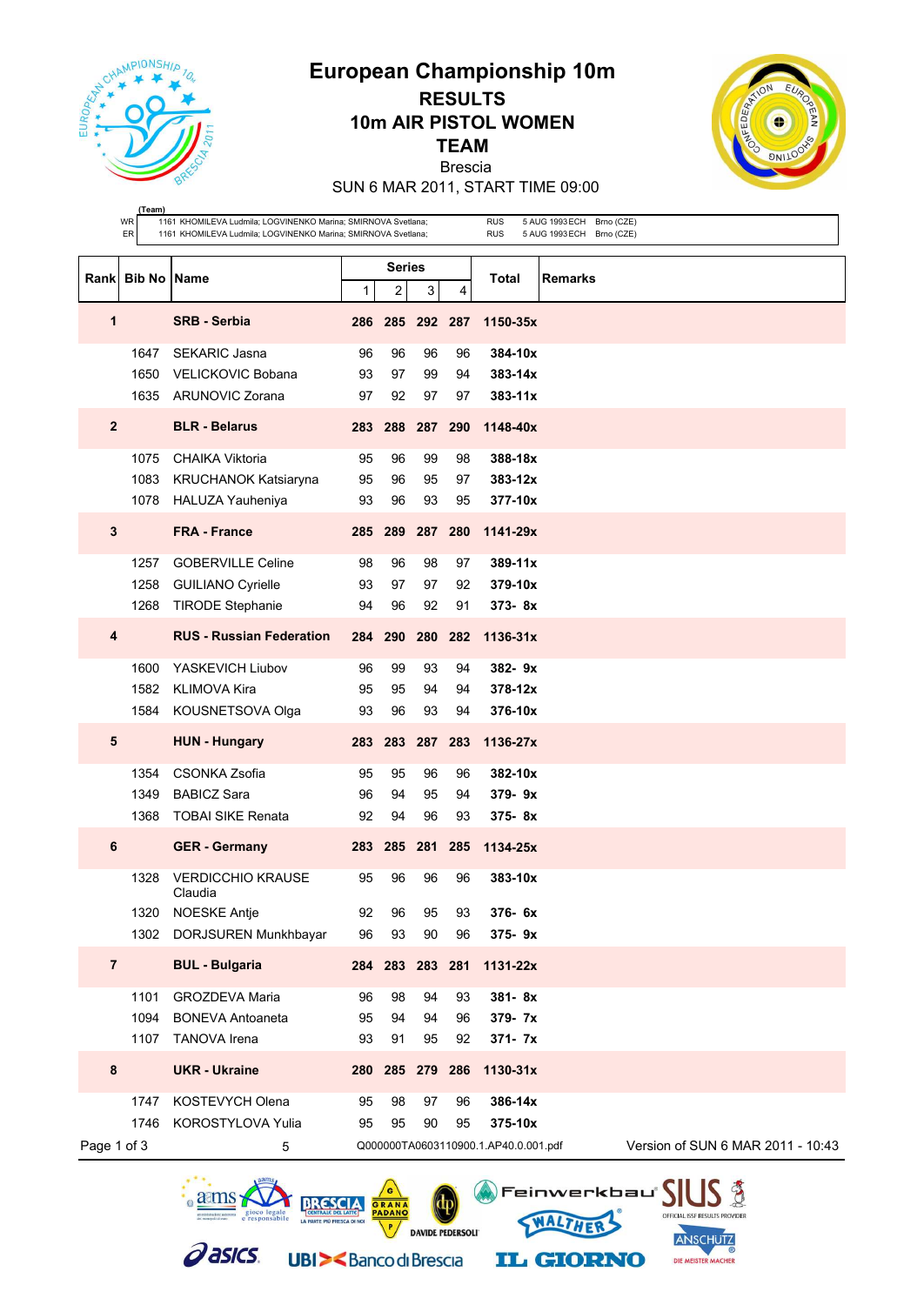|    | Rank Bib No Name |                                     |    | <b>Series</b>   |    |    |                          |                |
|----|------------------|-------------------------------------|----|-----------------|----|----|--------------------------|----------------|
|    |                  |                                     | 1  | 2               | 3  | 4  | Total                    | <b>Remarks</b> |
|    | 1736             | <b>BILETSKA Lilija</b>              | 90 | 92              | 92 | 95 | 369- 7x                  |                |
| 9  |                  | <b>NOR - Norway</b>                 |    | 283 286 283 275 |    |    | 1127-16x                 |                |
|    | 1510             | <b>FLORLI Aina</b>                  | 96 | 97              | 96 | 92 | 381- 6x                  |                |
|    | 1508             | <b>FLAATE Linn Iren</b>             | 96 | 96              | 93 | 91 | 376- 5x                  |                |
|    | 1511             | <b>GRAN Ingeborg</b>                | 91 | 93              | 94 | 92 | 370- 5x                  |                |
| 10 |                  | <b>CZE - Czech Republic</b>         |    | 277 284 287 277 |    |    | 1125-25x                 |                |
|    | 1157             | <b>MARUSKOVA Lenka</b>              | 96 | 95              | 95 | 95 | $381 - 11x$              |                |
|    | 1159             | MUSILOVA Michaela                   | 89 | 96              | 96 | 92 | $373 - 9x$               |                |
|    | 1161             | <b>RIHOVA Lucie</b>                 | 92 | 93              | 96 | 90 | $371 - 5x$               |                |
| 11 |                  | <b>ITA - Italy</b>                  |    |                 |    |    | 283 283 281 276 1123-28x |                |
|    | 1411             | <b>COMI</b> Arianna                 | 94 | 94              | 96 | 95 | 379-10x                  |                |
|    |                  | 1422 SUPPO Michela                  | 93 | 94              | 94 | 94 | $375 - 8x$               |                |
|    | 1410             | <b>CHIABERTO Giustina</b>           | 96 | 95              | 91 | 87 | 369-10x                  |                |
| 12 |                  | AZE - Azerbaijan                    |    | 281 279 280 281 |    |    | 1121-20x                 |                |
|    | 1041             | <b>BAGHIROVA Nigar</b>              | 96 | 93              | 93 | 95 | $377 - 8x$               |                |
|    | 1040             | ASHUMOVA Irada                      | 94 | 92              | 96 | 94 | 376-7x                   |                |
|    | 1045             | SULEYMANOVA Jamala                  | 91 | 94              | 91 | 92 | $368 - 5x$               |                |
| 13 |                  | <b>FIN</b> - Finland                |    |                 |    |    | 275 284 284 275 1118-20x |                |
|    | 1233             | <b>SUHONEN Mira</b>                 | 96 | 97              | 96 | 90 | 379-9x                   |                |
|    |                  | 1222 HELLE Karoliina                | 93 | 93              | 98 | 94 | 378-6x                   |                |
|    | 1226             | KALLI Anette                        | 86 | 94              | 90 | 91 | $361 - 5x$               |                |
| 14 |                  | <b>POL - Poland</b>                 |    | 280 282 276 278 |    |    | 1116-24x                 |                |
|    | 1522             | <b>BARTKOW KWIATKOWSKA</b><br>Beata | 96 | 93              | 92 | 97 | $378 - 9x$               |                |
|    | 1531             | SAGUN LEWANDOWSKA                   | 93 | 95              | 91 | 90 | $369 - 8x$               |                |
|    | 1526             | Miroslawa<br>KOREJWO Agnieszka      | 91 | 94              | 93 | 91 | 369-7x                   |                |
| 15 |                  | <b>ESP - Spain</b>                  |    |                 |    |    | 275 281 278 280 1114-22x |                |
|    | 1184             | <b>FRANQUET Sonia</b>               | 93 | 97              | 95 | 95 | 380-10x                  |                |
|    | 1183             | FERNANDEZ Maria Pilar               | 93 | 97              | 93 | 95 | 378-10x                  |                |
|    |                  | 1195 PEREZ Lucia                    | 89 | 87              | 90 | 90 | $356 - 2x$               |                |
| 16 |                  | <b>CRO - Croatia</b>                |    | 277 279 268 286 |    |    | 1110-18x                 |                |
|    | 1127             | PERVAN Vlatka                       | 95 | 94              | 88 | 96 | 373-6x                   |                |
|    | 1123             | MAROVIC Marija                      | 91 | 91              | 93 | 96 | 371-8x                   |                |
|    | 1118             | <b>GROZDEK Daria</b>                | 91 | 94              | 87 | 94 | 366-4x                   |                |

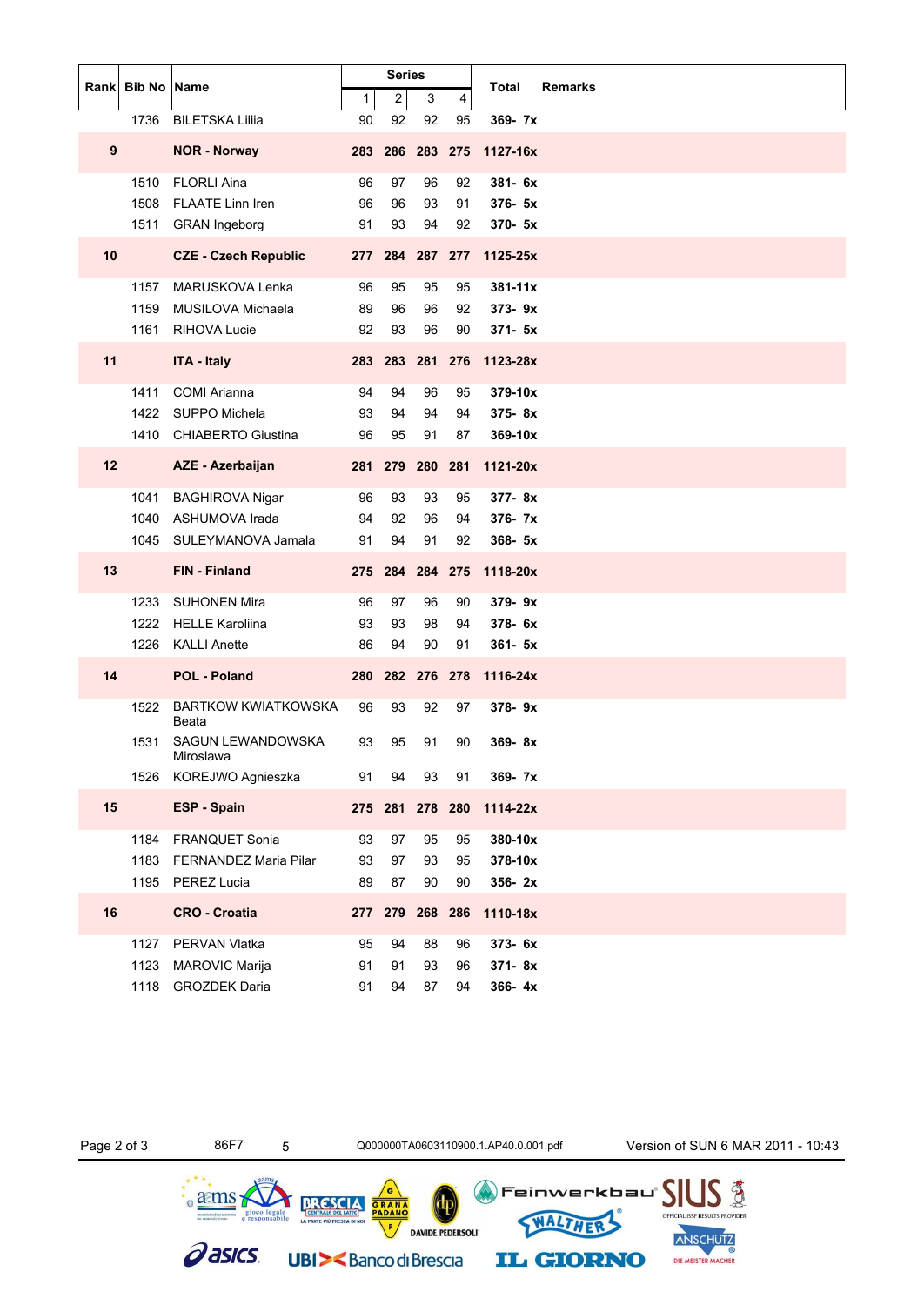|  | Rank Bib No Name | Series | <b>Total</b> | Remarks |
|--|------------------|--------|--------------|---------|
|  |                  | $\sim$ |              |         |

### Summary

Number of shooters on this list: 48; Total number of shooters: 67; Total number of teams: 16

### **Note**

Please note that there are records equally achieved by several shooters and only the first to set the record is shown. Refer to the Records list on ISSF website: www.issf-sports.org

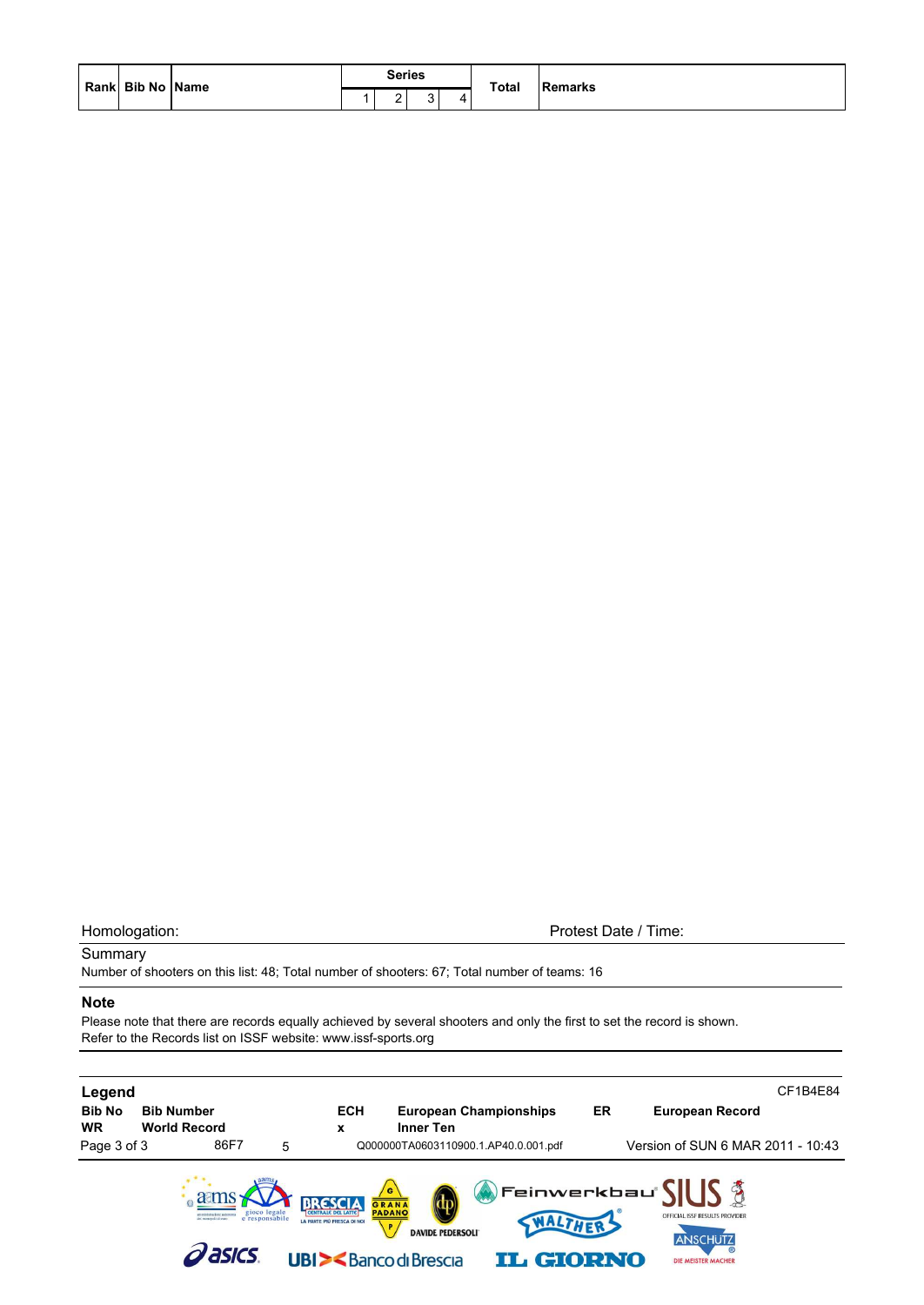

# **European Championship 10m RESULTS 10m RUNNING TARGET WOMEN**



Brescia THU 3 MAR 2011, START TIME 18:00

|                     | (Qualification) |                          |               |      |                   |                   |      |               |                   |                     |      |                              |     |                       |
|---------------------|-----------------|--------------------------|---------------|------|-------------------|-------------------|------|---------------|-------------------|---------------------|------|------------------------------|-----|-----------------------|
| <b>WR</b>           |                 | 391 XU Xuan              |               |      |                   |                   |      | <b>CHN</b>    |                   |                     |      | 6 JUL 2002 WCH Lahti (FIN)   |     |                       |
| ER                  |                 | 385 CORENFLOS Audrey     |               |      |                   |                   |      | <b>FRA</b>    |                   |                     |      | 24 JUL 2006 WCH Zagreb (CRO) |     |                       |
|                     | <b>Name</b>     |                          | <b>Nation</b> | 1    | $\mathbf{2}$      | 3                 | 4    | 5             | 6                 | 7                   | 8    | 9                            | 10  | <b>Points Remarks</b> |
| Gold Match          |                 |                          |               |      |                   |                   |      |               |                   |                     |      |                              |     |                       |
|                     |                 | 1 AVRAMENKO Galina       | <b>UKR</b>    | 7.8  | 10.9 <sup>°</sup> | 10.4              | 10.1 | 9.0           | 9.5               | 9.8                 | 10.3 | 10.4                         | 9.9 | 6                     |
|                     |                 | 2 RYBOVALOVA Viktoriya   | <b>UKR</b>    | 10.2 | 9.3               | 9.9               | 9.2  | 8.5           |                   | 10.3 10.1 10.0      |      | 10.5                         | 8.3 | 4                     |
| <b>Bronze Match</b> |                 |                          |               |      |                   |                   |      |               |                   |                     |      |                              |     |                       |
|                     |                 | <b>3 IZMALKOVA Irina</b> | <b>RUS</b>    | 10.8 | 9.0               | 8.9               | 8.7  |               |                   | 10.6 10.6 10.5 10.1 |      |                              |     | 6                     |
|                     |                 | 4 STEPANOVA Olga         | <b>RUS</b>    | 10.5 | 9.8               | 8.5               | 9.0  |               | 10.2 10.4         | 9.1                 | 9.0  |                              |     | $\overline{2}$        |
|                     |                 | <b>RYBOVALOVA</b>        | <b>UKR</b>    |      | 10.7 10.1 9.9     |                   |      | 8.5 10.1 10.6 |                   |                     |      |                              |     |                       |
|                     | Viktoriya       |                          |               |      |                   |                   |      |               |                   | $10.6$ 10.7         |      |                              |     | 6                     |
|                     |                 | IZMALKOVA Irina          | <b>RUS</b>    | 10.5 | 9.7               | 8.9               | 9.8  | 9.6           | 9.9               | 10.7                | 9.5  |                              |     | $\overline{2}$        |
|                     |                 | <b>AVRAMENKO Galina</b>  | <b>UKR</b>    | 10.0 | 9.8               | 10.6 <sup>°</sup> | 9.7  | 10.0          | 10.7 <sup>°</sup> | 10.8 10.3 10.7      |      |                              |     | 6                     |
|                     |                 | STEPANOVA Olga           | <b>RUS</b>    | 10.1 | 10.2              | 8.4               | 9.2  |               | 10.6 10.6 10.2    |                     |      | 8.7 10.2                     |     | 3                     |
|                     |                 |                          |               |      |                   |                   |      | <b>Corine</b> |                   |                     |      |                              |     |                       |

| Rankl        | <b>Bib No Name</b> |                        | <b>Nat</b> | <b>Stage</b> | <b>Series</b> |    | Sub    | Total      | <b>Remarks</b>    |
|--------------|--------------------|------------------------|------------|--------------|---------------|----|--------|------------|-------------------|
|              |                    |                        |            |              |               | 2  | Total  |            |                   |
| $\mathbf{2}$ | 1761               | RYBOVALOVA Viktoriya   | <b>UKR</b> | Slow         | 91            |    | 90 181 |            |                   |
|              |                    |                        |            | Fast         | 92            |    | 90 182 |            | 363- 5x Q-Rank: 4 |
| 1.           | 1733               | AVRAMENKO Galina       | UKR.       | Slow         | 91            |    | 92 183 |            |                   |
|              |                    |                        |            | Fast         | 93            |    | 96 189 |            | 372- 8x Q-Rank: 2 |
| 4            | 1597               | STEPANOVA Olga         | <b>RUS</b> | Slow         | 92            |    | 96 188 |            |                   |
|              |                    |                        |            | Fast         | 89            |    | 91 180 |            | 368- 5x Q-Rank: 3 |
| 3            | 1578               | IZMALKOVA Irina        | <b>RUS</b> | Slow         | 97            |    | 93 190 |            |                   |
|              |                    |                        |            | Fast         | 94            |    | 93 187 |            | 377-11x Q-Rank: 1 |
| 5            | 1574               | <b>EYDENZON Julia</b>  | <b>RUS</b> | Slow         | 89            |    | 93 182 |            |                   |
|              |                    |                        |            | Fast         | 89            |    | 88 177 | $359 - 7x$ |                   |
| 6            | 1762               | SAMOHINA Kateryna      | <b>UKR</b> | Slow         | 93            |    | 91 184 |            |                   |
|              |                    |                        |            | Fast         | 87            |    | 88 175 | $359 - 3x$ |                   |
| 7            | 1304               | <b>FAUST Daniela</b>   | <b>GER</b> | Slow         | 93            |    | 94 187 |            |                   |
|              |                    |                        |            | Fast         | 86            |    | 85 171 | $358 - 8x$ |                   |
| 8            | 1297               | <b>ABRAMOVIC Silke</b> | <b>GER</b> | Slow         | 91            |    | 86 177 |            |                   |
|              |                    |                        |            | Fast         | 85            |    | 92 177 | $354 - 7x$ |                   |
| 9            | 1312               | KLOETZL Claudia        | <b>GER</b> | Slow         | 87            |    | 91 178 |            |                   |
|              |                    |                        |            | Fast         | 69            | 81 | 150    | $328 - 7x$ |                   |
| 10           | 1507               | <b>ENERSTVEDT Eli</b>  | NOR.       | Slow         | 85            |    | 87 172 |            |                   |
|              |                    |                        |            | Fast         | 76            |    | 63 139 | $311 - 2x$ |                   |

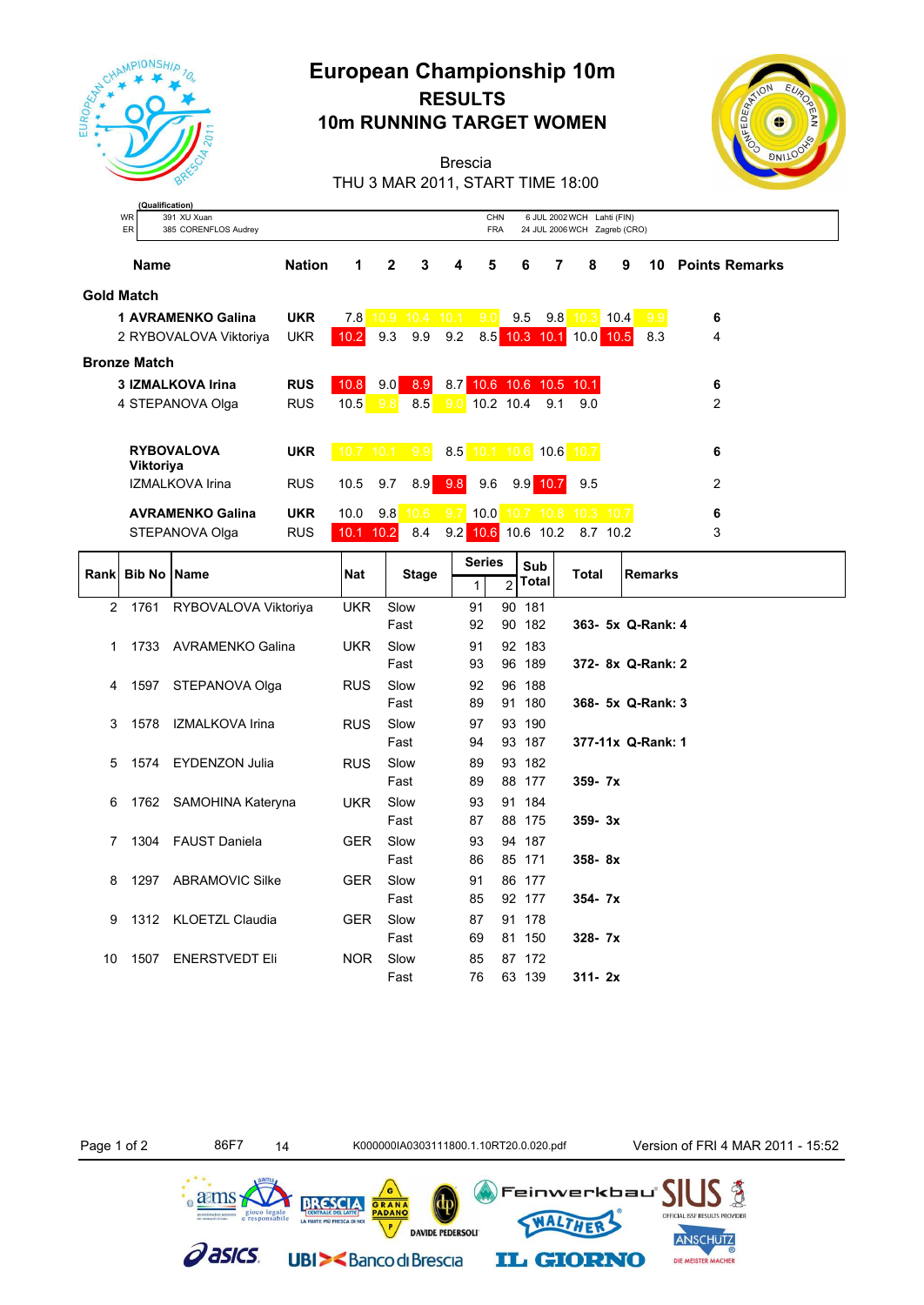| Rank Bib No Name |  | <b>Nat</b> | <b>Stage</b> | <b>Series</b> | Sub<br>Total | <b>Total</b> | <b>IRemarks</b> |
|------------------|--|------------|--------------|---------------|--------------|--------------|-----------------|
|------------------|--|------------|--------------|---------------|--------------|--------------|-----------------|

**Summary** 

Homologation: Protest Date / Time:

Number of shooters on this list: 10; Total number of shooters: 4

| Legend<br><b>Bib No</b><br>Q-Rank<br>x | <b>Bib Number</b><br><b>Qualification Rank</b><br><b>Inner Ten</b> | ER<br><b>WCH</b>                                                                   | <b>European Record</b><br><b>World Championships</b>                 | <b>Nat</b><br><b>WR</b>       | C7473E35<br><b>Nation</b><br><b>World Record</b>                                                                       |
|----------------------------------------|--------------------------------------------------------------------|------------------------------------------------------------------------------------|----------------------------------------------------------------------|-------------------------------|------------------------------------------------------------------------------------------------------------------------|
| Page 2 of 2                            | 86F7                                                               | 14                                                                                 | K000000IA0303111800.1.10RT20.0.020.pdf                               |                               | Version of FRI 4 MAR 2011 - 15:52                                                                                      |
|                                        | gioco legale<br>e responsabile<br>asics                            | LA PARTE PIÙ FRESCA DI NOI<br><b>UBI&gt;<banco b="" brescia<="" di=""></banco></b> | $\sqrt{e}$<br>GRANA<br><b>PADANC</b><br>P<br><b>DAVIDE PEDERSOLI</b> | WALTHER .<br><b>IL GIORNO</b> | Feinwerkbau $\left\{\ \hspace{1ex}\right\ $<br>OFFICIAL ISSF RESULTS PROVIDER<br><b>ANSCHUTZ</b><br>DIE MEISTER MACHER |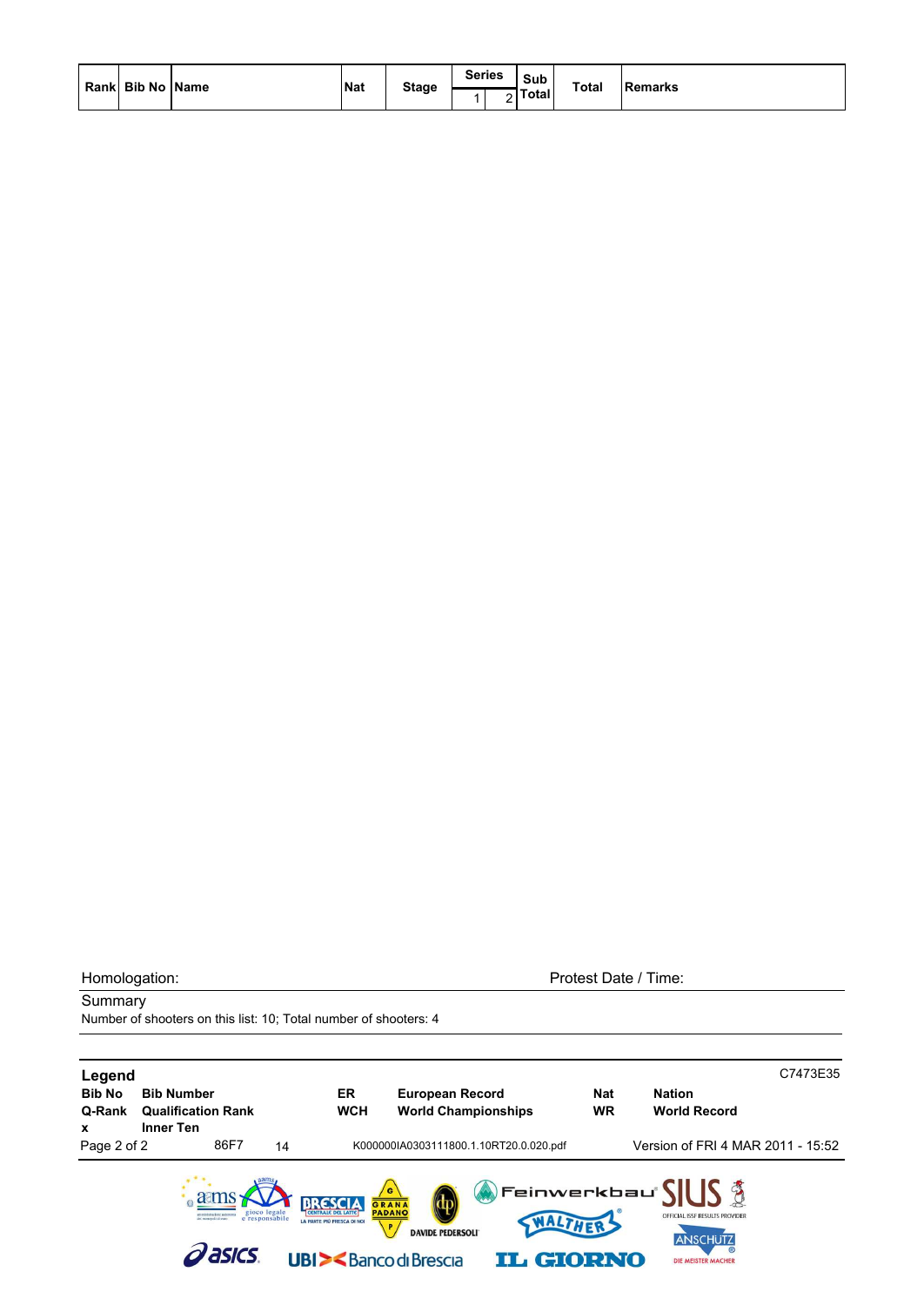

## **European Championship 10m RESULTS 10m RUNNING TARGET MIXED WOMEN Individual** Brescia



SAT 5 MAR 2011, START TIME 11:00

| <b>WR</b> | J SOOUET<br>Audrey<br>390 | 9 JUL 2002 WCH<br>Lahti (FIN)<br><b>FRA</b> |
|-----------|---------------------------|---------------------------------------------|
| ER.       | Audrey<br>390             | Lahti (FIN)<br>FRA<br>.2002 WCH<br>. II I   |
|           |                           |                                             |

| Rank           | <b>FP</b>      |      | <b>Bib No IName</b><br><b>Nat</b> |            | <b>Series</b> |    | Sub | <b>Total</b> | <b>Remarks</b> |  |
|----------------|----------------|------|-----------------------------------|------------|---------------|----|-----|--------------|----------------|--|
|                |                |      |                                   |            | <b>Stage</b>  |    | 2   | Total        |                |  |
| 1              | 3              | 1578 | <b>IZMALKOVA Irina</b>            | <b>RUS</b> | Stage 1       | 96 |     | 97 193       |                |  |
|                |                |      |                                   |            | Stage 2       | 98 |     | 90 188       | $381 - 7x$     |  |
| $\mathbf{2}$   | $\overline{2}$ | 1597 | <b>STEPANOVA Olga</b>             | <u>RUS</u> | Stage 1       | 94 |     | 96 190       |                |  |
|                |                |      |                                   |            | Stage 2       | 95 |     | 95 190       | 380-10x        |  |
| 3              | 4              | 1304 | <b>FAUST Daniela</b>              | <b>GER</b> | Stage 1       | 97 |     | 94 191       |                |  |
|                |                |      |                                   |            | Stage 2       | 94 |     | 92 186       | $377 - 2x$     |  |
| 4              | $\mathbf 1$    | 1574 | <b>EYDENZON Julia</b>             | <b>RUS</b> | Stage 1       | 91 |     | 91 182       |                |  |
|                |                |      |                                   |            | Stage 2       | 95 |     | 98 193       | $375 - 5x$     |  |
| 5              | $\overline{1}$ | 1733 | <b>AVRAMENKO Galina</b>           | <b>UKR</b> | Stage 1       | 92 |     | 95 187       |                |  |
|                |                |      |                                   |            | Stage 2       | 92 |     | 94 186       | $373 - 8x$     |  |
| 6              | $\overline{2}$ | 1297 | <b>ABRAMOVIC Silke</b>            | <b>GER</b> | Stage 1       | 93 |     | 92 185       |                |  |
|                |                |      |                                   |            | Stage 2       | 95 |     | 90 185       | $370 - 4x$     |  |
| $\overline{7}$ | 3              |      | 1762 SAMOHINA Kateryna            | <u>UKR</u> | Stage 1       | 87 |     | 89 176       |                |  |
|                |                |      |                                   |            | Stage 2       | 92 |     | 90 182       | $358 - 5x$     |  |
| 8              | $\mathbf 1$    | 1761 | RYBOVALOVA Viktoriya              | <b>UKR</b> | Stage 1       | 90 | 91  | 181          |                |  |
|                |                |      |                                   |            | Stage 2       | 86 |     | 91 177       | $358 - 4x$     |  |
| 9              | 3              | 1312 | <b>KLOETZL Claudia</b>            | <b>GER</b> | Stage 1       | 89 |     | 82 171       |                |  |
|                |                |      |                                   |            | Stage 2       | 85 | 86  | 171          | $342 - 6x$     |  |
| 10             | 2              | 1507 | <b>ENERSTVEDT Eli</b>             | NOR.       | Stage 1       | 59 |     | 86 145       |                |  |
|                |                |      |                                   |            | Stage 2       | 76 |     | 85 161       | $306 - 2x$     |  |

Homologation: Protest Date / Time:

## **Summary**

Number of shooters on this list: 10; Total number of shooters: 10; Total number of teams: 3

### **Note**

Please note that there are records equally achieved by several shooters and only the first to set the record is shown. Refer to the Records list on ISSF website: www.issf-sports.org

| Legend                 |                     |                                           |                                |                                                                                                     |                                                                  |                  | 2D16F916                                                                                             |
|------------------------|---------------------|-------------------------------------------|--------------------------------|-----------------------------------------------------------------------------------------------------|------------------------------------------------------------------|------------------|------------------------------------------------------------------------------------------------------|
| <b>FP</b><br><b>WR</b> | <b>Firing Point</b> | <b>Team Member</b><br><b>World Record</b> |                                | <b>Bib No</b><br><b>Nat</b><br>x                                                                    | <b>Bib Number</b><br><b>Nation</b><br><b>Inner Ten</b>           | ER<br><b>WCH</b> | <b>European Record</b><br><b>World Championships</b>                                                 |
| Page 1 of 1            |                     | 86F7                                      | 10                             |                                                                                                     | I000000IA0503111100.1.10RT20MIX.0.009.pdf                        |                  | Version of SAT 5 MAR 2011 - 16:24                                                                    |
|                        |                     | Ari missingili di atat-<br>asics          | gioco legale<br>e responsabile | <b>PADANO</b><br>LA PARTE PIÙ FRESCA DI NOI<br><b>UBI&gt;<banco b="" brescia<="" di=""></banco></b> | $\mathbf{G}$<br>GRANA<br>WALTHER<br>P<br><b>DAVIDE PEDERSOLI</b> | <b>GIORNO</b>    | <b>WFeinwerkbau SILIS</b><br>OFFICIAL ISSF RESULTS PROVIDER<br><b>ANSCHUTZ</b><br>DIE MEISTER MACHER |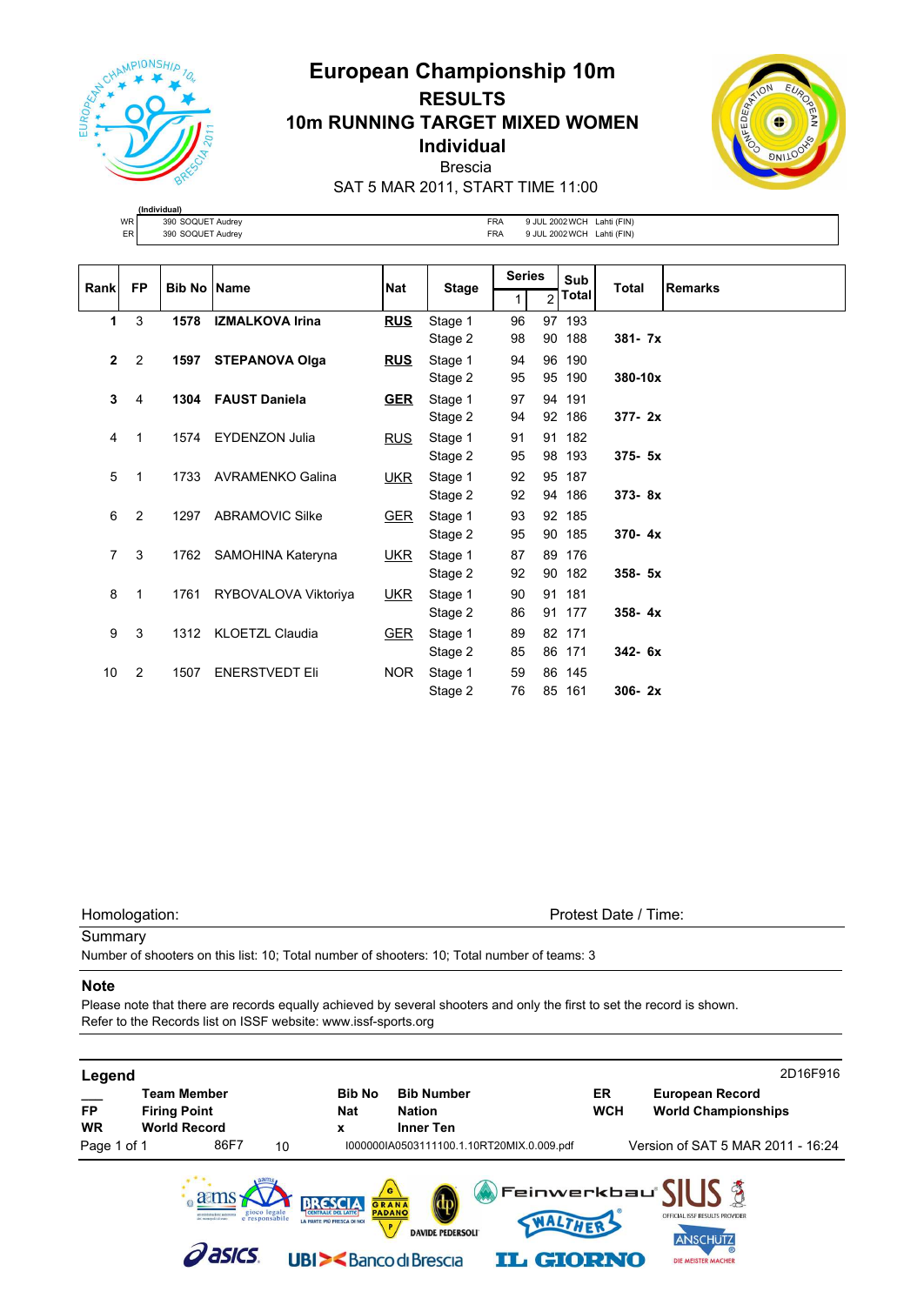

# **European Championship 10m FINAL RESULTS 10m AIR RIFLE MEN JUNIOR**

Brescia



FRI 4 MAR 2011, START TIME 09:00

|     | (Qualification)   |     |     |
|-----|-------------------|-----|-----|
| /RJ | 599 CHEON Min Ho  | KOR | 24. |
| ERJ | 599 RIKHTER Sergy | ISR | 161 |

APR 2004 WC Athens (GRE)<br>MAY 2009 WC Munich (GER)  $MAY$  2009 WC

**(Finals)**

FERJ 701.7 RIKHTER Sergy ISR 16 MAY 2009 WC Munich (GER)

|             |                  |                                                               |                                          | <b>Series</b> |                              |        |            |              |               |                                   |  |
|-------------|------------------|---------------------------------------------------------------|------------------------------------------|---------------|------------------------------|--------|------------|--------------|---------------|-----------------------------------|--|
|             | Rank Bib No Name |                                                               | Nat                                      | $\mathbf 1$   | 2                            | 3      | 4          | 5            | 6             | Total<br><b>Remarks</b>           |  |
| 1.          | 1076             | <b>CHARHEIKA Illia</b>                                        | <b>BLR</b>                               |               | 100 100                      | 99     | 98         |              | 96 100        | 593-50x                           |  |
|             |                  | 9.8 9.7 10.2 10.6 10.5 10.3 10.3<br>Finals shots:             |                                          |               |                              |        |            |              | 9.7 10.5 10.2 | 101.8                             |  |
|             |                  |                                                               |                                          |               |                              |        |            |              |               | 694.8                             |  |
|             |                  | 2 1108 YORDANOV Ivan                                          | <b>BUL</b>                               | 99            | 99                           |        | 99 100     | 97           | 98            | 592-41x                           |  |
|             |                  | Finals shots: 10.2 9.8 10.2 10.4 9.8 10.2 10.5 10.4 10.3 10.6 |                                          |               |                              |        |            |              |               | 102.4                             |  |
|             |                  |                                                               |                                          |               |                              |        |            |              |               | 694.4                             |  |
| 3           |                  | 1306 GEUTHER Andreas                                          | <b>GER</b>                               | 99            | 99                           | 98     | 99         | 99           | 98            | 592-43x                           |  |
|             |                  | 9.3 9.8 10.3 10.5 10.3 10.6 10.9<br>Finals shots:             |                                          |               |                              |        | 9.0        |              | 9.7 10.2      | 100.6                             |  |
|             |                  |                                                               |                                          |               |                              |        |            |              |               | 692.6                             |  |
| 4           |                  | 1329 WALKER Lars                                              | <b>GER</b>                               |               | 99 100                       | 99     | 99         | 98           | 95            | 590-41x QS-off: 49.9              |  |
|             |                  | Finals shots: 10.4 10.2 10.8 10.0 10.7 10.2 10.1 10.0 10.2    |                                          |               |                              |        |            |              | 9.4           | 102.0                             |  |
|             |                  |                                                               |                                          |               |                              |        |            |              |               | 692.0                             |  |
| 5           | 1299             | <b>BEDERKE Alexander</b>                                      | <b>GER</b>                               | 99            | 98                           | 98     | 98         | 100          | 98            | 591-43x                           |  |
|             |                  | Finals shots: 10.1 10.2 10.0 9.8 10.3 10.0 10.7               |                                          |               |                              |        |            | 9.7 9.6 10.6 |               | 101.0                             |  |
|             |                  |                                                               |                                          |               |                              |        |            |              |               | 692.0                             |  |
| 6           |                  | 1638 COTRA Igor                                               | <b>SRB</b>                               | 98            |                              | 98 100 | 98         | 99           | 98            | 591-42x                           |  |
|             |                  | Finals shots:                                                 | 9.5 9.7 9.5 10.7                         |               | 9.9 10.7 9.8 10.6 10.2 10.3  |        |            |              |               | 100.9                             |  |
|             |                  |                                                               |                                          |               |                              |        |            |              |               | 691.9                             |  |
|             |                  | 7 1187 GIL Rodrigo                                            | ESP                                      |               | 97 100                       | 98     | 99         | 99           | 98            | 591-42x                           |  |
|             |                  | Finals shots: 10.1 10.2 9.5 9.0                               |                                          |               | 9.6 10.2 10.7 10.7 10.2 10.2 |        |            |              |               | 100.4                             |  |
|             |                  |                                                               |                                          |               |                              |        |            |              |               | 691.4                             |  |
| 8           |                  | 1227 KURKI Juho                                               | <b>FIN</b>                               | 97            | 99                           |        | 99 100 100 |              | 95            | 590-42x QS-off: 50.5              |  |
|             |                  | Finals shots:                                                 | 9.8 10.3 9.9 10.6 10.1 10.2 9.7 9.7 10.0 |               |                              |        |            |              | 9.8           | 100.1                             |  |
|             |                  |                                                               |                                          |               |                              |        |            |              |               | 690.1                             |  |
| 9           |                  | 1513 LARSEN Jonas Engebret                                    | NOR.                                     | 98            | 97                           | 100    | 97         | 99           | 99            | 590-39x QS-off: 48.4              |  |
| 10          | 1598             | <b>SUVOROV Nikolay</b>                                        | <b>RUS</b>                               | 99            | 100                          | 98     | 99         | 97           | 96            | 589-41x                           |  |
| 11          | 1082             | <b>KORZUN Yauhen</b>                                          | <b>BLR</b>                               | 98            | 98                           | 97     | 99         | 99           | 98            | 589-40x                           |  |
| 12          |                  | 1402 BACCI Lorenzo                                            | ITA.                                     | 98            | 99                           | 97     | 100        | 98           | 97            | 589-39x                           |  |
| 13          | 1364             | RIMOVSZKI David                                               | <b>HUN</b>                               | 100           | 98                           | 99     | 99         | 96           | 97            | 589-33x                           |  |
| 14          |                  | 1642 MAZINJANIN Borislav                                      | SRB                                      |               | 96 100                       | 97     | 99         | 97           | 99            | 588-44x                           |  |
| 15          | 1028             | <b>RUMPLER Gernot</b>                                         | <b>AUT</b>                               | 98            | 97                           | 100    | 98         | 96           | 99            | 588-41x                           |  |
| 16          | 1576             | <b>GRIGORYAN Kirill</b>                                       | <b>RUS</b>                               | 100           | 95                           | 98     | 99         | 98           | 98            | 588-41x                           |  |
| 17          | 1707             | PERSSON Jorgen                                                | SWE                                      | 98            | 96                           | 100    | 99         | 98           | 97            | 588-40x                           |  |
| 18          | 1357             | KAPAS Istvan                                                  | <b>HUN</b>                               | 98            | 96                           | 99     | 99         | 98           | 97            | 587-42x                           |  |
| 19          | 1509             | <b>FLATLA Oyvind</b>                                          | <b>NOR</b>                               | 98            | 99                           | 97     | 98         | 97           | 98            | 587-36x                           |  |
| 20          | 1027             | <b>PICKL Bernhard</b>                                         | AUT                                      | 98            | 98                           | 97     | 97         | 97           | 99            | 586-41x                           |  |
| 21          | 1587             | MASLENNIKOV Vladimir                                          | <b>RUS</b>                               | 98            | 98                           | 98     | 98         | 98           | 96            | 586-39x                           |  |
| 22          | 1667             | LOCHBIHLER Jan                                                | SUI                                      | 98            | 100                          | 97     | 97         | 96           | 98            | 586-37x                           |  |
| Page 1 of 2 |                  | 6                                                             | C400000IA0403110900.1.AR60.0.011.pdf     |               |                              |        |            |              |               | Version of FRI 4 MAR 2011 - 12:28 |  |
|             |                  |                                                               |                                          |               |                              |        |            |              |               |                                   |  |

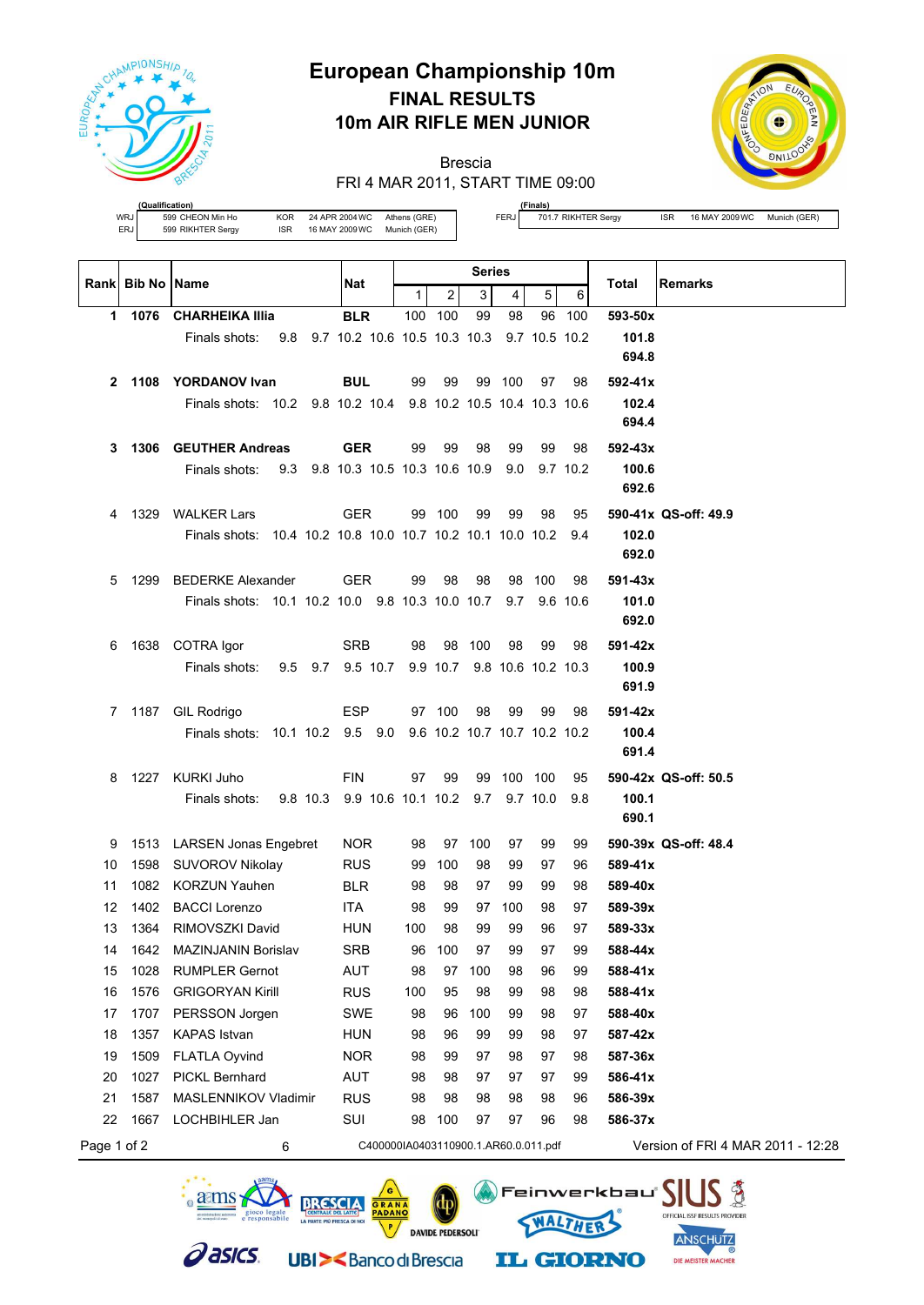|    |                  |                                   |            | <b>Series</b> |     |     |                         |     |    |             |                |
|----|------------------|-----------------------------------|------------|---------------|-----|-----|-------------------------|-----|----|-------------|----------------|
|    | Rank Bib No Name |                                   | Nat        | 1             | 2   | 3   | $\overline{\mathbf{4}}$ | 5   | 6  | Total       | <b>Remarks</b> |
| 23 | 1739             | <b>CHERNYSHOV Denys</b>           | <b>UKR</b> | 99            | 96  | 97  | 98                      | 98  | 98 | 586-33x     |                |
| 24 | 1100             | <b>GRADINARSKI Petar</b>          | <b>BUL</b> | 99            | 98  | 97  | 96                      | 98  | 98 | 586-33x     |                |
| 25 | 1261             | <b>LAHBIB Damien</b>              | <b>FRA</b> | 97            | 96  | 98  | 100                     | 97  | 98 | 586-32x     |                |
| 26 | 1274             | <b>BAMSEY Michael Sean</b>        | <b>GBR</b> | 98            | 96  | 100 | 96                      | 97  | 98 | 585-36x     |                |
| 27 | 1363             | PENI Istvan                       | <b>HUN</b> | 98            | 98  | 100 | 98                      | 95  | 96 | 585-34x A 2 |                |
| 28 | 1666             | HOLLENWEGER Jan                   | <b>SUI</b> | 98            | 98  | 97  | 99                      | 97  | 95 | 584-38x     |                |
| 29 | 1025             | <b>KOSTENZER Thomas</b>           | <b>AUT</b> | 99            | 99  | 96  | 97                      | 98  | 95 | 584-35x     |                |
| 30 | 1759             | PANCHENKO Vladyslav               | <b>UKR</b> | 97            | 98  | 96  | 97                      | 98  | 98 | 584-34x     |                |
| 31 | 1131             | <b>VISTICA Josip</b>              | CRO        | 98            | 97  | 95  | 96                      | 99  | 99 | 584-30x     |                |
| 32 | 1190             | <b>JIMENEZ Carlos</b>             | <b>ESP</b> | 96            | 97  | 96  | 97                      | 99  | 98 | 583-37x     |                |
| 33 | 1086             | <b>RATSKO Dzmitry</b>             | <b>BLR</b> | 96            | 97  | 96  | 98                      | 98  | 98 | 583-36x     |                |
| 34 | 1404             | <b>BOSINO Alberto</b>             | <b>ITA</b> | 96            | 98  | 98  | 99                      | 97  | 95 | 583-35x     |                |
| 35 | 1745             | KOLESNIKOV Andriy                 | <b>UKR</b> | 98            | 95  | 97  | 97                      | 100 | 96 | 583-32x     |                |
| 36 | 1649             | <b>TRIFUNJAGIC Zarko</b>          | <b>SRB</b> | 95            | 98  | 96  | 99                      | 96  | 97 | 581-34x     |                |
| 37 | 1663             | <b>GOETSCHMANN Fabian</b>         | SUI        | 95            | 97  | 95  | 97                      | 99  | 97 | 580-34x     |                |
| 38 | 1255             | <b>GIBERT Gauthier</b>            | <b>FRA</b> | 97            | 95  | 97  | 96                      | 98  | 97 | 580-33x     |                |
| 39 | 1214             | <b>APRELEV Anton</b>              | <b>FIN</b> | 96            | 100 | 94  | 94                      | 98  | 98 | 580-32x     |                |
| 40 | 1203             | <b>KIISK Meelis</b>               | <b>EST</b> | 96            | 96  | 96  | 97                      | 96  | 98 | 579-32x     |                |
| 41 | 1130             | <b>SURAN Tiziano</b>              | <b>CRO</b> | 97            | 100 | 97  | 95                      | 95  | 95 | 579-31x     |                |
| 42 | 1607             | <b>CERNI Mitja</b>                | <b>SLO</b> | 93            | 95  | 96  | 99                      | 97  | 98 | 578-31x     |                |
| 43 | 1054             | <b>SCHEPENS Nicolas</b>           | <b>BEL</b> | 97            | 97  | 93  | 97                      | 98  | 96 | 578-27x     |                |
| 44 | 1215             | <b>BJORKBACKA Jaakko</b>          | <b>FIN</b> | 99            | 96  | 96  | 98                      | 95  | 92 | 576-29x     |                |
| 45 | 1423             | <b>WEITHALER Simon</b>            | <b>ITA</b> | 99            | 98  | 98  | 93                      | 95  | 93 | 576-25x     |                |
| 46 | 1388             | <b>BEN HEFER Immanuel</b>         | <b>ISR</b> | 95            | 100 | 92  | 98                      | 95  | 94 | 574-24x     |                |
| 47 | 1505             | <b>CHRISTENSEN Hakon</b><br>Auran | <b>NOR</b> | 95            | 95  | 95  | 92                      | 96  | 98 | 571-23x     |                |
| 48 | 1062             | <b>BEGIC Belmin</b>               | BIH        | 92            | 95  | 96  | 94                      | 96  | 96 | 569-26x     |                |
| 49 | 1051             | <b>BRUNIN Maxime</b>              | <b>BEL</b> | 91            | 90  | 95  | 96                      | 96  | 94 | 562-20x     |                |
| 50 | 1142             | POLYKARPOU Alexandros             | <b>CYP</b> | 94            | 94  | 89  | 96                      | 92  | 93 | 558-20x     |                |
| 51 | 1141             | <b>PITSILLOUDES Costis</b>        | <b>CYP</b> | 90            | 90  | 90  | 92                      | 96  | 99 | 557-17x     |                |
| 52 | 1138             | CHRISTODOULOU Christos CYP        |            | 91            | 93  | 92  | 91                      | 90  | 92 | 549-17x     |                |

**IL GIORNO** 

ANSCHUTZ

DIE MEISTER MACHER

Summary

Number of shooters on this list: 52; Total number of shooters: 52

## **Note**

Please note that there are records equally achieved by several shooters and only the first to set the record is shown. Refer to the Records list on ISSF website: www.issf-sports.org

| A <sub>2</sub>                            | Shooter 1363 PENI Istvan (HUN) - ISSF Rule 7.4.6.3.2 Pengoin walking |   |                            |                                                                                     |                          |                                                               |  |  |  |  |  |  |
|-------------------------------------------|----------------------------------------------------------------------|---|----------------------------|-------------------------------------------------------------------------------------|--------------------------|---------------------------------------------------------------|--|--|--|--|--|--|
| Legend                                    |                                                                      |   |                            |                                                                                     |                          | 7C928F97                                                      |  |  |  |  |  |  |
| <b>Bib No</b><br><b>Nat</b><br><b>WRJ</b> | <b>Bib Number</b><br><b>Nation</b><br><b>World Record Junior</b>     |   | <b>ERJ</b><br>QS-off<br>X  | <b>European Record Junior</b><br><b>Qualification Shoot off</b><br><b>Inner Ten</b> | <b>FERJ</b><br><b>WC</b> | <b>Final European Record Junior</b><br><b>World Cup</b>       |  |  |  |  |  |  |
| Page 2 of 2                               | 86F7                                                                 | 6 |                            | C400000IA0403110900.1.AR60.0.011.pdf                                                |                          | Version of FRI 4 MAR 2011 - 12:28                             |  |  |  |  |  |  |
|                                           | gioco legale<br>e responsabile                                       |   | LA PARTE PIÙ FRESCA DI NOI | $\mathbf{G}$<br>GRANA<br><b>PADANO</b><br>P<br><b>DAVIDE PEDERSOLI</b>              |                          | <b>A</b> Feinwerkbau SII IS<br>OFFICIAL ISSF RESULTS PROVIDER |  |  |  |  |  |  |

**DAVIDE PEDERSOLI** 

asics UBI><BancodiBrescia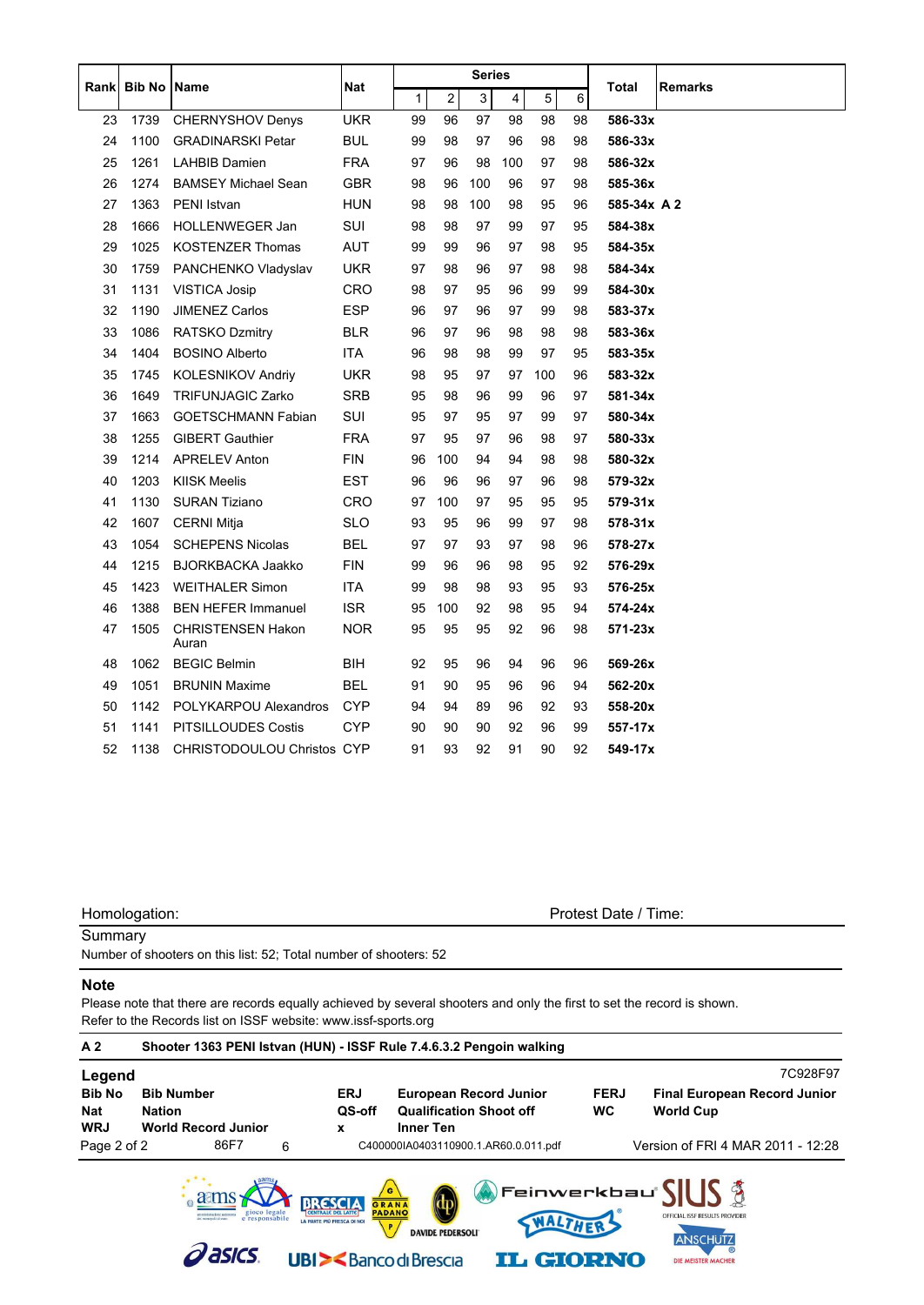**European Championship 10m**



**RESULTS 10m AIR RIFLE MEN JUNIOR**

**TEAM** Brescia



FRI 4 MAR 2011, START TIME 09:00

|                | (Team)<br>WRJ<br><b>ERJ</b> | 1774 BALAZ Zoltan; JANCEK Matus; HOMOLA Michal;<br>1774 BALAZ Zoltan; JANCEK Matus; HOMOLA Michal; |     |       |        |    | SVK<br><b>SVK</b>                    |     | 26 MAR 2004 ECH Gyor (HUN)<br>26 MAR 2004 ECH Gyor (HUN) |                                                |
|----------------|-----------------------------|----------------------------------------------------------------------------------------------------|-----|-------|--------|----|--------------------------------------|-----|----------------------------------------------------------|------------------------------------------------|
|                | Rank Bib No Name            |                                                                                                    |     |       | Series |    |                                      |     | Total                                                    | <b>Remarks</b>                                 |
|                |                             |                                                                                                    | 1   | 2     | 3      | 4  | 5                                    | 6   |                                                          |                                                |
| 1              |                             | <b>GER</b> - Germany                                                                               |     |       |        |    |                                      |     | 297 297 295 296 297 291 1773-127x                        |                                                |
|                | 1306                        | <b>GEUTHER Andreas</b>                                                                             | 99  | 99    | 98     | 99 | 99                                   | 98  | 592-43x                                                  |                                                |
|                | 1299                        | <b>BEDERKE Alexander</b>                                                                           | 99  | 98    | 98     | 98 | 100                                  | 98  | 591-43x                                                  |                                                |
|                | 1329                        | <b>WALKER Lars</b>                                                                                 | 99  | 100   | 99     | 99 | 98                                   | 95  | 590-41x                                                  |                                                |
| $\overline{2}$ |                             | <b>BLR</b> - Belarus                                                                               |     |       |        |    |                                      |     | 294 295 292 295 293 296 1765-126x                        |                                                |
|                | 1076                        | <b>CHARHEIKA Illia</b>                                                                             | 100 | 100   | 99     | 98 | 96                                   | 100 | 593- 50x                                                 |                                                |
|                | 1082                        | <b>KORZUN Yauhen</b>                                                                               | 98  | 98    | 97     | 99 | 99                                   | 98  | 589-40x                                                  |                                                |
|                |                             | 1086 RATSKO Dzmitry                                                                                | 96  | 97    | 96     | 98 | 98                                   | 98  | 583-36x                                                  |                                                |
| $\mathbf{3}$   |                             | <b>RUS - Russian Federation</b>                                                                    |     |       |        |    |                                      |     | 297 293 294 296 293 290 1763-121x                        |                                                |
|                | 1598                        | SUVOROV Nikolay                                                                                    | 99  | 100   | 98     | 99 | 97                                   | 96  | 589-41x                                                  |                                                |
|                | 1576                        | <b>GRIGORYAN Kirill</b>                                                                            | 100 | 95    | 98     | 99 | 98                                   | 98  | 588-41x                                                  |                                                |
|                | 1587                        | <b>MASLENNIKOV Vladimir</b>                                                                        | 98  | 98    | 98     | 98 | 98                                   | 96  | 586-39x                                                  |                                                |
| 4              |                             | <b>HUN - Hungary</b>                                                                               |     |       |        |    |                                      |     | 296 292 298 296 289 290 1761-109x                        |                                                |
|                | 1364                        | RIMOVSZKI David                                                                                    | 100 | 98    | 99     | 99 | 96                                   | 97  | 589-33x                                                  |                                                |
|                | 1357                        | <b>KAPAS Istvan</b>                                                                                | 98  | 96    | 99     | 99 | 98                                   | 97  | 587-42x                                                  |                                                |
|                | 1363                        | PENI Istvan                                                                                        | 98  | 98    | 100    | 98 | 95                                   | 96  | 585-34x A 2                                              |                                                |
| $5\phantom{1}$ |                             | <b>SRB - Serbia</b>                                                                                |     |       |        |    |                                      |     | 289 296 293 296 292 294 1760-120x                        |                                                |
|                | 1638                        | COTRA Igor                                                                                         | 98  | 98    | 100    | 98 | 99                                   | 98  | 591-42x                                                  |                                                |
|                | 1642                        | <b>MAZINJANIN Borislav</b>                                                                         | 96  | 100   | 97     | 99 | 97                                   | 99  | 588-44x                                                  |                                                |
|                | 1649                        | <b>TRIFUNJAGIC Zarko</b>                                                                           | 95  | 98    | 96     | 99 | 96                                   | 97  | 581-34x                                                  |                                                |
| 6              |                             | <b>AUT - Austria</b>                                                                               |     |       |        |    |                                      |     | 295 294 293 292 291 293 1758-117x                        |                                                |
|                | 1028                        | <b>RUMPLER Gernot</b>                                                                              | 98  | 97    | 100    | 98 | 96                                   | 99  | 588-41x                                                  |                                                |
|                |                             | 1027 PICKL Bernhard                                                                                | 98  | 98    | 97     | 97 | 97                                   | 99  | 586-41x                                                  |                                                |
|                |                             | 1025 KOSTENZER Thomas                                                                              | 99  | 99    | 96     | 97 | 98                                   |     | 95 584-35x                                               |                                                |
| $\overline{7}$ |                             | <b>UKR - Ukraine</b>                                                                               |     |       |        |    |                                      |     | 294 289 290 292 296 292 1753- 99x                        |                                                |
|                | 1739                        | <b>CHERNYSHOV Denys</b>                                                                            | 99  | 96    | 97     | 98 | 98                                   | 98  | 586-33x                                                  |                                                |
|                | 1759                        | PANCHENKO Vladyslav                                                                                | 97  | 98    | 96     | 97 | 98                                   | 98  | 584-34x                                                  |                                                |
|                |                             | 1745 KOLESNIKOV Andriy                                                                             | 98  | 95    | 97     | 97 | 100                                  | 96  | 583-32x                                                  |                                                |
| 8              |                             | <b>SUI - Switzerland</b>                                                                           |     |       |        |    |                                      |     | 291 295 289 293 292 290 1750-109x                        |                                                |
|                | 1667                        | LOCHBIHLER Jan                                                                                     | 98  | 100   | 97     | 97 | 96                                   | 98  | 586-37x                                                  |                                                |
|                | 1666                        | HOLLENWEGER Jan                                                                                    | 98  | 98    | 97     | 99 | 97                                   | 95  | 584-38x                                                  |                                                |
| Page 1 of 2    |                             | 6                                                                                                  |     |       |        |    | Q400000TA0403110900.1.AR60.0.001.pdf |     |                                                          | Version of FRI 4 MAR 2011 - 11:19              |
|                |                             |                                                                                                    |     | GRANA |        |    |                                      |     |                                                          | Feinwerkbau®<br>OFFICIAL ISSF RESULTS PROVIDER |

DAVIDE PEDERSOLIT

**UBI><BancodiBrescia** 

**Pasics** 

NALTHER

**IL GIORNO** 

ANSCHUTZ

DIE MEISTER MACHER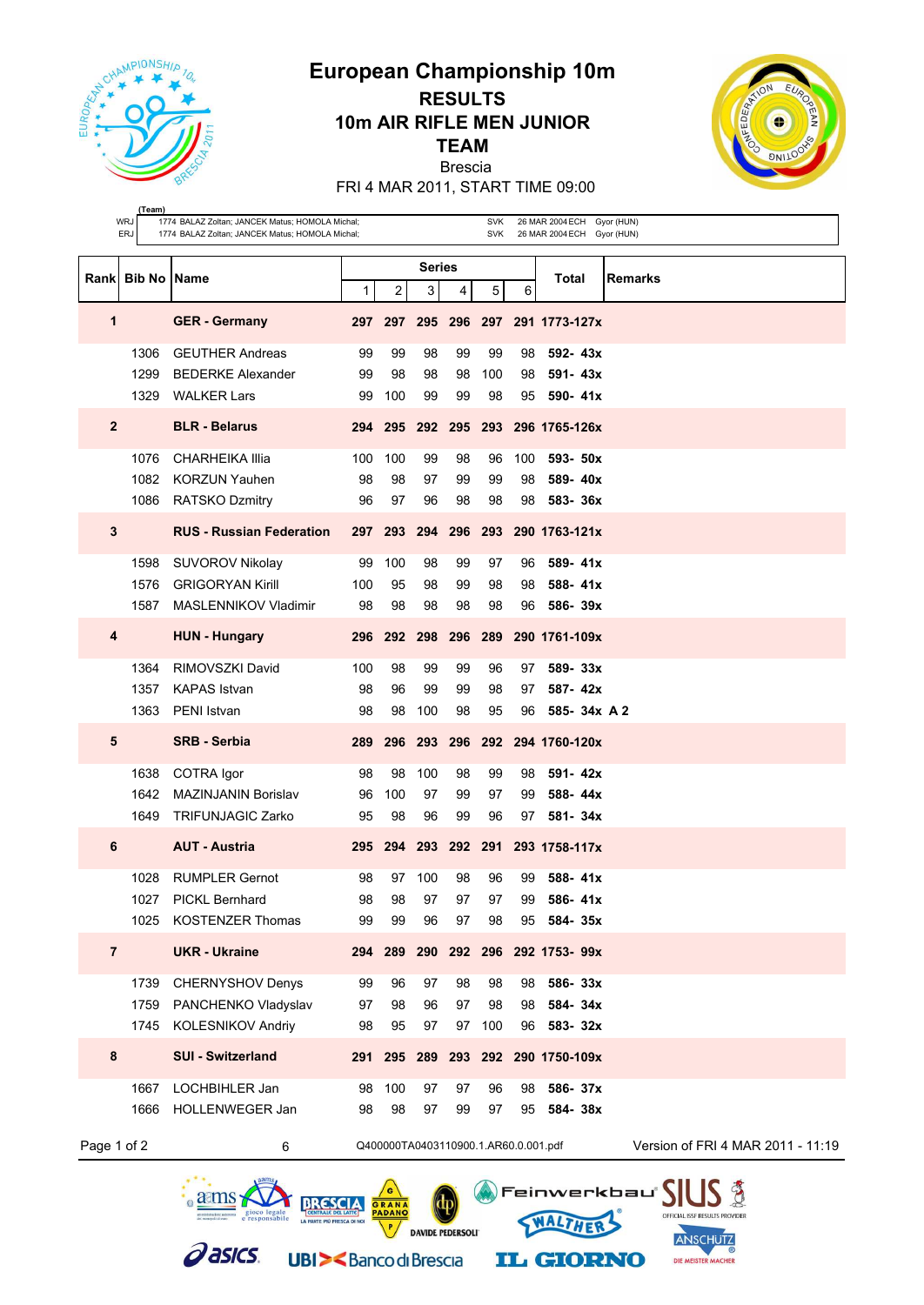|    | <b>Rankl Bib No IName</b> |                                   |              |                | <b>Series</b> |     |     |    | <b>Total</b>                      |  | <b>Remarks</b> |
|----|---------------------------|-----------------------------------|--------------|----------------|---------------|-----|-----|----|-----------------------------------|--|----------------|
|    |                           |                                   | $\mathbf{1}$ | $\overline{2}$ | 3             | 4   | 5   | 6  |                                   |  |                |
|    | 1663                      | <b>GOETSCHMANN Fabian</b>         | 95           | 97             | 95            | 97  | 99  | 97 | 580-34x                           |  |                |
| 9  |                           | <b>ITA - Italy</b>                |              |                |               |     |     |    | 293 295 293 292 290 285 1748-99x  |  |                |
|    | 1402                      | <b>BACCI Lorenzo</b>              | 98           | 99             | 97            | 100 | 98  | 97 | 589-39x                           |  |                |
|    | 1404                      | <b>BOSINO Alberto</b>             | 96           | 98             | 98            | 99  | 97  | 95 | 583-35x                           |  |                |
|    | 1423                      | <b>WEITHALER Simon</b>            | 99           | 98             | 98            | 93  | 95  | 93 | 576-25x                           |  |                |
| 10 |                           | <b>NOR - Norway</b>               |              |                |               |     |     |    | 291 291 292 287 292 295 1748 98x  |  |                |
|    | 1513                      | <b>LARSEN Jonas Engebret</b>      | 98           | 97             | 100           | 97  | 99  | 99 | 590-39x                           |  |                |
|    | 1509                      | <b>FLATLA Ovvind</b>              | 98           | 99             | 97            | 98  | 97  | 98 | 587-36x                           |  |                |
|    | 1505                      | <b>CHRISTENSEN Hakon</b><br>Auran | 95           | 95             | 95            | 92  | 96  | 98 | 571-23x                           |  |                |
| 11 |                           | <b>FIN - Finland</b>              |              |                |               |     |     |    | 292 295 289 292 293 285 1746-103x |  |                |
|    | 1227                      | <b>KURKI Juho</b>                 | 97           | 99             | 99            | 100 | 100 | 95 | 590-42x                           |  |                |
|    | 1214                      | <b>APRELEV Anton</b>              | 96           | 100            | 94            | 94  | 98  | 98 | 580-32x                           |  |                |
|    | 1215                      | <b>BJORKBACKA Jaakko</b>          | 99           | 96             | 96            | 98  | 95  | 92 | 576-29x                           |  |                |
| 12 |                           | <b>CYP - Cyprus</b>               |              |                |               |     |     |    | 275 277 271 279 278 284 1664- 54x |  |                |
|    | 1142                      | POLYKARPOU Alexandros             | 94           | 94             | 89            | 96  | 92  | 93 | 558-20x                           |  |                |
|    | 1141                      | <b>PITSILLOUDES Costis</b>        | 90           | 90             | 90            | 92  | 96  | 99 | 557-17x                           |  |                |
|    | 1138                      | <b>CHRISTODOULOU Christos</b>     | 91           | 93             | 92            | 91  | 90  | 92 | 549-17x                           |  |                |

## Summary

Number of shooters on this list: 36; Total number of shooters: 52; Total number of teams: 12

### **Note**

Please note that there are records equally achieved by several shooters and only the first to set the record is shown. Refer to the Records list on ISSF website: www.issf-sports.org

| A <sub>2</sub>              |                                                 |                                                                                      | Shooter 1363 PENI Istvan (HUN) - ISSF Rule 7.4.6.3.2 Pengoin walking                                 |            |                                                                                                                                                                      |
|-----------------------------|-------------------------------------------------|--------------------------------------------------------------------------------------|------------------------------------------------------------------------------------------------------|------------|----------------------------------------------------------------------------------------------------------------------------------------------------------------------|
| Legend                      |                                                 |                                                                                      |                                                                                                      |            | 285CC3D9                                                                                                                                                             |
| <b>Bib No</b><br><b>WRJ</b> | <b>Bib Number</b><br><b>World Record Junior</b> | <b>ECH</b><br>x                                                                      | <b>European Championships</b><br><b>Inner Ten</b>                                                    | <b>ERJ</b> | <b>European Record Junior</b>                                                                                                                                        |
| Page 2 of 2                 | 86F7                                            | 6                                                                                    | Q400000TA0403110900.1.AR60.0.001.pdf                                                                 |            | Version of FRI 4 MAR 2011 - 11:19                                                                                                                                    |
|                             | gioco legale<br>responsabile<br><b>asics</b>    | LA PARTE PIÙ FRESCA DI NOI<br><b>UBI&gt;<bancodibrescia< b=""></bancodibrescia<></b> | $\sqrt{6}$<br>GRANA<br><b>PADANC</b><br>WALTHER<br>P.<br><b>DAVIDE PEDERSOLI</b><br><b>IL GIORNO</b> |            | $\mathbb{A}$ Feinwerkbau $\mathsf{S}\mathsf{I}\mathsf{I}\mathsf{S}$ $\mathbb{\mathsf{S}}$<br>OFFICIAL ISSF RESULTS PROVIDER<br><b>ANSCHUTZ</b><br>DIE MEISTER MACHER |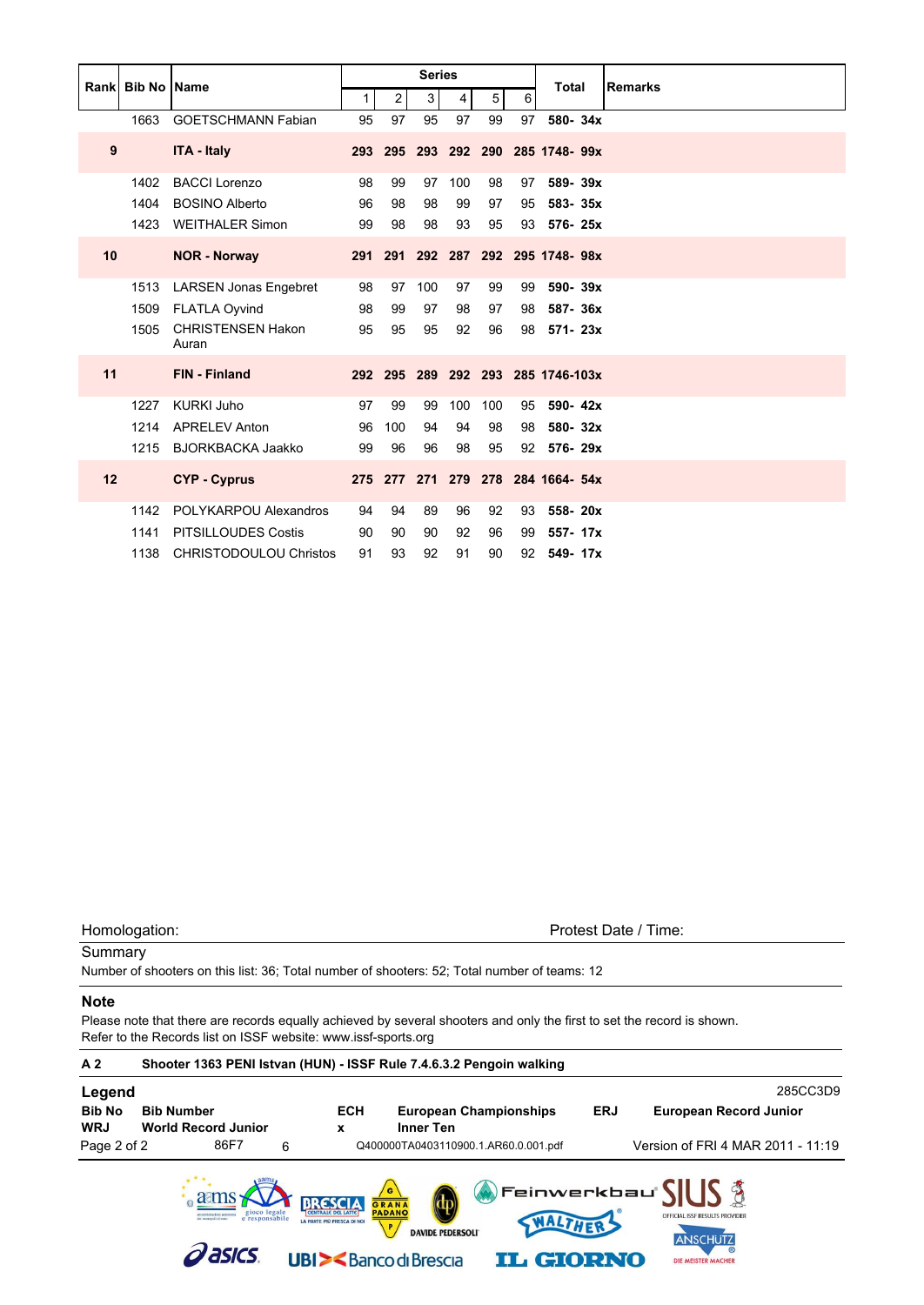

# **European Championship 10m FINAL RESULTS 10m AIR PISTOL MEN JUNIOR**

Brescia



THU 3 MAR 2011, START TIME 09:00

**(fication)**<br>588 EKIMOV Leonid WRJ 588 EKIMOV Leonid RUS 16 MAR 2007 ECH Deauville (FRA)<br>ERJ 588 EKIMOV Leonid RUS 16 MAR 2007 ECH Deauville (FRA)

**(Finals)**

FERJ 691.1 GRUNDER Lukas SUI 24 MAY 2009 WC Milan (ITA)

|              | Rank Bib No Name |                                                                | Nat                                  | <b>Series</b> |          |              |                    |          | <b>Remarks</b><br>Total |                                   |
|--------------|------------------|----------------------------------------------------------------|--------------------------------------|---------------|----------|--------------|--------------------|----------|-------------------------|-----------------------------------|
|              |                  |                                                                |                                      | $\mathbf{1}$  | 2        | $\mathbf{3}$ | 4                  | 5        | 6                       |                                   |
| 1.           | 1581             | <b>KILIN Nikolai</b>                                           | <b>RUS</b>                           | 96            | 95       | 95           | 98                 | 98       | 97                      | 579-19x                           |
|              |                  | Finals shots: 10.2 10.5 10.5 9.4 10.0 10.4 10.9 10.2 10.5 10.4 |                                      |               |          |              |                    |          |                         | 103.0                             |
|              |                  |                                                                |                                      |               |          |              |                    |          |                         | 682.0                             |
| $\mathbf{2}$ |                  | 1079 HORBACH Aliaksei                                          | <b>BLR</b>                           | 95            | 95       | 97           | 96                 | 95       | 98                      | 576-20x                           |
|              |                  | Finals shots: 10.9 10.6 9.6 10.4                               |                                      | 9.8           | 9.7      | 9.2          |                    | 9.7 10.5 | 9.7                     | 100.1                             |
|              |                  |                                                                |                                      |               |          |              |                    |          |                         | 676.1                             |
| 3.           |                  | 1149 DUBOVY Jindrich                                           | <b>CZE</b>                           | 96            | 97       | 95           | 96                 | 97       | 95                      | 576-17x                           |
|              |                  | Finals shots: 10.3 9.4 10.8 10.4 9.9 9.1 10.2 10.0             |                                      |               |          |              |                    |          | 8.3 10.1                | 98.5                              |
|              |                  |                                                                |                                      |               |          |              |                    |          |                         | 674.5                             |
| 4            | 1481             | CADJENOVIC Stefan                                              | MNE                                  | 95            | 94       | 97           | 95                 | 97       | 96                      | 574-15x                           |
|              |                  | Finals shots: 10.7 9.0 10.4 10.0 10.5 10.6                     |                                      |               |          | 8.5          |                    | 9.8 10.6 | 9.6                     | 99.7                              |
|              |                  |                                                                |                                      |               |          |              |                    |          |                         | 673.7                             |
| 5            |                  | 1752 KUSHNIROV Denys                                           | UKR                                  | 95            | 98       | 96           | 96                 | 98       | 96                      | 579-17x                           |
|              |                  | 8.8 10.2 8.5 7.8<br>Finals shots:                              |                                      |               | 7.5 10.0 |              | 9.9 10.4 10.3 10.1 |          |                         | 93.5                              |
|              |                  |                                                                |                                      |               |          |              |                    |          |                         | 672.5                             |
| 6            |                  | 1719 ALIMOGLU Abdullah Omer TUR                                |                                      | 99            | 95       | 98           | 90                 | 93       | 97                      | 572-18x                           |
|              |                  | Finals shots: 10.8 9.3 10.1 10.1 10.2 9.8 9.5 10.8 10.1        |                                      |               |          |              |                    |          | 9.5                     | 100.2                             |
|              |                  |                                                                |                                      |               |          |              |                    |          |                         | 672.2                             |
| 7            |                  | 1529 PALAMARZ Tomasz                                           | <b>POL</b>                           | 94            | 96       | 98           | 95                 | 94       | 97                      | 574-18x                           |
|              |                  | 8.5 9.4 10.2 10.1<br>Finals shots:                             |                                      | 9.9           | 9.3      | 9.8          | 8.9                |          | 9.2 10.3                | 95.6                              |
|              |                  |                                                                |                                      |               |          |              |                    |          |                         | 669.6                             |
| 8            |                  | 1599 VISLOGUZOV Ruslan                                         | <b>RUS</b>                           | 99            | 92       | 96           | 94                 | 96       | 94                      | 571-14x QS-off: 50.1              |
|              |                  | 9.8 10.1 10.1 10.1<br>Finals shots:                            |                                      |               | 8.9 10.0 | 9.6          | 9.2                | 9.7      | 9.6                     | 97.1                              |
|              |                  |                                                                |                                      |               |          |              |                    |          |                         | 668.1                             |
| 9            | 1588             | <b>MATISHEV Nikita</b>                                         | <b>RUS</b>                           | 93            | 96       |              | 98 100             | 92       | 92                      | 571-15x QS-off: 49.8              |
| 10           | 1553             | <b>ION Stefan Rares</b>                                        | <b>ROU</b>                           | 93            | 94       | 97           | 98                 | 94       | 95                      | 571-13x QS-off: 48.4              |
| 11           | 1260             | JEANNINGROS Vincent                                            | <b>FRA</b>                           | 94            | 94       | 94           | 97                 | 94       | 97                      | 570-15x                           |
| 12           | 1309             | <b>HEISE Andreas</b>                                           | <b>GER</b>                           | 97            | 97       | 94           | 91                 | 95       | 95                      | 569-18x                           |
| 13           | 1084             | <b>LUKYANAVETS Artsiom</b>                                     | BLR.                                 | 93            | 92       | 97           | 95                 | 96       | 95                      | 568-13x                           |
| 14           |                  | 1406 BRIGANTI Dino                                             | ITA                                  | 94            | 96       | 94           | 94                 | 91       | 97                      | 566-15x                           |
| 15           | 1326             | <b>SCHWALD Michael</b>                                         | GER                                  | 97            | 93       | 95           | 92                 | 94       | 95                      | 566-10x                           |
| 16           | 1756             | NAHORNYY Roman                                                 | <b>UKR</b>                           | 93            | 95       | 91           | 98                 | 97       | 91                      | 565-15x                           |
| 17           | 1244             | <b>CHAMPAGNAT Antoine</b>                                      | <b>FRA</b>                           | 96            | 93       | 91           | 93                 | 94       | 97                      | 564-16x                           |
| 18           | 1192             | <b>MADOLELL Carlos</b>                                         | <b>ESP</b>                           | 92            | 95       | 94           | 92                 | 96       | 95                      | 564-12x                           |
| 19           | 1242             | <b>BESSAGUET Clement</b>                                       | <b>FRA</b>                           | 95            | 98       | 92           | 96                 | 90       | 93                      | 564-11x                           |
| 20           | 1348             | <b>ANTAL Balazs</b>                                            | <b>HUN</b>                           | 93            | 94       | 93           | 93                 | 93       | 97                      | 563-12x                           |
| 21           | 1196             | SANCHEZ Javier                                                 | <b>ESP</b>                           | 93            | 93       | 95           | 93                 | 94       | 94                      | 562-14x                           |
| 22           | 1120             | <b>KRISTO Ante</b>                                             | <b>CRO</b>                           | 92            | 92       | 94           | 96                 | 95       | 93                      | 562-14x                           |
| Page 1 of 2  |                  | 8                                                              | C400000IA0303110900.1.AP60.0.002.pdf |               |          |              |                    |          |                         | Version of SUN 6 MAR 2011 - 09:18 |

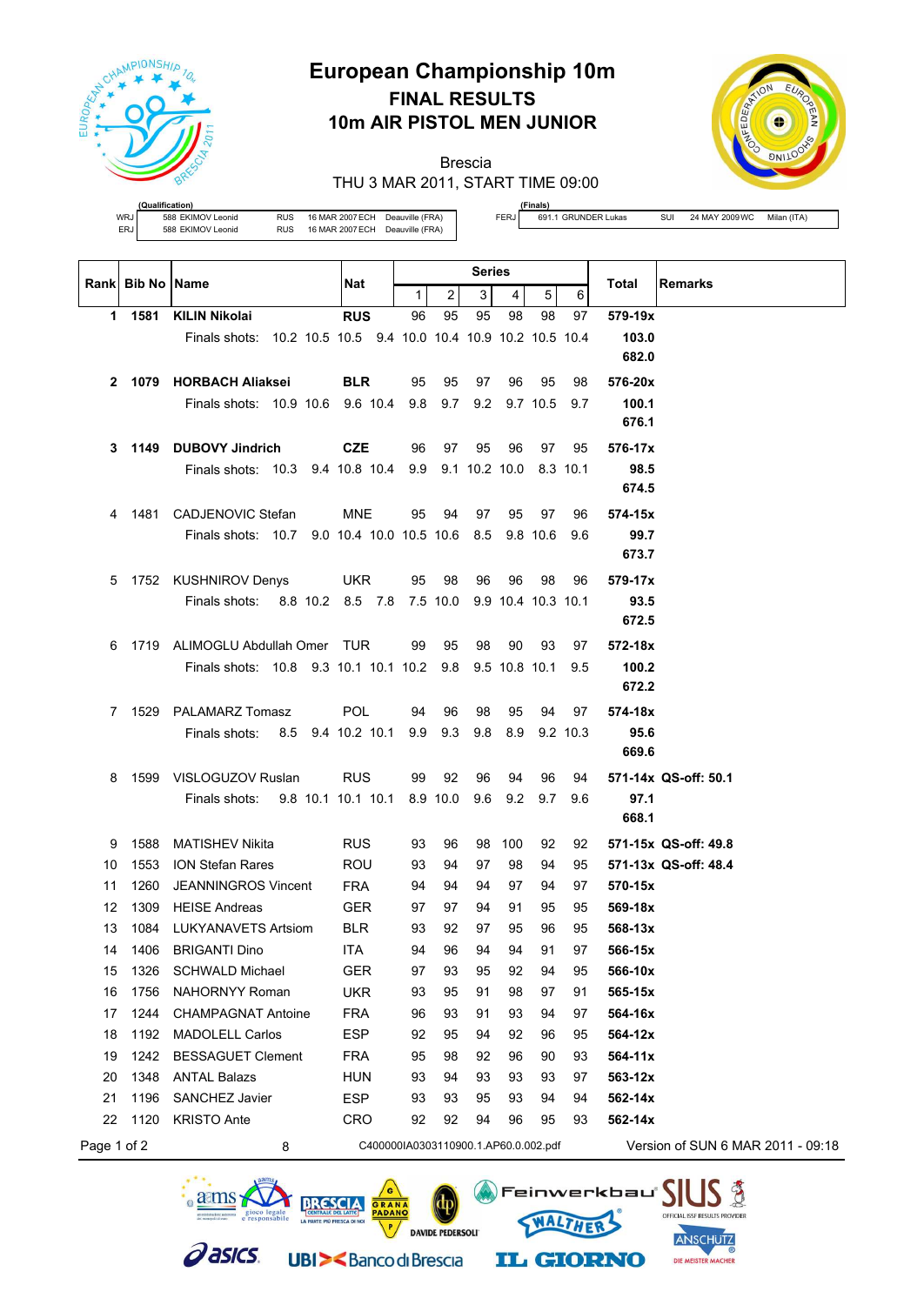|    | Rank Bib No Name |                           | <b>Nat</b> |    |                | <b>Series</b> |    |    |    | Total       | <b>Remarks</b> |
|----|------------------|---------------------------|------------|----|----------------|---------------|----|----|----|-------------|----------------|
|    |                  |                           |            | 1  | $\overline{2}$ | 3             | 4  | 5  | 6  |             |                |
| 23 | 1668             | LOETSCHER Sandro          | SUI        | 97 | 94             | 90            | 95 | 94 | 91 | 561-11x     |                |
| 24 | 1418             | <b>MORASSUT Nicolo</b>    | <b>ITA</b> | 93 | 94             | 93            | 96 | 93 | 90 | 559-8x      |                |
| 25 | 1030             | <b>SCHIESTL Lukas</b>     | AUT        | 94 | 95             | 91            | 92 | 92 | 94 | 558-14x     |                |
| 26 | 1413             | DI MARTINO Dario          | ITA        | 92 | 92             | 92            | 94 | 93 | 94 | 557-15x     |                |
| 27 | 1702             | <b>HOVING Viktor</b>      | SWE        | 91 | 94             | 91            | 92 | 96 | 92 | 556-12x     |                |
| 28 | 1085             | <b>POSAKH Kiryl</b>       | <b>BLR</b> | 95 | 93             | 92            | 89 | 92 | 93 | 554-8x      |                |
| 29 | 1538             | CARAPINHA Tiago Miguel    | POR.       | 99 | 88             | 94            | 92 | 88 | 93 | 554- 5x     |                |
| 30 | 1615             | <b>VENTA Kevin</b>        | <b>SLO</b> | 93 | 92             | 93            | 91 | 95 | 89 | 553- 7x     |                |
| 31 | 1741             | DANILOV Vladyslav         | <b>UKR</b> | 92 | 91             | 92            | 93 | 90 | 94 | 552-10x     |                |
| 32 | 1096             | <b>CHONIN Angel</b>       | <b>BUL</b> | 88 | 93             | 90            | 92 | 93 | 95 | 551- 7x     |                |
| 33 | 1307             | <b>GRUB Patrick</b>       | <b>GER</b> | 91 | 93             | 92            | 92 | 91 | 89 | 548-14x     |                |
| 34 | 1065             | <b>GRUBAC Milko</b>       | <b>BIH</b> | 90 | 90             | 94            | 90 | 94 | 90 | 548-10x     |                |
| 35 | 1622             | <b>ANDRUCCIOLI Elia</b>   | <b>SMR</b> | 94 | 93             | 89            | 86 | 95 | 90 | $547 - 11x$ |                |
| 36 | 1628             | <b>VOLPINARI Marco</b>    | <b>SMR</b> | 91 | 91             | 94            | 89 | 91 | 90 | 546- 7x     |                |
| 37 | 1687             | <b>KORINEK Jan</b>        | <b>SVK</b> | 93 | 88             | 91            | 89 | 93 | 90 | 544- 7x     |                |
| 38 | 1288             | <b>IMNAISHVILI Tengiz</b> | <b>GEO</b> | 87 | 88             | 91            | 85 | 90 | 90 | 531- 6x     |                |

## **Summary**

Number of shooters on this list: 38; Total number of shooters: 38

### **Note**

Please note that there are records equally achieved by several shooters and only the first to set the record is shown. Refer to the Records list on ISSF website: www.issf-sports.org

| Legend                                    |                                                                              |   |                                        |                                                                                                                                                                       |                           | 434524A4                                                                            |
|-------------------------------------------|------------------------------------------------------------------------------|---|----------------------------------------|-----------------------------------------------------------------------------------------------------------------------------------------------------------------------|---------------------------|-------------------------------------------------------------------------------------|
| <b>Bib No</b><br><b>FERJ</b><br><b>WC</b> | <b>Bib Number</b><br><b>Final European Record Junior</b><br><b>World Cup</b> |   | <b>ECH</b><br><b>Nat</b><br><b>WRJ</b> | <b>European Championships</b><br><b>Nation</b><br><b>World Record Junior</b>                                                                                          | <b>ERJ</b><br>QS-off<br>X | <b>European Record Junior</b><br><b>Qualification Shoot off</b><br><b>Inner Ten</b> |
| Page 2 of 2                               | 86F7                                                                         | 8 |                                        | C400000IA0303110900.1.AP60.0.002.pdf                                                                                                                                  |                           | Version of SUN 6 MAR 2011 - 09:18                                                   |
|                                           | gioco legale<br>e responsabile<br>asics                                      |   | LA PARTE PIÙ FRESCA DI NOI             | Feinwerkbau' $\bm \varsigma$   <br>G<br>GRANA<br><b>PADANO</b><br>. WALTHER<br>P<br><b>DAVIDE PEDERSOLI</b><br><b>UBI&gt;<bancodibrescia< b=""></bancodibrescia<></b> | <b>GIORNO</b>             | OFFICIAL ISSF RESULTS PROVIDER<br><b>ANSCHUTZ</b><br>DIE MEISTER MACHER             |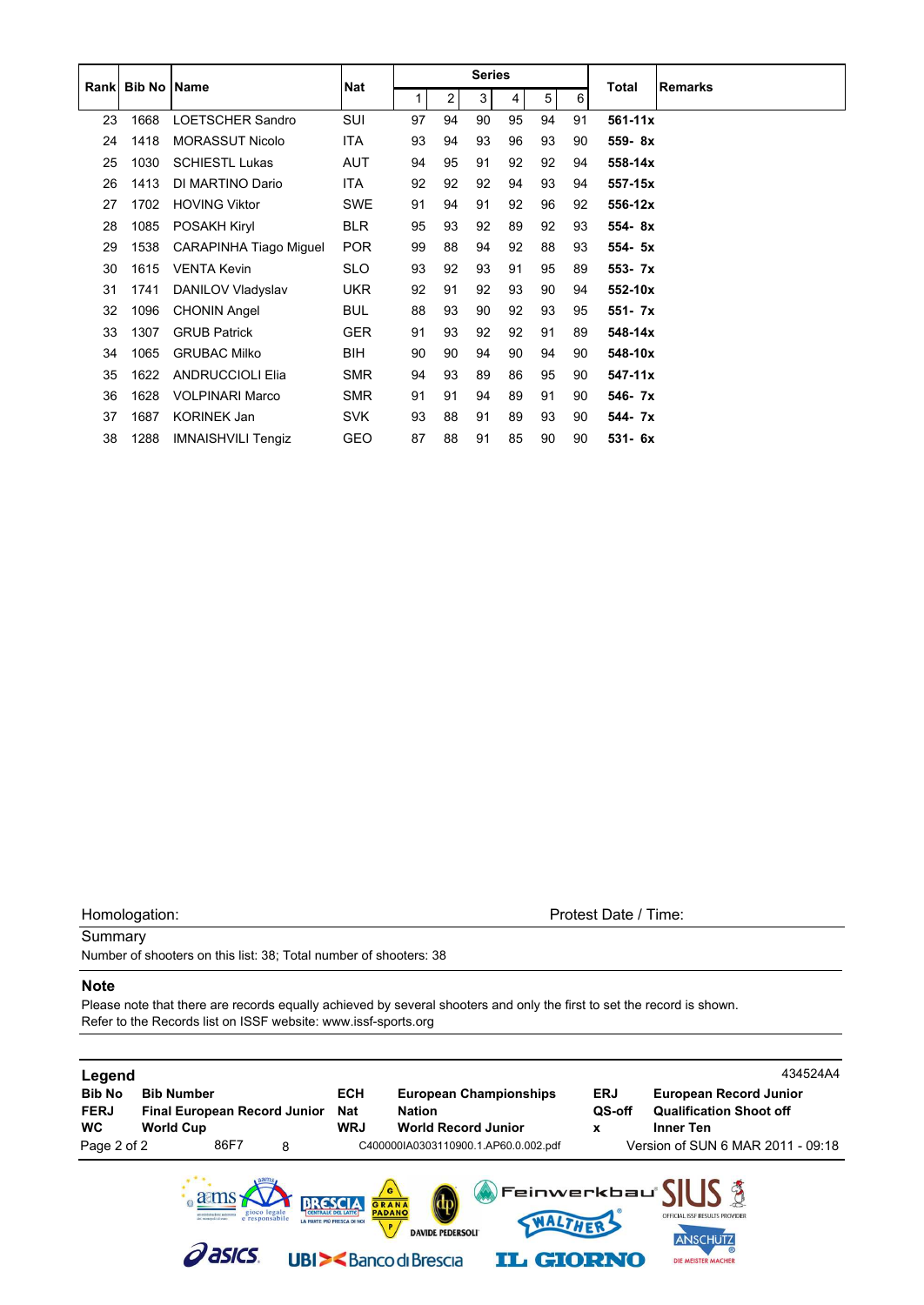

ESSENTIAL AND MANPIONSHIP

**RESULTS 10m AIR PISTOL MEN JUNIOR TEAM** Brescia



THU 3 MAR 2011, START TIME 09:00

| (Team)<br><b>WRJ</b><br>1730 ZHANG Bin; HE Qi Min; SUN Kai;<br><b>CHN</b><br>20 DEC 2009 ASC Doha (QAT) |                      |                                 |     |                     |               |                 |            |                                   |              |                |  |  |  |
|---------------------------------------------------------------------------------------------------------|----------------------|---------------------------------|-----|---------------------|---------------|-----------------|------------|-----------------------------------|--------------|----------------|--|--|--|
|                                                                                                         | <b>ERJ</b>           | 1726 RYBOVALOV KUDRIYA          |     |                     |               |                 | <b>UKR</b> | 15 MAR 2001 ECH Pontervedra (POR) |              |                |  |  |  |
|                                                                                                         |                      |                                 |     |                     |               |                 |            |                                   |              |                |  |  |  |
| Rank                                                                                                    | <b>Bib No   Name</b> |                                 |     |                     | <b>Series</b> |                 |            |                                   | Total        | <b>Remarks</b> |  |  |  |
|                                                                                                         |                      |                                 | 1   | $\overline{2}$      | 3             | 4               | 5          | 6                                 |              |                |  |  |  |
| 1                                                                                                       |                      | <b>RUS - Russian Federation</b> | 288 |                     |               | 283 289 292 286 |            | 283                               | 1721-48x     |                |  |  |  |
|                                                                                                         | 1581                 | <b>KILIN Nikolai</b>            | 96  | 95                  | 95            | 98              | 98         | 97                                | 579-19x      |                |  |  |  |
|                                                                                                         | 1588                 | <b>MATISHEV Nikita</b>          | 93  | 96                  | 98            | 100             | 92         | 92                                | 571-15x      |                |  |  |  |
|                                                                                                         | 1599                 | VISLOGUZOV Ruslan               | 99  | 92                  | 96            | 94              | 96         | 94                                | 571-14x      |                |  |  |  |
| $\overline{2}$                                                                                          |                      | <b>FRA - France</b>             |     | 285 285 277 286 278 |               |                 |            | 287                               | 1698-42x     |                |  |  |  |
|                                                                                                         | 1260                 | <b>JEANNINGROS Vincent</b>      | 94  | 94                  | 94            | 97              | 94         | 97                                | 570-15x      |                |  |  |  |
|                                                                                                         | 1244                 | <b>CHAMPAGNAT Antoine</b>       | 96  | 93                  | 91            | 93              | 94         | 97                                | 564-16x      |                |  |  |  |
|                                                                                                         | 1242                 | <b>BESSAGUET Clement</b>        | 95  | 98                  | 92            | 96              | 90         | 93                                | $564 - 11x$  |                |  |  |  |
| 3                                                                                                       |                      | <b>BLR</b> - Belarus            | 283 | 280                 | 286           | 280             | 283        | 286                               | $1698 - 41x$ |                |  |  |  |
|                                                                                                         | 1079                 | <b>HORBACH Aliaksei</b>         | 95  | 95                  | 97            | 96              | 95         | 98                                | 576-20x      |                |  |  |  |
|                                                                                                         | 1084                 | <b>LUKYANAVETS Artsiom</b>      | 93  | 92                  | 97            | 95              | 96         | 95                                | 568-13x      |                |  |  |  |
|                                                                                                         |                      | 1085 POSAKH Kiryl               | 95  | 93                  | 92            | 89              | 92         | 93                                | 554-8x       |                |  |  |  |
| $\overline{\mathbf{4}}$                                                                                 |                      | <b>UKR</b> - Ukraine            |     | 280 284 279 287     |               |                 | 285        | 281                               | 1696-42x     |                |  |  |  |
|                                                                                                         | 1752                 | <b>KUSHNIROV Denys</b>          | 95  | 98                  | 96            | 96              | 98         | 96                                | 579-17x      |                |  |  |  |
|                                                                                                         | 1756                 | NAHORNYY Roman                  | 93  | 95                  | 91            | 98              | 97         | 91                                | 565-15x      |                |  |  |  |
|                                                                                                         | 1741                 | DANILOV Vladyslav               | 92  | 91                  | 92            | 93              | 90         | 94                                | 552-10x      |                |  |  |  |
| 5                                                                                                       |                      | <b>GER</b> - Germany            |     | 285 283 281         |               |                 | 275 280    | 279                               | 1683-42x     |                |  |  |  |
|                                                                                                         | 1309                 | <b>HEISE Andreas</b>            | 97  | 97                  | 94            | 91              | 95         | 95                                | 569-18x      |                |  |  |  |
|                                                                                                         | 1326                 | <b>SCHWALD Michael</b>          | 97  | 93                  | 95            | 92              | 94         | 95                                | 566-10x      |                |  |  |  |
|                                                                                                         | 1307                 | <b>GRUB Patrick</b>             | 91  | 93                  | 92            | 92              | 91         | 89                                | 548-14x      |                |  |  |  |
| 6                                                                                                       |                      | <b>ITA - Italy</b>              | 279 |                     | 282 279       | 284             | 277        | 281                               | 1682-38x     |                |  |  |  |
|                                                                                                         | 1406                 | <b>BRIGANTI Dino</b>            | 94  | 96                  | 94            | 94              | 91         | 97                                | 566-15x      |                |  |  |  |
|                                                                                                         | 1418                 | <b>MORASSUT Nicolo</b>          | 93  | 94                  | 93            | 96              | 93         | 90                                | $559 - 8x$   |                |  |  |  |
|                                                                                                         | 1413                 | DI MARTINO Dario                | 92  | 92                  | 92            | 94              | 93         | 94                                | 557-15x      |                |  |  |  |

Homologation: Protest Date / Time:

**Summary** Number of shooters on this list: 18; Total number of shooters: 38; Total number of teams: 6

**Legend** F3FBD2AC **Bib No Bib Number ECH European Championships ERJ European Record Junior QS-off Qualification Shoot off WRJ World Record Junior x Inner Ten** Page 1 of 1 86F7 8 Q400000TA0303110900.1.AP60.0.001.pdf Version of THU 3 MAR 2011 - 10:47 Feinwer ·kbau ams **RESULTS PROVIDER DAVIDE PEDERSOLI ANSCHUTZ** *dasics* **UBI><BancodiBrescia IL GIORNO** DIE MEISTER MACHER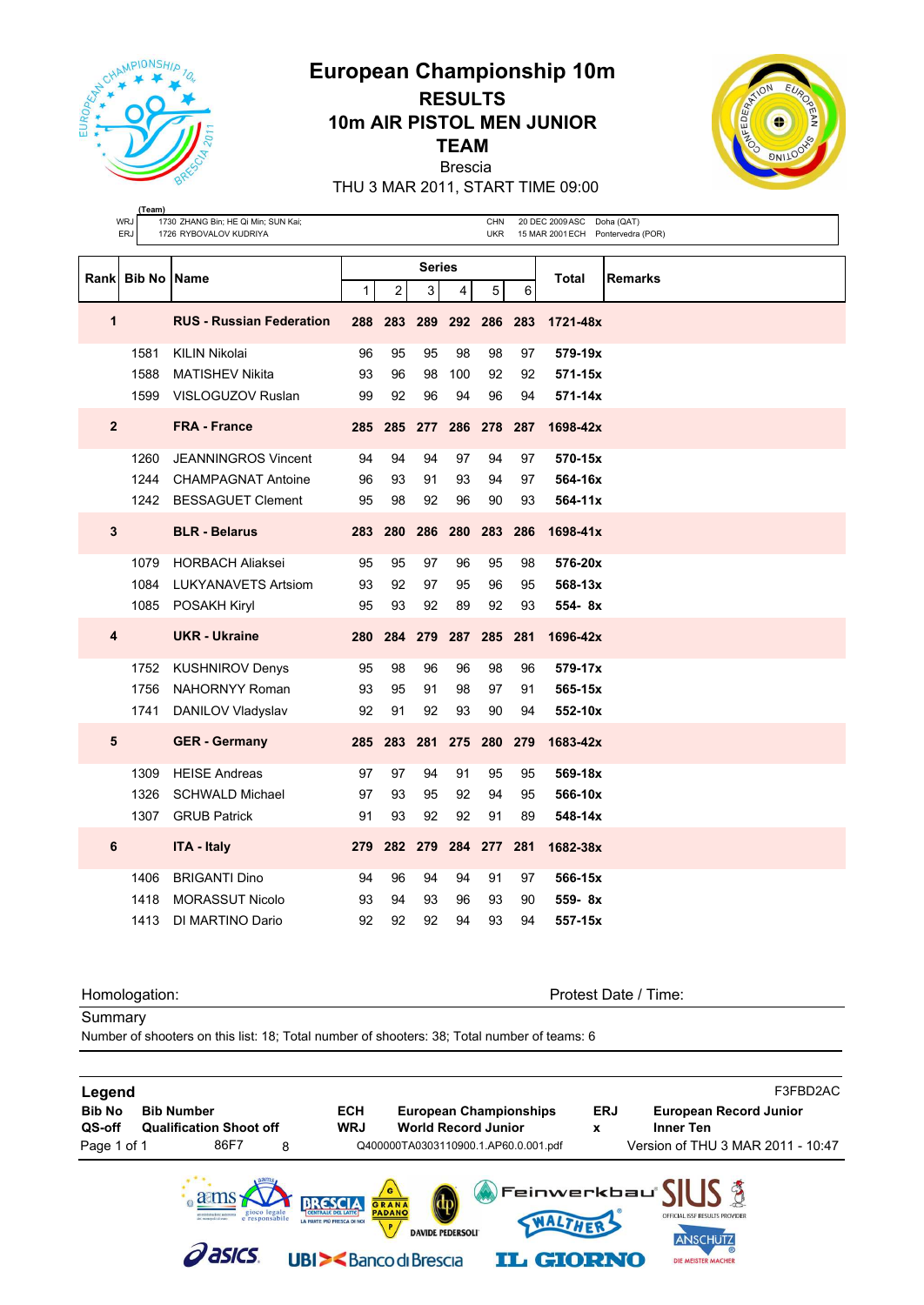

# **European Championship 10m RESULTS 10m RUNNING TARGET MEN JUNIOR Individual** Brescia



THU 3 MAR 2011, START TIME 08:30

|     | (Individual) |                      |            |                 |                 |
|-----|--------------|----------------------|------------|-----------------|-----------------|
| WRJ |              | 590 ZHAI Yujia       | CHN        | 16 NOV 2010 ASG | Guangzhou (CHN) |
| ERJ |              | 586 BLINOV Alexander | <b>RUS</b> | 14 MAY 2001 WC  | Seoul (KOR)     |
|     |              |                      |            |                 |                 |

**Series**

| Rank           | <b>FP</b>      | <b>Bib No Name</b> |                        | <b>Nat</b> | <b>Stage</b> | peries |                | Sub<br><b>Total</b> |              | <b>Remarks</b> |                  |
|----------------|----------------|--------------------|------------------------|------------|--------------|--------|----------------|---------------------|--------------|----------------|------------------|
|                |                |                    |                        |            |              | 1      | $\overline{2}$ | 3                   | <b>Total</b> |                |                  |
| 1              | 2              | 1758               | <b>ONOPKO Vladlen</b>  | <b>UKR</b> | Slow         | 93     | 89             |                     | 93 275       |                |                  |
|                |                |                    |                        |            | Fast         | 97     | 90             |                     | 92 279       | $554 - 8x$     |                  |
| $\mathbf{2}$   | $\overline{2}$ | 1220               | <b>HEIKKILA Sami</b>   | <b>FIN</b> | Slow         | 94     | 95             |                     | 95 284       |                |                  |
|                |                |                    |                        |            | Fast         | 88     | 87             |                     | 91 266       |                | 550- 8x S-OFF 20 |
| 3              | $\mathbf 1$    | 1234               | <b>SUORANTA Jani</b>   | <b>FIN</b> | Slow         | 92     | 93             |                     | 94 279       |                |                  |
|                |                |                    |                        |            | Fast         | 90     | 91             |                     | 90 271       |                | 550- 7x S-OFF 19 |
| $\overline{4}$ | $\overline{2}$ | 1263               | <b>MAGGI Mathieu</b>   | <b>FRA</b> | Slow         | 92     | 97             |                     | 93 282       |                |                  |
|                |                |                    |                        |            | Fast         | 91     | 85             |                     | 87 263       | 545-9x         |                  |
| 5              | 3              |                    | 1316 LOESEKANN Robert  | <b>GER</b> | Slow         | 93     | 90             |                     | 92 275       |                |                  |
|                |                |                    |                        |            | Fast         | 90     | 85             |                     | 90 265       | 540- 7x        |                  |
| 6              | 1              |                    | 1219 HEIKKILA Mika     | <b>FIN</b> | Slow         | 93     | 95             |                     | 82 270       |                |                  |
|                |                |                    |                        |            | Fast         | 91     | 88             |                     | 90 269       | 539-10x        |                  |
| $\overline{7}$ | 3              | 1591               | <b>SHAGALIN Dmitry</b> | <b>RUS</b> | Slow         | 90     | 91             |                     | 95 276       |                |                  |
|                |                |                    |                        |            | Fast         | 92     | 82             |                     | 89 263       | 539-9x         |                  |
| 8              | 3              | 1317               | <b>MAYER Emeran</b>    | <b>GER</b> | Slow         | 88     | 91             |                     | 97 276       |                |                  |
|                |                |                    |                        |            | Fast         | 89     | 86             |                     | 87 262       | 538-8x         |                  |
| 9              | $\overline{4}$ |                    | 1590 SEREBRYAKOV Ivan  | <b>RUS</b> | Slow         | 87     | 90             |                     | 90 267       |                |                  |
|                |                |                    |                        |            | Fast         | 87     | 91             |                     | 92 270       | 537-8x         |                  |
| 10             | 4              |                    | 1585 LUCHANINOV Sergey | <b>RUS</b> | Slow         | 91     | 86             |                     | 92 269       |                |                  |
|                |                |                    |                        |            | Fast         | 84     | 91             |                     | 92 267       | 536-10x        |                  |
| 11             | $\overline{4}$ | 1755               | <b>MELNYK Nazar</b>    | <b>UKR</b> | Slow         | 87     | 95             |                     | 92 274       |                |                  |
|                |                |                    |                        |            | Fast         | 82     | 88             |                     | 88 258       | 532-8x         |                  |
| 12             | 1              |                    | 1253 GERMAIN Benoit    | <b>FRA</b> | Slow         | 90     | 94             |                     | 99 283       |                |                  |
|                |                |                    |                        |            | Fast         | 81     | 88             |                     | 75 244       | 527- 6x        |                  |
| 13             | 3              |                    | 1332 ZEH Sebastian     | <b>GER</b> | Slow         | 89     | 85             |                     | 91 265       |                |                  |
|                |                |                    |                        |            | Fast         | 83     | 83             |                     | 76 242       | $507 - 3x$     |                  |
| 14             | $\overline{2}$ |                    | 1748 KOVALSKYY Dmytro  | <b>UKR</b> | Slow         | 79     | 84             |                     | 89 252       |                |                  |
|                |                |                    |                        |            | Fast         | 79     | 86             |                     | 78 243       | 495-6x         |                  |
| 15             | 4              | 1514               | <b>NORDSVEEN Even</b>  | <b>NOR</b> | Slow         | 92     | 82             |                     | 88 262       |                |                  |
|                |                |                    |                        |            | Fast         | 58     | 75             |                     | 67 200       | 462- 5x        |                  |

Homologation: Protest Date / Time:

**Summary** 

Number of shooters on this list: 15; Total number of shooters: 15; Total number of teams: 4

| Legend                  |                                                                         |                                |                                                                                                                                        |                                  | 4F754F4A                                                                                                                                                                   |
|-------------------------|-------------------------------------------------------------------------|--------------------------------|----------------------------------------------------------------------------------------------------------------------------------------|----------------------------------|----------------------------------------------------------------------------------------------------------------------------------------------------------------------------|
| <b>ERJ</b><br><b>WC</b> | <b>Team Member</b><br><b>European Record Junior</b><br><b>World Cup</b> | <b>ASG</b><br>FP<br><b>WRJ</b> | <b>Asian Games</b><br><b>Firing Point</b><br><b>World Record Junior</b>                                                                | <b>Bib No</b><br><b>Nat</b><br>x | <b>Bib Number</b><br><b>Nation</b><br><b>Inner Ten</b>                                                                                                                     |
| Page 1 of 1             | 86F7<br>11                                                              |                                | I400000IA0303110830.1.10RT.0.019.pdf                                                                                                   |                                  | Version of THU 3 MAR 2011 - 15:56                                                                                                                                          |
|                         | gioco legale<br>e responsabile<br><b>asics</b>                          | LA PARTE PIÙ FRESCA DI NOI     | G<br>GRANA<br>WALTHER.<br>P.<br><b>DAVIDE PEDERSOLI</b><br><b>UBI&gt;<bancodibrescia< b=""><br/><b>IL GIORNO</b></bancodibrescia<></b> |                                  | Feinwerkbau $\textstyle\bigcap\limits_{\mathbb{R}}\bigl[\bigcup\limits_{\mathbb{R}}\delta\big]$<br>OFFICIAL ISSF RESULTS PROVIDER<br><b>ANSCHUTZ</b><br>DIE MEISTER MACHER |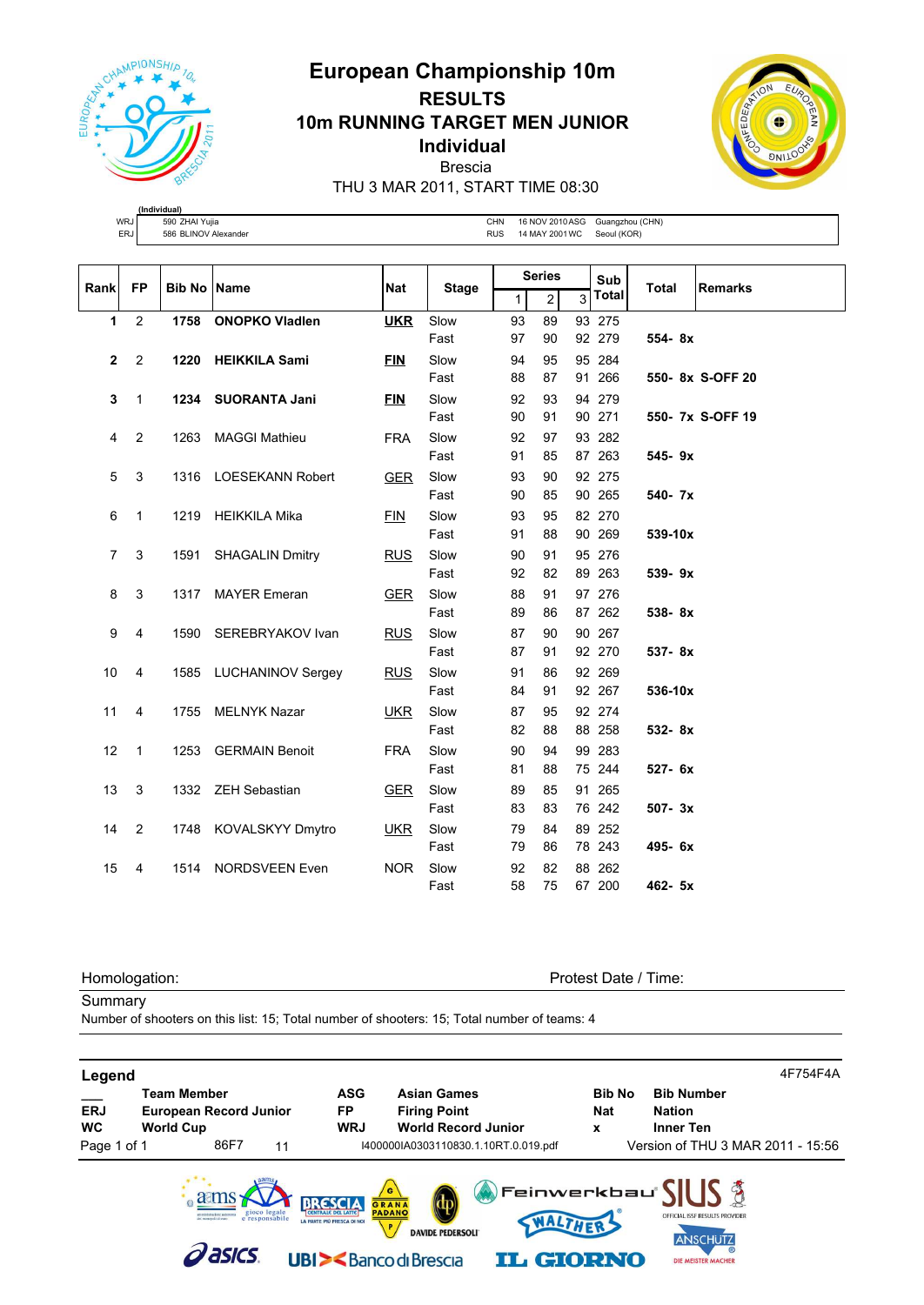

**(Team)**

## **European Championship 10m RESULTS 10m RUNNING TARGET MEN JUNIOR TEAM** Brescia



THU 3 MAR 2011, START TIME 08:30

|                         | <b>WRJ</b><br><b>ERJ</b> | 1702 AZARENKO Mikhail; NAUMENKO Alexander; DOVGAL Yuri;<br>1702 AZARENKO Mikhail; NAUMENKO Alexander; DOVGAL Yuri; |              |     |                | <b>RUS</b><br><b>RUS</b> |              | 25 AUG 2009 WCH Heinola (FIN)<br>25 AUG 2009 WCH Heinola (FIN) |                |
|-------------------------|--------------------------|--------------------------------------------------------------------------------------------------------------------|--------------|-----|----------------|--------------------------|--------------|----------------------------------------------------------------|----------------|
| Rank                    | Bib No                   | <b>Name</b>                                                                                                        | <b>Stage</b> |     | <b>Series</b>  |                          | Sub          | <b>Total</b>                                                   | <b>Remarks</b> |
|                         |                          |                                                                                                                    |              | 1   | $\overline{2}$ | 3                        | <b>Total</b> |                                                                |                |
| 1                       |                          | FIN - Finland                                                                                                      |              | 279 |                | 283 271                  |              |                                                                |                |
|                         |                          |                                                                                                                    |              | 269 |                | 266 271                  |              | 1639-25x                                                       |                |
|                         | 1220                     | <b>HEIKKILA Sami</b>                                                                                               | Slow         | 94  | 95             |                          | 95 284       |                                                                |                |
|                         |                          |                                                                                                                    | Fast         | 88  | 87             |                          | 91 266       | 550-8x                                                         |                |
|                         | 1234                     | SUORANTA Jani                                                                                                      | Slow         | 92  | 93             |                          | 94 279       |                                                                |                |
|                         |                          |                                                                                                                    | Fast         | 90  | 91             |                          | 90 271       | 550- 7x                                                        |                |
|                         | 1219                     | HEIKKILA Mika                                                                                                      | Slow         | 93  | 95             |                          | 82 270       |                                                                |                |
|                         |                          |                                                                                                                    | Fast         | 91  | 88             |                          | 90 269       | 539-10x                                                        |                |
| $\overline{2}$          |                          | <b>RUS - Russian Federation</b>                                                                                    |              | 268 | 267 277        |                          |              |                                                                |                |
|                         |                          |                                                                                                                    |              |     | 263 264 273    |                          |              | 1612-27x                                                       |                |
|                         | 1591                     | <b>SHAGALIN Dmitry</b>                                                                                             | Slow         | 90  | 91             |                          | 95 276       |                                                                |                |
|                         |                          |                                                                                                                    | Fast         | 92  | 82             |                          | 89 263       | 539-9x                                                         |                |
|                         |                          | 1590 SEREBRYAKOV Ivan                                                                                              | Slow         | 87  | 90             |                          | 90 267       |                                                                |                |
|                         |                          |                                                                                                                    | Fast         | 87  | 91             |                          | 92 270       | 537-8x                                                         |                |
|                         |                          | 1585 LUCHANINOV Sergey                                                                                             | Slow         | 91  | 86             |                          | 92 269       |                                                                |                |
|                         |                          |                                                                                                                    | Fast         | 84  | 91             |                          | 92 267       | 536-10x                                                        |                |
| $\overline{\mathbf{3}}$ |                          | <b>GER</b> - Germany                                                                                               |              | 270 | 266            | 280                      |              |                                                                |                |
|                         |                          |                                                                                                                    |              |     | 262 254        | 253                      |              | 1585-18x                                                       |                |
|                         |                          | 1316 LOESEKANN Robert                                                                                              | Slow         | 93  | 90             |                          | 92 275       |                                                                |                |
|                         |                          |                                                                                                                    | Fast         | 90  | 85             |                          | 90 265       | 540- 7x                                                        |                |
|                         | 1317                     | <b>MAYER Emeran</b>                                                                                                | Slow         | 88  | 91             |                          | 97 276       |                                                                |                |
|                         |                          |                                                                                                                    | Fast         | 89  | 86             |                          | 87 262       | $538 - 8x$                                                     |                |
|                         |                          | 1332 ZEH Sebastian                                                                                                 | Slow         | 89  | 85             |                          | 91 265       |                                                                |                |
|                         |                          |                                                                                                                    | Fast         | 83  | 83             |                          | 76 242       | $507 - 3x$                                                     |                |
| 4                       |                          | <b>UKR - Ukraine</b>                                                                                               |              | 259 | 268            | 274                      |              |                                                                |                |
|                         |                          |                                                                                                                    |              |     | 258 264        | 258                      |              | 1581-22x                                                       |                |
|                         | 1758                     | ONOPKO Vladlen                                                                                                     | Slow         | 93  | 89             |                          | 93 275       |                                                                |                |
|                         |                          |                                                                                                                    | Fast         | 97  | 90             |                          | 92 279       | $554 - 8x$                                                     |                |
|                         | 1755                     | <b>MELNYK Nazar</b>                                                                                                | Slow         | 87  | 95             |                          | 92 274       |                                                                |                |
|                         |                          |                                                                                                                    | Fast         | 82  | 88             |                          | 88 258       | $532 - 8x$                                                     |                |
|                         |                          | 1748 KOVALSKYY Dmytro                                                                                              | Slow         | 79  | 84             |                          | 89 252       |                                                                |                |
|                         |                          |                                                                                                                    | Fast         | 79  | 86             |                          | 78 243       | 495- 6x                                                        |                |
|                         |                          |                                                                                                                    |              |     |                |                          |              |                                                                |                |

Homologation: Protest Date / Time:

**Summary** 

Number of shooters on this list: 12; Total number of shooters: 15; Total number of teams: 4

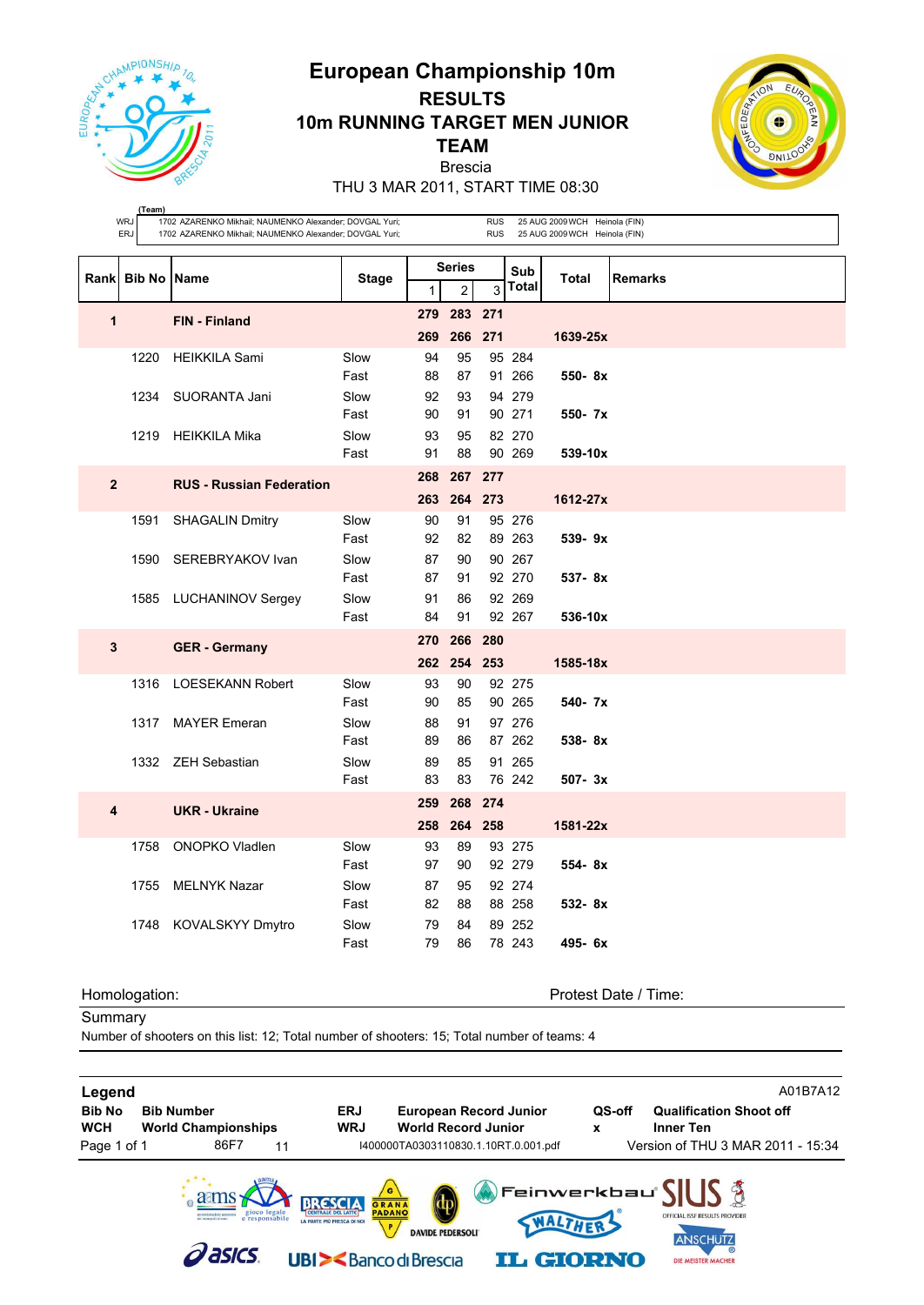

## **European Championship 10m RESULTS 10m RUNNING TARGET MIXED MEN JUNIOR Individual** Brescia



SAT 5 MAR 2011, START TIME 08:30

|            | (Individual)       |                                                         |
|------------|--------------------|---------------------------------------------------------|
| <b>WRJ</b> | 386 ROMANOV Dmitry | Zagreb (CRO)<br><b>JUL 2006 WCH</b><br><b>RUS</b>       |
| <b>ERJ</b> | 386 ROMANOV Dmitry | Zagreb (CRO)<br><b>JUL 2006 WCH</b><br><b>RUS</b><br>31 |
|            |                    |                                                         |

| Rank           | <b>FP</b>      | <b>Bib No Name</b> |                        | <b>Nat</b> | <b>Stage</b>       | <b>Series</b> |                | Sub              | <b>Total</b> | <b>Remarks</b> |
|----------------|----------------|--------------------|------------------------|------------|--------------------|---------------|----------------|------------------|--------------|----------------|
|                |                |                    |                        |            |                    | 1             | $\overline{2}$ | <b>Total</b>     |              |                |
| 1              | $\mathbf{1}$   | 1220               | <b>HEIKKILA Sami</b>   | <b>FIN</b> | Stage 1            | 93            |                | 93 186           |              |                |
|                |                |                    |                        |            | Stage 2            | 92            |                | 92 184           | 370-9x       |                |
| $\mathbf{2}$   | $\overline{2}$ | 1758               | <b>ONOPKO Vladlen</b>  | <u>UKR</u> | Stage 1            | 90            |                | 94 184           |              |                |
|                |                |                    |                        |            | Stage 2            | 94            |                | 90 184           | $368 - 5x$   |                |
| 3              | 3              |                    | 1590 SEREBRYAKOV Ivan  | <b>RUS</b> | Stage 1            | 89            |                | 93 182           |              |                |
|                |                |                    |                        |            | Stage 2            | 90            |                | 93 183           | $365-4x$     |                |
| 4              | $\mathbf{1}$   |                    | 1316 LOESEKANN Robert  | <b>GER</b> | Stage 1            | 90            |                | 91 181           |              |                |
|                |                |                    |                        |            | Stage 2            | 90            |                | 92 182           | 363-6x       |                |
| 5              | 3              | 1591               | <b>SHAGALIN Dmitry</b> | <b>RUS</b> | Stage 1            | 89            |                | 88 177           |              |                |
|                |                |                    |                        |            | Stage 2            | 93            |                | 93 186           | $363-3x$     |                |
| 6              | 4              |                    | 1317 MAYER Emeran      | <b>GER</b> | Stage 1            | 91            |                | 81 172           |              |                |
|                |                |                    |                        |            | Stage 2            | 90            |                | 94 184           | $356-5x$     |                |
| $\overline{7}$ | 3              |                    | 1585 LUCHANINOV Sergey | <b>RUS</b> | Stage 1            | 88            |                | 86 174           |              |                |
|                |                |                    |                        |            | Stage 2            | 93            |                | 87 180           | $354-2x$     |                |
| 8              | $\mathbf{1}$   | 1253               | <b>GERMAIN Benoit</b>  | <b>FRA</b> | Stage 1            | 90            |                | 89 179           |              |                |
|                |                |                    |                        |            | Stage 2            | 87            |                | 87 174           | $353 - 7x$   |                |
| 9              | 1              |                    | 1219 HEIKKILA Mika     | <b>FIN</b> | Stage 1            | 85            |                | 90 175           |              |                |
|                |                |                    |                        |            | Stage 2            | 93            |                | 83 176           | $351 - 4x$   |                |
| 10             | 3              | 1263               | <b>MAGGI Mathieu</b>   | <b>FRA</b> | Stage 1            | 86            |                | 84 170           |              |                |
|                |                |                    |                        |            | Stage 2            | 91            |                | 88 179           | $349 - 4x$   |                |
| 11             | 4              |                    | 1748 KOVALSKYY Dmytro  | <b>UKR</b> | Stage 1            | 85            |                | 90 175           |              |                |
|                |                |                    |                        |            | Stage 2            | 89            |                | 82 171           | $346-3x$     |                |
| 12             | $\overline{2}$ |                    | 1332 ZEH Sebastian     | <b>GER</b> | Stage 1            | 90<br>79      |                | 86 176<br>90 169 | $345 - 4x$   |                |
|                |                |                    |                        |            | Stage 2            |               |                |                  |              |                |
| 13             | $\overline{2}$ | 1514               | <b>NORDSVEEN Even</b>  | <b>NOR</b> | Stage 1            | 89<br>80      |                | 87 176<br>85 165 | $341 - 5x$   |                |
|                |                |                    |                        |            | Stage 2            |               |                |                  |              |                |
| 14             | $\overline{2}$ |                    | 1234 SUORANTA Jani     | FIN        | Stage 1<br>Stage 2 | 82<br>77      |                | 90 172<br>86 163 | $335-8x$     |                |
| 15             | 4              | 1755               | <b>MELNYK Nazar</b>    |            |                    | 84            |                | 84 168           |              |                |
|                |                |                    |                        | <b>UKR</b> | Stage 1<br>Stage 2 | 65            |                | 65 130           | 298-2x       |                |
|                |                |                    |                        |            |                    |               |                |                  |              |                |

Homologation: **Protest Date / Time:** Protest Date / Time:

**Summary** 

Number of shooters on this list: 15; Total number of shooters: 15; Total number of teams: 4

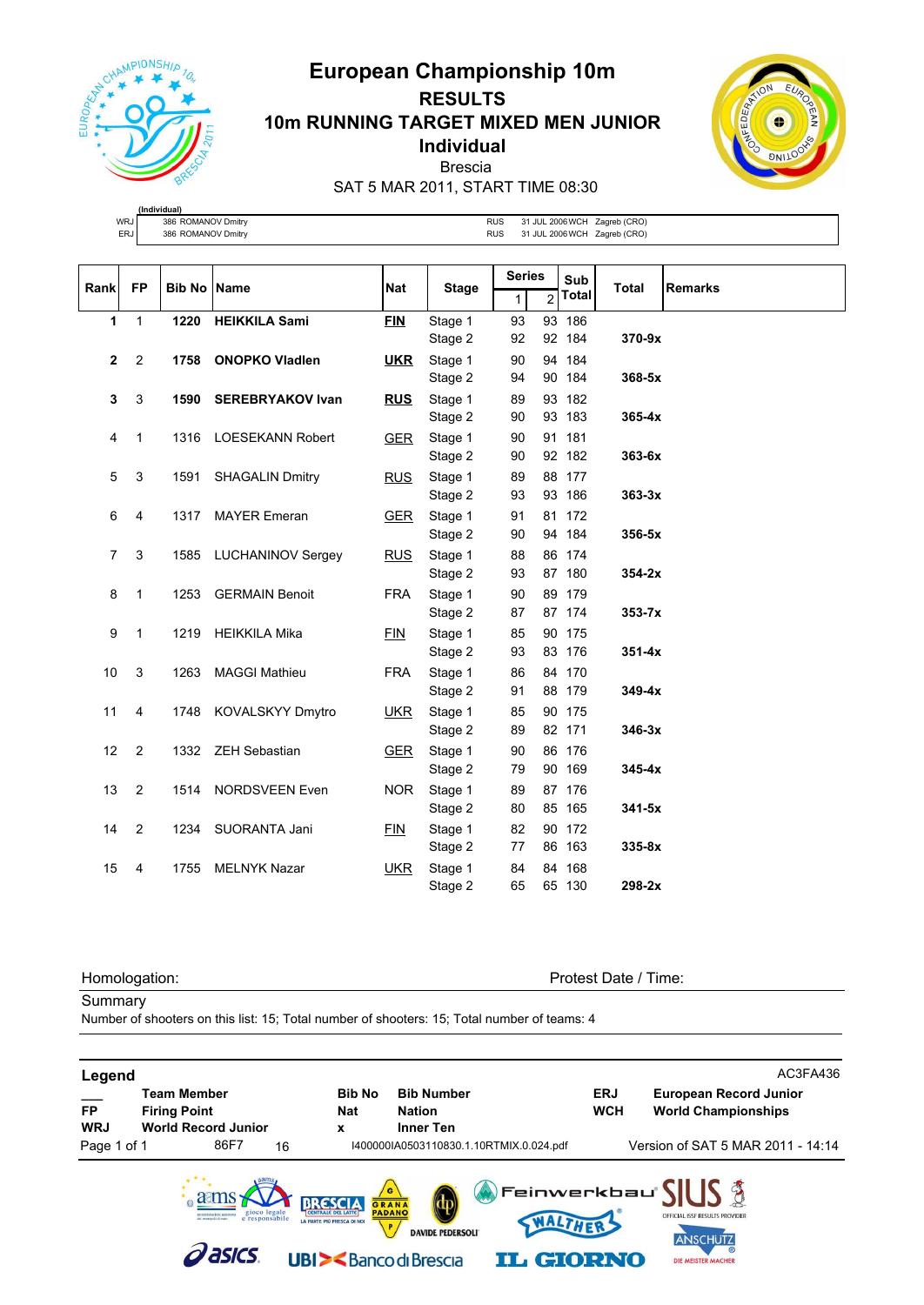

## **European Championship 10m RESULTS 10m RUNNING TARGET MIXED MEN JUNIOR TEAM**





SAT 5 MAR 2011, START TIME 08:30

|                         | (Team)<br><b>WRJ</b><br>ERJ | 1138 ZINENKO Alexander; SAVKIN Ivan; GILCHENKO Andrey;<br>1138 ZINENKO Alexander; SAVKIN Ivan; GILCHENKO Andrey; |                    |               |                           | <b>UKR</b><br><b>UKR</b> |              | 31 MAR 1996 ECH Budapest (HUN)<br>31 MAR 1996 ECH Budapest (HUN) |
|-------------------------|-----------------------------|------------------------------------------------------------------------------------------------------------------|--------------------|---------------|---------------------------|--------------------------|--------------|------------------------------------------------------------------|
| Rank                    | <b>Bib No Name</b>          |                                                                                                                  | <b>Stage</b>       | <b>Series</b> |                           | Sub<br><b>Total</b>      | <b>Total</b> | <b>Remarks</b>                                                   |
| $\mathbf{1}$            |                             | <b>RUS - Russian Federation</b>                                                                                  |                    | 1             | $\overline{c}$<br>266 267 |                          |              |                                                                  |
|                         |                             |                                                                                                                  |                    |               | 276 273                   |                          | 1082-9x      |                                                                  |
|                         | 1590                        | SEREBRYAKOV Ivan                                                                                                 | Stage 1            | 89            |                           | 93 182                   |              |                                                                  |
|                         | 1591                        | <b>SHAGALIN Dmitry</b>                                                                                           | Stage 2<br>Stage 1 | 90<br>89      |                           | 93 183<br>88 177         | $365 - 4x$   |                                                                  |
|                         |                             |                                                                                                                  | Stage 2            | 93            |                           | 93 186                   | $363 - 3x$   |                                                                  |
|                         | 1585                        | LUCHANINOV Sergey                                                                                                | Stage 1            | 88            |                           | 86 174                   |              |                                                                  |
|                         |                             |                                                                                                                  | Stage 2            | 93<br>271     | 258                       | 87 180                   | $354 - 2x$   |                                                                  |
| $\mathbf{2}$            |                             | <b>GER - Germany</b>                                                                                             |                    | 259           | 276                       |                          | 1064-15x     |                                                                  |
|                         | 1316                        | <b>LOESEKANN Robert</b>                                                                                          | Stage 1            | 90            |                           | 91 181                   |              |                                                                  |
|                         |                             |                                                                                                                  | Stage 2            | 90            |                           | 92 182                   | $363 - 6x$   |                                                                  |
|                         | 1317                        | <b>MAYER Emeran</b>                                                                                              | Stage 1<br>Stage 2 | 91<br>90      |                           | 81 172<br>94 184         | $356 - 5x$   |                                                                  |
|                         |                             | 1332 ZEH Sebastian                                                                                               | Stage 1            | 90            |                           | 86 176                   |              |                                                                  |
|                         |                             |                                                                                                                  | Stage 2            | 79            |                           | 90 169                   | $345 - 4x$   |                                                                  |
| $\mathbf{3}$            |                             | <b>FIN - Finland</b>                                                                                             |                    | 260           | 273                       |                          |              |                                                                  |
|                         | 1220                        | <b>HEIKKILA Sami</b>                                                                                             | Stage 1            | 93            | 262 261                   | 93 186                   | 1056-21x     |                                                                  |
|                         |                             |                                                                                                                  | Stage 2            | 92            |                           | 92 184                   | 370-9x       |                                                                  |
|                         | 1219                        | <b>HEIKKILA Mika</b>                                                                                             | Stage 1            | 85            |                           | 90 175                   |              |                                                                  |
|                         |                             |                                                                                                                  | Stage 2            | 93            |                           | 83 176                   | $351 - 4x$   |                                                                  |
|                         | 1234                        | SUORANTA Jani                                                                                                    | Stage 1<br>Stage 2 | 82<br>77      |                           | 90 172<br>86 163         | $335 - 8x$   |                                                                  |
| $\overline{\mathbf{4}}$ |                             | <b>UKR - Ukraine</b>                                                                                             |                    | 259           | 268                       |                          |              |                                                                  |
|                         |                             |                                                                                                                  |                    | 248           | 237                       |                          | 1012-10x     |                                                                  |
|                         | 1758                        | ONOPKO Vladlen                                                                                                   | Stage 1<br>Stage 2 | 90<br>94      |                           | 94 184<br>90 184         | $368 - 5x$   |                                                                  |
|                         | 1748                        | KOVALSKYY Dmytro                                                                                                 | Stage 1            | 85            |                           | 90 175                   |              |                                                                  |
|                         |                             |                                                                                                                  | Stage 2            | 89            |                           | 82 171                   | $346 - 3x$   |                                                                  |
|                         | 1755                        | <b>MELNYK Nazar</b>                                                                                              | Stage 1            | 84            |                           | 84 168                   |              |                                                                  |
|                         |                             |                                                                                                                  | Stage 2            | 65            |                           | 65 130                   | 298-2x       |                                                                  |

Homologation: Protest Date / Time:

**Summary** 

Number of shooters on this list: 12; Total number of shooters: 15; Total number of teams: 4

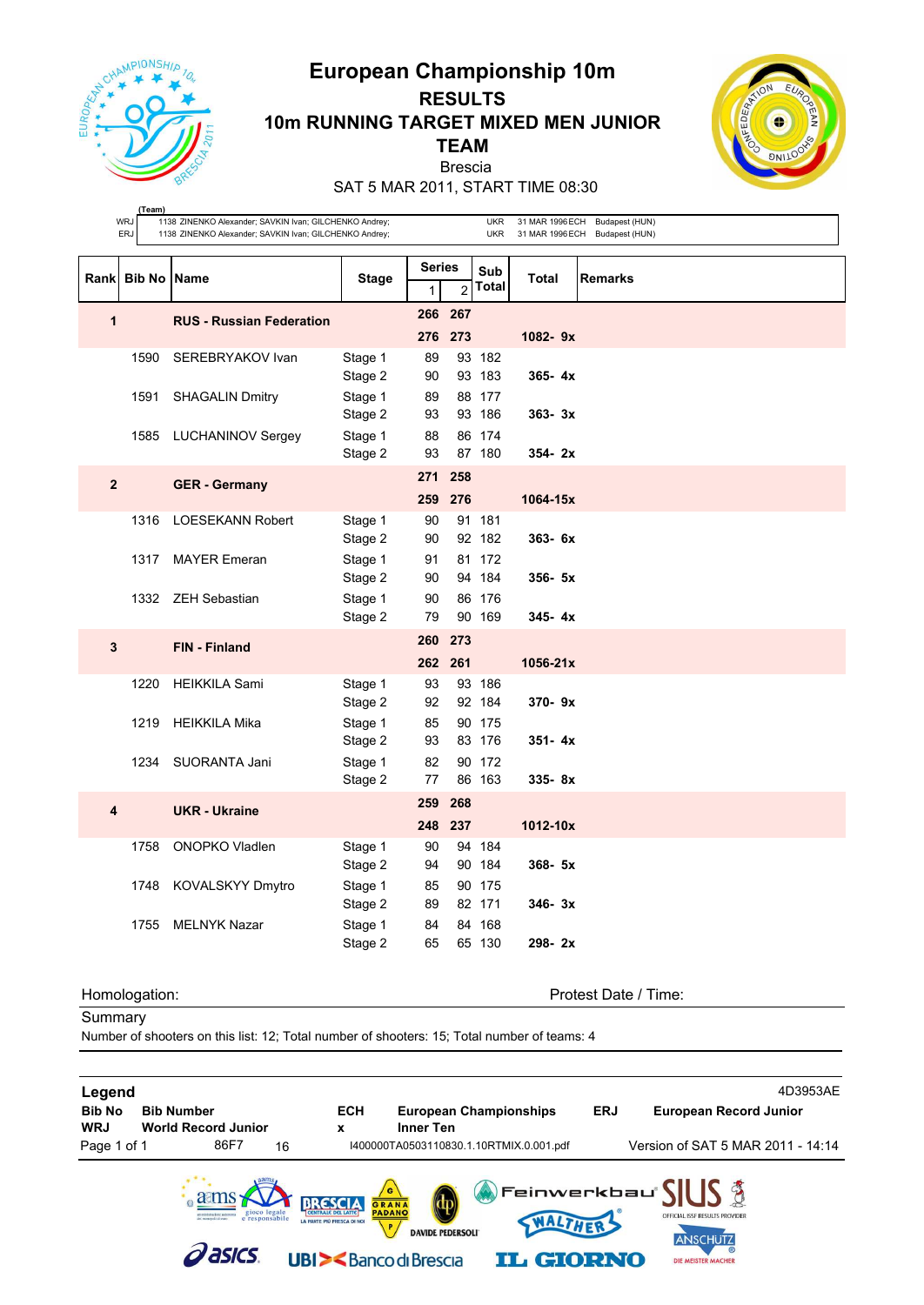

# **European Championship 10m FINAL RESULTS 10m AIR RIFLE WOMEN JUNIOR**

Brescia



THU 3 MAR 2011, START TIME 12:30

|     | (Qualification)       |     |                |              |
|-----|-----------------------|-----|----------------|--------------|
| WRJ | 400 SEO Sun Hwa       | KOR | 12 APR 2002 WC | Sydney (AUS) |
| ERJ | 399 BERANOVA Katerina | CZE | 9 JUN 2001 WC  | Munich (GER) |

**(Finals)**<br>502.1 KURKOVA Katerina

FERJ 502.1 KURKOVA Katerina CZE 8 JUL 2002 WCH Lahti (FIN)

|             | Rank Bib No Name |                                                                | Nat                                            |          | Series         |            |          |                                   |
|-------------|------------------|----------------------------------------------------------------|------------------------------------------------|----------|----------------|------------|----------|-----------------------------------|
|             |                  |                                                                |                                                | 1        | $\overline{a}$ | 3          | 4        | Total<br>Remarks                  |
|             |                  | 1 1125 PEREC Tanja                                             | <b>CRO</b>                                     | 100      | 99             | 98         | 100      | 397-27x                           |
|             |                  | Finals shots: 10.3 10.8 10.6 10.8 10.6 9.9 9.7 10.5 10.5       |                                                |          |                |            | 9.5      | 103.2                             |
|             |                  |                                                                |                                                |          |                |            |          | 500.2                             |
|             |                  | 2 1595 SOKOLOVA Valeria                                        | <b>RUS</b>                                     |          | 98 100         | 99         | 99       | 396-29x                           |
|             |                  | Finals shots: 10.1 10.8 10.6 9.7 10.7 10.1 10.6 10.4 10.1      |                                                |          |                |            | 9.8      | 102.9                             |
|             |                  |                                                                |                                                |          |                |            |          | 498.9                             |
| 3           |                  | 1264 OLRY Jennifer                                             | <b>FRA</b>                                     | 98       |                | 98 100 100 |          | 396-30x                           |
|             |                  | Finals shots: 10.4 10.6 9.6 10.0 10.6 9.8 10.8 10.6 9.5 10.7   |                                                |          |                |            |          | 102.6<br>498.6                    |
|             |                  |                                                                |                                                |          |                |            |          |                                   |
| 4           |                  | 1516 WESTERHEIM Malin                                          | <b>NOR</b>                                     | 100      | 99             | 98         | 99       | 396-29x                           |
|             |                  | Finals shots:                                                  | 9.8 10.3 9.1 10.5 10.7 9.3 10.2 10.8 10.8 10.2 |          |                |            |          | 101.7<br>497.7                    |
|             |                  |                                                                |                                                |          |                |            |          |                                   |
| 5           |                  | 1109 ZVISKOVA Tanya                                            | <b>BUL</b>                                     |          | 97 100 100 100 |            |          | $397 - 31x$                       |
|             |                  | Finals shots: 9.6 10.3 10.2 9.7 9.6 9.6 10.2 10.5 10.7 10.3    |                                                |          |                |            |          | 100.7<br>497.7                    |
| 6           |                  | 1034 UNGERANK Lisa                                             | <b>AUT</b>                                     | 98       | 99             |            | 97 100   | 394-30x QS-off: 52.2 10.6         |
|             |                  | Finals shots: 10.6 10.6 10.9 10.2 10.6 10.2 10.3 9.0 10.0 10.6 |                                                |          |                |            |          | 103.0                             |
|             |                  |                                                                |                                                |          |                |            |          | 497.0                             |
|             |                  | 7 1566 ANDREYCHIKOVA Mariya                                    | <b>RUS</b>                                     | 99       |                | 96 100 100 |          | 395-30x                           |
|             |                  | Finals shots: 9.1 10.2 9.9 10.7 10.4 10.5 10.5 9.5 10.7 9.6    |                                                |          |                |            |          | 101.1                             |
|             |                  |                                                                |                                                |          |                |            |          | 496.1                             |
| 8           |                  | 1742 GOLUBCHENKO Olga                                          | <b>UKR</b>                                     | 98       |                | 97 100     | 99       | 394-29x QS-off: 52.3              |
|             |                  | 99 90<br>Finals shots:                                         | 9.7 10.6 10.1 9.6 10.2 10.3 10.4 10.8          |          |                |            |          | 100.6                             |
|             |                  |                                                                |                                                |          |                |            |          | 494.6                             |
| 9           | 1158             | MAZUROVA Nikola                                                | <b>CZE</b>                                     | 99       | 97             | 98         | 100      | 394-30x QS-off: 52.2 9.8          |
| 10          | 1609             | DVORSAK Ziva                                                   | <b>SLO</b>                                     | 99       | 98             | 100        | 97       | 394-24x QS-off: 51.6              |
| 11          | 1506             | DRAMSTAD Siw Anita                                             | <b>NOR</b>                                     | 96       | 99             | 99         | 100      | 394-30x QS-off: 50.6              |
| 12          | 1763             | SHCHERBA Olesya                                                | <b>UKR</b>                                     | 98       | 98             | 100        | 98       | 394-30x QS-off: 50.6              |
| 13          | 1148             | BRABCOVA Aneta                                                 | CZE                                            | 98       | 98             | 98         | 100      | 394-27x QS-off: 50.5              |
| 14          |                  | 1204 KOLJUHHINA Valeria                                        | EST                                            | 100      | 98             | 99         | 97       | 394-27x QS-off: 49.2              |
| 15          | 1189             | <b>GRANDE Paula</b>                                            | <b>ESP</b>                                     | 100      | 96             | 99         | 99       | 394-29x QS-off: 49.1              |
| 16          | 1174             | <b>NIELSEN Stine</b>                                           | <b>DEN</b>                                     | 99       | 99             | 97         | 98       | 393-30x                           |
| 17          | 1351             | <b>BIATOVSZKI Mira</b>                                         | HUN                                            | 98       | 97             | 100        | 98       | 393-28x                           |
| 18          | 1391             | <b>MEDVINER Polina</b>                                         | <b>ISR</b>                                     | 98       | 96             | 99         | 100      | 393-27x                           |
| 19          | 1648             | <b>TODOROVIC Dragana</b>                                       | SRB                                            | 99       | 97             | 98         | 99       | 393-27x                           |
| 20          | 1020             | <b>HOFMANN Olivia</b>                                          | AUT                                            | 99       | 97             | 98         | 99       | 393-25x                           |
| 21<br>22    | 1580<br>1321     | <b>KHOROSHEVA Polina</b>                                       | <b>RUS</b>                                     | 98<br>98 | 99<br>98       | 97<br>98   | 99<br>98 | 393-24x<br>392-28x                |
|             |                  | <b>ORTH Jaqueline</b>                                          | <b>GER</b>                                     |          |                |            |          |                                   |
| Page 1 of 3 |                  | 13                                                             | C300000IA0303111230.1.AR40.0.012.pdf           |          |                |            |          | Version of THU 3 MAR 2011 - 15:24 |

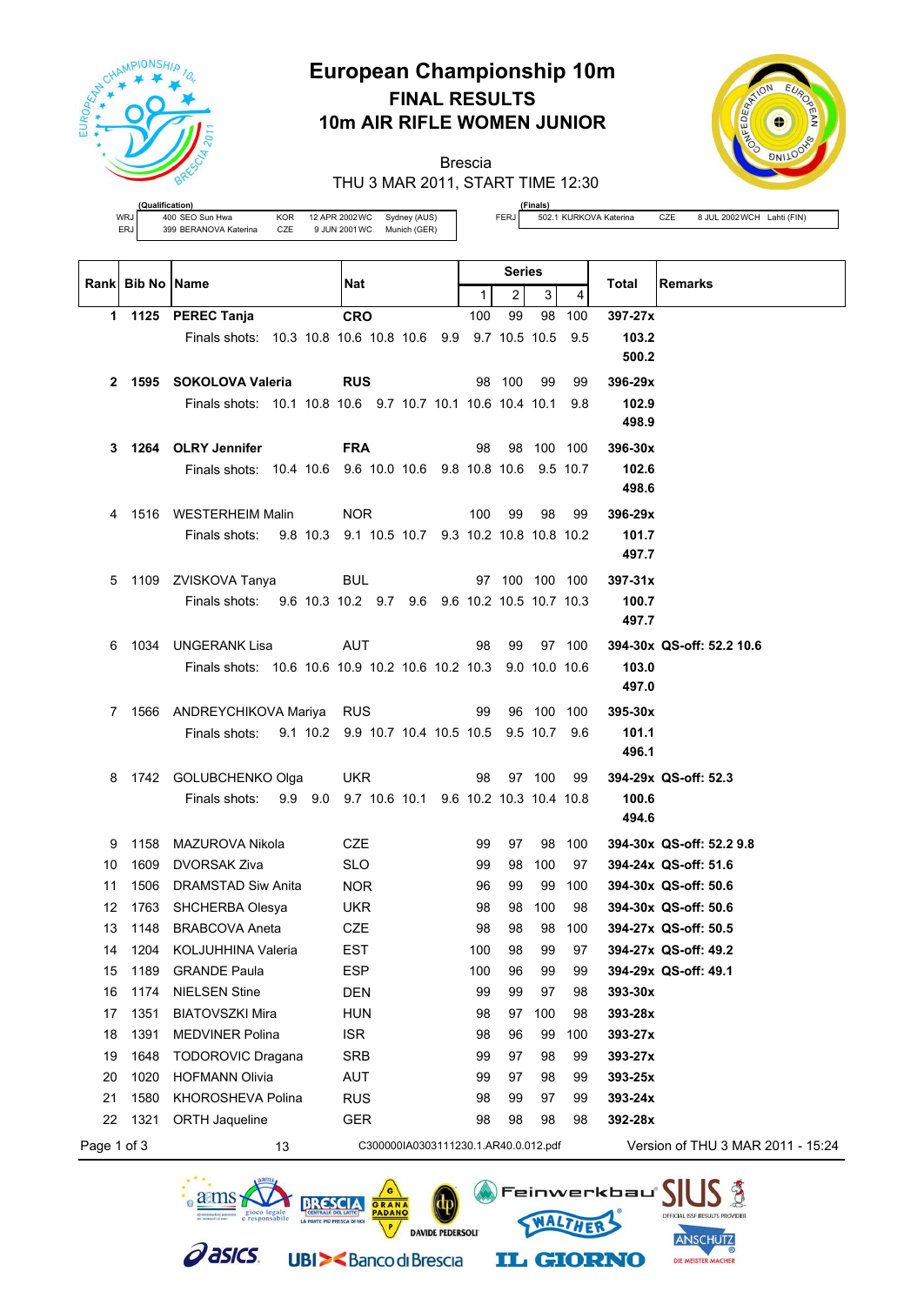|      |                    |                            |            |    | <b>Series</b> |     |     |             |         |
|------|--------------------|----------------------------|------------|----|---------------|-----|-----|-------------|---------|
| Rank | <b>Bib No Name</b> |                            | Nat        | 1  | 2             | 3   | 4   | Total       | Remarks |
| 23   | 1266               | <b>PERMENT Amelie</b>      | <b>FRA</b> | 97 | 100           | 97  | 98  | 392-28x     |         |
| 24   | 1407               | <b>BURGO Mara Caterina</b> | ITA        | 97 | 96            | 100 | 99  | 392-27x     |         |
| 25   | 1367               | SZIJJ Katinka              | HUN        | 98 | 96            | 99  | 99  | 392-27x     |         |
| 26   | 1163               | <b>VOGNAROVA Gabriela</b>  | CZE        | 98 | 98            | 97  | 99  | 392-27x     |         |
| 27   | 1106               | <b>STANCHEVA Yanina</b>    | <b>BUL</b> | 96 | 98            | 99  | 99  | 392-26x     |         |
| 28   | 1637               | <b>BOGATINOVSKI Tasana</b> | <b>SRB</b> | 99 | 99            | 99  | 95  | 392-26x     |         |
| 29   | 1661               | <b>FUEGLISTER Fabienne</b> | SUI        | 98 | 98            | 99  | 97  | 392-24x     |         |
| 30   | 1369               | <b>VERES Kata</b>          | <b>HUN</b> | 99 | 97            | 96  | 100 | 392-23x     |         |
| 31   | 1684               | HYBLEROVA Jana             | <b>SVK</b> | 95 | 98            | 98  | 100 | 391-30x     |         |
| 32   | 1671               | MISCHLER Jasmin            | SUI        | 98 | 98            | 96  | 99  | 391-29x     |         |
| 33   | 1245               | <b>CHEVANCE Aurelie</b>    | FRA        | 97 | 99            | 96  | 99  | 391-27x     |         |
| 34   | 1180               | ALVAREZ Ana                | ESP        | 98 | 98            | 96  | 99  | 391-27x     |         |
| 35   | 1515               | <b>TORVIK Marte</b>        | <b>NOR</b> | 97 | 99            | 98  | 97  | 391-25x     |         |
| 36   | 1764               | <b>TARASENKO Tetyana</b>   | UKR        | 98 | 98            | 99  | 96  | 391-25x     |         |
| 37   | 1690               | PETREKOVA Michaela         | SVK        | 95 | 99            | 99  | 97  | 390-28x     |         |
| 38   | 1207               | SOBOLEVA Julia             | EST        | 95 | 98            | 99  | 98  | 390-27x     |         |
| 39   | 1122               | <b>MAREKOVIC Lucija</b>    | <b>CRO</b> | 98 | 96            | 98  | 98  | 390-27x     |         |
| 40   | 1636               | <b>BISERCIC Katarina</b>   | <b>SRB</b> | 98 | 97            | 96  | 99  | 390-26x     |         |
| 41   | 1097               | DILOVA Marinela            | <b>BUL</b> | 97 | 99            | 97  | 97  | 390-23x     |         |
| 42   | 1115               | <b>BERIC Masa</b>          | <b>CRO</b> | 97 | 97            | 99  | 96  | 389-25x     |         |
| 43   | 1029               | <b>SAILER Manuela</b>      | AUT        | 99 | 98            | 97  | 95  | 389-25x     |         |
| 44   | 1298               | <b>BECKER Anne</b>         | <b>GER</b> | 95 | 99            | 96  | 99  | 389-23x     |         |
| 45   | 1414               | <b>GAMBARO Barbara</b>     | ITA        | 96 | 99            | 96  | 98  | 389-23x     |         |
| 46   | 1554               | <b>MANEA Iulia</b>         | <b>ROU</b> | 98 | 99            | 96  | 96  | 389-23x     |         |
| 47   | 1229               | OIKARINEN Marika           | <b>FIN</b> | 95 | 98            | 99  | 97  | 389-22x     |         |
| 48   | 1405               | <b>BREGENZER Sybille</b>   | ITA        | 97 | 97            | 97  | 97  | 388-26x     |         |
| 49   | 1486               | RADOVIC Mirjana            | MNE        | 97 | 96            | 97  | 98  | 388-23x     |         |
| 50   | 1610               | <b>JUVAN Nina</b>          | <b>SLO</b> | 94 | 99            | 99  | 96  | 388-23x     |         |
| 51   | 1185               | <b>GARCIA Elena</b>        | <b>ESP</b> | 99 | 96            | 96  | 97  | 388-19x     |         |
| 52   | 1551               | CRISTEA Ioana Giorgiana    | <b>ROU</b> | 96 | 98            | 96  | 98  | 388-18x     |         |
| 53   |                    | 1308 GSCHWANDTNER Selina   | GER        | 94 | 97            | 98  | 98  | 387-21x     |         |
| 54   | 1657               | <b>BERNET Jasmin</b>       | SUI        | 97 | 95            | 98  | 97  | 387-20x     |         |
| 55   | 1703               | <b>JONSSON Chatrin</b>     | <b>SWE</b> | 93 | 98            | 97  | 98  | $386 - 13x$ |         |
| 56   | 1230               | PARVIAINEN Riikka          | <b>FIN</b> | 97 | 95            | 95  | 98  | 385-24x     |         |
| 57   | 1560               | <b>TUDOSE Roxana</b>       | <b>ROU</b> | 96 | 95            | 98  | 96  | 385-20x     |         |
| 58   | 1461               | RAILEANU Ecaterina         | <b>MDA</b> | 94 | 96            | 100 | 95  | 385-18x     |         |
| 59   | 1692               | SKOTKOVA Dominika          | <b>SVK</b> | 96 | 97            | 97  | 94  | 384-19x     |         |
| 60   | 1613               | <b>OTONICAR Natalija</b>   | <b>SLO</b> | 94 | 95            | 94  | 99  | 382-19x     |         |
| 61   | 1063               | DJEKANOVIC Tatjana         | BIH        | 97 | 95            | 95  | 95  | 382-19x     |         |
| 62   | 1228               | <b>LIEWENDAHL Elin</b>     | <b>FIN</b> | 98 | 94            | 93  | 97  | 382-15x     |         |
| 63   | 1393               | <b>SHRAGO Anat Sarin</b>   | <b>ISR</b> | 95 | 95            | 92  | 99  | 381-20x     |         |
| 64   | 1623               | <b>BOLOGNA Marina</b>      | <b>SMR</b> | 95 | 93            | 95  | 97  | 380-18x     |         |
| 65   | 1055               | <b>SEMAIRE Axelle</b>      | <b>BEL</b> | 96 | 94            | 94  | 95  | 379-15x     |         |
| 66   | 1627               | RICCARDI Agata Alina       | <b>SMR</b> | 95 | 94            | 96  | 93  | 378-16x     |         |
| 67   | 1052               | DE QUICK Jana              | <b>BEL</b> | 96 | 93            | 94  | 95  | 378-14x     |         |



Page 2 of 3 86F7 13 C3000001A0303111230.1.AR40.0.012.pdf Version of THU 3 MAR 2011 - 15:24

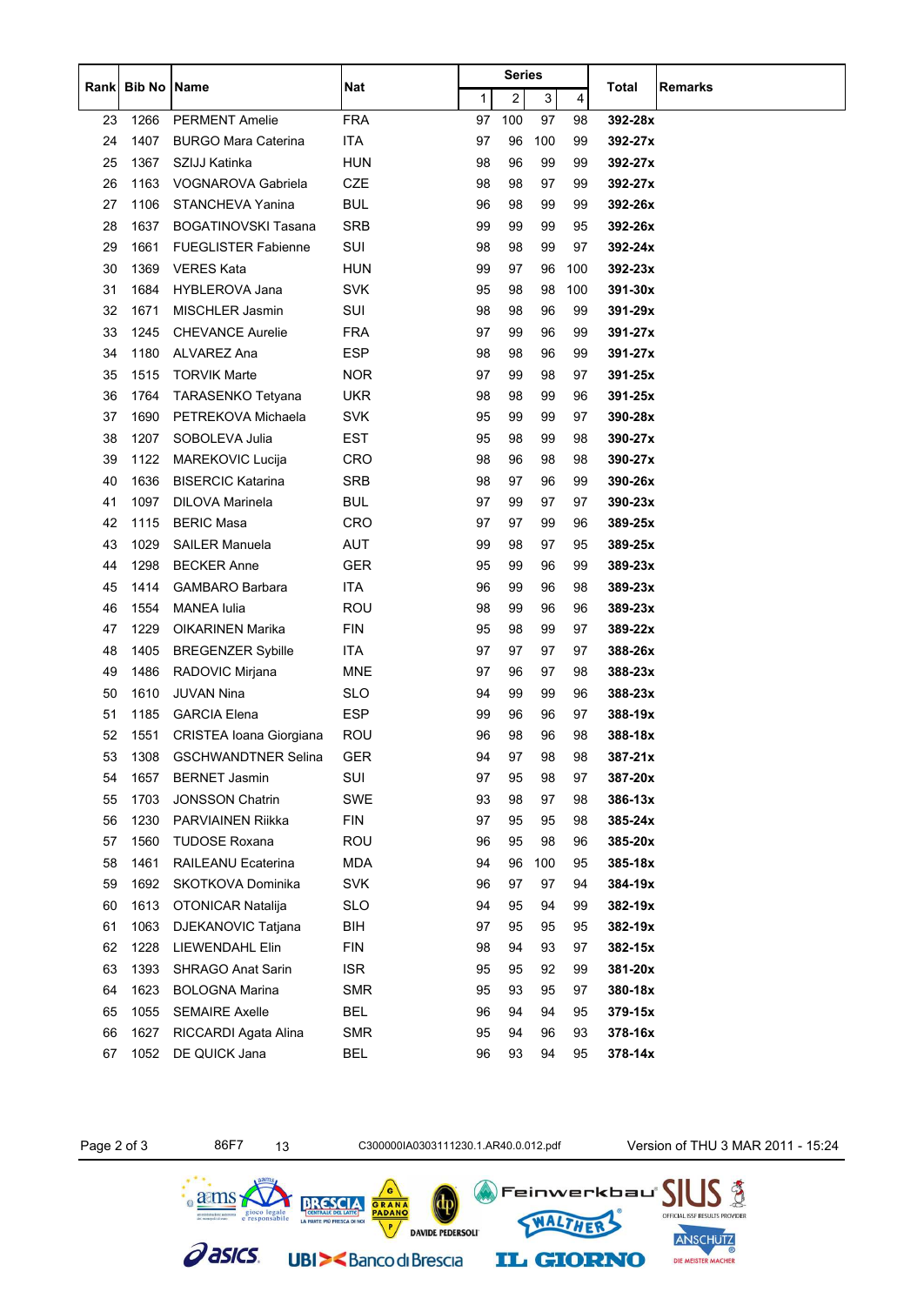| Rank Bib No Name |  | Nat | <b>Series</b> | <b>Total</b> |                 |
|------------------|--|-----|---------------|--------------|-----------------|
|                  |  |     | ∽<br>-        |              | <b>IRemarks</b> |

## **Summary**

Number of shooters on this list: 67; Total number of shooters: 67

### **Note**

Please note that there are records equally achieved by several shooters and only the first to set the record is shown. Refer to the Records list on ISSF website: www.issf-sports.org

| Legend                                    |                                                                  |                                                                                                            |                                                                                                                                                                                                |                               | 536491A1                                                                    |
|-------------------------------------------|------------------------------------------------------------------|------------------------------------------------------------------------------------------------------------|------------------------------------------------------------------------------------------------------------------------------------------------------------------------------------------------|-------------------------------|-----------------------------------------------------------------------------|
| <b>Bib No</b><br><b>Nat</b><br><b>WCH</b> | <b>Bib Number</b><br><b>Nation</b><br><b>World Championships</b> | <b>ERJ</b><br>QS-off<br><b>WRJ</b>                                                                         | <b>European Record Junior</b><br><b>Qualification Shoot off</b><br><b>World Record Junior</b>                                                                                                  | <b>FERJ</b><br><b>WC</b><br>X | <b>Final European Record Junior</b><br><b>World Cup</b><br><b>Inner Ten</b> |
| Page 3 of 3                               | 86F7<br>13                                                       |                                                                                                            | C300000IA0303111230.1.AR40.0.012.pdf                                                                                                                                                           |                               | Version of THU 3 MAR 2011 - 15:24                                           |
|                                           | gioco legale<br>responsabile<br>asics                            | <b>PADANO</b><br><b>LA PARTE PIÙ FRESCA DI NOI</b><br><b>UBI&gt;<banco b="" brescia<="" di=""></banco></b> | $\langle \!\!\!\langle \rangle\!\!\!\rangle$ Feinwerkbau $\langle \!\!\!\langle \,  \! \; \rangle\!\!\!\rangle$<br>GRANA<br><b>WALTHER</b><br>P<br><b>DAVIDE PEDERSOLI</b><br><b>IL GIORNO</b> |                               | OFFICIAL ISSF RESULTS PROVIDER<br><b>ANSCHUTZ</b><br>DIE MEISTER MACHER     |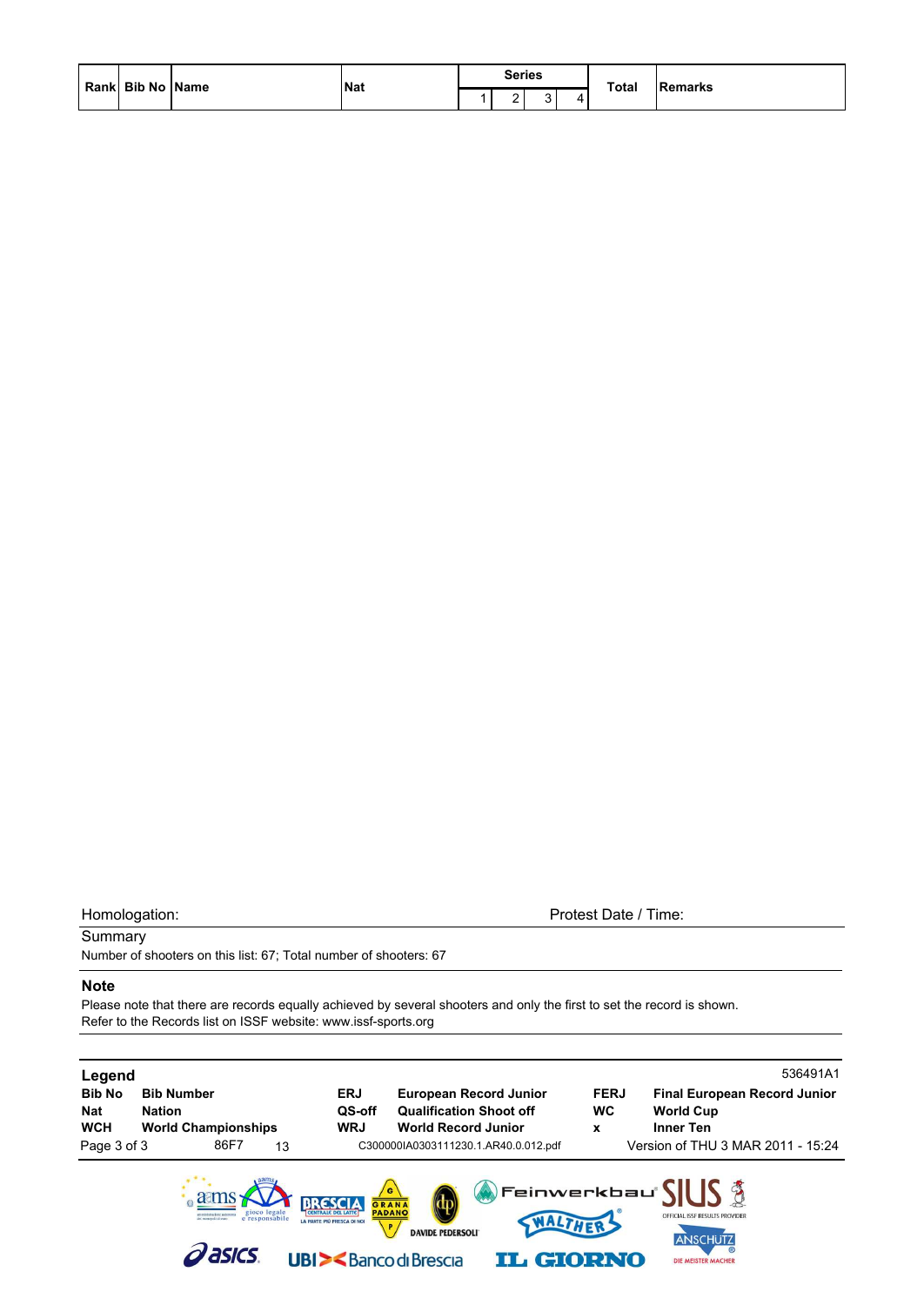

## **European Championship 10m RESULTS 10m AIR RIFLE WOMEN JUNIOR TEAM** Brescia



THU 3 MAR 2011, START TIME 12:30

|                | (Team)<br><b>WRJ</b><br><b>ERJ</b> | 1188 SEO Sun Hwa; KIM Hyung Mi; CHOI Dae Young;<br>1184 FRANK SCHADE WILSCH                                  |                 |                             |                         |                  | <b>KOR</b><br><b>GER</b>             | 8 JUL 2002 WCH Lahti (FIN)<br>21 JUL 1998 WCH BARCELONA (ESP)                                      |
|----------------|------------------------------------|--------------------------------------------------------------------------------------------------------------|-----------------|-----------------------------|-------------------------|------------------|--------------------------------------|----------------------------------------------------------------------------------------------------|
| <b>Rank</b>    | <b>Bib No Name</b>                 |                                                                                                              | $\mathbf{1}$    | Series<br>2                 | 3                       | 4                | Total                                | <b>Remarks</b>                                                                                     |
| 1              |                                    | <b>RUS - Russian Federation</b>                                                                              |                 |                             | 295 295 296 298         |                  | 1184-83x EERJ                        |                                                                                                    |
|                | 1595<br>1566<br>1580               | SOKOLOVA Valeria<br><b>ANDREYCHIKOVA Mariya</b><br>KHOROSHEVA Polina                                         | 98<br>99<br>98  | 100<br>96<br>99             | 99<br>100<br>97         | 99<br>100<br>99  | 396-29x<br>395-30x<br>$393 - 24x$    |                                                                                                    |
| $\overline{2}$ |                                    | <b>NOR - Norway</b>                                                                                          |                 |                             | 293 297 295 296         |                  | 1181-84x                             |                                                                                                    |
|                | 1516<br>1506<br>1515               | <b>WESTERHEIM Malin</b><br>DRAMSTAD Siw Anita<br><b>TORVIK Marte</b>                                         | 100<br>96<br>97 | 99<br>99<br>99              | 98<br>99<br>98          | 99<br>100<br>97  | 396-29x<br>394-30x<br>391-25x        |                                                                                                    |
| $\mathbf{3}$   |                                    | <b>CZE - Czech Republic</b>                                                                                  |                 |                             | 295 293 293 299         |                  | 1180-84x                             |                                                                                                    |
|                | 1158<br>1148<br>1163               | MAZUROVA Nikola<br><b>BRABCOVA Aneta</b><br><b>VOGNAROVA Gabriela</b>                                        | 99<br>98<br>98  | 97<br>98<br>98              | 98<br>98<br>97          | 100<br>100<br>99 | 394-30x<br>394-27x<br>392-27x        |                                                                                                    |
| 4              |                                    | <b>FRA - France</b>                                                                                          |                 |                             | 292 297 293 297         |                  | 1179-85x                             |                                                                                                    |
|                | 1264<br>1266<br>1245               | <b>OLRY Jennifer</b><br><b>PERMENT Amelie</b><br><b>CHEVANCE Aurelie</b>                                     | 98<br>97<br>97  | 98<br>100<br>99             | 100<br>97<br>96         | 100<br>98<br>99  | 396-30x<br>392-28x<br>391-27x        |                                                                                                    |
| 5              |                                    | <b>UKR - Ukraine</b>                                                                                         |                 |                             | 294 293 299 293         |                  | 1179-84x                             |                                                                                                    |
|                | 1763<br>1742                       | SHCHERBA Olesya<br>GOLUBCHENKO Olga<br>1764 TARASENKO Tetyana                                                | 98<br>98<br>98  | 98<br>97<br>98              | 100<br>100<br>99        | 98<br>99<br>96   | 394-30x<br>394-29x<br>391-25x        |                                                                                                    |
| 6              |                                    | <b>BUL - Bulgaria</b>                                                                                        |                 |                             |                         |                  | 290 297 296 296 1179-80x             |                                                                                                    |
|                | 1109<br>1097                       | ZVISKOVA Tanya<br>1106 STANCHEVA Yanina<br>DILOVA Marinela                                                   | 96<br>97        | 97 100<br>98<br>99          | 100<br>99<br>97         | 100<br>99<br>97  | $397 - 31x$<br>392-26x<br>390-23x    |                                                                                                    |
| $\overline{7}$ |                                    | <b>HUN - Hungary</b>                                                                                         |                 |                             | 295 290 295 297         |                  | 1177-78x                             |                                                                                                    |
|                | 1351<br>1367<br>1369               | <b>BIATOVSZKI Mira</b><br>SZIJJ Katinka<br><b>VERES Kata</b>                                                 | 98<br>98<br>99  | 97<br>96<br>97              | 100<br>99<br>96         | 98<br>99<br>100  | 393-28x<br>392-27x<br>392-23x        |                                                                                                    |
| 8              |                                    | <b>AUT - Austria</b>                                                                                         |                 |                             | 296 294 292 294         |                  | 1176-80x                             |                                                                                                    |
|                | 1034<br>1020                       | <b>UNGERANK Lisa</b><br><b>HOFMANN Olivia</b>                                                                | 98<br>99        | 99<br>97                    | 97<br>98                | 100<br>99        | 394-30x<br>393-25x                   |                                                                                                    |
| Page 1 of 3    |                                    | 13                                                                                                           |                 |                             |                         |                  | Q300000TA0303111230.1.AR40.0.001.pdf | Version of THU 3 MAR 2011 - 13:45                                                                  |
|                |                                    | gioco legal<br>LA PARTE PIÙ FRESCA DI NO<br>asics.<br><b>UBI&gt;<bancodibrescia< b=""></bancodibrescia<></b> |                 | GRANA<br><b>PADANO</b><br>P | <b>DAVIDE PEDERSOLI</b> |                  |                                      | Feinwerkbau®<br>OFFICIAL ISSE RESULTS<br><b>ANSCHUTZ</b><br><b>IL GIORNO</b><br>DIE MEISTER MACHER |

**UBI><BancodiBrescia** 

**IL GIORNO**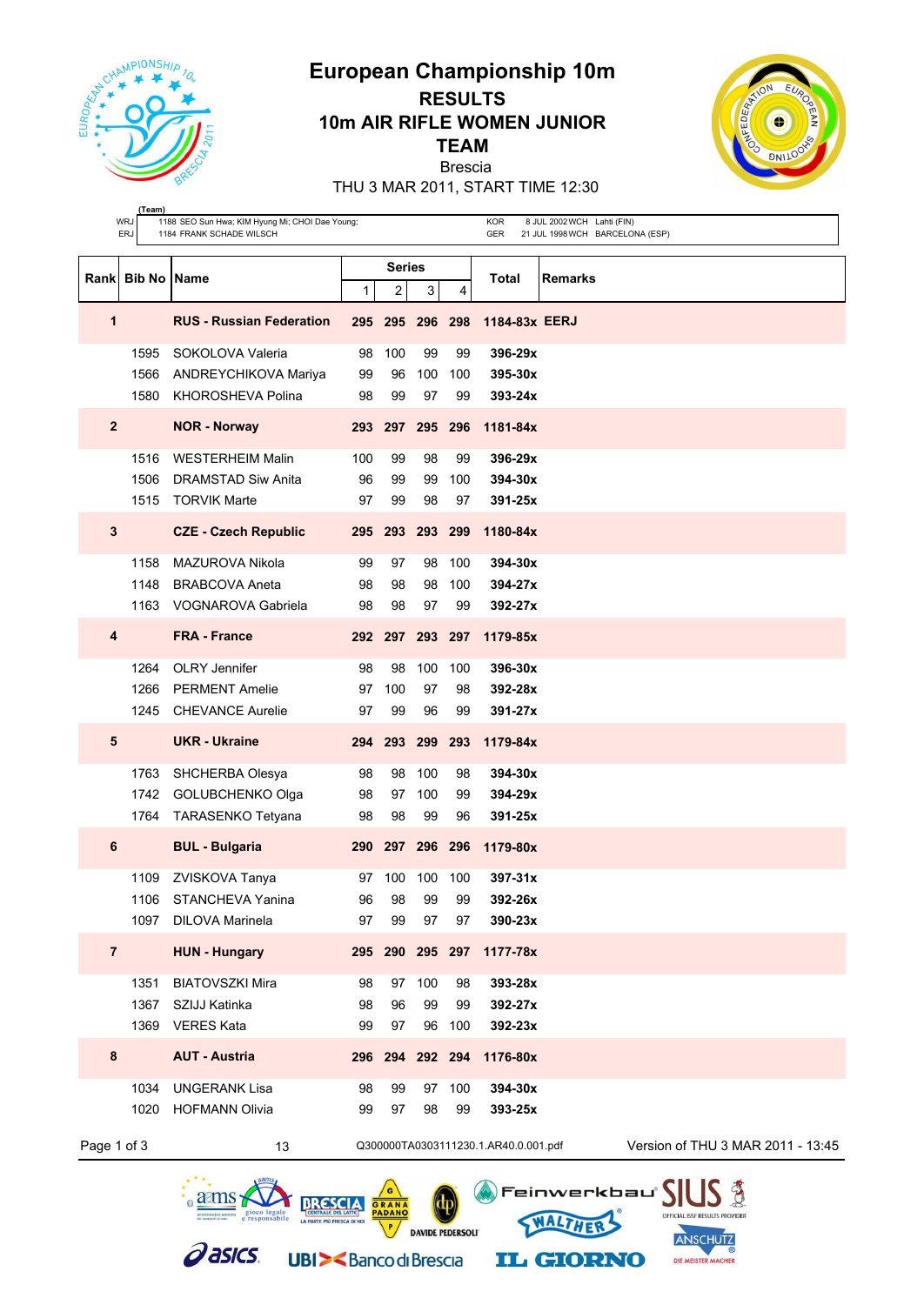|                 | Rank Bib No Name |                               |              | <b>Series</b>   |     |     | Total                                           | <b>Remarks</b>                    |
|-----------------|------------------|-------------------------------|--------------|-----------------|-----|-----|-------------------------------------------------|-----------------------------------|
|                 |                  |                               | $\mathbf{1}$ | 2               | 3   | 4   |                                                 |                                   |
|                 | 1029             | <b>SAILER Manuela</b>         | 99           | 98              | 97  | 95  | 389-25x                                         |                                   |
| 9               |                  | <b>CRO - Croatia</b>          |              |                 |     |     | 295 292 295 294 1176-79x                        |                                   |
|                 | 1125             | PEREC Tanja                   | 100          | 99              | 98  | 100 | 397-27x                                         |                                   |
|                 |                  | 1122 MAREKOVIC Lucija         | 98           | 96              | 98  | 98  | 390-27x                                         |                                   |
|                 |                  | 1115 BERIC Masa               | 97           | 97              | 99  | 96  | 389-25x                                         |                                   |
| 10              |                  | <b>SRB - Serbia</b>           |              | 296 293 293 293 |     |     | 1175-79x                                        |                                   |
|                 | 1648             | <b>TODOROVIC Dragana</b>      | 99           | 97              | 98  | 99  | 393-27x                                         |                                   |
|                 |                  | 1637 BOGATINOVSKI Tasana      | 99           | 99              | 99  | 95  | 392-26x                                         |                                   |
|                 |                  | 1636 BISERCIC Katarina        | 98           | 97              | 96  | 99  | 390-26x                                         |                                   |
| 11              |                  | <b>ESP - Spain</b>            |              | 297 290 291 295 |     |     | 1173-75x                                        |                                   |
|                 | 1189             | <b>GRANDE Paula</b>           | 100          | 96              | 99  | 99  | 394-29x                                         |                                   |
|                 |                  | 1180 ALVAREZ Ana              | 98           | 98              | 96  | 99  | 391-27x                                         |                                   |
|                 |                  | 1185 GARCIA Elena             | 99           | 96              | 96  | 97  | 388-19x                                         |                                   |
| 12 <sup>2</sup> |                  | <b>SUI - Switzerland</b>      |              | 293 291 293 293 |     |     | 1170-73x                                        |                                   |
|                 | 1661             | <b>FUEGLISTER Fabienne</b>    | 98           | 98              | 99  | 97  | 392-24x                                         |                                   |
|                 | 1671             | MISCHLER Jasmin               | 98           | 98              | 96  | 99  | 391-29x                                         |                                   |
|                 | 1657             | <b>BERNET Jasmin</b>          | 97           | 95              | 98  | 97  | 387-20x                                         |                                   |
| 13              |                  | <b>ITA - Italy</b>            |              |                 |     |     | 290 292 293 294 1169-76x                        |                                   |
|                 | 1407             | <b>BURGO Mara Caterina</b>    | 97           | 96              | 100 | 99  | 392-27x                                         |                                   |
|                 |                  | 1414 GAMBARO Barbara          | 96           | 99              | 96  | 98  | 389-23x                                         |                                   |
|                 |                  | 1405 BREGENZER Sybille        | 97           | 97              | 97  | 97  | 388-26x                                         |                                   |
| 14              |                  | <b>GER</b> - Germany          |              | 287 294 292 295 |     |     | 1168-72x                                        |                                   |
|                 | 1321             | <b>ORTH Jaqueline</b>         | 98           | 98              | 98  | 98  | 392-28x                                         |                                   |
|                 | 1298             | <b>BECKER Anne</b>            | 95           | 99              | 96  | 99  | 389-23x                                         |                                   |
|                 | 1308             | <b>GSCHWANDTNER Selina</b>    | 94           | 97              | 98  | 98  | $387 - 21x$                                     |                                   |
| 15              |                  | <b>SVK - Slovakia</b>         |              |                 |     |     | 286 294 294 291 1165-77x                        |                                   |
|                 | 1684             | HYBLEROVA Jana                | 95           | 98              | 98  | 100 | 391-30x                                         |                                   |
|                 | 1690             | PETREKOVA Michaela            | 95           | 99              | 99  | 97  | 390-28x                                         |                                   |
|                 |                  | 1692 SKOTKOVA Dominika        | 96           | 97              | 97  | 94  | 384-19x                                         |                                   |
| 16              |                  | SLO - Slovenia                |              | 287 292 293 292 |     |     | 1164-66x                                        |                                   |
|                 | 1609             | <b>DVORSAK Ziva</b>           | 99           | 98              | 100 | 97  | 394-24x                                         |                                   |
|                 | 1610             | <b>JUVAN Nina</b>             | 94           | 99              | 99  | 96  | 388-23x                                         |                                   |
|                 | 1613             | <b>OTONICAR Natalija</b>      | 94           | 95              | 94  | 99  | 382-19x                                         |                                   |
| 17              |                  | ROU - Romania                 |              | 290 292 290 290 |     |     | 1162-61x                                        |                                   |
|                 | 1554             | <b>MANEA Iulia</b>            | 98           | 99              | 96  | 96  | 389-23x                                         |                                   |
|                 | 1551             | CRISTEA Ioana Giorgiana       | 96           | 98              | 96  | 98  | 388-18x                                         |                                   |
|                 |                  | 1560 TUDOSE Roxana            | 96           | 95              | 98  | 96  | 385-20x                                         |                                   |
| 18              |                  | <b>FIN</b> - Finland          |              | 290 287 287 292 |     |     | 1156-61x                                        |                                   |
| Page 2 of 3     | 1229             | <b>OIKARINEN Marika</b><br>13 | 95           | 98              | 99  | 97  | 389-22x<br>Q300000TA0303111230.1.AR40.0.001.pdf | Version of THU 3 MAR 2011 - 13:45 |

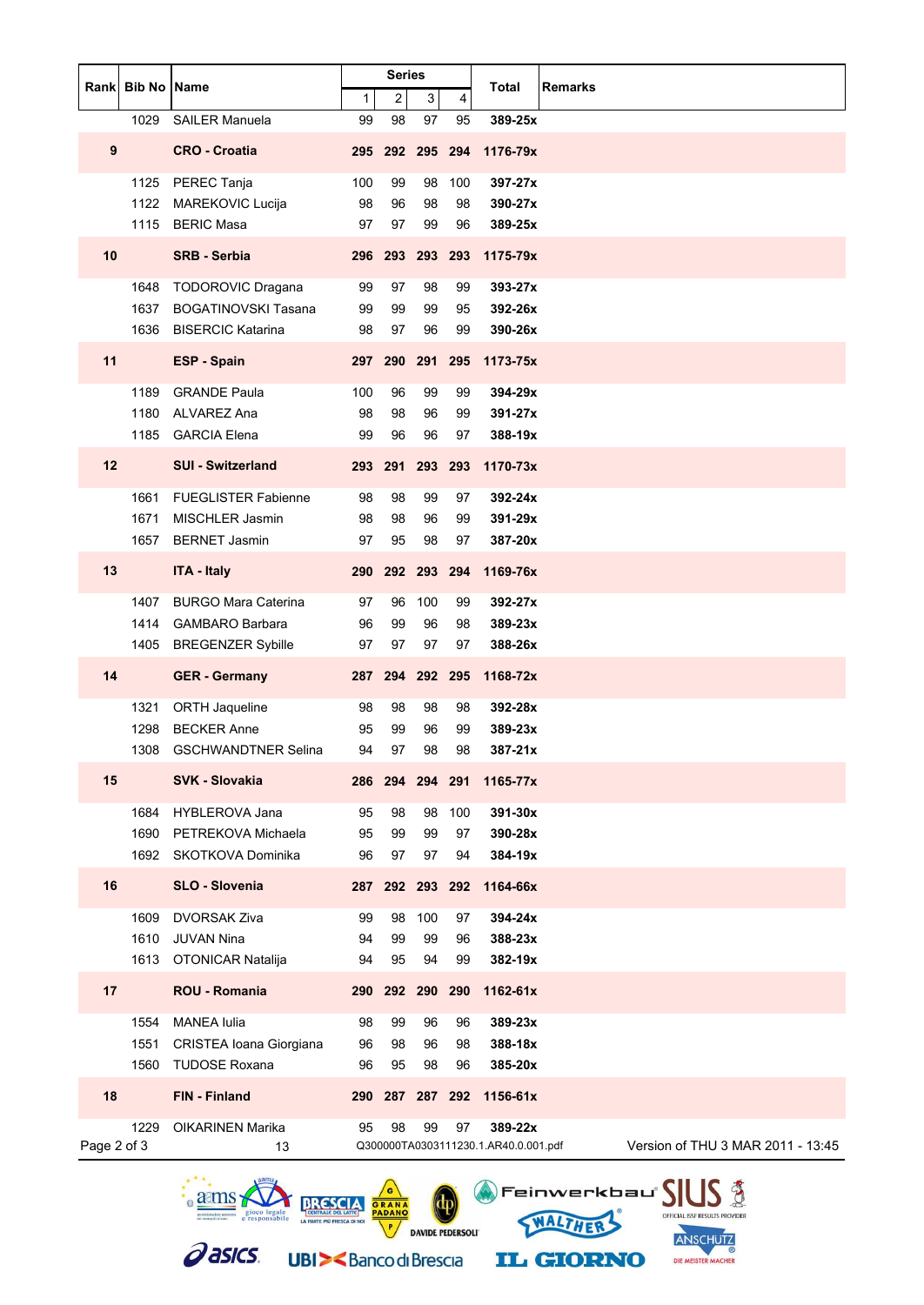| Rankl Bib No IName |                          |    | <b>Series</b>      |         | <b>Total</b> | <b>IRemarks</b> |  |
|--------------------|--------------------------|----|--------------------|---------|--------------|-----------------|--|
|                    |                          |    | $\sim$<br><u>_</u> | s.<br>ັ | 4            |                 |  |
| 1230               | <b>PARVIAINEN Riikka</b> | 97 | 95                 | 95      | 98           | $385 - 24x$     |  |
| 1228               | LIEWENDAHL Elin          | 98 | 94                 | 93      | -97          | 382-15x         |  |

**Summary** 

Homologation: Protest Date / Time:



Number of shooters on this list: 54; Total number of shooters: 67; Total number of teams: 18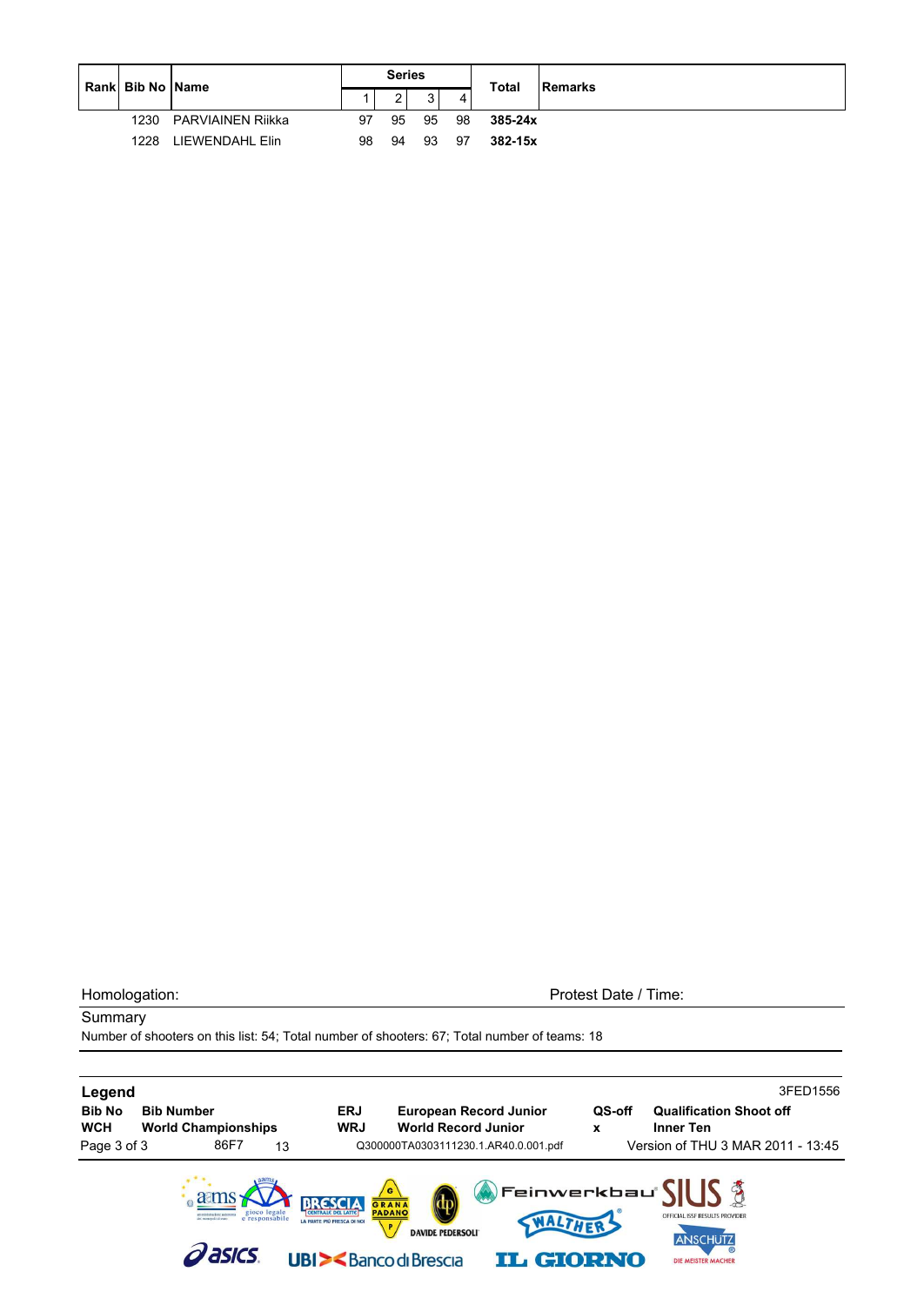

# **European Championship 10m FINAL RESULTS 10m AIR PISTOL WOMEN JUNIOR**

Brescia



FRI 4 MAR 2011, START TIME 12:30

|     | (Qualification) |                       |            |                |             |  |
|-----|-----------------|-----------------------|------------|----------------|-------------|--|
| WRJ |                 | 391 MLADENOVIC Marija | YUG        | 19 JUN 1995 WC | Milan (ITA) |  |
| ERJ |                 | 391 MLADENOVIC Marija | <b>YUG</b> | 19 JUN 1995 WC | Milan (ITA) |  |

**(Finals)**<br>489.7 KOSTEVYCH Olena

FERJ 489.7 KOSTEVYCH Olena UKR 7 NOV 2003 ECH Gothenburg (SWE)

|             |                  |                                                           |            |                                      |    | <b>Series</b>  |              |     |                                   |  |
|-------------|------------------|-----------------------------------------------------------|------------|--------------------------------------|----|----------------|--------------|-----|-----------------------------------|--|
|             | Rank Bib No Name |                                                           | Nat        |                                      | 1  | $\overline{2}$ | 3            | 4   | <b>Remarks</b><br>Total           |  |
|             | 1 1532           | <b>TOMALA Joanna</b>                                      | <b>POL</b> |                                      | 96 | 95             | 96           | 95  | 382-10x                           |  |
|             |                  | 9.1 10.5 8.7 10.4 9.5 10.1 10.3<br>Finals shots:          |            |                                      |    | 9.4            | 9.6          | 9.4 | 97.0                              |  |
|             |                  |                                                           |            |                                      |    |                |              |     | 479.0                             |  |
|             |                  | 2 1194 MUNOZ Cristina                                     | <b>ESP</b> |                                      | 95 | 92             | 96           | 98  | $381 - 6x$                        |  |
|             |                  | Finals shots: 10.2 10.9 10.3 9.3 9.6 8.6 10.6 10.0        |            |                                      |    |                | 7.8          | 8.5 | 95.8                              |  |
|             |                  |                                                           |            |                                      |    |                |              |     | 476.8                             |  |
|             |                  | 3 1361 NEMES Adrienn                                      | <b>HUN</b> |                                      | 92 | 96             | 96           | 97  | $381 - 8x$                        |  |
|             |                  | Finals shots:<br>9.0 10.5 10.4 9.7 10.3 9.3 8.2 9.5       |            |                                      |    |                | 8.9          | 9.6 | 95.4                              |  |
|             |                  |                                                           |            |                                      |    |                |              |     | 476.4                             |  |
| 4           |                  | 1156 KRYKORKOVA Marketa                                   | <b>CZE</b> |                                      | 92 | 94             | 95           | 94  | 375- 8x QS-off: 49.9              |  |
|             |                  | Finals shots: 9.9 10.8 10.3 9.1 10.0 9.3 10.3 10.5 10.8   |            |                                      |    |                |              | 9.4 | 100.4                             |  |
|             |                  |                                                           |            |                                      |    |                |              |     | 475.4                             |  |
|             |                  | 5 1524 BASZEN Karolina                                    | <b>POL</b> |                                      | 94 | 95             | 97           | 92  | 378-10x                           |  |
|             |                  | 9.5 9.6 10.2 9.0 10.0 9.2 9.7 10.7 8.8<br>Finals shots:   |            |                                      |    |                |              | 9.6 | 96.3<br>474.3                     |  |
|             |                  |                                                           |            |                                      |    |                |              |     |                                   |  |
| 6           |                  | 1290 PANCHULIDZE Nino                                     | <b>GEO</b> |                                      | 92 | 96             | 93           | 96  | $377 - 3x$                        |  |
|             |                  | Finals shots: 10.2 9.3 10.6 9.9 9.8 9.8 10.8              |            |                                      |    | 8.1            | 9.0          | 8.4 | 95.9<br>472.9                     |  |
|             |                  |                                                           |            |                                      |    |                |              |     |                                   |  |
|             |                  | 7 1126 PEREGLIN Valentina                                 | <b>CRO</b> |                                      | 92 | 94             | 94           | 95  | 375- 6x QS-off: 48.7              |  |
|             |                  | Finals shots: 10.4 10.0 9.4 9.7 9.0 10.7 10.5 8.7 9.4 8.0 |            |                                      |    |                |              |     | 95.8<br>470.8                     |  |
| 8           |                  | 1099 DUSHANOVA Velislava                                  | <b>BUL</b> |                                      | 96 | 92             | 94           | 94  | $376 - 5x$                        |  |
|             |                  | Finals shots: 9.5 9.5 9.1 8.4 8.7 10.0 8.8                |            |                                      |    |                | 8.8 9.9 10.1 |     | 92.8                              |  |
|             |                  |                                                           |            |                                      |    |                |              |     | 468.8                             |  |
| 9           |                  | 1129 SERIFOVIC Arisa                                      | CRO        |                                      | 94 | 92             | 92           | 97  | 375- 6x QS-off: 44.1              |  |
| 10          | 1589             | SEMENOVA Margarita                                        | <b>RUS</b> |                                      | 91 | 94             | 94           | 94  | $373 - 9x$                        |  |
| 11          |                  | 1303 EDER Josefin                                         | <b>GER</b> |                                      | 96 | 95             | 90           | 92  | $373 - 4x$                        |  |
| 12          |                  | 1252 GALLIEN Alisson                                      | <b>FRA</b> |                                      | 92 | 93             | 93           | 94  | 372-11x                           |  |
| 13          |                  | 1095 CHAKAROVA Silvia                                     | BUL        |                                      | 89 | 91             | 93           | 99  | 372-8x                            |  |
| 14          |                  | 1737 BONDARUK Anastasiya                                  | <b>UKR</b> |                                      | 92 | 93             | 94           | 93  | 372-8x                            |  |
| 15          | 1738             | <b>BURAK Khrystyna</b>                                    | <b>UKR</b> |                                      | 96 | 91             | 91           | 93  | 371-9x                            |  |
| 16          | 1246             | <b>CLEDIERE Charlene</b>                                  | <b>FRA</b> |                                      | 96 | 95             | 90           | 90  | $371 - 9x$                        |  |
| 17          | 1164             | ZISKALOVA Silvie                                          | CZE        |                                      | 93 | 87             | 96           | 95  | $371 - 8x$                        |  |
| 18          | 1340             | <b>KORAKAKI Anna</b>                                      | GRE        |                                      | 91 | 92             | 94           | 94  | 371-7x                            |  |
| 19          | 1416             | <b>MARINI Chiara</b>                                      | <b>ITA</b> |                                      | 91 | 91             | 93           | 95  | 370- 5x                           |  |
| 20          | 1225             | <b>JANKALA Tiina</b>                                      | <b>FIN</b> |                                      | 94 | 91             | 91           | 93  | $369 - 9x$                        |  |
| 21          | 1557             | POP Francesca                                             | <b>ROU</b> |                                      | 91 | 96             | 93           | 89  | $369 - 9x$                        |  |
| 22          | 1706             | <b>NILSSON Emma</b>                                       | SWE        |                                      | 92 | 94             | 89           | 94  | 369-4x                            |  |
| Page 1 of 2 |                  | 2                                                         |            | C300000IA0403111230.1.AP40.0.011.pdf |    |                |              |     | Version of FRI 4 MAR 2011 - 15:26 |  |

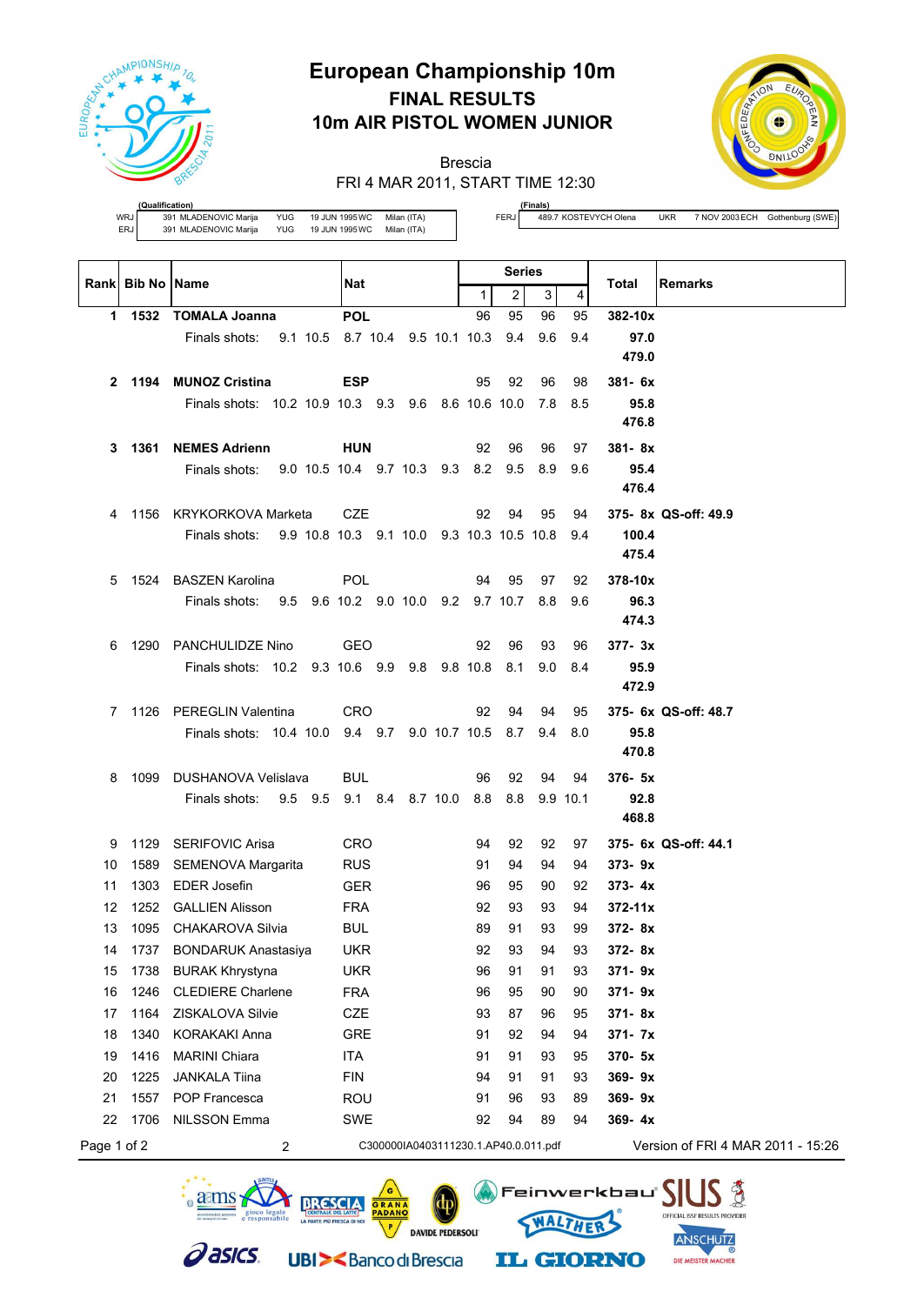|       |        |                               |            |    | <b>Series</b> |    |    |            |                |
|-------|--------|-------------------------------|------------|----|---------------|----|----|------------|----------------|
| Rankl | Bib No | <b>Name</b>                   | <b>Nat</b> | 1  | 2             | 3  | 4  | Total      | <b>Remarks</b> |
| 23    | 1420   | SERRANO Claudia               | <b>ITA</b> | 95 | 90            | 92 | 92 | 369-3x     |                |
| 24    | 1010   | NIKOGHOSYAN Lilit             | <b>ARM</b> | 91 | 91            | 88 | 96 | 366-6x     |                |
| 25    | 1103   | <b>KOSTOVA Militza</b>        | <b>BUL</b> | 93 | 91            | 89 | 93 | $366 - 5x$ |                |
| 26    | 1523   | <b>BARTOSZ Dominika</b>       | POL        | 93 | 89            | 94 | 90 | $366 - 3x$ |                |
| 27    | 1153   | <b>JONAKOVA Sarka</b>         | <b>CZE</b> | 94 | 96            | 88 | 87 | 365-8x     |                |
| 28    | 1559   | <b>TROESCHI Isabela</b>       | <b>ROU</b> | 92 | 91            | 90 | 92 | 365- 7x    |                |
| 29    | 1087   | <b>TUROK Natallia</b>         | <b>BLR</b> | 89 | 95            | 90 | 91 | 365-6x     |                |
| 30    | 1572   | DYACHKOVSKAYA Aitalina        | <b>RUS</b> | 90 | 93            | 93 | 89 | 365-6x     |                |
| 31    | 1710   | <b>SORENSSON Vendela</b>      | <b>SWE</b> | 90 | 92            | 93 | 90 | $365 - 5x$ |                |
| 32    | 1259   | <b>GUILLAUME Sarah</b>        | <b>FRA</b> | 92 | 91            | 92 | 89 | $364 - 8x$ |                |
| 33    | 1314   | <b>LAUBE Dietrun</b>          | <b>GER</b> | 90 | 89            | 98 | 87 | 364-8x     |                |
| 34    | 1408   | <b>BURLACU Andra Iuliana</b>  | <b>ITA</b> | 93 | 89            | 91 | 91 | $364 - 5x$ |                |
| 35    | 1556   | <b>MORAR Alexandra Silvia</b> | <b>ROU</b> | 93 | 95            | 91 | 85 | 364- 5x    |                |
| 36    | 1443   | <b>VYSNIAUSKAITE Benita</b>   | LTU        | 93 | 91            | 88 | 91 | $363 - 7x$ |                |
| 37    | 1725   | OZINAN Ozge                   | <b>TUR</b> | 93 | 89            | 92 | 89 | $363 - 3x$ |                |
| 38    | 1121   | <b>LUCIC Martina</b>          | <b>CRO</b> | 90 | 93            | 88 | 92 | $363 - 1x$ |                |
| 39    | 1286   | <b>GAGILADZE Ana</b>          | <b>GEO</b> | 90 | 94            | 93 | 85 | 362-10x    |                |
| 40    | 1331   | WOLF Magdalena                | <b>GER</b> | 91 | 90            | 89 | 92 | 362-8x     |                |
| 41    | 1359   | MIHALKO Nikoletta             | <b>HUN</b> | 84 | 88            | 96 | 92 | 360-8x     |                |
| 42    | 1278   | <b>KENNERLEY Coral</b>        | <b>GBR</b> | 92 | 93            | 87 | 88 | 360- 5x    |                |
| 43    | 1431   | <b>VAGALE Arta</b>            | LAT        | 88 | 93            | 86 | 93 | $360 - 4x$ |                |
| 44    | 1022   | <b>KAPPER Anja Sophie</b>     | <b>AUT</b> | 92 | 91            | 89 | 88 | $360 - 4x$ |                |
| 45    | 1766   | <b>VERBYTSKA Alina</b>        | <b>UKR</b> | 91 | 91            | 90 | 88 | $360 - 0x$ |                |
| 46    | 1712   | <b>WENNERLOV Mikaela</b>      | <b>SWE</b> | 90 | 94            | 87 | 88 | 359-6x     |                |
| 47    | 1583   | KOMISSAROVA Anastasia         | <b>RUS</b> | 87 | 94            | 89 | 89 | $359 - 4x$ |                |
| 48    | 1356   | <b>IHOS Erika</b>             | <b>HUN</b> | 89 | 88            | 91 | 91 | 359-0x     |                |
| 49    | 1440   | RAMANAUSKAITE Justina         | LTU        | 84 | 90            | 91 | 91 | $356 - 4x$ |                |
| 50    | 1342   | <b>ZAFIRIDI Michaela</b>      | GRE        | 93 | 89            | 89 | 84 | $355 - 7x$ |                |
| 51    | 1287   | <b>IASHVILI Teona</b>         | <b>GEO</b> | 92 | 87            | 89 | 84 | $352 - 3x$ |                |

**Summary** 

Number of shooters on this list: 51; Total number of shooters: 51

| <b>Bib No</b><br><b>ECH</b><br><b>ERJ</b><br><b>Bib Number</b><br><b>European Championships</b><br><b>European Record Junior</b><br><b>Qualification Shoot off</b><br><b>FERJ</b><br>QS-off<br><b>Final European Record Junior</b><br><b>Nat</b><br><b>Nation</b><br><b>WC</b><br><b>WRJ</b><br><b>World Record Junior</b><br><b>World Cup</b><br><b>Inner Ten</b><br>x<br>Version of FRI 4 MAR 2011 - 15:26<br>Page 2 of 2<br>86F7<br>C300000IA0403111230.1.AP40.0.011.pdf<br>2<br>  Feinwerkbau' <u>(</u><br>/ G<br>GRANA<br>PADANC<br>gioco legale<br>e responsabile<br>OFFICIAL ISSF RESULTS PROVIDER<br>WALTHER "<br>LA PARTE PIÙ FRESCA DI NOI<br>P.<br><b>DAVIDE PEDERSOLI</b> | Legend |  |  | <b>B75F2D1C</b> |
|---------------------------------------------------------------------------------------------------------------------------------------------------------------------------------------------------------------------------------------------------------------------------------------------------------------------------------------------------------------------------------------------------------------------------------------------------------------------------------------------------------------------------------------------------------------------------------------------------------------------------------------------------------------------------------------|--------|--|--|-----------------|
|                                                                                                                                                                                                                                                                                                                                                                                                                                                                                                                                                                                                                                                                                       |        |  |  |                 |
|                                                                                                                                                                                                                                                                                                                                                                                                                                                                                                                                                                                                                                                                                       |        |  |  |                 |
|                                                                                                                                                                                                                                                                                                                                                                                                                                                                                                                                                                                                                                                                                       |        |  |  |                 |
| <b>ANSCHUTZ</b><br>asks<br><b>UBI&gt;<banco b="" brescia<="" di=""></banco></b>                                                                                                                                                                                                                                                                                                                                                                                                                                                                                                                                                                                                       |        |  |  |                 |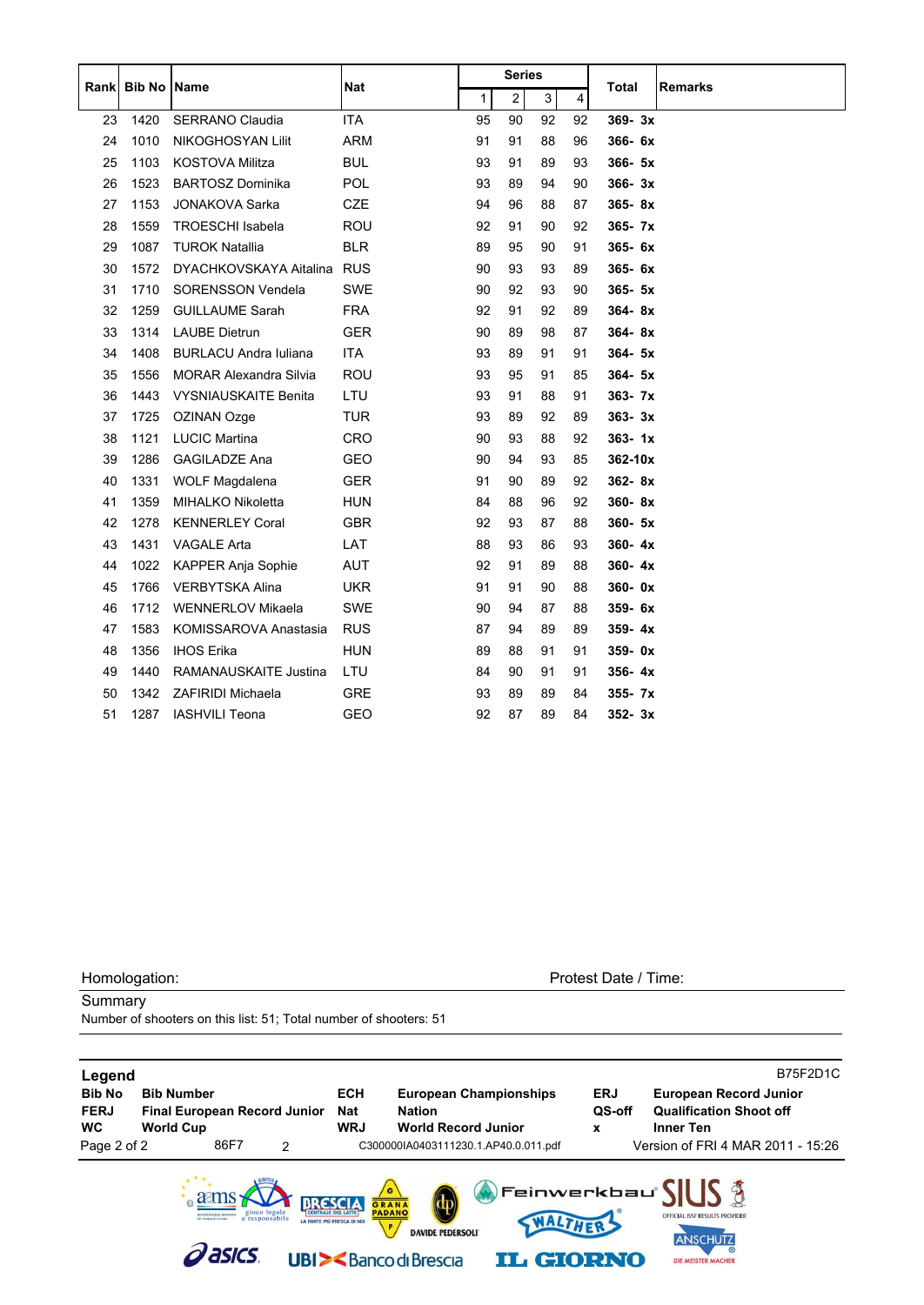

## **European Championship 10m RESULTS 10m AIR PISTOL WOMEN JUNIOR TEAM** Brescia



FRI 4 MAR 2011, START TIME 12:30

|                | (Team)<br><b>WRJ</b><br>ERJ | 1146 FEI Fengji; WANG Rui; SUN Qi;<br>1141 IASKEVITCH Lioubov; POLIAKOVA Anastasia; MASTIANINA Anna                    |                |                             |                         |                | <b>CHN</b><br><b>RUS</b>                | 8 JUL 2002 WCH Lahti (FIN)<br>2 MAR 2005 ECH Tallinn (EST)                                                   |
|----------------|-----------------------------|------------------------------------------------------------------------------------------------------------------------|----------------|-----------------------------|-------------------------|----------------|-----------------------------------------|--------------------------------------------------------------------------------------------------------------|
|                | Rank Bib No Name            |                                                                                                                        | 1              | <b>Series</b><br>2          | 3                       | 4              | Total                                   | <b>Remarks</b>                                                                                               |
| 1              |                             | <b>POL - Poland</b>                                                                                                    |                |                             | 283 279 287 277         |                | 1126-23x                                |                                                                                                              |
|                | 1532<br>1524<br>1523        | <b>TOMALA Joanna</b><br><b>BASZEN Karolina</b><br><b>BARTOSZ Dominika</b>                                              | 96<br>94<br>93 | 95<br>95<br>89              | 96<br>97<br>94          | 95<br>92<br>90 | 382-10x<br>378-10x<br>$366 - 3x$        |                                                                                                              |
| $\overline{2}$ |                             | <b>BUL - Bulgaria</b>                                                                                                  |                |                             | 278 274 276 286         |                | 1114-18x                                |                                                                                                              |
|                | 1099<br>1095<br>1103        | DUSHANOVA Velislava<br>CHAKAROVA Silvia<br><b>KOSTOVA Militza</b>                                                      | 96<br>89<br>93 | 92<br>91<br>91              | 94<br>93<br>89          | 94<br>99<br>93 | $376 - 5x$<br>$372 - 8x$<br>366- 5x     |                                                                                                              |
| $\mathbf{3}$   |                             | <b>CRO - Croatia</b>                                                                                                   |                |                             |                         |                | 276 279 274 284 1113-13x                |                                                                                                              |
|                | 1129<br>1126                | <b>SERIFOVIC Arisa</b><br><b>PEREGLIN Valentina</b><br>1121 LUCIC Martina                                              | 94<br>92<br>90 | 92<br>94<br>93              | 92<br>94<br>88          | 97<br>95<br>92 | $375 - 6x$<br>375-6x<br>$363 - 1x$      |                                                                                                              |
| 4              |                             | <b>CZE - Czech Republic</b>                                                                                            |                |                             | 279 277 279 276         |                | 1111-24x                                |                                                                                                              |
|                | 1156<br>1164<br>1153        | <b>KRYKORKOVA Marketa</b><br>ZISKALOVA Silvie<br><b>JONAKOVA Sarka</b>                                                 | 92<br>93<br>94 | 94<br>87<br>96              | 95<br>96<br>88          | 94<br>95<br>87 | $375 - 8x$<br>$371 - 8x$<br>$365 - 8x$  |                                                                                                              |
| 5              |                             | <b>FRA - France</b>                                                                                                    |                |                             | 280 279 275 273         |                | 1107-28x                                |                                                                                                              |
|                | 1252<br>1246<br>1259        | <b>GALLIEN Alisson</b><br><b>CLEDIERE Charlene</b><br><b>GUILLAUME Sarah</b>                                           | 92<br>96<br>92 | 93<br>95<br>91              | 93<br>90<br>92          | 94<br>90<br>89 | $372 - 11x$<br>$371 - 9x$<br>$364 - 8x$ |                                                                                                              |
| 6              |                             | <b>UKR</b> - Ukraine                                                                                                   |                |                             |                         |                | 279 275 275 274 1103-17x                |                                                                                                              |
|                | 1737                        | <b>BONDARUK Anastasiya</b><br>1738 BURAK Khrystyna<br>1766 VERBYTSKA Alina                                             | 92<br>96<br>91 | 93<br>91<br>91              | 94<br>91<br>90          | 93<br>93<br>88 | $372 - 8x$<br>371-9x<br>360-0x          |                                                                                                              |
| $\overline{7}$ |                             | <b>ITA - Italy</b>                                                                                                     |                |                             | 279 270 276 278         |                | 1103-13x                                |                                                                                                              |
|                | 1416<br>1420<br>1408        | <b>MARINI Chiara</b><br><b>SERRANO Claudia</b><br><b>BURLACU Andra Iuliana</b>                                         | 91<br>95<br>93 | 91<br>90<br>89              | 93<br>92<br>91          | 95<br>92<br>91 | 370- 5x<br>$369 - 3x$<br>$364 - 5x$     |                                                                                                              |
| 8              |                             | <b>HUN - Hungary</b>                                                                                                   |                |                             | 265 272 283 280         |                | 1100-16x                                |                                                                                                              |
|                | 1361<br>1359                | <b>NEMES Adrienn</b><br>MIHALKO Nikoletta                                                                              | 92<br>84       | 96<br>88                    | 96<br>96                | 97<br>92       | 381-8x<br>360-8x                        |                                                                                                              |
| Page 1 of 2    |                             | 2                                                                                                                      |                |                             |                         |                | Q300000TA0403111230.1.AP40.0.001.pdf    | Version of FRI 4 MAR 2011 - 13:44                                                                            |
|                |                             | aanns<br>gioco legale<br>LA PARTE PIÙ FRESCA DI NO<br>asics.<br><b>UBI&gt;<bancodibrescia< b=""></bancodibrescia<></b> |                | GRANA<br><b>PADANO</b><br>P | <b>DAVIDE PEDERSOLI</b> |                |                                         | Feinwerkbau''<br>OFFICIAL ISSF RESULTS PROVIDER<br><b>ANSCHUTZ</b><br><b>IL GIORNO</b><br>DIE MEISTER MACHER |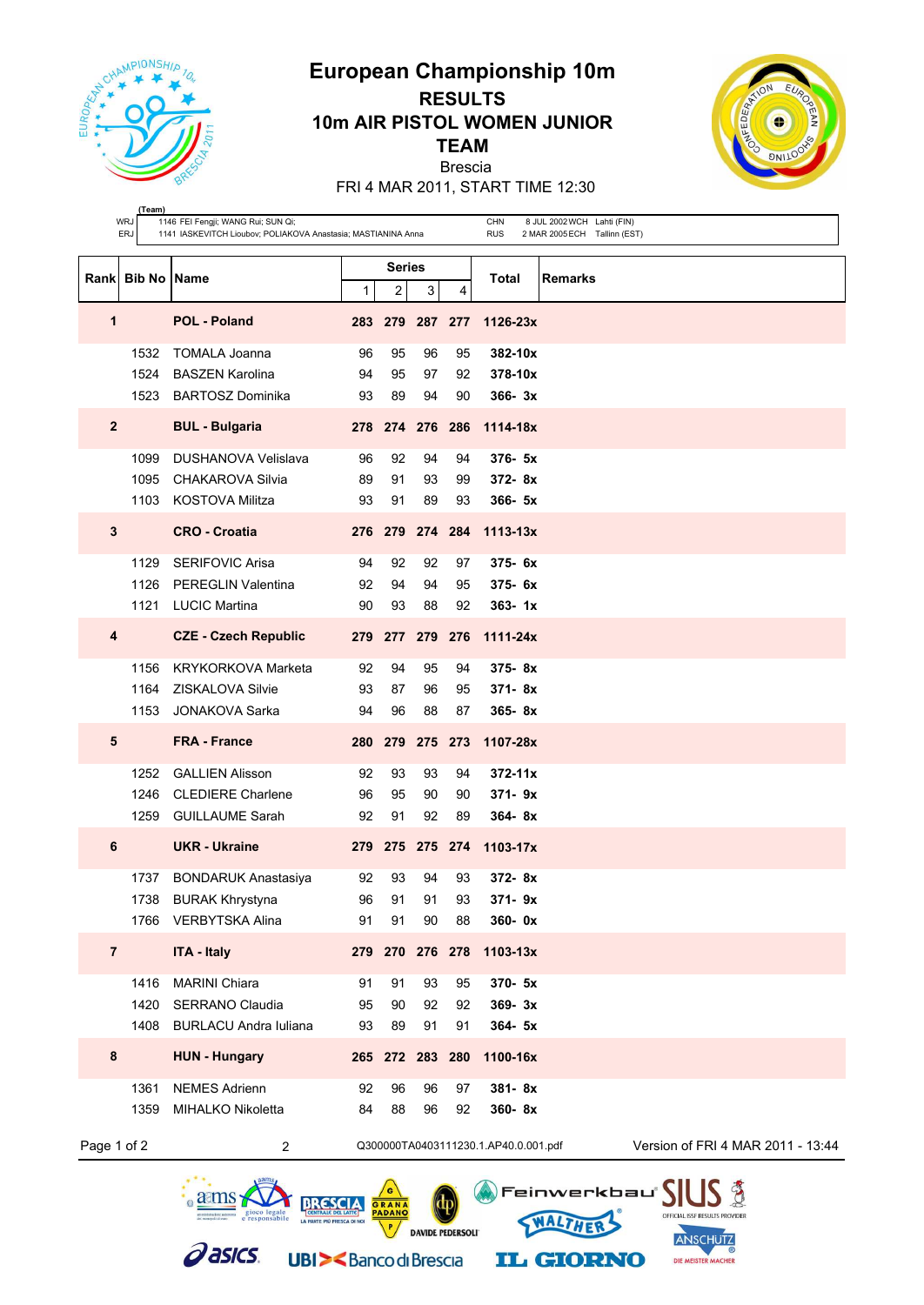|    | <b>Rankl Bib No IName</b> |                                 |                | <b>Series</b>  |                 |    | <b>Total</b> | <b>Remarks</b> |
|----|---------------------------|---------------------------------|----------------|----------------|-----------------|----|--------------|----------------|
|    |                           |                                 | 1 <sup>1</sup> | $\overline{2}$ | $\mathsf 3$     | 4  |              |                |
|    | 1356                      | <b>IHOS Erika</b>               | 89             | 88             | 91              | 91 | $359 - 0x$   |                |
| 9  |                           | <b>GER</b> - Germany            |                |                | 277 274 277 271 |    | 1099-20x     |                |
|    | 1303                      | <b>EDER Josefin</b>             | 96             | 95             | 90              | 92 | $373 - 4x$   |                |
|    | 1314                      | <b>LAUBE Dietrun</b>            | 90             | 89             | 98              | 87 | 364-8x       |                |
|    | 1331                      | WOLF Magdalena                  | 91             | 90             | 89              | 92 | 362-8x       |                |
| 10 |                           | <b>ROU - Romania</b>            |                |                | 276 282 274 266 |    | 1098-21x     |                |
|    | 1557                      | POP Francesca                   | 91             | 96             | 93              | 89 | $369 - 9x$   |                |
|    | 1559                      | <b>TROESCHI Isabela</b>         | 92             | 91             | 90              | 92 | $365 - 7x$   |                |
|    | 1556                      | <b>MORAR Alexandra Silvia</b>   | 93             | 95             | 91              | 85 | $364 - 5x$   |                |
| 11 |                           | <b>RUS - Russian Federation</b> |                |                | 268 281 276 272 |    | 1097-19x     |                |
|    | 1589                      | SEMENOVA Margarita              | 91             | 94             | 94              | 94 | $373 - 9x$   |                |
|    | 1572                      | DYACHKOVSKAYA Aitalina          | 90             | 93             | 93              | 89 | 365-6x       |                |
|    | 1583                      | KOMISSAROVA Anastasia           | 87             | 94             | 89              | 89 | $359 - 4x$   |                |
| 12 |                           | <b>SWE</b> - Sweden             |                |                | 272 280 269 272 |    | 1093-15x     |                |
|    | 1706                      | <b>NILSSON Emma</b>             | 92             | 94             | 89              | 94 | $369 - 4x$   |                |
|    | 1710                      | SORENSSON Vendela               | 90             | 92             | 93              | 90 | $365 - 5x$   |                |
|    | 1712                      | <b>WENNERLOV Mikaela</b>        | 90             | 94             | 87              | 88 | 359-6x       |                |
| 13 |                           | GEO - Georgia                   |                |                | 274 277 275 265 |    | 1091-16x     |                |
|    | 1290                      | PANCHULIDZE Nino                | 92             | 96             | 93              | 96 | $377 - 3x$   |                |
|    | 1286                      | <b>GAGILADZE Ana</b>            | 90             | 94             | 93              | 85 | 362-10x      |                |
|    | 1287                      | <b>IASHVILI Teona</b>           | 92             | 87             | 89              | 84 | $352 - 3x$   |                |

**Summary** 

Number of shooters on this list: 39; Total number of shooters: 51; Total number of teams: 13

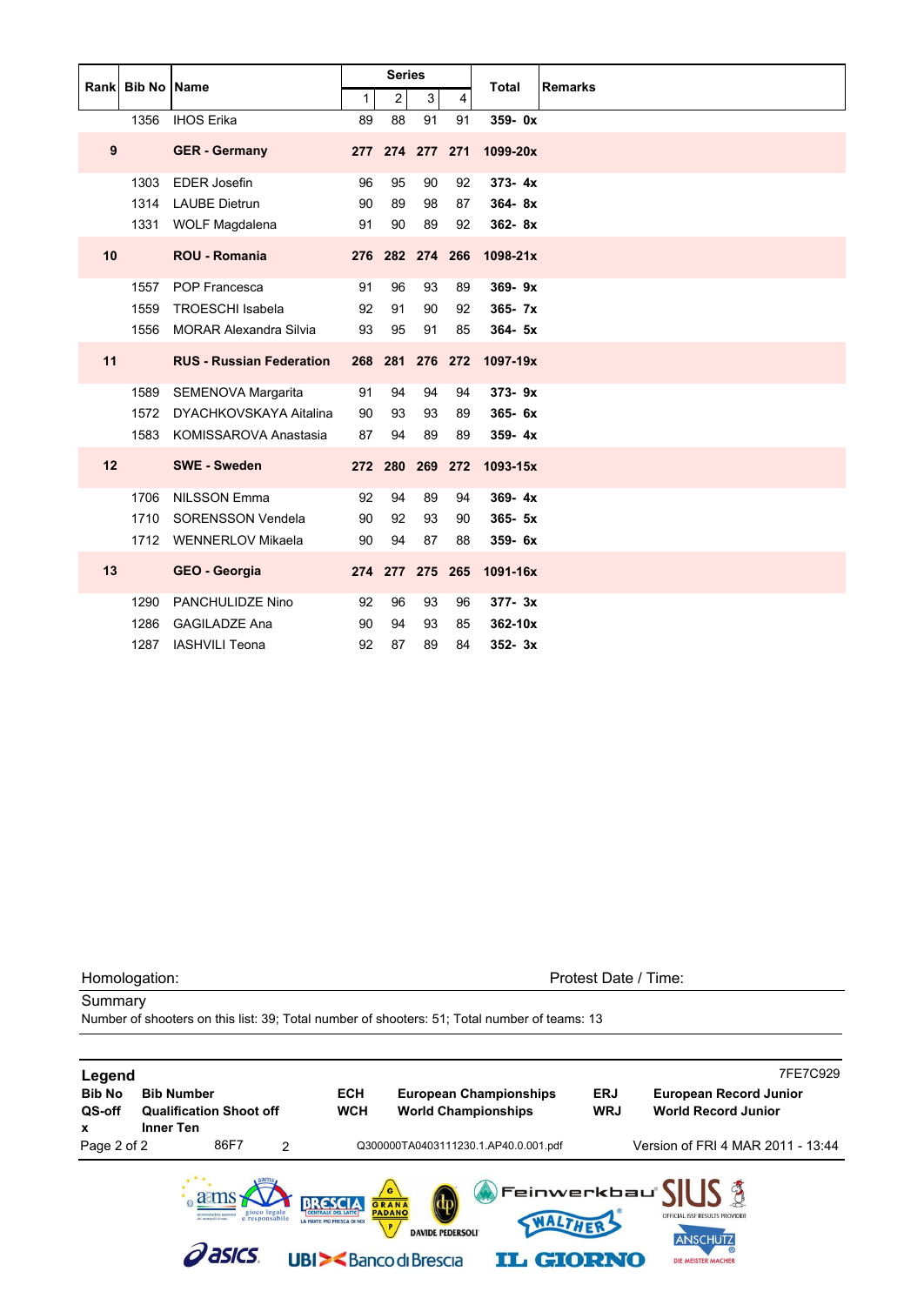**European Championship 10m RESULTS**

**10m RUNNING TARGET WOMEN JUNIOR**

**Individual**

Brescia

THU 3 MAR 2011, START TIME 11:15

|            | (Individual                  |     |                                                   |
|------------|------------------------------|-----|---------------------------------------------------|
| <b>WRJ</b> | XU Xuar<br>391<br>.          | CHN | Lahti (FIN)<br>2002 WCH                           |
| ERJ        | , AVRAMENKO<br>Galina<br>383 | UKF | 22 MAR 2002 ECH<br><b>THESSAL</b><br>LONIKI (GRE' |
|            |                              |     |                                                   |

| Rank            | <b>FP</b>      | <b>Bib No Name</b> |                           | <b>Nat</b> |              | <b>Series</b> |                | Sub    | <b>Total</b> | <b>Remarks</b> |
|-----------------|----------------|--------------------|---------------------------|------------|--------------|---------------|----------------|--------|--------------|----------------|
|                 |                |                    |                           |            | <b>Stage</b> | 1             | $\overline{2}$ | Total  |              |                |
| 1               | 4              | 1749               | <b>KRAMAR Mariia</b>      | <b>UKR</b> | Slow         | 88            |                | 94 182 |              |                |
|                 |                |                    |                           |            | Fast         | 88            |                | 90 178 | $360-2x$     |                |
| $\mathbf{2}$    | 2              | 1301               | <b>DOLS Natalie</b>       | <b>GER</b> | Slow         | 91            |                | 94 185 |              |                |
|                 |                |                    |                           |            | Fast         | 85            |                | 80 165 | $350 - 7x$   |                |
| 3               | 3              |                    | 1231 QVARNSTROM Micaela   | <b>FIN</b> | Slow         | 94            |                | 88 182 |              |                |
|                 |                |                    |                           |            | Fast         | 80            |                | 86 166 | $348 - 7x$   |                |
| 4               | 4              | 1734               | <b>BARVINOVA Polina</b>   | UKR        | Slow         | 85            |                | 92 177 |              |                |
|                 |                |                    |                           |            | Fast         | 85            |                | 82 167 | $344 - 4x$   |                |
| 5               | 3              | 1031               | <b>SONNBERGER Kerstin</b> | AUT        | Slow         | 89            |                | 94 183 |              |                |
|                 |                |                    |                           |            | Fast         | 72            |                | 86 158 | $341 - 3x$   |                |
| 6               | 3              | 1248               | <b>DUBOIS Camille</b>     | <b>FRA</b> | Slow         | 93            |                | 82 175 |              |                |
|                 |                |                    |                           |            | Fast         | 78            |                | 88 166 | $341 - 1x$   |                |
| $\overline{7}$  | $\overline{1}$ | 1323               | <b>POMMERIEN Sarah</b>    | <b>GER</b> | Slow         | 81            |                | 88 169 |              |                |
|                 |                |                    |                           |            | Fast         | 79            |                | 92 171 | $340-3x$     |                |
| 8               | 2              | 1754               | <b>MARKIV Olena</b>       | UKR.       | Slow         | 87            |                | 87 174 |              |                |
|                 |                |                    |                           |            | Fast         | 75            |                | 91 166 | $340-3x$     |                |
| 9               | $\overline{2}$ | 1570               | DANILINA Ekaterina        | <b>RUS</b> | Slow         | 83            |                | 92 175 |              |                |
|                 |                |                    |                           |            | Fast         | 88            |                | 76 164 | $339-3x$     |                |
| 10              | 4              | 1023               | <b>KARACSONY Tanja</b>    | <b>AUT</b> | Slow         | 80            |                | 87 167 |              |                |
|                 |                |                    |                           |            | Fast         | 82            |                | 83 165 | $332 - 5x$   |                |
| 11              | $\mathbf{1}$   | 1300               | <b>DANNER Nina</b>        | <b>GER</b> | Slow         | 79            |                | 89 168 |              |                |
|                 |                |                    |                           |            | Fast         | 75            |                | 79 154 | $322-2x$     |                |
| 12 <sup>2</sup> | $\overline{4}$ | 1594               | SOKOLOVA Oksana           | <b>RUS</b> | Slow         | 84            |                | 88 172 |              |                |
|                 |                |                    |                           |            | Fast         | 70            |                | 70 140 | $312 - 4x$   |                |
| 13              | 1              | 1601               | <b>ZUEVA Natalia</b>      | <b>RUS</b> | Slow         | 75            |                | 72 147 |              |                |
|                 |                |                    |                           |            | Fast         | 86            |                | 75 161 | $308-2x$     |                |

Homologation: Protest Date / Time:

**Summary** 

Number of shooters on this list: 13; Total number of shooters: 13; Total number of teams: 3

| Legend                                  |                                                                                                 |                                                                                                                           |                                                                                                                                                                                      |                               | 22677610                                                                                                |
|-----------------------------------------|-------------------------------------------------------------------------------------------------|---------------------------------------------------------------------------------------------------------------------------|--------------------------------------------------------------------------------------------------------------------------------------------------------------------------------------|-------------------------------|---------------------------------------------------------------------------------------------------------|
| <b>ERJ</b><br><b>WCH</b><br>Page 1 of 1 | <b>Team Member</b><br><b>European Record Junior</b><br><b>World Championships</b><br>86F7<br>15 | <b>Bib No</b><br><b>FP</b><br><b>WRJ</b>                                                                                  | <b>Bib Number</b><br><b>Firing Point</b><br><b>World Record Junior</b><br>I300000IA0303111115.1.10RT20.0.013.pdf                                                                     | <b>ECH</b><br><b>Nat</b><br>X | <b>European Championships</b><br><b>Nation</b><br><b>Inner Ten</b><br>Version of THU 3 MAR 2011 - 17:05 |
|                                         | gioco legale<br>e responsabile<br><b>Pasics</b>                                                 | G<br>GRANA<br><b>PADANO</b><br>LA PARTE PIÙ FRESCA DI NOI<br>P.<br><b>UBI&gt;<bancodibrescia< b=""></bancodibrescia<></b> | $\langle \!\!\!\langle \rangle\!\!\!\rangle$ Feinwerkbau $\langle \!\!\!\langle \,  \! \;  \mathbf{K}\rangle\!\!\!\rangle$<br>WALTHER<br><b>DAVIDE PEDERSOLI</b><br><b>IL GIORNO</b> |                               | $\frac{1}{2}$<br>OFFICIAL ISSF RESULTS PROVIDER<br><b>ANSCHUTZ</b><br>DIE MEISTER MACHER                |

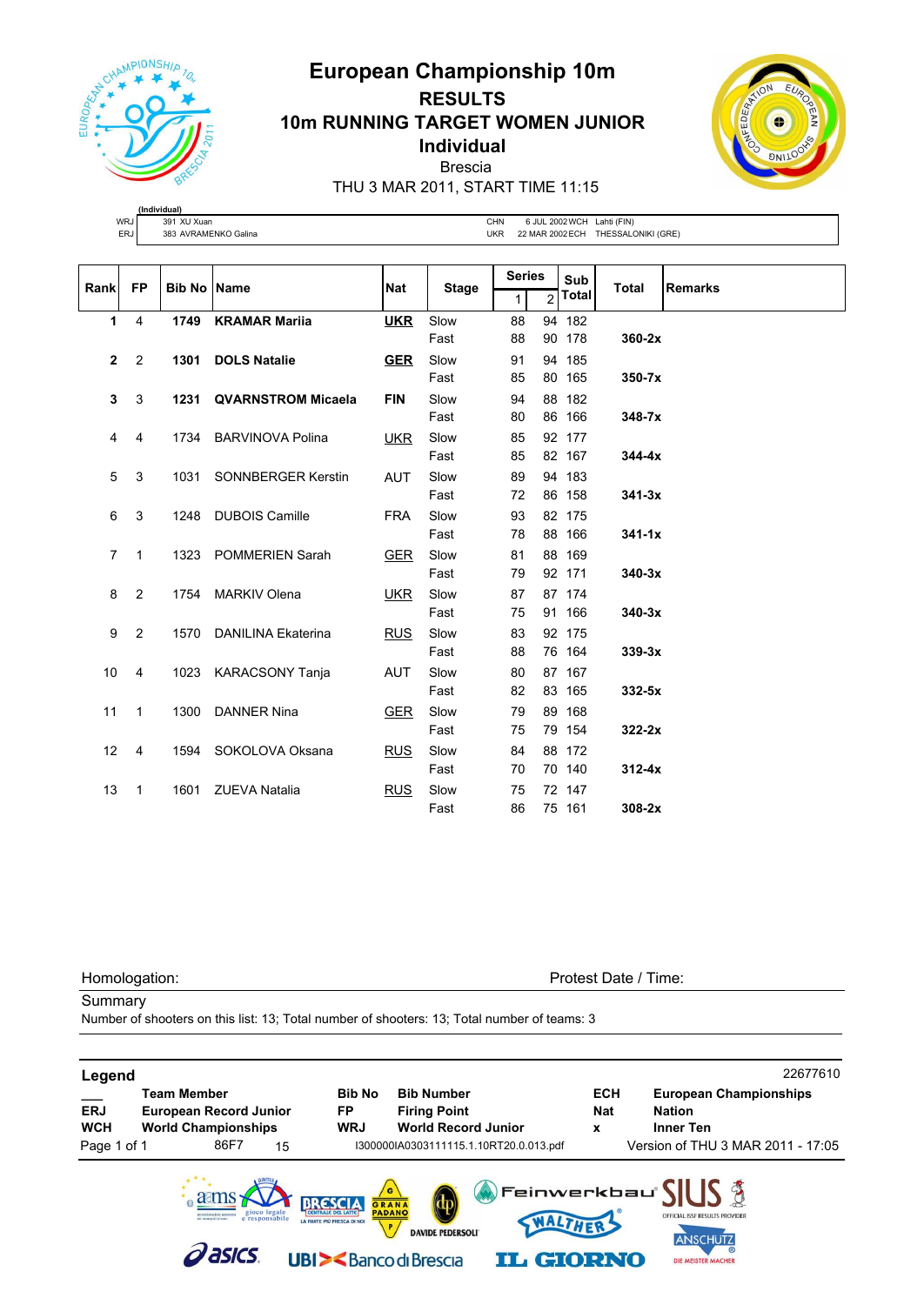**European Championship 10m**



## **RESULTS 10m RUNNING TARGET WOMEN JUNIOR TEAM** Brescia



THU 3 MAR 2011, START TIME 11:15

|              | (Team)                    |                                                                                                      |              |               |                |                   |              |                                                              |
|--------------|---------------------------|------------------------------------------------------------------------------------------------------|--------------|---------------|----------------|-------------------|--------------|--------------------------------------------------------------|
|              | WRJ<br><b>ERJ</b>         | 1116 WEIGEL Anne; DOSSLER Christine; NEFF Elena;<br>1116 WEIGEL Anne; DOSSLER Christine; NEFF Elena; |              |               |                | <b>GER</b><br>GER |              | 24 JUL 2006 WCH Zagreb (CRO)<br>24 JUL 2006 WCH Zagreb (CRO) |
|              |                           |                                                                                                      |              |               |                |                   |              |                                                              |
|              | <b>Rankl Bib No IName</b> |                                                                                                      | <b>Stage</b> | <b>Series</b> |                | Sub               | <b>Total</b> | <b>Remarks</b>                                               |
|              |                           |                                                                                                      |              | 1             | $\overline{2}$ | <b>Total</b>      |              |                                                              |
| 1            |                           | <b>UKR - Ukraine</b>                                                                                 |              | 260 273       |                |                   |              |                                                              |
|              |                           |                                                                                                      |              | 248 263       |                |                   | $1044 - 9x$  |                                                              |
|              | 1749                      | <b>KRAMAR Marija</b>                                                                                 | Slow         | 88            |                | 94 182            |              |                                                              |
|              |                           |                                                                                                      | Fast         | 88            |                | 90 178            | $360 - 2x$   |                                                              |
|              | 1734                      | <b>BARVINOVA Polina</b>                                                                              | Slow         | 85            |                | 92 177            |              |                                                              |
|              |                           |                                                                                                      | Fast         | 85            |                | 82 167            | $344 - 4x$   |                                                              |
|              | 1754                      | <b>MARKIV Olena</b>                                                                                  | Slow         | 87            |                | 87 174            |              |                                                              |
|              |                           |                                                                                                      | Fast         | 75            |                | 91 166            | $340 - 3x$   |                                                              |
| $\mathbf{2}$ |                           | <b>GER</b> - Germany                                                                                 |              | 251           | 271            |                   |              |                                                              |
|              |                           |                                                                                                      |              | 239           | 251            |                   | 1012-12x     |                                                              |
|              | 1301                      | <b>DOLS Natalie</b>                                                                                  | Slow         | 91            |                | 94 185            |              |                                                              |
|              |                           |                                                                                                      | Fast         | 85            |                | 80 165            | $350 - 7x$   |                                                              |
|              | 1323                      | <b>POMMERIEN Sarah</b>                                                                               | Slow         | 81            |                | 88 169            |              |                                                              |
|              |                           |                                                                                                      | Fast         | 79            |                | 92 171            | $340 - 3x$   |                                                              |
|              | 1300                      | <b>DANNER Nina</b>                                                                                   | Slow         | 79            |                | 89 168            |              |                                                              |
|              |                           |                                                                                                      | Fast         | 75            |                | 79 154            | $322 - 2x$   |                                                              |
|              |                           |                                                                                                      |              | 242 252       |                |                   |              |                                                              |
| 3            |                           | <b>RUS - Russian Federation</b>                                                                      |              |               |                |                   |              |                                                              |
|              |                           |                                                                                                      |              | 244 221       |                |                   | $959 - 9x$   |                                                              |
|              | 1570                      | <b>DANILINA Ekaterina</b>                                                                            | Slow         | 83            |                | 92 175            |              |                                                              |
|              |                           |                                                                                                      | Fast         | 88            |                | 76 164            | 339-3x       |                                                              |
|              | 1594                      | SOKOLOVA Oksana                                                                                      | Slow         | 84            |                | 88 172            |              |                                                              |
|              |                           |                                                                                                      | Fast         | 70            |                | 70 140            | $312 - 4x$   |                                                              |
|              | 1601                      | <b>ZUEVA Natalia</b>                                                                                 | Slow         | 75            |                | 72 147            |              |                                                              |
|              |                           |                                                                                                      | Fast         | 86            |                | 75 161            | $308 - 2x$   |                                                              |

**Summary** 

Homologation: Protest Date / Time:

**Legend** 922CA1DA **Bib No Bib Number ERJ European Record Junior WCH World Championships WRJ World Record Junior x Inner Ten** Page 1 of 1 86F7 15 I300000TA0303111115.1.10RT20.0.001.pdf Version of THU 3 MAR 2011 - 18:53 kbau Feinwer ams **RESULTS PROVIDER DAVIDE PEDERSOLI ANSCHUTZ** *dasics* **UBI><BancodiBrescia IL GIORNO** DIE MEISTER MACHER

Number of shooters on this list: 9; Total number of shooters: 13; Total number of teams: 3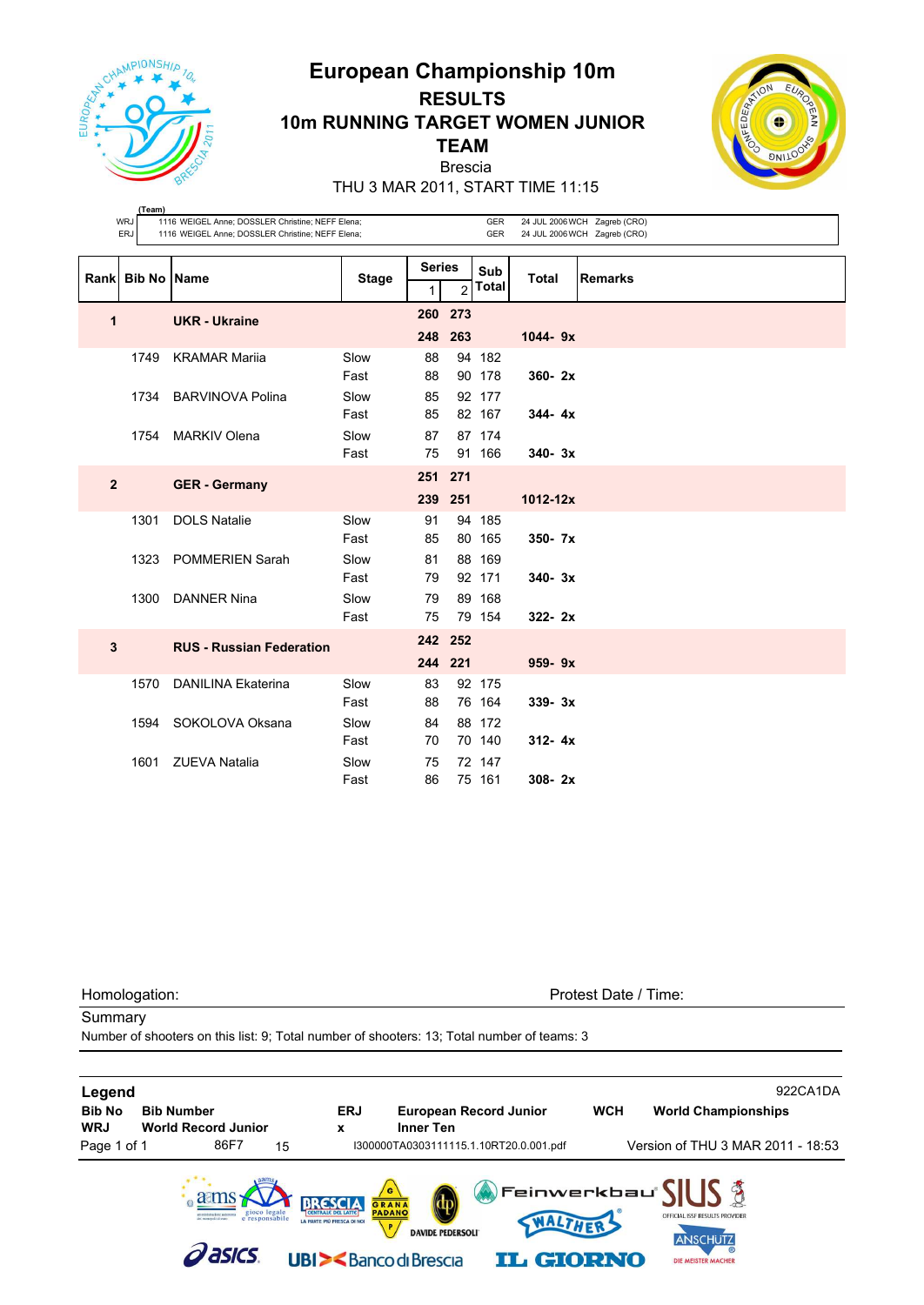

## **European Championship 10m RESULTS 10m RUNNING TARGET MIXED WOMEN JUNIOR Individual** Brescia



SAT 5 MAR 2011, START TIME 11:00

|      | (Individual)         |     |                |                  |
|------|----------------------|-----|----------------|------------------|
| WRJ  | 383 AVRAMENKO Galina | UKF | 6 NOV 2003 ECH | Gothenburg (SWE) |
| ERJ. | 383 AVRAMENKO Galina | UKR | 6 NOV 2003 ECH | Gothenburg (SWE) |

| Rank         | <b>FP</b>      | <b>Bib No Name</b> |                           | <b>Nat</b> |              | <b>Series</b> |                | Sub    | <b>Total</b> | <b>Remarks</b> |
|--------------|----------------|--------------------|---------------------------|------------|--------------|---------------|----------------|--------|--------------|----------------|
|              |                |                    |                           |            | <b>Stage</b> | 1             | $\overline{2}$ | Total  |              |                |
| 1            | $\overline{4}$ | 1734               | <b>BARVINOVA Polina</b>   | <b>UKR</b> | Stage 1      | 92            |                | 92 184 |              |                |
|              |                |                    |                           |            | Stage 2      | 94            |                | 93 187 | $371-9x$     |                |
| $\mathbf{2}$ | 3              | 1749               | <b>KRAMAR Marija</b>      | <b>UKR</b> | Stage 1      | 85            |                | 85 170 |              |                |
|              |                |                    |                           |            | Stage 2      | 93            |                | 91 184 | $354-5x$     |                |
| 3            | 3              | 1248               | <b>DUBOIS Camille</b>     | <b>FRA</b> | Stage 1      | 92            |                | 87 179 |              |                |
|              |                |                    |                           |            | Stage 2      | 90            |                | 84 174 | $353 - 4x$   |                |
| 4            | 4              | 1570               | <b>DANILINA Ekaterina</b> | <b>RUS</b> | Stage 1      | 90            |                | 87 177 |              |                |
|              |                |                    |                           |            | Stage 2      | 84            |                | 88 172 | 349-6x       |                |
| 5            | $\overline{2}$ | 1301               | <b>DOLS Natalie</b>       | GER        | Stage 1      | 82            |                | 91 173 |              |                |
|              |                |                    |                           |            | Stage 2      | 84            |                | 89 173 | 346-7x       |                |
| 6            | $\overline{2}$ | 1594               | SOKOLOVA Oksana           | <b>RUS</b> | Stage 1      | 88            |                | 84 172 |              |                |
|              |                |                    |                           |            | Stage 2      | 86            |                | 88 174 | 346-6x       |                |
| 7            | $\mathbf{1}$   | 1231               | <b>QVARNSTROM Micaela</b> | <b>FIN</b> | Stage 1      | 96            |                | 83 179 |              |                |
|              |                |                    |                           |            | Stage 2      | 87            |                | 80 167 | $346-2x$     |                |
| 8            | $\overline{2}$ | 1754               | <b>MARKIV Olena</b>       | <b>UKR</b> | Stage 1      | 84            |                | 83 167 |              |                |
|              |                |                    |                           |            | Stage 2      | 90            |                | 88 178 | $345 - 4x$   |                |
| 9            | 3              |                    | 1323 POMMERIEN Sarah      | <b>GER</b> | Stage 1      | 76            |                | 93 169 |              |                |
|              |                |                    |                           |            | Stage 2      | 87            |                | 80 167 | 336-7x       |                |
| 10           | $\mathbf 1$    | 1031               | SONNBERGER Kerstin        | AUT        | Stage 1      | 86            |                | 79 165 |              |                |
|              |                |                    |                           |            | Stage 2      | 87            |                | 80 167 | $332 - 7x$   |                |
| 11           | $\mathbf{1}$   | 1300               | <b>DANNER Nina</b>        | <b>GER</b> | Stage 1      | 78            |                | 83 161 |              |                |
|              |                |                    |                           |            | Stage 2      | 84            |                | 84 168 | $329 - 1x$   |                |
| 12           | 4              | 1023               | KARACSONY Tanja           | AUT        | Stage 1      | 86            |                | 87 173 |              |                |
|              |                |                    |                           |            | Stage 2      | 72            |                | 83 155 | $328-3x$     |                |
| 13           | 4              | 1601               | <b>ZUEVA Natalia</b>      | <b>RUS</b> | Stage 1      | 78            |                | 83 161 |              |                |
|              |                |                    |                           |            | Stage 2      | 81            |                | 79 160 | $321-3x$     |                |

Homologation: Protest Date / Time:

**Summary** 

Number of shooters on this list: 13; Total number of shooters: 13; Total number of teams: 3

| Legend                   |                                                                                   |                            |                                                                 |                          | CBD1D69B                                                                                                  |
|--------------------------|-----------------------------------------------------------------------------------|----------------------------|-----------------------------------------------------------------|--------------------------|-----------------------------------------------------------------------------------------------------------|
| <b>ERJ</b><br><b>WRJ</b> | <b>Team Member</b><br><b>European Record Junior</b><br><b>World Record Junior</b> | <b>Bib No</b><br>FP<br>X   | <b>Bib Number</b><br><b>Firing Point</b><br><b>Inner Ten</b>    | <b>ECH</b><br><b>Nat</b> | <b>European Championships</b><br><b>Nation</b>                                                            |
| Page 1 of 1              | 86F7<br>9                                                                         |                            | I300000IA0503111100.1.10RT20MIX.0.013.pdf                       |                          | Version of SAT 5 MAR 2011 - 16:37                                                                         |
|                          | gioco legale<br>responsabile                                                      | LA PARTE PIÙ FRESCA DI NOI | G<br>GRANA<br>PADAN<br>WALTHER'<br>P<br><b>DAVIDE PEDERSOLI</b> |                          | Feinwerkbau $\frac{1}{2}$ $\left \frac{1}{2}\right $<br>OFFICIAL ISSF RESULTS PROVIDER<br><b>ANSCHUTZ</b> |